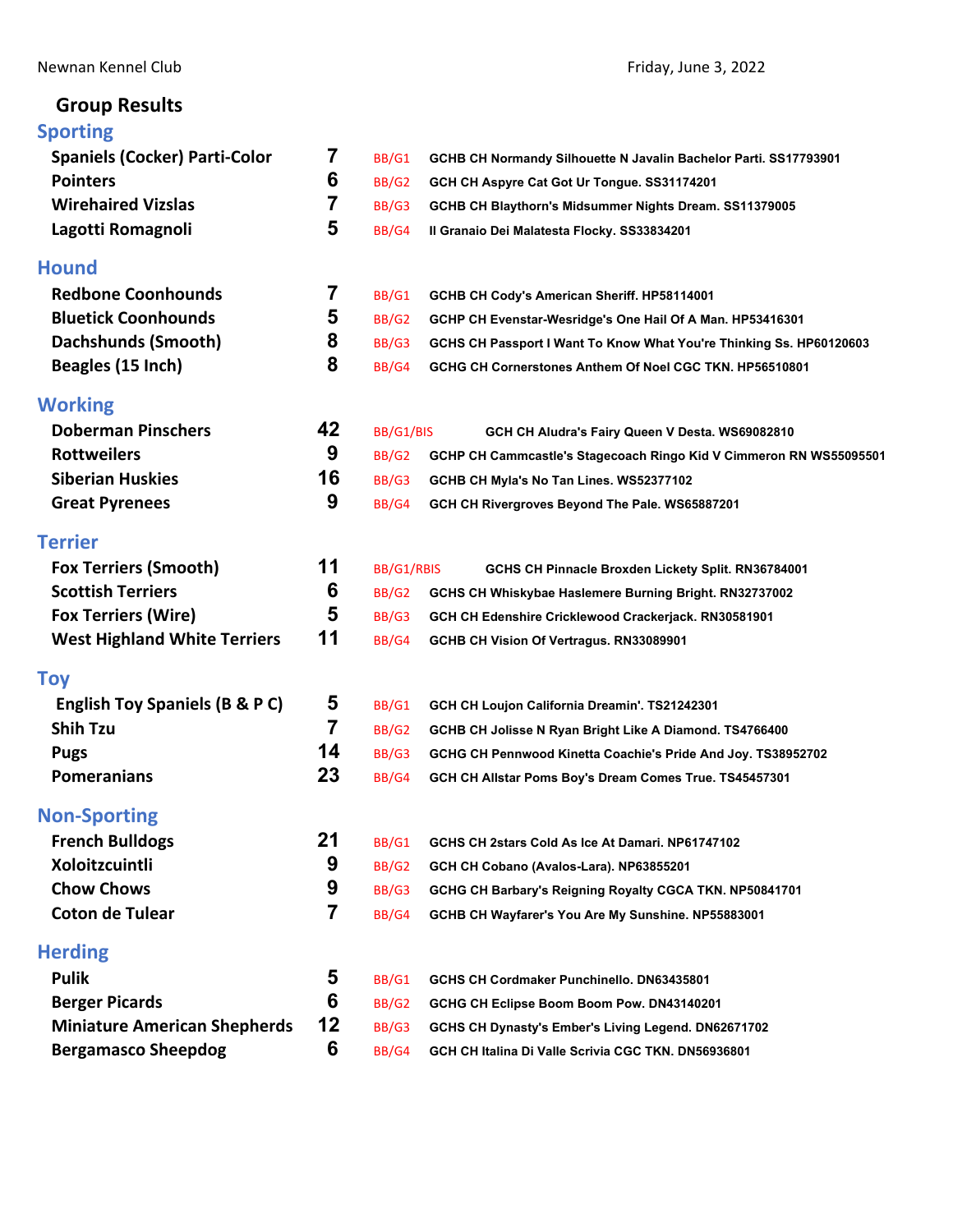# **Owner Handled Group Results**

# **Sporting**

| <b>Spaniels (Clumber)</b>            | 7  | OHBB/OHG1       | GCHB CH Pegasus Winning Colors. SS06123701                                     |
|--------------------------------------|----|-----------------|--------------------------------------------------------------------------------|
| <b>Spaniels (Sussex)</b>             | 5  | OHBB/OHG2       | CH Ziyadah You Had Me At Hello. SS09681001                                     |
| <b>Retrievers (Chesapeake Bay)</b>   | 7  | OHBB/OHG3       | GCHB CH Taylor's Sky Twister Dog. SR71932703                                   |
| <b>Pointers (German Shorthaired)</b> | 6  | OHBB/OHG4       | Fairhill's Garbonita Count Your Blessings. SS29162012                          |
| Hound                                |    |                 |                                                                                |
| <b>Redbone Coonhounds</b>            | 7  | OHBB/OHG1/OHBIS | GCHB CH Cody's American Sheriff. HP58114001                                    |
| <b>Whippets</b>                      | 56 | OHBB/OHG2       | GCH CH Karasar's Inferno. HP60149801                                           |
| <b>Rhodesian Ridgebacks</b>          | 11 | OHBB/OHG3       | GCH CH Zareba's Undercover Op At Skytop BCAT CGC TKN. HP61475301               |
| Beagles (15 Inch)                    | 7  | OHBB/OHG4       | GCHB CH Tallie Farms Mysteries And Mayhem. HP59140901                          |
| Working                              |    |                 |                                                                                |
| <b>Black Russian Terriers</b>        | 5  | OHBB/OHG1       | CH Cherryhills I Am Boyar CGC TKN ATT. WS71845002                              |
| <b>Siberian Huskies</b>              | 14 | OHBB/OHG2       | GCHP CH Myla's Dancing By The Book. WS51910901                                 |
| <b>Doberman Pinschers</b>            | 36 | OHBB/OHG3       | GCH CH Cadbrae Just You And Me. WS63523102                                     |
| <b>Portuguese Water Dogs</b>         | 12 | OHBB/OHG4       | CH Allegiance Water U Wading 4 BCAT. WS69319308                                |
| Terrier                              |    |                 |                                                                                |
| <b>Bedlington Terriers</b>           | 7  |                 | OHBB/OHG1/OHRBIS GCHB CH Prismic Fashionista Ignites The Revolution RN35878303 |
| <b>Kerry Blue Terriers</b>           | 7  | OHBB/OHG2       | GCH CH Wildside Cherished Moments. RN30721302                                  |
| <b>Scottish Terriers</b>             | 19 | OHBB/OHG3       | GCHB CH Mcvan's Paperback Rider. RN34087102                                    |
| <b>Rat Terriers</b>                  | 9  | OHBB/OHG4       | CH K2's Livin On Edge 4 Rip It Up. RN36989501                                  |
| Toy                                  |    |                 |                                                                                |
| <b>Pugs</b>                          | 15 | OHBB/OHG1       | GCH CH Triptych's Don't Count Me Out. TS47739301                               |
| <b>Italian Greyhounds</b>            | 20 | OHBB/OHG2       | GCHB CH Alura Boccalupo Good Vibes CA BCAT. TS49078201                         |
| <b>Brussels Griffons</b>             | 15 | OHBB/OHG3       | GCH CH Huntwood's Texas Hold'Em At Camelot. TS44866102                         |
| Poodles (Toy)                        | 9  | OHBB/OHG4       | CH Jubilee's Yesterday Once More. PR24455703                                   |
| <b>Non-Sporting</b>                  |    |                 |                                                                                |
| <b>Chow Chows</b>                    | 9  | OHBB/OHG1       | GCHG CH Barbary's Reigning Royalty CGCA TKN. NP50841701                        |
| <b>French Bulldogs</b>               | 25 | OHBB/OHG2       | GCH CH Diamond Ridge Dream Of Sweet-T's Storm. NP67967201                      |
| <b>Poodles (Standard)</b>            | 16 | OHBB/OHG3       | GCHB CH Graybark's Amazing Grace. PR21624402                                   |
| <b>Bulldogs</b>                      | 9  | OHBB/OHG4       | GCHS CH Paintabull I'm the Pied Piper. NP62918904                              |
| <b>Herding</b>                       |    |                 |                                                                                |
| <b>Australian Cattle Dogs</b>        | 14 | OHBB/OHG1       | Blue Chip Farms Little Birdie. DN65406701                                      |
| <b>Border Collies</b>                | 18 |                 | OHBB/OHG2 GCHS CH O'my! Time To Shine BN RE FDC AX OAJ XF CA BCAT RATN DM      |
| <b>Canaan Dogs</b>                   | 5  | OHBB/OHG3       | CH River Rock Karizma Xocial Distancing FCAT TKN. DN62474901                   |
| <b>Pembroke Welsh Corgis</b>         | 8  | OHBB/OHG4       | Lin-Kel The Longest Ride. DN65613002                                           |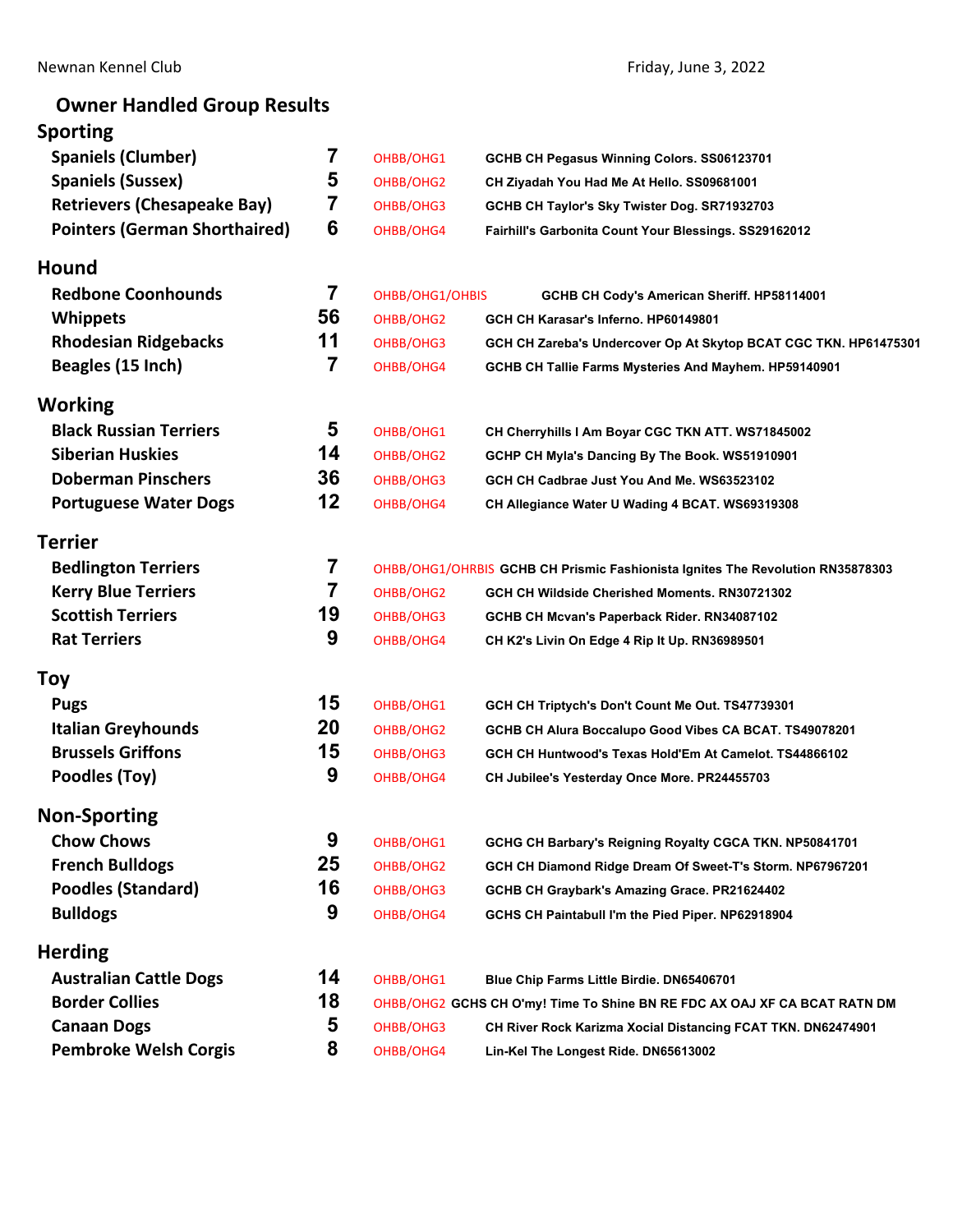101791 Mrs. Sydney Good

# <span id="page-2-0"></span>**Brittanys**

## **Brittanys, Best of Breed**

# **5** BB **GCH CH Dogwood Hollow Hi-Hope On The C'S RI JH CA CGC TKN. SR87901201**

2/1/2015 Breeder: Mary Claire Ctibor/Elizabeth Ctibor/Geri O Clements/Cheryl Mika. Sire: GCHB CH Dogwood Hollow So Be It Dam: CH Dogwood Hollow Sweet Home Alabama. Owner:Mary Claire Ctibor|Elizabeth Ctibor.

Judge:

7007 Mrs. Carol C Sommerfelt

### **Lagotti Romagnoli**

### **Lagotti Romagnoli, Puppy (6‐9 Months) Bitches**

### **6** 1/W/OS **Infiniti Pretty Please With A Cherry On Top. SS31539901**

OHBB 11/28/2021 Breeder: Elizabeth Powell. Sire: GCH CH Lusimdragon Mattia Dam: CH Aukero Back Draft. Owner:Amy C Lane|Elizabeth Powell|McKenna Lane.

### **Lagotti Romagnoli, Open Bitches**

# **8** 1/R **Infiniti's Tipsy On Tequila. SS23064108**

11/17/2020 Breeder: Sonia Lopez/Donald Powell/Elizabeth Powell. Sire: GCHS CH Il Granaio Dei Malatesta Negroni Sbagliato Dam: CH Two By Two All Roads Lead To Rome. Owner: Tara Stephenson|Butch Stephenson|Elizabeth Powell.Agent: Liz Powell

### **Lagotti Romagnoli, Best of Breed**

### **5** BB/G4 **Il Granaio Dei Malatesta Flocky. SS33834201**

1/17/2020 Breeder: Monica Benelli. Sire: Praxtar's Tomb Raider Dam: CH Il Granaio Dei Malatesta Primavera. Owner:Blair Aguillard|Monica Benelli .

Judge:

101791 Mrs. Sydney Good

# **Pointers**

### **Pointers, Puppy (6‐9 Months) Dogs**

# **5** 1/W/OS **Southern Hampton Love At First Bite. SS30413903**

10/29/2021 Breeder: Paul K Wessberg/Lydia Frey/Tina McDonnell. Sire: Southern-Malmason 2 Birds 1 Stone JH Dam: CH Southern Springpoint Look What You Made Me Do CA. Owner:June Johnston|Elizabeth Manno|Paul Wessberg.Agent: Cindy Smith

### **Pointers, Best of Breed**

### **6** BB/G2 **GCH CH Aspyre Cat Got Ur Tongue. SS31174201**

12/10/2018 Breeder: A Lumsden/Julie Manser/J Lumsden. Sire: Aspyre On The Tip Of Ur Tongue Dam: Aspyre Wouldn't It Be Loverly. Owner:Dr Howard Spey|Karen Spey.Agent: Ash Oldfield

Judge:

101791 Mrs. Sydney Good

# **Pointers (German Shorthaired)**

### **Pointers (German Shorthaired), Open Dogs**

 **5** 1/W **Windchime's Upland Bounty Hunter JH. SS18228202**

3/25/2020 Breeder: Stacie Smith/Rylee Balasco. Sire: CH Windchime's Shiny Copper Bullet MHA Dam: CH Lexi Vom Stillwater MHA CGC TKN. Owner:Randall Hall|Rylee Balasco.

### **Pointers (German Shorthaired), Puppy (6‐9 Months) Bitches**

 **6** 1/W/BW **Fairhill's Garbonita Count Your Blessings. SS29162012** OHBB/OHG4 9/24/2021 Breeder: Julie Thate/Cherie Hendrix/Anita Weiss. Sire: GCHB CH Aus Dem Norden's Duel In The Desert CD PCD BN RE JH FDC ACT2 TKP Dam: GCH CH Vjk-Myst Garbonita's For Your Eyes Only JH. Owner:Fawn Kovach|Cynthia Sandstedt|Julie Thate.

## **Pointers (German Shorthaired), Puppy (9‐12 Months) Bitches**

**10** <sup>1</sup> **Woodlyn How Ya Like Them Apples @Bayville. SS28786403** 8/26/2021 Breeder: Chandler Sharpe/Scott Edwards. Sire: GCHB CH Eisenfaust's Take A Good Look at Bequest Dam: GCH CH Bayville's Second Star To The Right JH BCAT. Owner:MrScott Edwards |Jeanine K Edwards.

# **Pointers (German Shorthaired), 12‐18 Months Bitches**

### **12** AB **Sharpmtn Bellafina JH TKN. SS25652202**

4/8/2021 Breeder: Lara Spears/Ronda Hannah/Kellan Spears/James Spears. Sire: GCH CH Lakota Hills King Of Hearts JH Dam: GCH CH Sharpmtn Tell Me What Your Dreamn. Owner:Meghan Bodie.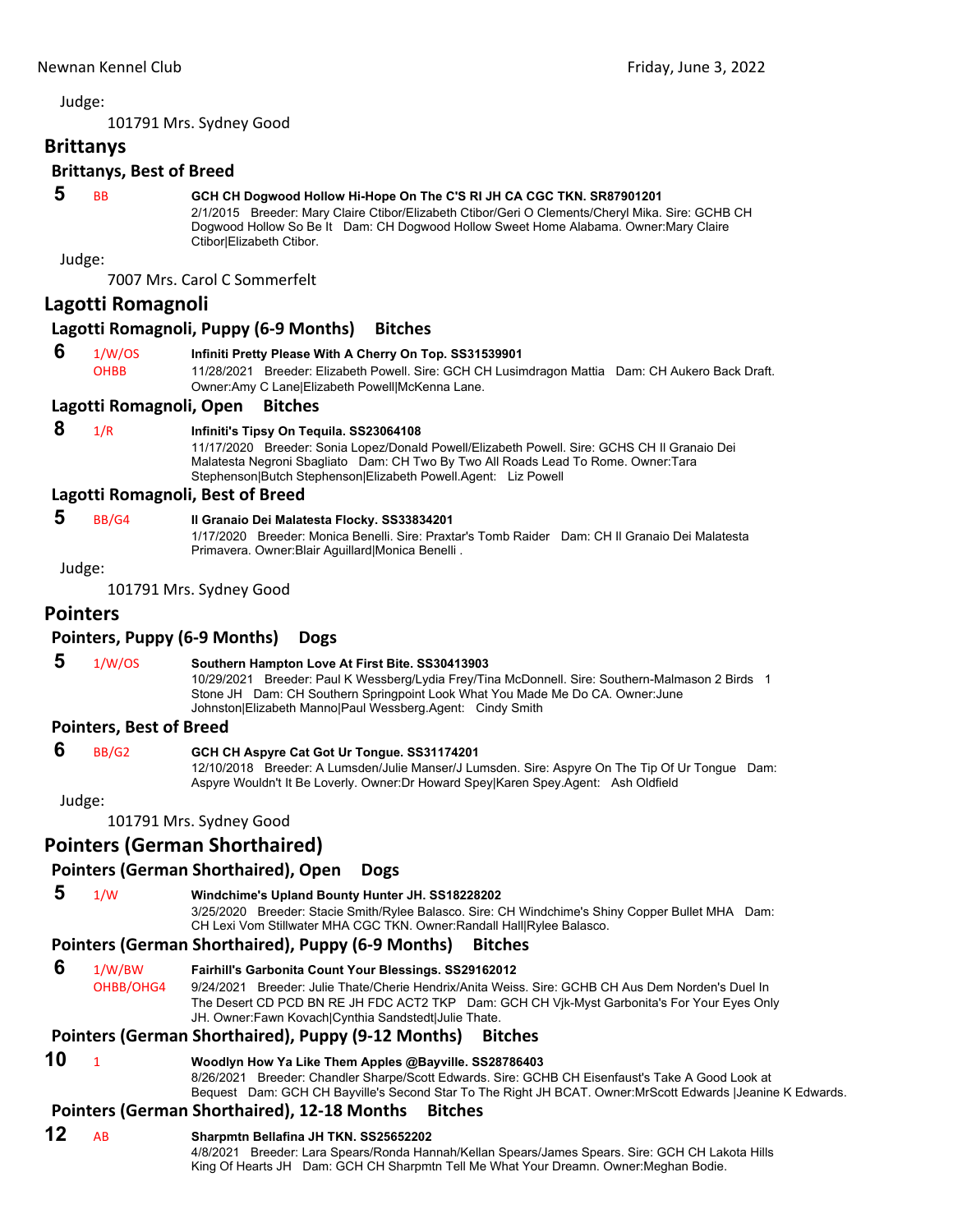### **Pointers (German Shorthaired), American Bred Bitches 14** 1/R **Wing And A Prayer's Shining Star Ellie. SS23057903** 11/26/2020 Breeder: Sharon Veeder/Vanessa Carmean. Sire: GCHS CH Newpoint Under Investigation Dam: GCH CH Waap's In It To Win It V. Newpoint'S-Thunderstorm MH. Owner:Sharon Veeder.Agent: Rose Robinett **Pointers (German Shorthaired), Open Bitches 18** <sup>1</sup> **T-Town Wyndbourne Quintessential JH. SS21472203** 8/25/2020 Breeder: Sarah L Purdin-Golding. Sire: CH Wyndbourne Endeavour JH Dam: GCHS CH T-Town N' Coldwater's Liv'N It Up JH. Owner:Susan Harrison|Sarah L Purdin-Golding. Amy Rodriquez **Pointers (German Shorthaired), Best of Breed 7** SEL **CH Liebmeister Diesel. SR89796101** 10/7/2015 Breeder: Debbie King. Sire: CH Liebmeister OB Stands 4 Orange & Blue CA BCAT Dam: CH Liebmeister Karlena. Owner:Debbie King.  **9 GCHG CH Tsara Wyndcrest Star Of Top Gun V. Starfield JH CA BCAT. SR93933403** OHBB 6/20/2016 Breeder: Tracy Sarama. Sire: GCHS CH Starfield's Army Strong V Bulkley JH DS Dam: GCHS CH Whisperfield Wicked Queen JH CA. Owner:Carrie Morris.Agent: Anna Stromberg **11** AB **GCH CH Riveredge Forged In Fire CGC TKN. SS16596302** 1/18/2020 Breeder: Mrs. Jan Budnick/Ms. Nancy Markley. Sire: GCHB CH Claddagh's Etched In Steel FDC Dam: CH Riveredge Fire On The Mountain RN CGC. Owner:Jan Budnick. **20** BB **GCHS CH Wyndbourne By Design. SS10284903** 1/20/2019 Breeder: Susan Harrison. Sire: CH Hunterspride The Canadian Way JH Dam: GCHS CH Wyndbourne Never Say Never V Deppe-Haus JH CA BCAT DM DS. Owner:Susan Harrison.

Judge:

7007 Mrs. Carol C Sommerfelt

# **Pointers (German Wirehaired)**

### **Pointers (German Wirehaired), Best of Breed**

| <b>BB</b> | CH Tateland The Judges Choice CA TKI. SS13613202                                              |
|-----------|-----------------------------------------------------------------------------------------------|
|           | 8/9/2019 Breeder: Dr. Anita Tate. Sire: CH Hilltop N' Caramel Comin' To Broadway Dam: GCHS CH |
|           | Willamette's Lookout Catching Fire JH OA OAJ OF CA DM DSA SDPRO CGCA TKE. Owner:Terrence      |
|           | BoldinIDr. Anita Tate.                                                                        |
| ۱٬۱۰۰٬۵۰۰ |                                                                                               |

Judge:

7007 Mrs. Carol C Sommerfelt

# **Retrievers (Chesapeake Bay)**

## **Retrievers (Chesapeake Bay), Puppy (9‐12 Months) Bitches**

### **6** AB **Next Generation Southbound Train. SS29306401**

6/25/2021 Breeder: Adam Levy. Sire: Chestnut Hills Bruin Dam: GCHB CH Next Generations No Mercy JH. Owner:Laurea Griggs.

### **Retrievers (Chesapeake Bay), Best of Breed**

 **7** BB **GCHB CH Taylor's Sky Twister Dog. SR71932703** OHBB/OHG3 3/8/2012 Breeder: Sally Ann Taylor/Gary Sheetz. Sire: GCHP CH Chesacolahardwoodbaltimoreraven DS Dam: GCH CH Taylor's Stuntcie Runtcie Ann. Owner:Sally Ann Taylor|Angela J Cox.  **8** AB **CH Laurelwood High Gloss JH. SS07769004**

9/20/2018 Breeder: Laurea Griggs. Sire: GCH CH Next Generations Ironwoods Walnut MH Dam: GCH CH Coolwater's Roane Point CD BN RE SH NA NAJ. Owner:Laurea Griggs.

Judge:

7007 Mrs. Carol C Sommerfelt

# **Retrievers (Flat‐Coated)**

## **Retrievers (Flat‐Coated), Best of Breed**

 **6** AB **GCH CH Champagne Black Brianta JH. SS21870801**

4/14/2020 Breeder: Lenka Smutna. Sire: Mandaral Just The Way You Are Dam: Silent Night Black Brianta. Owner:Katy Postrozny.

Judge:

101791 Mrs. Sydney Good

# **Retrievers (Golden)**

# **Retrievers (Golden), 12‐18 Months Dogs**

 **5** <sup>1</sup> **Summit's River Reign. SS25791001**

3/13/2021 Breeder: Jeanette Ratajczak/Beth Johnson. Sire: CH Sombra's Just Won Look Dam: CH Summit Evening Star's Back To The Future. Owner:Kellie Cosby|Robert Jerrells.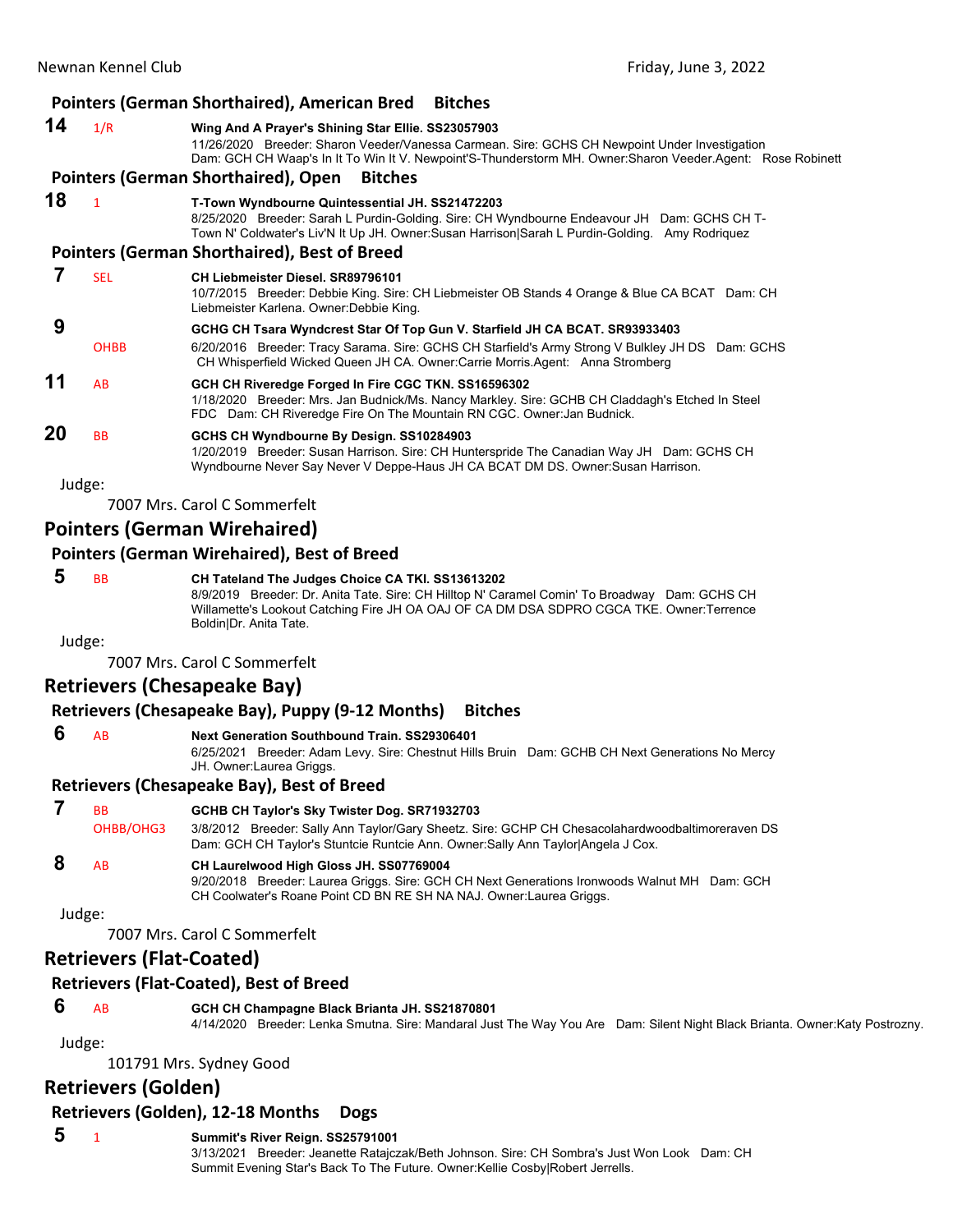|    |                           | Retrievers (Golden), Bred-By-Exhibitor (Adult)<br><b>Dogs</b>                                                                                                                                                                                                                                                                         |
|----|---------------------------|---------------------------------------------------------------------------------------------------------------------------------------------------------------------------------------------------------------------------------------------------------------------------------------------------------------------------------------|
| 7  | 1/R                       | Goldruls Bull Durham. SS23935003<br>12/22/2020 Breeder: Margie Sarkin. Sire: GCHG CH Goldruls It's All Greek To Me CD JH Dam: Goldruls<br>Head Of The Stretch. Owner: Margie Sarkin.                                                                                                                                                  |
|    |                           | Retrievers (Golden), American Bred<br><b>Dogs</b>                                                                                                                                                                                                                                                                                     |
| 9  | $\mathbf{1}$              | Passion's Knox Your Socks Off At Nolichucky. SS20157203<br>7/5/2020 Breeder: Heike Stroup. Sire: GCHB CH Goldrox Sunnydreams Fire Starter Dam: CH Passion's<br>Play That Song CDX. Owner: James Fillers Ginny Kincer.                                                                                                                 |
|    | Retrievers (Golden), Open | <b>Dogs</b>                                                                                                                                                                                                                                                                                                                           |
| 11 | $\overline{2}$            | Wingold American Patriot. SS13624301<br>7/31/2019 Breeder: Juliet E McDaniel. Sire: GCHS CH Questan's Regeneraceshun BN RI RATN DM DSX<br>CGC TKI Dam: Wingold's Snowy Owl CDX RN JH. Owner: James Cassella Marilyn Cumming.                                                                                                          |
| 15 | 1/W                       | Oakleaf's Pirate Of Penn's Dance JH CGC. SS17818706<br>3/5/2020 Breeder: Jeffrey Thomson/Deborah Thomson. Sire: GCHP CH Hillock's Jack Daniel'S RA JH CA<br>RATN CGC Dam: Oakleafs Last Dance Last Chance. Owner:Kate Dreher Wells .Agent: Ginny Kincer                                                                               |
|    |                           | Retrievers (Golden), 12-18 Months<br><b>Bitches</b>                                                                                                                                                                                                                                                                                   |
| 12 | 1/R                       | High Country Haley's Golden Comet. SS23737101<br>12/12/2020 Breeder: Ms. Heather Marie Stewart. Sire: CH High Country's Magnificat By Sebastian Dam:<br>Summits High Country High Hopes. Owner: James Ellis. Agent: Chatham Napoli                                                                                                    |
| 14 | AB                        | Broadway's Next Genairation @ Questan CGC TKN VHMA. SS25730907<br>2/20/2021 Breeder: Rosalie De Santis/Kathy Mehmet/Susan Campia/Julie Wangelin, Sire: GCHS CH<br>Questan's Regeneraceshun BN RI RATN DM DSX CGC TKI Dam: GCHB CH Broadway's Diamonds And<br>Denim JH CGC. Owner: Julie M Wangelin Beverly Radloff.                   |
| 16 | $\overline{2}$            | Dreamers Golden Looking For The Lost Blood Xcarlet. SS26269501<br>1/31/2021 Breeder: Pedro Ulises Lopez. Sire: Verdoro's Excalibur At Dreamers Dam: CH Dreamers<br>Golden Party At The Beach With Minnie. Owner:Pedro Lopez.Agent: Aaron Wilkerson                                                                                    |
| 18 | 3                         | Luxury Golden Castle Ruffian. SS27670501<br>2/22/2021 Breeder: Simey Flores. Sire: Gaston De Himmelstein Dam: Panam Lat Uncac Vesim Luxury<br>Golden Castle Crown. Owner: Micheline Laberge   Trinity Lonsdale.                                                                                                                       |
|    |                           | Retrievers (Golden), Bred-By-Exhibitor (Puppy)<br><b>Bitches</b>                                                                                                                                                                                                                                                                      |
| 20 | $\mathbf{1}$              | Goldruls Hallelujah Here She Comes. SS30377103<br>11/7/2021 Breeder: Margie Sarkin. Sire: GCHG CH Goldruls It's All Greek To Me CD JH Dam: Goldruls<br>Head Of The Stretch. Owner: Margie Sarkin.                                                                                                                                     |
|    |                           | Retrievers (Golden), American Bred<br><b>Bitches</b>                                                                                                                                                                                                                                                                                  |
| 22 | $\mathbf{1}$              | Falkinburg's Irish Lace. SS23033501<br>11/13/2020 Breeder: Lori Ann Falkinburg/Mr. Patrick J. Falkinburg. Sire: CH Captivate's Toblerone At<br>Heartland CGC Dam: Falkinburg's Irish Gold CGC TKN. Owner:Lori Falkinburg Lori Falkinburg Patrick<br>Falkinburg.                                                                       |
|    | Retrievers (Golden), Open | <b>Bitches</b>                                                                                                                                                                                                                                                                                                                        |
| 24 | 3                         | Goldruls Norwegian Wood. SS16212802<br>12/22/2019 Breeder: Margie Sarkin. Sire: GCHG CH Goldruls It's All Greek To Me CD JH Dam: CH<br>Goldruls Money Bag. Owner: Sydney Spangler Margie Sarkin.                                                                                                                                      |
| 26 | 1/W/BW                    | Dreamers Golden In Baires With Ninni. SS16344906<br>1/10/2020 Breeder: Pedro Ulises Lopez / ANALIA HABROSKY / Sire: Dreamers Joy Of Life With Joy<br>Dam: Dreamers Siberia Blanca New Generation Light Ninna. Owner: Pedro Lopez. Agent: Aaron Wilkerson                                                                              |
| 28 | AB                        | Boca Gold Hot D'Am. SS16672002<br>12/7/2019 Breeder: Michele Karen Whitney/Ciera Gallagher/Gloria Chu. Sire: GCH CH Saffire's Yellow<br>Flicker Beat DJ Dam: GCHB CH Boca Gold's Quarterly Dividends. Owner: Chatham Napoli.                                                                                                          |
| 30 | $\overline{2}$            | Redhill Ethos When The Van Is A Rocking @ Oakleaf. SS21558501<br>9/2/2020 Breeder: Paula Petelle/Ginny Kincer/Deborah Thomson. Sire: GCHS CH Passion N Powderhorn<br>Only Game In Town CD RN JH CA DN Dam: CH Oakleafs Your Love Is Lifting Me Higher At Redhill RN.<br>Owner: Jeffrey Thomson   Deborah Thomson. Agent: Ginny Kincer |
|    |                           | <b>Retrievers (Golden), Best of Breed</b>                                                                                                                                                                                                                                                                                             |
| 17 | <b>BB</b>                 | GCHB CH Crescent Goldrox Worth His Wait In Gold. SS10839501<br>2/18/2019 Breeder: Yvonne Sargent. Sire: GCHB CH Goldrox Sunnydreams Fire Starter Dam: Crescent<br>She's The One. Owner: Paula Black   Emily Cloudman.                                                                                                                 |
| 32 | <b>SEL</b>                | CH Summits Golden Slam Princess DN CGC TKA. SS06253702                                                                                                                                                                                                                                                                                |

2/19/2018 Breeder: Beth Johnson. Sire: CH Summits Fireline Public Outcry Dam: CH Sombra's Just My Style. Owner:Babette Cohen.Agent: Ginny Kincer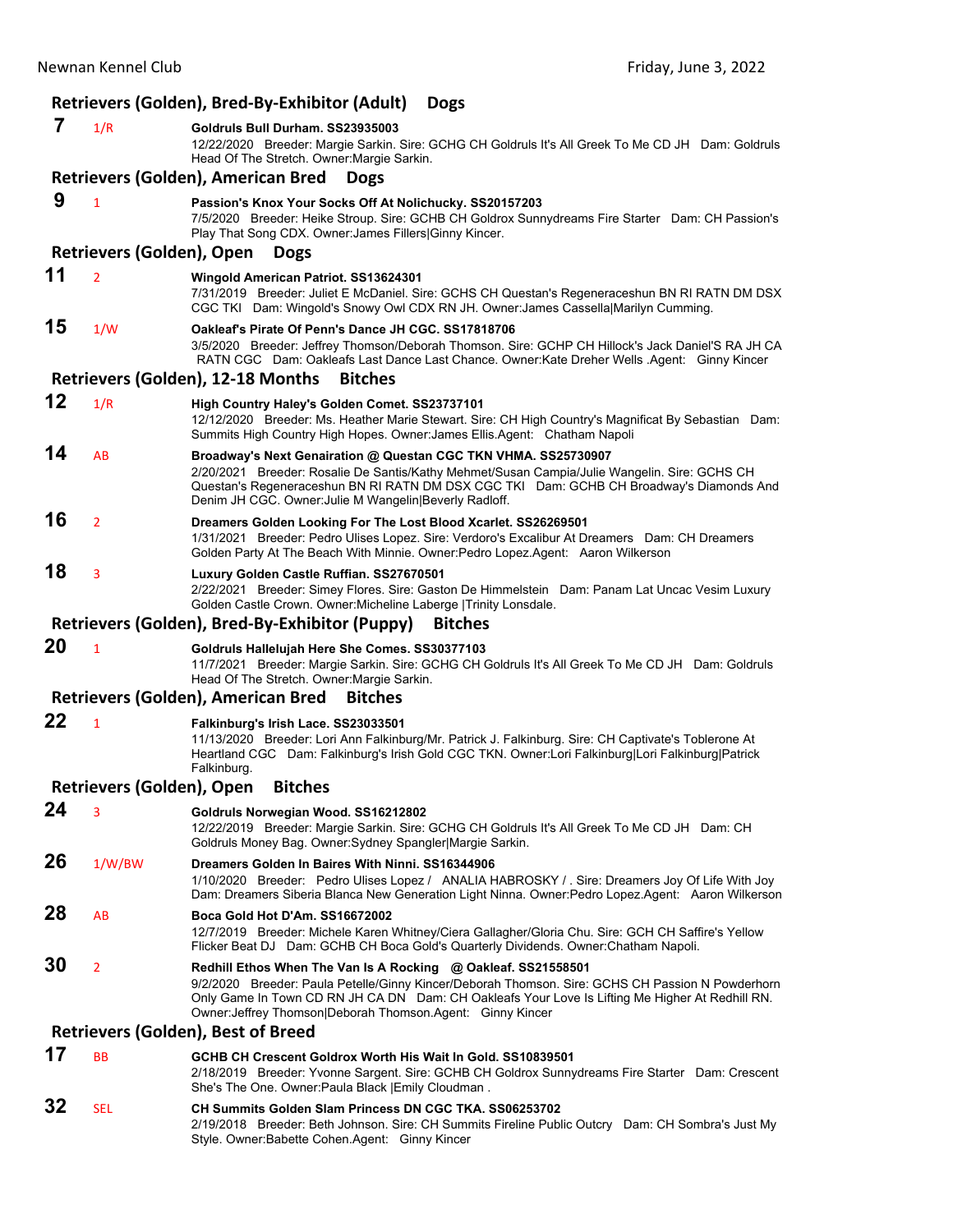# **34** OS **CH Top Pride's I Can Fly. SS29234102** 9/30/2020 Breeder: Min-Ho Song. Sire: GCH CH Sandpiper's Rush Hill Die Hard RN SH Dam: GCH CH Ocean Palace's The Love Of Your Life. Owner:Joan Chen.Agent: Amy Booth Judge: 101791 Mrs. Sydney Good **Retrievers (Labrador) Retrievers (Labrador), 12‐18 Months Dogs**

### **7** 1/R **Grandquest Field Of Dreams. SS28518501**

6/1/2021 Breeder: Janice Granda/Aaron Wilkerson. Sire: Nikit Gator Gonna Get It Done Dam: Grandquest Pearl Island. Owner:Joan Baukus|Cecilia Damask.Agent: Jennifer Pearce

### **Retrievers (Labrador), Open Black Dogs**

- **9** 1/W/BB **Supernova's Check Your Ego At The Door. SS09854901** 12/28/2018 Breeder: Alayne Rae Mullen. Sire: Candy Acres Special Agent Leroy Jethro Gibbs Dam: Coldwaters Emergency Evacuation Plan. Owner:Alayne Rae Mullen and Keith Ferrin.Agent: Aaron
	- Wilkerson

### **Retrievers (Labrador), 12‐18 Months Bitches**

### **6** 1/R **Clarisma Passports Don't Blink. SS25781506**

3/17/2021 Breeder: Clarissa Ferrer/Mr. Arvind DeBraganca. Sire: GCHG CH Chambrays Tank'D On The Boulevard Dam: CH Passport's Fast And Furious Shelby At Mystic Falls BN RN CGCA CGCU TKN. Owner:Clarissa Ferrer|Hailey Ferrer.Agent: Arvind De Braganca

### **Retrievers (Labrador), Bred‐By‐Exhibitor (Adult) Bitches**

### **10** 1/W/BW/OS **Clarisma Passport Bunratty Mead. SS25781501**

3/17/2021 Breeder: Clarissa Ferrer/Mr. Arvind DeBraganca. Sire: GCHG CH Chambrays Tank'D On The Boulevard Dam: CH Passport's Fast And Furious Shelby At Mystic Falls BN RN CGCA CGCU TKN. Owner:Arvind deBraganca|Joyce deBraganca|Clarissa Ferrer.

### **Retrievers (Labrador), Best of Breed**

### **5** SEL **Clarisma Passports Luck Of The Irish. SS25781502** 3/17/2021 Breeder: Clarissa Ferrer/Arvind DeBraganca. Sire: GCHG CH Chambrays Tank'D On The Boulevard Dam: CH Passport's Fast And Furious Shelby At Mystic Falls BN RN CGCA CGCU TKN. Owner:Clarissa Ferrer|Ashley Sturgill.Agent: Arvind De Braganca **11** AB **CH Brighton Hero Of The Day. SS13279301** 6/10/2019 Breeder: Nancy White/Sally Kuhn/Amanda Ferguson. Sire: GCH CH Tampa Bay Allenie Kodachrome JH Dam: GCHS CH Brighton Branchwatr Victoria's One And Only Vivian. Owner:Amanda Ferguson.

Judge:

101791 Mrs. Sydney Good

### **Setters (Irish)**

# **Setters (Irish), Puppy (6‐9 Months) Dogs**

### **5** 1/R **Shadowmere's Family Fortune. SS29370105**

9/12/2021 Breeder: Karren Harrison/Phil Booth. Sire: GCHS CH Shadowmere's Storm Chaser CGC Dam: CH Shadowmere's She's The One. Owner:John Reida|Marianne Reida.

### **Setters (Irish), 12‐18 Months Dogs**

# **7** 1/W/BB **Legacy Walk The Line. SS25089404**

3/3/2021 Breeder: Steven Zeiser. Sire: Kilkieran Southern Star Dam: Legacy Southern Where The Heart Is. Owner:Steven Zeiser.

### Judge:

7007 Mrs. Carol C Sommerfelt

## **Spaniels (Clumber)**

### **Spaniels (Clumber), Open Dogs**

### **5** 1/W/BW **Big Boom's Gentleman Mayo For Rezod. SS29773501**

7/30/2020 Breeder: Levai Lana. Sire: Spice Twice Whomper Dam: Big Boom's Limited Boomolina. Owner:Cindy Brizes.

### **Spaniels (Clumber), 12‐18 Months Bitches**

### **6** <sup>1</sup> **Jazzin's Foreign Affair. SS26069901**

2/3/2021 Breeder: Collette Jaynes. Sire: CH Libell's Crazy Clown Dam: CH Jazzin's Reba Mcendive. Owner:Collette Jaynes.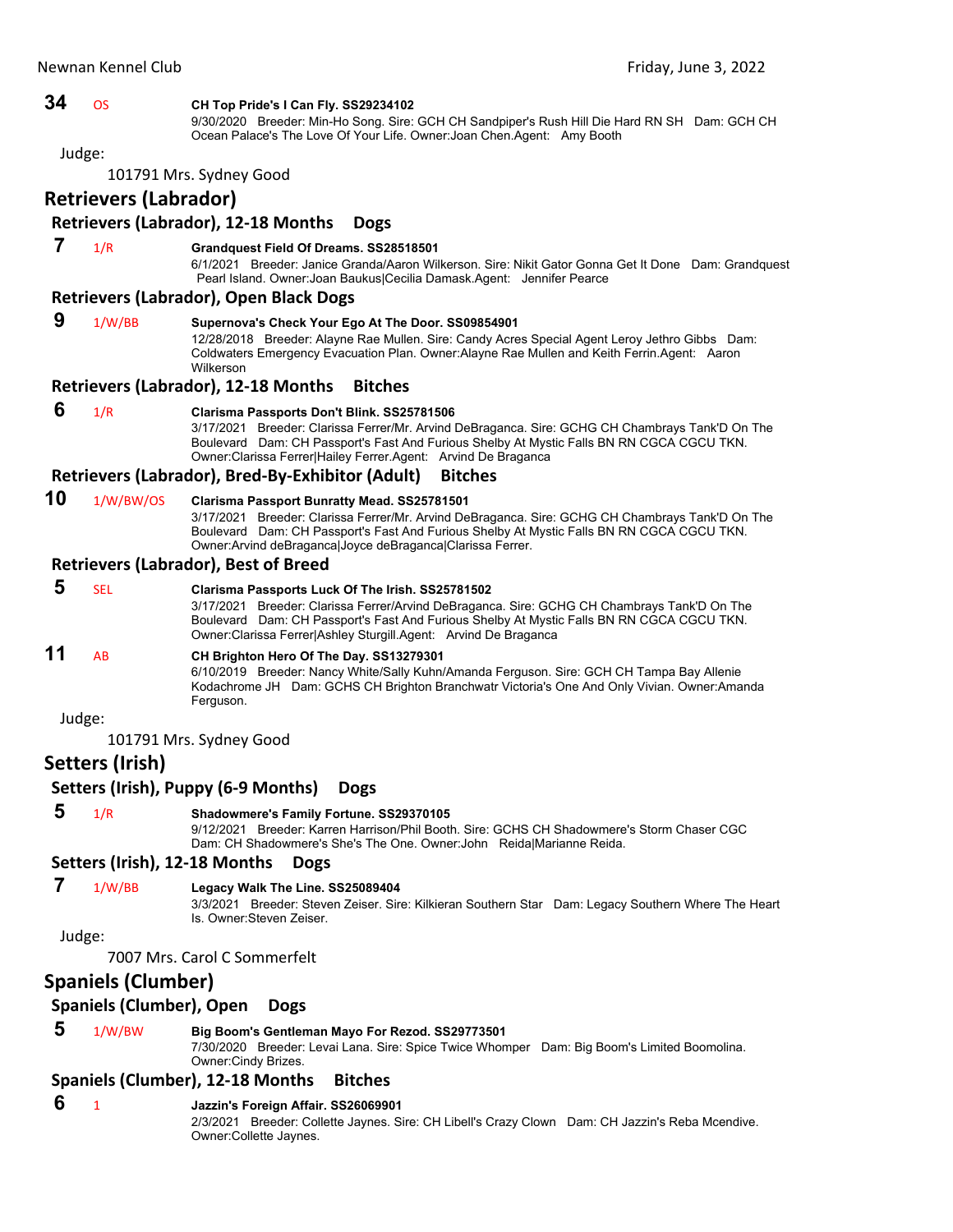### **8** <sup>2</sup> **Jazzin's Royal Affair. SS26069902**

2/3/2021 Breeder: Collette Jaynes. Sire: CH Libell's Crazy Clown Dam: CH Jazzin's Reba Mcendive. Owner:Douglas R Nichols|Collette Jaynes|Emma Nichols.

# **10** <sup>3</sup> **Jazzin's Triple Moon Goddess. SS27648001**

5/27/2021 Breeder: Deanna Bradley/Collette Jaynes. Sire: GCHB CH Anomar Moonrysn Malibu Beach SEN Dam: CH Jazzin's Little Red Ryder. Owner:Pamela Klemm|Collette Jaynes .

# **Spaniels (Clumber), Bred‐By‐Exhibitor (Adult) Bitches**

**12** <sup>2</sup> **Rezod's Latte Coffee In The Morning. SS06361204**

7/6/2018 Breeder: Cindy Brizes. Sire: GCH CH Rezod's Sweet Baby James Dam: CH Rezod's Rich Never Bitter Gevalia JH. Owner:Cindy Brizes|Pat Holley.

# **14** 1/R **Jazzin's At Last. SS17739901**

3/6/2020 Breeder: Collette Jaynes. Sire: CH Jazzin's The Gatekeeper Dam: CH Jazzin's Duchess Of York. Owner:Collette Jaynes.

### **Spaniels (Clumber), Open Bitches**

**16** 1/W/OS **Rezod's Cup Of Java Cocoa JH. SS19845301**

5/26/2020 Breeder: Cindy Brizes/Stephen Brannon. Sire: CH Big Boom's Banditos Dex Dam: CH Rezod's Let Me Be Your Teddy Bear TD. Owner:cathy vinzant.

### **Spaniels (Clumber), Best of Breed**

# **7** SEL **GCHB CH Pegasus Winning Colors. SS06123701** OHBB/OHG1 6/13/2018 Breeder: Pam Mccune. Sire: GCHS CH Nexus Dark Horse Dam: GCHG CH Nautica's Foolish Pleasure. Owner:PAMELA MCCUNE.  **9** BB **GCHB CH Jazzin To The Beat At Big Boom. SS06759602** 5/23/2018 Breeder: Marcia A Long/Collette Jaynes/Lana Levai. Sire: CH Jazzin's The Gatekeeper Dam: CH Big Boom's Joker Daffy. Owner:Julie Caruthers|Diane Nelson|Jennifer Zingula.Agent: Ginny Kincer

# **11** AB **CH Pegasus Walkin On Sunshine. SS23900504**

12/15/2020 Breeder: Pam Mccune. Sire: GCHS CH Peppadew N Breakaway Talk Of The Nation CGC Dam: CH Pegasus Play It Again. Owner:ANDREE AZZAM|PAM MCCUNE.

Judge:

101791 Mrs. Sydney Good

# **Spaniels (Cocker) Black**

### **Spaniels (Cocker) Black, Puppy (6‐9 Months) Dogs**

### **5** <sup>1</sup> **Toybox Double Play. SS29995503**

10/6/2021 Breeder: Linda G Bennett. Sire: GCH CH Toybox Double Trouble Dam: GCH CH Toybox Candy Store. Owner:Linda Bennett.Agent: Linda Pitts

### **Spaniels (Cocker) Black, Puppy (9‐12 Months) Dogs**

### **7** 1/R **Sovran's Don't Stop Me Now!. SS27959601**

7/22/2021 Breeder: Alan C Santos/Michael K Buckley/Hope Ghelberg/Jacqueline Makoujy. Sire: GCH CH Sovran N Max Fire Away! Dam: GCHP CH Sovran's La Rejouissance. Owner:Alan Santos|Michael Buckley.Agent: Linda Pitts

### **Spaniels (Cocker) Black, Bred‐By‐Exhibitor (Adult) Dogs**

### **9** 1/W **Sherlane Double Strike. SS16283604**

12/7/2019 Breeder: Sherie Luebker. Sire: CH Toybox Double Down Dam: GCHB CH Sherlane Simply Striking. Owner:Sherie Luebker.

### **Spaniels (Cocker) Black, Puppy (6‐9 Months) Bitches**

- **6** <sup>1</sup> **Toybox Bedtime Story Por Amour. SS29995504**
	- 10/6/2021 Breeder: Linda G Bennett. Sire: GCH CH Toybox Double Trouble Dam: GCH CH Toybox
	- Candy Store. Owner:Linda Bennett.Agent: Linda Pitts

## **Spaniels (Cocker) Black, Puppy (9‐12 Months) Bitches**

# **8** 1/R **Toybox Tallulah. SS27994303**

7/2/2021 Breeder: Ms. Linda Bennett. Sire: GCH CH Toybox Double Trouble Dam: CH Toybox Play Date. Owner:Deaana McGuire.Agent: Linda Pitts

## **Spaniels (Cocker) Black, Bred‐By‐Exhibitor (Adult) Bitches**

# **10** 1/W/BW/OS **Sherlane Starry Starry Night. SS25854203**

OHBB 4/8/2021 Breeder: Sherie Luebker. Sire: Sherlane Double Strike Dam: CH Toybox Sherlane Double Take. Owner:Sherie Luebker.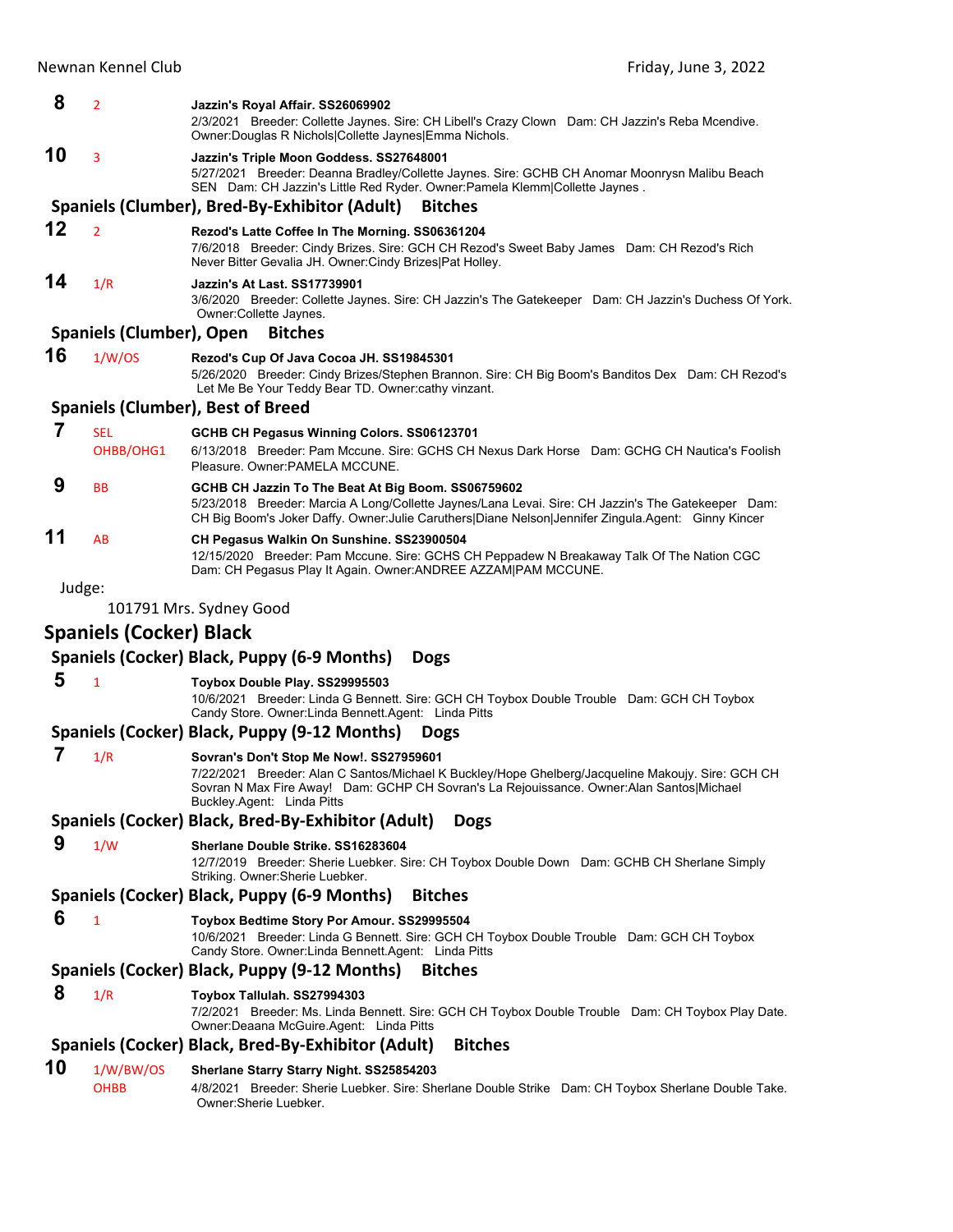# **Spaniels (Cocker) Black, Best of Breed**

# **11** BB **GCHG CH Encore's N Kazuyo Queen I'Ll Do Anything. SR91524606**

12/30/2015 Breeder: Judie Posner/Larry Posner. Sire: GCHP CH Beachstone's Blacklist Dam: Encore's Raised From The Ashes. Owner:Kazuyo Nagasaka|Judie Posner.Agent: Linda Pitts

# Judge:

101791 Mrs. Sydney Good

# **Spaniels (Cocker) Ascob**

# **Spaniels (Cocker) Ascob, Bred‐By‐Exhibitor (Adult) Dogs**

# **5** 1/R **Sherlane Bad Bad Leroy Brown. SS25854204**

4/8/2021 Breeder: Sherie Luebker. Sire: Sherlane Double Strike Dam: CH Toybox Sherlane Double Take. Owner:Sherie Luebker.

# **Spaniels (Cocker) Ascob, Open Dogs**

|    |              | Spaniers (COCKEI) ASCOD, Open DORS                                                                                                                                                                                                                                                     |
|----|--------------|----------------------------------------------------------------------------------------------------------------------------------------------------------------------------------------------------------------------------------------------------------------------------------------|
| 7  | 1/W/BB/BW    | Sunhaven Living In The Limelight. SS20430401<br>7/14/2020 Breeder: Astrid Lawrence/Mike Allen/Debra Allen/Steve Lawrence. Sire: GCH CH Sunshine<br>Micadee You Can't Handle Me Dam: CH Justice N Sunhaven Blue Connection. Owner: Astrid<br>Lawrence.Agent: Linda Pitts                |
|    |              | Spaniels (Cocker) Ascob, Open<br><b>Bitches</b>                                                                                                                                                                                                                                        |
| 6  | 1/W/OS       | Wards Happy Girl. SS29776302<br>5/23/2021 Breeder: Neville W Ward. Sire: GCH CH K-Line N Cutts Beyond-A-Doubt Dam: GCHS CH<br>Silhouette Rose's Turn At Wards. Owner: Neville Ward. Agent: Linda Pitts                                                                                 |
|    | Judge:       |                                                                                                                                                                                                                                                                                        |
|    |              | 101791 Mrs. Sydney Good                                                                                                                                                                                                                                                                |
|    |              | Spaniels (Cocker) Parti-Color                                                                                                                                                                                                                                                          |
|    |              | Spaniels (Cocker) Parti-Color, Puppy (9-12 Months)<br><b>Dogs</b>                                                                                                                                                                                                                      |
| 5  | 1/W/BW       | Kanati's One True Grit, SS30897001<br>8/31/2021 Breeder: MARY PAT ROWLAND. Sire: GCH CH Chaselyn's Reed All About It Dam: CH Bow-<br>K's Fortune Cookie. Owner:Debra Lowery Mary Pat Rowland Johnny Rowland.Agent: Linda Pitts                                                         |
|    |              | Spaniels (Cocker) Parti-Color, Puppy (6-9 Months)<br><b>Bitches</b>                                                                                                                                                                                                                    |
| 6  | 1/R          | Normandy Silhouette Practice Makes Perfect. SS30376402<br>10/21/2021 Breeder: Regina M Beinhauer/Linda Pitts. Sire: GCHG CH Very Vigie Nobody Is Perfect<br>Dam: GCH CH Normandy Silhouette Rockstar. Owner: Regina Beinhauer   Linda Pitts.                                           |
|    |              | Spaniels (Cocker) Parti-Color, Puppy (9-12 Months)<br><b>Bitches</b>                                                                                                                                                                                                                   |
| 8  | 1/W/OS       | Sunhaven Hung The Moon At Riverwood. SS30752309<br>7/23/2021 Breeder: Astrid Lawrence/Dawn Close/Steve Lawrence. Sire: GCHS CH My-Ida-Ho<br>Remarkable Dam: CH Riverwood Half Moon Bay At Sunhaven. Owner:Dawn Close Johnny Downing.Agent:<br><b>Linda Pitts</b>                       |
|    |              | Spaniels (Cocker) Parti-Color, Bred-By-Exhibitor (Puppy)<br><b>Bitches</b>                                                                                                                                                                                                             |
| 10 | $\mathbf{1}$ | Chaselyns Amelias Flight Pattern To The Stars. SS29722801<br>7/9/2021 Breeder: Debra Lowery. Sire: GCH CH Chaselyn's Reed All About It Dam: GCH CH Javalin's<br>Breaking Sky. Owner: Debra D Lowery.                                                                                   |
|    |              | Spaniels (Cocker) Parti-Color, Open<br><b>Bitches</b>                                                                                                                                                                                                                                  |
| 14 | $\mathbf{1}$ | Skiboo's Tri To Be Censational, SS28230801<br>6/1/2021 Breeder: Jeanne S Grim D.V.M., Sire: CH Skiboo's Master Censation Dam: CH Skiboo's<br>Censational Memories. Owner: Jeanne Grim DVM.Agent: Linda Pitts                                                                           |
|    |              | <b>Spaniels (Cocker) Parti-Color, Best of Breed</b>                                                                                                                                                                                                                                    |
| 7  | BB/G1        | GCHB CH Normandy Silhouette N Javalin Bachelor Parti. SS17793901<br>2/18/2020 Breeder: Regina M Beinhauer/Linda Pitts/Jackie Cavallin. Sire: GCHG CH Very Vigie Nobody<br>Is Perfect Dam: CH Kamps'-Normandy's Rock The Runway. Owner: Regina Beinhauer Stephanie<br>Kaul Linda Pitts. |
|    | Judge:       |                                                                                                                                                                                                                                                                                        |
|    |              | 101791 Mrs. Sydney Good                                                                                                                                                                                                                                                                |
|    |              | <b>Spaniels (English Springer)</b>                                                                                                                                                                                                                                                     |
|    |              | Spaniels (English Springer), Puppy (9-12 Months)<br><b>Bitches</b>                                                                                                                                                                                                                     |
| 8  | <b>AB</b>    | Wallylama's Kryptonite. SS29238707<br>8/29/2021 Breeder: Clemencia Saavedra/Manuel Aya/Dave Kemp/Janee S Kemp. Sire: Peasblossom<br>Xanti Dam: Wallylama's Fine Design. Owner: Clemencia Saavevra Manuel Aya.                                                                          |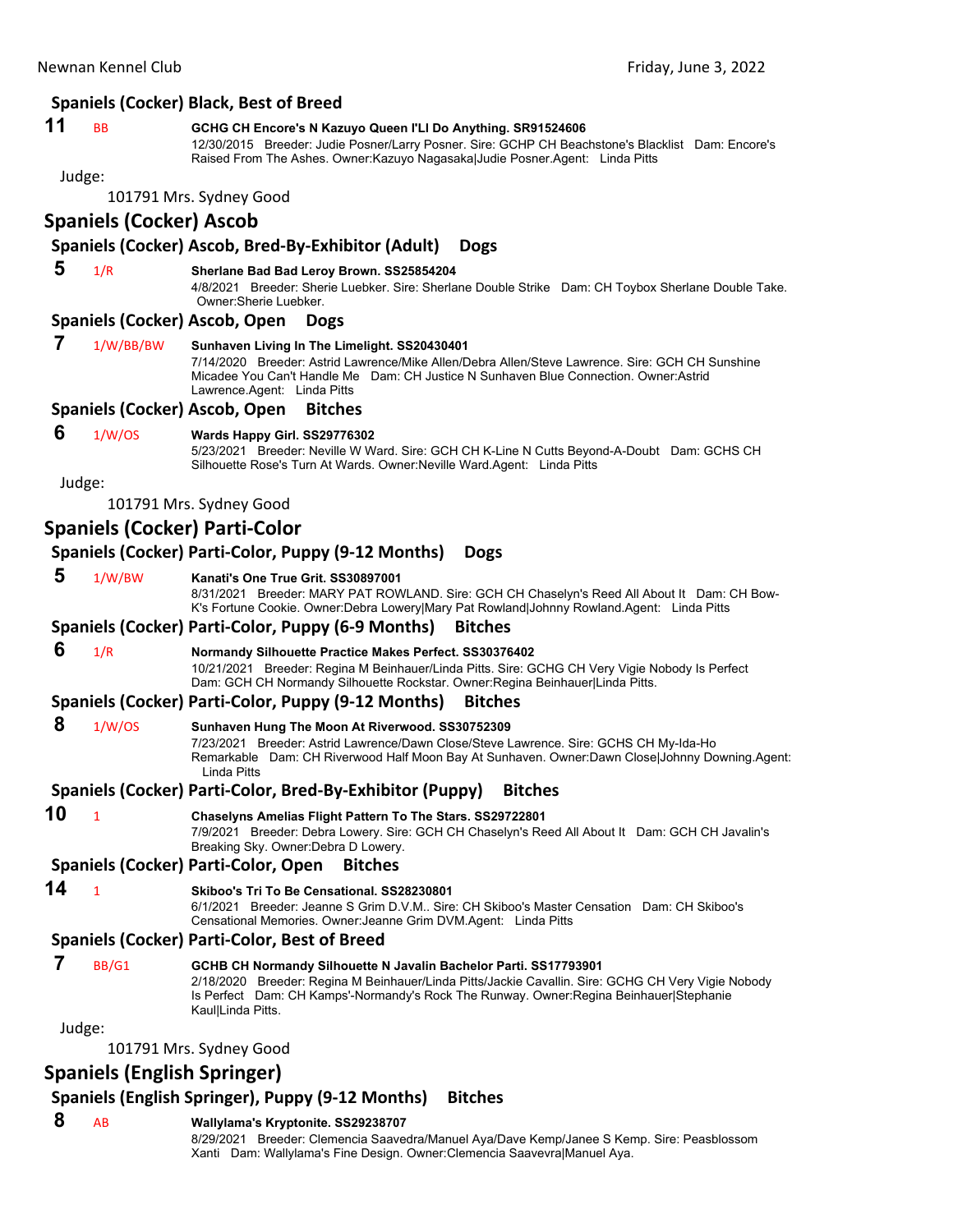|                |                              | Spaniels (English Springer), 12-18 Months<br><b>Bitches</b>                                                                                                                                                                                                                                                                                          |
|----------------|------------------------------|------------------------------------------------------------------------------------------------------------------------------------------------------------------------------------------------------------------------------------------------------------------------------------------------------------------------------------------------------|
| 10             | AB                           | Wallylama's Just Push Play. SS27041401<br>4/14/2021 Breeder: Clemencia Saavedra/Manuel Aya. Sire: Mompesson Striker Dam: CH Wallylama's<br>Emotion In Motion. Owner: Clemencia Saavevra Manuel Aya.                                                                                                                                                  |
| 12             | AB                           | Wallylama's Jump For Joy. SS27041402<br>4/14/2021 Breeder: Clemencia Saavedra/Manuel Aya. Sire: Mompesson Striker Dam: CH Wallylama's<br>Emotion In Motion. Owner: Clemencia Saavevra Manuel Aya.                                                                                                                                                    |
|                |                              | Spaniels (English Springer), Bred-By-Exhibitor (Adult)<br><b>Bitches</b>                                                                                                                                                                                                                                                                             |
| 14             | AB                           | Wallylama's Fine Design. SS01576305<br>10/19/2017 Breeder: Clemencia Saavedra/Manuel Aya. Sire: GCH CH Big Brazzel Xtra Hot Dam: GCH<br>CH Wallylama's Behind The Scenes. Owner: Clemencia Saavevra Manuel Aya.                                                                                                                                      |
|                |                              | Spaniels (English Springer), Open<br><b>Bitches</b>                                                                                                                                                                                                                                                                                                  |
| 16             | AB                           | Wallylama's Fan The Flame At Mcd'S. SS04973401<br>3/2/2018 Breeder: Mary K McDonald/Kathryn Hawkins/Brenda Albrecht. Sire: GCH CH Big Brazzel Xtra<br>Hot Dam: Mcd's Surely You're Looking At Country. Owner: Clemencia Saavevra Manuel Aya.                                                                                                         |
|                |                              | Spaniels (English Springer), Best of Breed                                                                                                                                                                                                                                                                                                           |
| 5              | AB                           | CH Wallylama's I'm All In. SS20759102<br>7/30/2020 Breeder: Clemencia Saavedra/Manuel Aya/Dave Kemp/Janee S Kemp. Sire: CH Wallylama's<br>All Included Dam: Wallylama's Fine Design. Owner: Clemencia Saavevra Manuel Aya. Agent: Milton Lopes                                                                                                       |
| 20             | AB                           | CH Wallylama's I'Ve Got The Look. SS20759101<br>7/30/2020 Breeder: Clemencia Saavedra/Manuel Aya/Dave Kemp/Janee S Kemp. Sire: CH Wallylama's<br>All Included Dam: Wallylama's Fine Design. Owner: Clemencia Saavevra Manuel Aya.                                                                                                                    |
| Judge:         |                              |                                                                                                                                                                                                                                                                                                                                                      |
|                |                              | 7007 Mrs. Carol C Sommerfelt                                                                                                                                                                                                                                                                                                                         |
|                | <b>Spaniels (Sussex)</b>     |                                                                                                                                                                                                                                                                                                                                                      |
|                |                              | <b>Spaniels (Sussex), Best of Breed</b>                                                                                                                                                                                                                                                                                                              |
| 5              | ВB<br>OHBB/OHG2              | CH Ziyadah You Had Me At Hello. SS09681001<br>11/19/2018 Breeder: Marcia Deugan. Sire: CH Ziyadah Traditional Toast Dam: CH Ziyadah Velvet To The<br>Touch. Owner: Eileen Tarrago.                                                                                                                                                                   |
| Judge:         |                              |                                                                                                                                                                                                                                                                                                                                                      |
|                |                              | 101791 Mrs. Sydney Good                                                                                                                                                                                                                                                                                                                              |
| <b>Vizslas</b> |                              |                                                                                                                                                                                                                                                                                                                                                      |
|                | Vizslas, Puppy (6-9 Months)  | <b>Dogs</b>                                                                                                                                                                                                                                                                                                                                          |
| 5              | 1/R                          | Windchime Solaris Shotgun Formation. SS30874404<br>11/4/2021 Breeder: Stacie Smith/Abbie Hanson/Beth T Kirven/Rylee Balasco. Sire: GCHG CH Solaris<br>Playing Like Nobody's Business BN RN JH Dam: Solaris N' Illusion Lightning With A Twist MH CGC TKN.<br>Owner: Valerie Kaiser   Peter Kaiser  Beth T Kirven  Stacie Smith. Agent: Claire Ctibor |
|                | Vizslas, Puppy (9-12 Months) | <b>Dogs</b>                                                                                                                                                                                                                                                                                                                                          |
| 7              | $\overline{2}$               | Vizcaya's Quinians Rainbow. SS29353001<br>9/1/2021 Breeder: Nancy Edmunds/Jennifer Buckmaster. Sire: GCHB CH Vizcaya's Return Of The Cisco<br>Kid Dam: CH Vizcaya's Rainbow Connection. Owner: Karen Pillsbury and Nancy Edmunds  Karen<br>Pillsbury Nancy Edmunds. Kacie Davis Jordan                                                               |
| 9              | 1/W/BW                       | Vizcaya's Rainbow Takin' It Easy. SS29353005<br>9/1/2021 Breeder: Nancy Edmunds/Jennifer Buckmaster. Sire: GCHB CH Vizcaya's Return Of The Cisco<br>Kid Dam: CH Vizcaya's Rainbow Connection. Owner: Tina Reif Nancy Edmunds.                                                                                                                        |
|                | Vizslas, 12-18 Months        | <b>Dogs</b>                                                                                                                                                                                                                                                                                                                                          |
| 11             | 3                            | Doran Moon Storm Rising JH. SS25573502<br>3/17/2021 Breeder: Kym Fisher/Mrs. Kathy A Rust. Sire: CH Lake Pepin's Indy Moonstone RA AX AXJ<br>Dam: CH Kizmar Doran Look What You Started JH. Owner: Scarlett D King Greg King Kym Fisher.                                                                                                             |
| 15             | $\mathbf{1}$                 | Southwind's Skywalker. SS27453002<br>5/6/2021 Breeder: Joanne Beckley/Chet Beckley. Sire: FC AFC Southwind's Silent Stalker Dam: AFC<br>Southwind's Summer Breeze. Owner:Janet Starnes.Agent:   Arvind De Braganca                                                                                                                                   |
| 17             | $\overline{2}$               | Southwind's Believe It Or Not. SS27453003<br>5/6/2021 Breeder: Joanne Beckley/Chet Beckley. Sire: FC AFC Southwind's Silent Stalker Dam: AFC<br>Southwind's Summer Breeze. Owner: Pegi Zelneronok Agent: Brittany Phelps                                                                                                                             |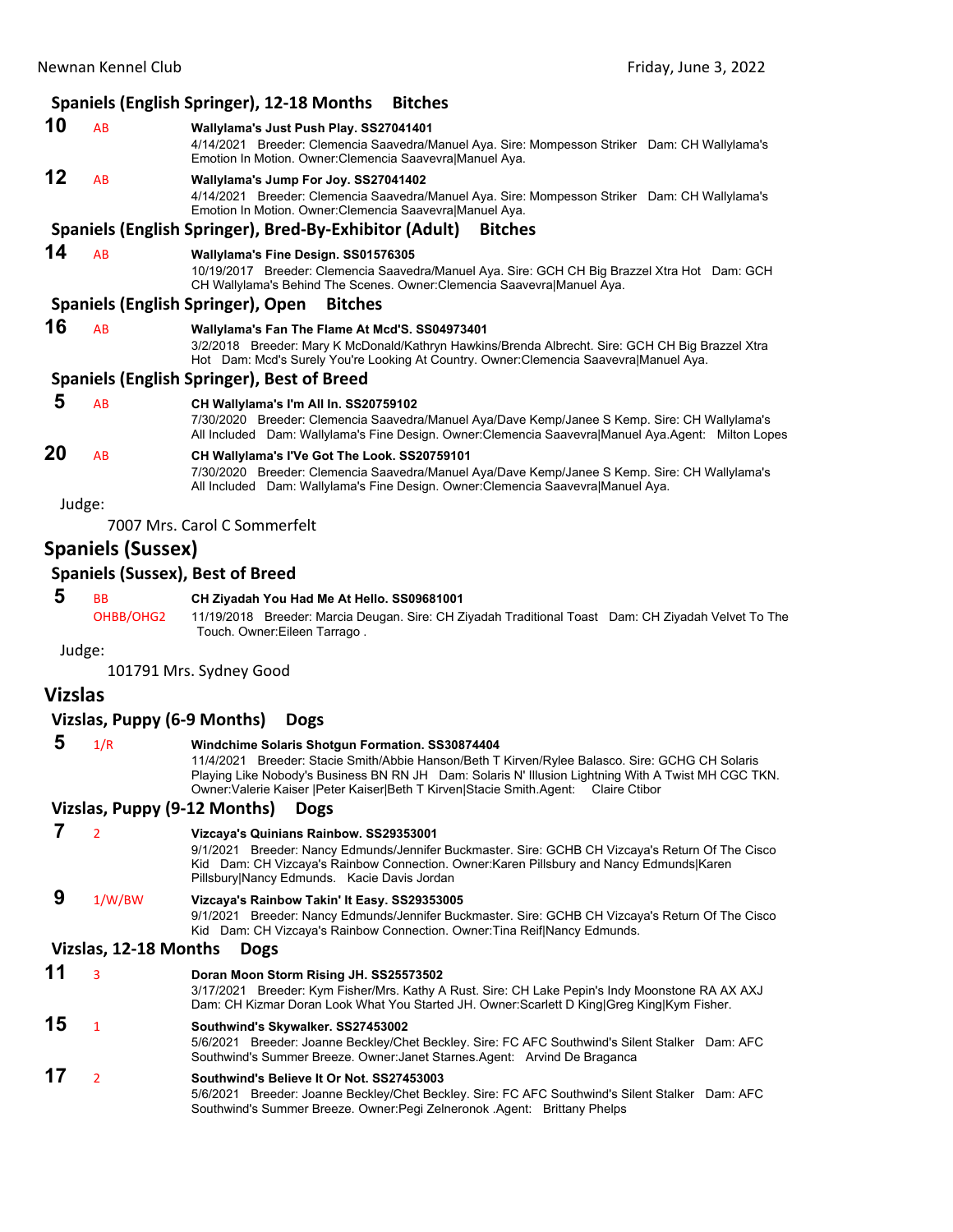|    | Vizslas, 12-18 Months         | <b>Bitches</b>                                                                                                                                                                                                                                                                    |
|----|-------------------------------|-----------------------------------------------------------------------------------------------------------------------------------------------------------------------------------------------------------------------------------------------------------------------------------|
| 6  | $\mathbf{1}$                  | Tradewind's Bee's Knees JH. SS26583306<br>5/20/2021 Breeder: Mrs. Kathi Goddard/Mr. Bob Goddard/Lindsay Fetters. Sire: CH Rhapsody Writer's<br>Block Dam: GCH CH Tradewind's Ida Queen Bee. Owner:Lindsay Fetters Ryleigh Tritt.                                                  |
|    | Vizslas, Open                 | <b>Bitches</b>                                                                                                                                                                                                                                                                    |
| 10 | AB                            | Talisan's Rock Bohemian Queen, SS11424702                                                                                                                                                                                                                                         |
|    |                               | 4/4/2019 Breeder: Lisa Tallant/Susan Daly. Sire: GCHS CH Baroque Eastwind's Rude Bwoy Rockas<br>Dam: GCH CH Vista Ridge Silent Night. Owner: Josh and Claire McCullough Lisa W Tallant.                                                                                           |
| 12 | 1/W                           | Ky's Ray Of Sunshine. SS21317005<br>8/17/2020 Breeder: Thecla Tyner. Sire: CH Ky's Wynn'N Maxwell Haus At Vista Ridge Dam: CH Ky's<br>Glitz'N At The Ritz RA JH CGC TKN. Owner: Jim Moore . Kacie Davis Jordan                                                                    |
| 14 | 2/R                           | Talisan's Night The Lights Went Out In Georgia. SS22664502<br>11/13/2020 Breeder: Lisa Tallant/Susan Daly. Sire: GCHB CH Fantasy's Little Golden Horseshoe Dam:<br>GCH CH Vista Ridge Silent Night. Owner: Susan Daly Lisa Tallant. Kacie Jordan                                  |
|    | <b>Vizslas, Best of Breed</b> |                                                                                                                                                                                                                                                                                   |
| 8  | <b>SEL</b>                    | Valley Hunter Princess Leia JH. SR98067002<br>3/8/2017 Breeder: Jean Matmor/Pegi Zelneronok. Sire: DC AFC Valley Hunter's Southern Comfort CD MH<br>NA NAJ Dam: FC AFC Valley Hunter Designed For The Hunt CD BN RN MH RATO. Owner: Janet<br>Starnes Agent: Arvind De Braganca    |
| 16 | <b>BB</b>                     | CH Vista Ridge's Midsummer Night's Wonder. SS28415605<br>7/9/2021 Breeder: Jim Daly/Susan Daly/Karen Beckwith. Sire: GCHG CH Lorac's Cap'N Jack Sparrow<br>Dam: GCH CH Firelight's A League Of Their Own. Owner: Blenda Fairman. Kacie Davis Jordan                               |
| 21 | <b>OS</b>                     | GCH CH Cave Creek N Lorac's Decision Made. SS27202601<br>5/28/2021 Breeder: Melissa Craft/James Craft/Walter J Sommerfelt/Carol C Sommerfelt. Sire: GCHG CH<br>Lorac's Cap'N Jack Sparrow Dam: GCH CH Lorac's Straight From The Heart CGC TKN. Owner: James Craft [Melissa Craft. |
|    | Judge:                        |                                                                                                                                                                                                                                                                                   |
|    |                               | 101791 Mrs. Sydney Good                                                                                                                                                                                                                                                           |
|    | <b>Weimaraners</b>            |                                                                                                                                                                                                                                                                                   |
|    |                               | <b>Weimaraners, Puppy (9-12 Months)</b><br><b>Bitches</b>                                                                                                                                                                                                                         |
| 6  | $\overline{2}$                | Graylanes Slow Gin Fizz Of Colfaidar. SS26919501<br>6/7/2021 Breeder: J Teresa Howdyshell. Sire: CH Graysong's Hfi Once In A Blue Moon JH Dam: CH<br>Graylane N Beach Runners Ginger Martini JH. Owner: Skylar Whited Judy Massey.                                                |
| 8  | $\mathbf{1}$                  | Sagenhaft N Storytime's Into The Fray V Tri-D. SS27526605<br>6/14/2021 Breeder: Sarah Greene/Billie R Thompson. Sire: GCH CH Greyborn's Sound As A Bell Dam:<br>CH Sagenhaft's Bold In Pink Paisley. Owner: Ginger Spreen.                                                        |
|    | <b>Weimaraners, Open</b>      | <b>Bitches</b>                                                                                                                                                                                                                                                                    |
| 10 | 2/R                           | Graylane Hfi Naturdays Grea Beachrunner JH. SS18703008<br>4/29/2020 Breeder: J Teresa Howdyshell. Sire: CH Graysong's Hfi Once In A Blue Moon JH Dam: CH<br>Graylane N Beach Runners Ginger Martini JH. Owner: Judy Massey.                                                       |
| 12 | 1/W/BB                        | Graymatter's Wolf Moon. SS22329006<br>11/16/2020 Breeder: Tamara Brower/Chris Rosario/Nathan Brower. Sire: GCH CH Josh To Shine Of Fairy<br>Wings JP SH Dam: CH Graymatter's Where There's Fire SH. Owner: Margaret Mergenthal Tamara<br>Brower Nathan Brower.                    |
|    | Judge:                        |                                                                                                                                                                                                                                                                                   |
|    |                               | 7007 Mrs. Carol C Sommerfelt                                                                                                                                                                                                                                                      |
|    | <b>Wirehaired Vizslas</b>     |                                                                                                                                                                                                                                                                                   |
|    |                               | <b>Wirehaired Vizslas, Puppy (6-9 Months)</b><br><b>Dogs</b>                                                                                                                                                                                                                      |
| 5  | 1/W/BW                        | Blaythorn's Inherit The Wind. SS31676102<br>11/19/2021 Breeder: Freda P Kirtley/Forrest L Kirtley Jr Sire: CH RokahiDi Drivin' Me Chrazie Dam:<br>Blaythorn They Call The Wind Mariah. Owner: Nancy Edmunds   Freda Kirtley.                                                      |
|    |                               | Wirehaired Vizslas, Puppy (9-12 Months) Bitches                                                                                                                                                                                                                                   |

# **Wirehaired Vizslas, Puppy (9‐12 Months) Bitches**

**6** 1/W/OS **Hideaway Sunshine Arrow. SS28338707**<br>OHBB 8/8/2021 Breeder: Kagen Jacobson. Sire:

8/8/2021 Breeder: Kagen Jacobson. Sire: Cumberland's Danger's My Middle Name Dam: Hadley Grace Pearl. Owner:Amy Harris|William Harris.

# **Wirehaired Vizslas, Best of Breed**

# **7** BB/G3 **GCHB CH Blaythorn's Midsummer Nights Dream. SS11379005**

2/28/2019 Breeder: Freda P Kirtley/Forrest L Kirtley Jr.. Sire: CH RokahiDi Drivin' Me Chrazie Dam: Blaythorn They Call The Wind Mariah. Owner:Robin Pusztay Ph.D|Kacie Davis Jordan|Cody Wright.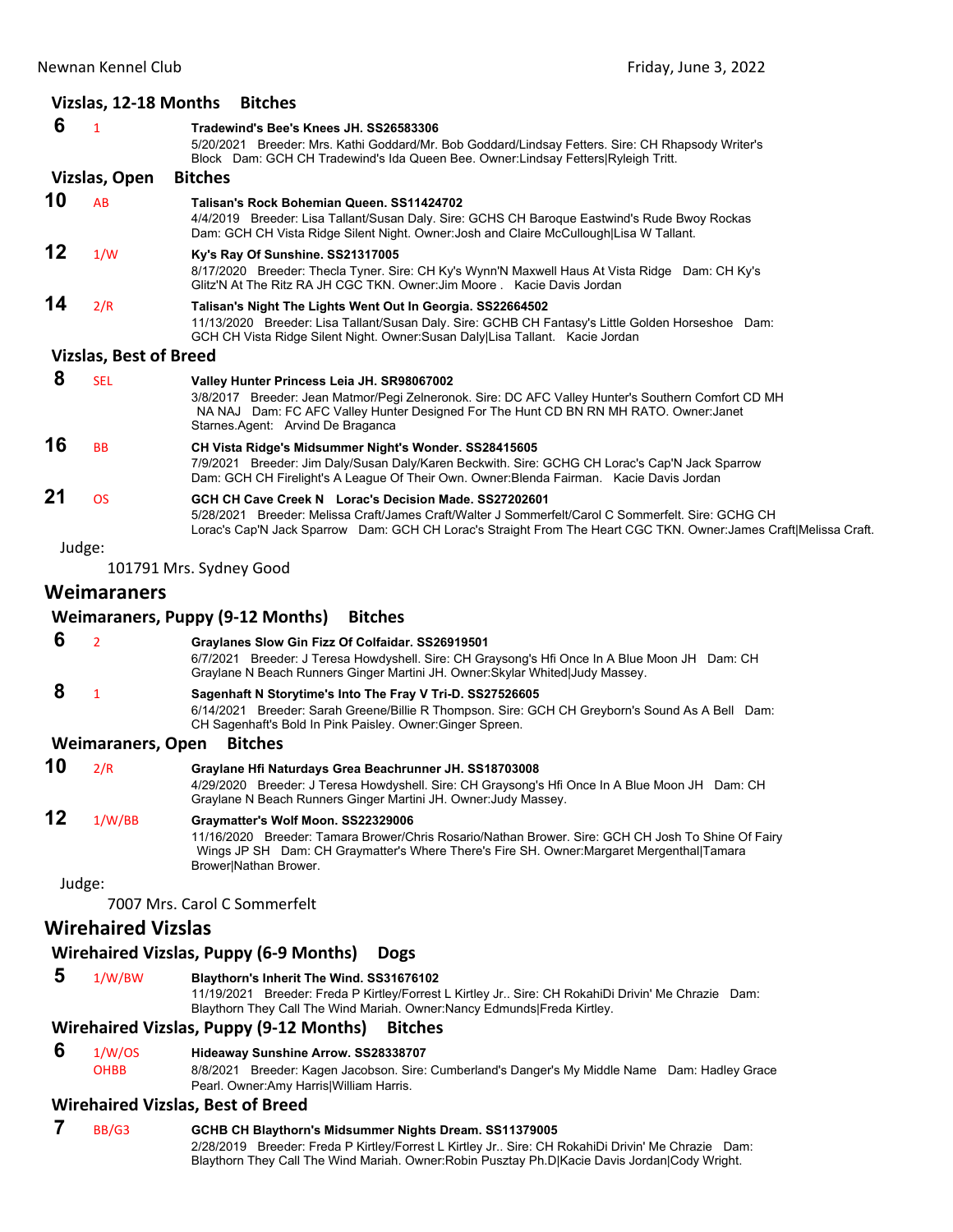# <span id="page-10-0"></span>Judge: 5140 James J Mitchell **Afghan Hounds Afghan Hounds, 12‐18 Months Dogs 9** AB **Solina's Love's Not A Three Way Street. HP62644604** 5/19/2021 Breeder: Sophia Pierce. Sire: GCH CH Belexander's Shot Of Tequila Dam: GCH CH Just To Fall In Love Of Meadow Valley CA DN CGCA TKI. Owner:Eileen Gearhart|Sophia Pierce.Agent: Harry Bennett **Afghan Hounds, Bred‐By‐Exhibitor (Adult) Bitches 10** AB **Kominek's Heather. HP61531610** 11/17/2020 Breeder: Edward Kominek/Selma Kominek. Sire: Alaqadar Btxd N Btwin Dam: DC Kominek's Celaeno MC LCX2. Owner:Eddie Kominek|Selma Kominek. **Afghan Hounds, Open Bitches 12** AB **FC Kominek's Freya MC LCX2. HP56466107** 8/24/2018 Breeder: Edward Kominek/Selma Kominek. Sire: Dahar V.D. Bremmen Dam: FC Kominek's Maid Of Sapphires MC LCX3 BCAT. Owner:Eddie Kominek|Selma Kominek. **Afghan Hounds, Best of Breed 14** OS **GCHS CH Exquisite Royal Fascinator Of Elation. HP53403304** 4/26/2017 Breeder: Bonnie Peregoy/Beth Anne Hall/Hartley Hall/David Hall. Sire: GCHG CH Pahlavi Itz Not My First Rodeo Dam: CH Exquisite's Never Ending Elation. Owner:Linda Christie|Beth Hall|David Hall|Hartley Hall.Agent: Jennifer Pearce **15** BB **GCHG CH Ciel Vent Divin Of Schon Wald Jp. HP53950701** 3/29/2015 Breeder: Yumiko Ushiyama. Sire: GCHB CH Genesis Silverado Dam: Blooming Lilyrose Of Schon Wald Jp. Owner:Yukiko Hata.Agent: Jennifer Pearce Judge: 5140 James J Mitchell **Azawakhs Azawakhs, Best of Breed 5** BB **CH Suleali Spring In Bloom BCAT. HP62661401** 6/8/2020 Breeder: Marla Cristina Ghioldi. Sire: Andhaar Dam: Tigidit Zahirah At Suleali. Owner:Lenora Ridley.Agent: Bekki Pina Judge: 5140 James J Mitchell **Basenjis Basenjis, Best of Breed 6** BB **GCH CH Dar Bony-Sona Runa. HP62379101** 1/4/2021 Breeder: Marina Banchukova. Sire: Jokuba C-Quest Red Storm Rising Dam: Dar Bony-Sona Miraculous Win Gold. Owner:Kimberly Noel|Joanne Wilds|Cindy Russell.Agent: Russella Bowen  **9** OS **GCH CH Veramonte's True Grit FDC TKN ATT. HP58866706** OHBB 10/8/2019 Breeder: Cynthia A Shattuck/Ray J Cooper/Cali Shattuck. Sire: GCH CH Eldorado N Akuaba Night And Day Dam: GCH CH Veramonte's Mississippi Hippy. Owner:Cooper James Ray|Renee Holmes|Cynthia Shattuck|Cali Shattuck. Judge: 5140 James J Mitchell **Basset Hounds Basset Hounds, Puppy (9‐12 Months) Bitches 6** <sup>1</sup> **Foreman's Freckled Abigail. HP62933701**

7/2/2021 Breeder: Drake Mogerman. Sire: Buck Mogerman Dam: Mable Jean Mogerman. Owner:Shilo Foreman.

# **Basset Hounds, 12‐18 Months Bitches**

# **8** 1/R **Bujo's Reveille Cruising Illusion. HP62955304**

4/9/2021 Breeder: Dee Hagy/Mrs. Ann Harris-Chaffin/Betsy Deans/Scott Deans. Sire: CH Foxglen Bracken Brown Beauty Dam: GCHB CH Reveille's Foxglen Rythum And Blues. Owner:Brenna Carlisle|Ann Harris-Chaffin|Mari Jones.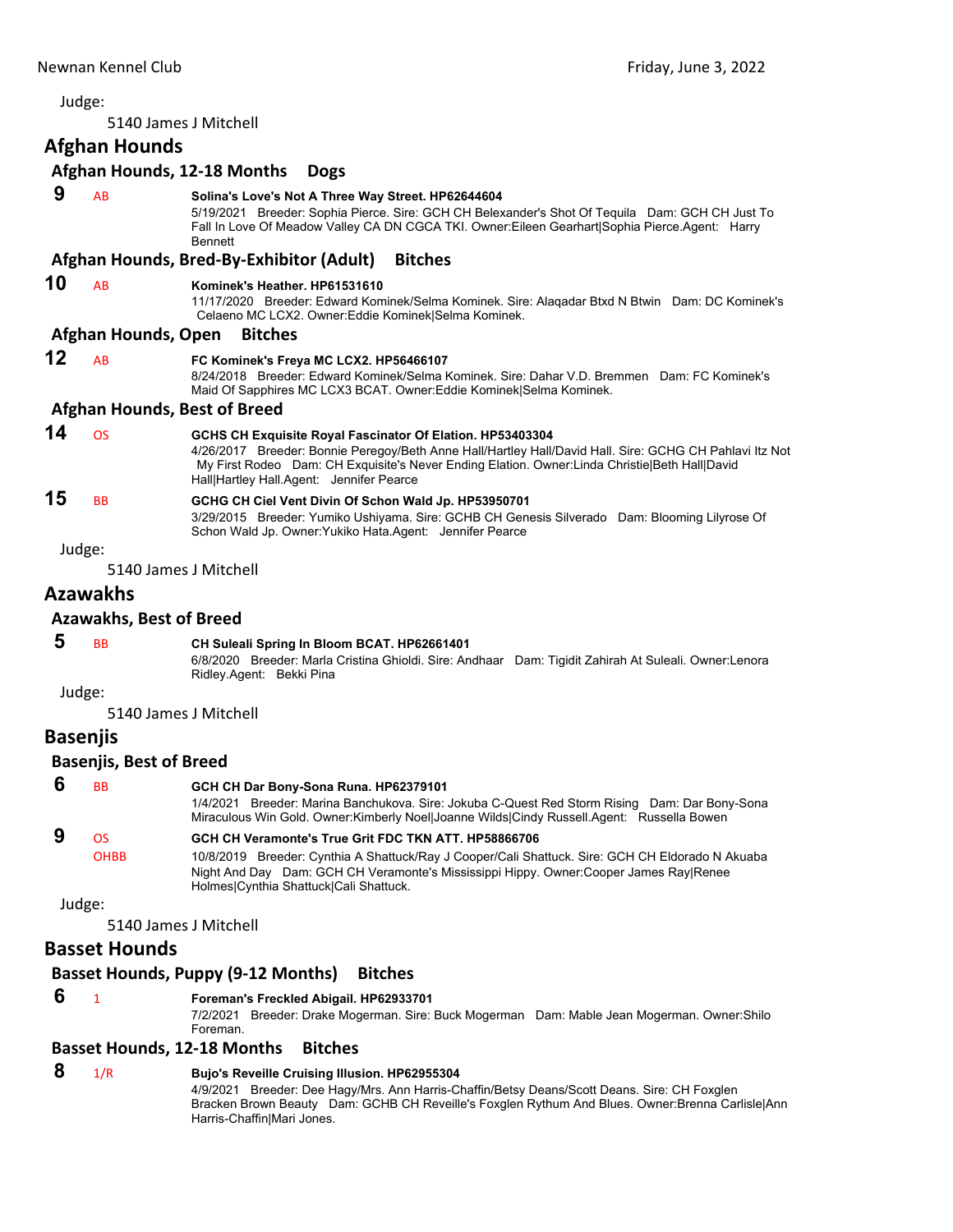## **Basset Hounds, Open Bitches 10** 1/W/BB **Mulberry Creek Lady Savannah. HP57935301** 5/17/2019 Breeder: Mrs. Donna M. Stegman. Sire: GCHG CH Foxglen Takin It To The House Dam: GCH CH Mulberry Creek Heart Of Dixie. Owner:Donna Stegman.Agent: Jennifer Bittner Judge: 5140 James J Mitchell **Beagles (13 Inch) Beagles (13 Inch), Puppy (6‐9 Months) Bitches 6** AB **Lane Rae Roble's Great Expectations. HP63730903** 9/15/2021 Breeder: Dr. Holly Robles/Alayne Rae Mullen. Sire: GCHB CH Porthos Drogon (Perez) Dam: Lane Rae's A Place For All Things. Owner:Alayne Rae Mullen.Agent: Aaron Wilkerson **Beagles (13 Inch), Open Bitches 10** 1/W **Lanbur Real Dreamy. HP59505201** 1/22/2020 Breeder: Jon S Woodring/Wade S Burns. Sire: GCH CH Bory Wood Ramon Dam: CH Merry Music Lanbur Made To Order. Owner:Jon Woodring.Agent: Carol Herr **Beagles (13 Inch), Best of Breed 7** OS **GCH CH Blueprint Fetch&Smell I Have Only Just A Minute. HP61311503** 8/10/2020 Breeder: Rebecca Dirksen/Macarena Pantaleon/Brooke Ayala. Sire: GCH CH AGCH MACH16 Matador MGLone Star (Martinez/Galvez) MXS5 PDG MJS5 PJG MFC TQX T2B5 TKI Dam: GCHB CH Two Frontiers-Argentina Venus Williams. Owner:Lori Cheesman.Agent: Lisa Saari **12** BB **GCHG CH Maple Ridge K-Run I've Got A Secret. HP56780402** 8/11/2018 Breeder: Mrs. Robin K Wescher. Sire: CH Brumfield's High Roller At Maple Ridge Dam: GCH CH K-Run Maple Ridge Truth Or Dare. Owner:Mike Cornel|Jim Friedhofer.Agent: Aaron Wilkerson **14** SEL **CH Desperado N Skyline's If The Shoe Fits. HP59768702** 3/19/2020 Breeder: Jackie Lawrence. Sire: CH Skyline N Castlehill's Big Bucks Dam: CH Jackpot Letting Loose As A Desperado. Owner:Kathy Forbes|Connie Conger|Jackie Lawrence.Agent: Aaron Wilkerson Judge: 5140 James J Mitchell **Beagles (15 Inch) Beagles (15 Inch), Puppy (6‐9 Months) Bitches 10** 1/R **Pun Kotzky Honey Pie At Tallie Farms. HP64033702** 11/6/2021 Breeder: Dr. Oleg N Voloshin Ph.D./Oksana Gavrilova. Sire: GCHB CH Tallie Farms Mysteries And Mayhem Dam: GCHS CH Pun Kotzky Sweet Dreams Are Made Of This. Owner:Susan Kustrup. **Beagles (15 Inch), Puppy (9‐12 Months) Bitches 6** 1/W **Lokavi's Afternoon Delight. HP63078802** 7/16/2021 Breeder: Nancy Gilbertson/David Dutch/Lori Norman. Sire: GCH CH Shadynook You Oughta Be In Pictures Dam: GCHS CH Lokavi Longhorn Shine Upon A Texas Star. Owner:Martha Garcia Hidalgo|Nancy Gilbertson|Lori Norman.Agent: Lisa Saari **Beagles (15 Inch), Best of Breed 5** OS **CH Lane Rae's Oath Taker. HP56160101** 8/15/2018 Breeder: Alayne Rae Mullen. Sire: GCH CH Lane Rae's Oath Bringer Dam: Lane Rae's Stellar Chrome. Owner:Alayne Rae Mullen and Keith Ferrin.Agent: Aaron Wilkerson  **7** SEL **GCHB CH Tallie Farms Mysteries And Mayhem. HP59140901** OHBB/OHG4 12/31/2019 Breeder: Susan Kustrup. Sire: CH Pun Kotzky Dust In The Wind Dam: GCH CH Tallie Farms Sunshine And Whiskey. Owner:Susan Kustrup.  **8** BB/G4 **GCHG CH Cornerstones Anthem Of Noel CGC TKN. HP56510801** 8/1/2018 Breeder: Paul E Hines. Sire: GCH CH Lanbur National Anthem Dam: CH Ol Gray Lanbur U Got Some Xplaining To Do. Owner:Paul Edward Hines.Agent: Carol Herr Judge: 5140 James J Mitchell

# **Black & Tan Coonhounds**

# **Black & Tan Coonhounds, 12‐18 Months Bitches**

### **6** AB **Mulberry Creek Lady Mckenna. HP62362901**

4/13/2021 Breeder: Donna Stegman. Sire: GCH CH Mulberry Creek Guinness Dam: Rockytop Top Hat Shall We Dance. Owner:Donna Stegman.Agent: Jennifer Bittner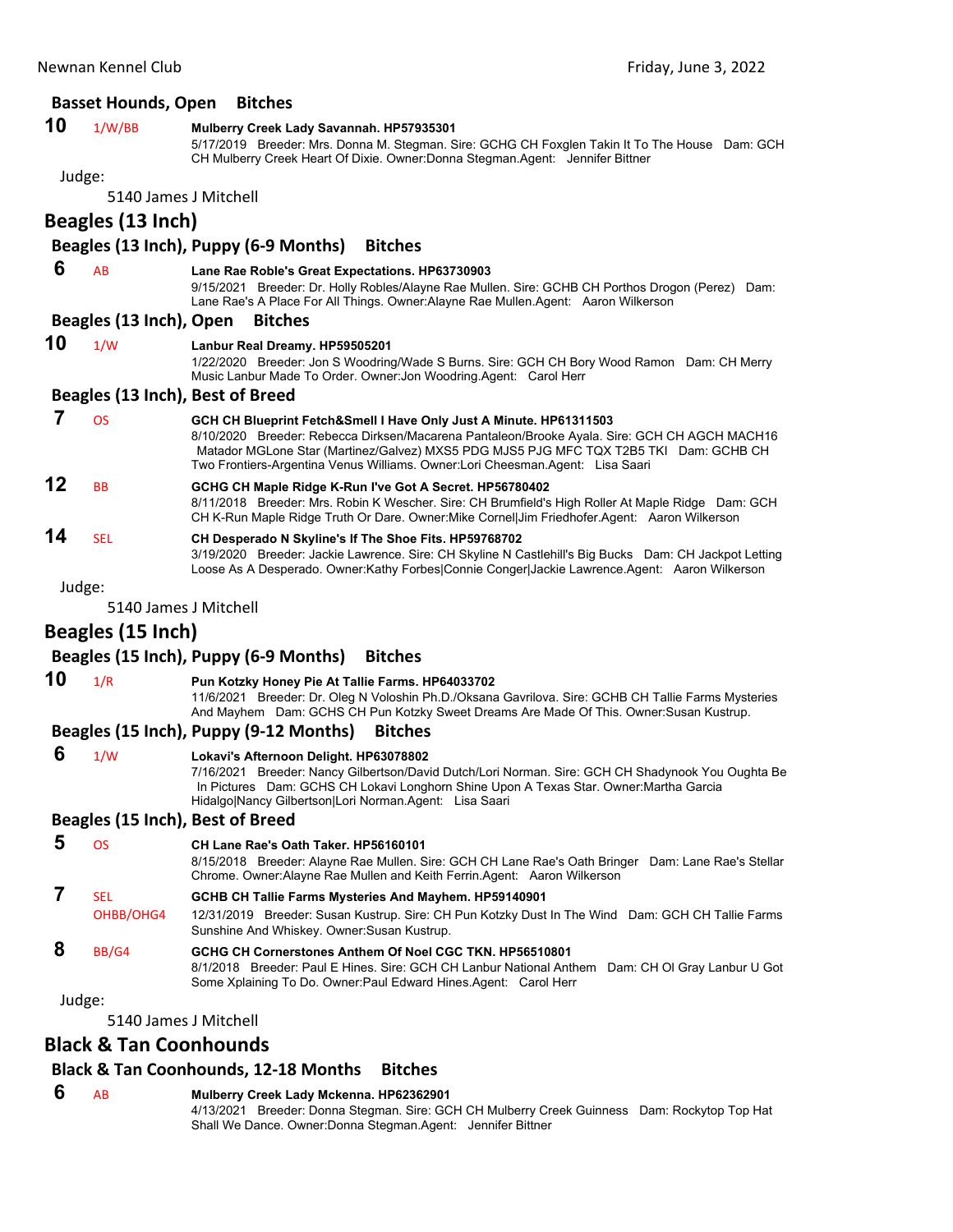### **Black & Tan Coonhounds, Open Bitches**

# **8** AB **Southwind Princess Leia Leader Of The Rebellion. HX00406901**

10/14/2020 Breeder: Ray Ann Reynolds. Sire: CH Southwind Sexy And I Know It Dam: Southwind You Shook Me All Nite Long. Owner:Katherine Barnes|Kacie Davis Jordan|Cody Wright.

Judge:

5140 James J Mitchell

# **Bluetick Coonhounds**

# **Bluetick Coonhounds, Amateur Owner Handler Bitches**

# **10** 1/W **Brooke Branch Drops Of Jupiter. HP64451801**

3/18/2021 Breeder: Jordan Studstill. Sire: CH Deep Woods Blue Smith & Wesson Dam: Bawlistic Gypsy Jubilee. Owner:Brooke Mooney.

### **Bluetick Coonhounds, Best of Breed**

|    | BB/G <sub>2</sub> | GCHP CH Evenstar-Wesridge's One Hail Of A Man. HP53416301<br>Breeder: Angela Davis/Kacie L Davis. Sire: CH Evenstar Devil's Advocate Dam: CH Evenstar<br>3/1/2017<br>Devil In A Blue Dress. Owner: Jim Daly Kacie jordon.                    |
|----|-------------------|----------------------------------------------------------------------------------------------------------------------------------------------------------------------------------------------------------------------------------------------|
|    | <b>SFI</b>        | CH Evenstar Wesridge Jeremiah The Nose Knows. HP58377905<br>7/7/2019 Breeder: Kacie Davis/Michelle Queen. Sire: GCHP CH Evenstar-Wesridge's One Hail Of A Man<br>Dam: Evanstar Wesridge Country Girl. Owner: Kacie Davis. Kacie Davis Jordan |
| 12 | ΩS<br><b>OHBB</b> | GCH CH Evenstar-Wesridge Criminal Minds. HP55054210<br>12/24/2017 Breeder: Kacie Davis/Jim Daly. Sire: Evenstar Shining Armor Dam: Evenstar True Colors.<br>Owner: Jim Daly Kacie Jordan Cody Wright.                                        |

Judge:

5140 James J Mitchell

### **Borzois**

### **Borzois, 12‐18 Months Dogs**

# **5** 1/W/BB/BW **Belvento Sunset. HP61403002** OHBB 12/11/2020 Breeder: Victoria Cassano. Sire: CH Avalon Ekarma Howff Carbonel Dam: GCHS DC

C'Lestial All That Glitters MC CGC. Owner:Victoria A CASSANO.

### **Borzois, 12‐18 Months Bitches**

 **6** <sup>1</sup> **Ivanhoe's Follow The Line Of Promise. HP61968001**

1/23/2021 Breeder: Avery Chandler. Sire: CH Fartoviy Okhotnik Dam: Tarasov's Love Potion. Owner:Lori B Chandler.

### **Borzois, American Bred Bitches**

| 10 | 1/R                           | Ivanhoe's Foggy Mountain Breakdown. HP62551401<br>4/24/2021 Breeder: Mr. Isaac Franklin Chandler. Sire: CH Fartoviy Okhotnik Dam: Ivanhoe's Last                                                                                  |
|----|-------------------------------|-----------------------------------------------------------------------------------------------------------------------------------------------------------------------------------------------------------------------------------|
|    |                               | Goodbye. Owner: Gideon Chandler.                                                                                                                                                                                                  |
|    | <b>Borzois, Open</b>          | <b>Bitches</b>                                                                                                                                                                                                                    |
| 12 | 1/W                           | Ingrid Agatha Ivanhoe. HP55317703<br>1/1/2018 Breeder: Avery Chandler. Sire: CH Fartoviy Okhotnik Dam: Tarasov's Love Potion.<br>Owner: Marina Bondarenko.                                                                        |
|    | <b>Borzois, Best of Breed</b> |                                                                                                                                                                                                                                   |
| 9  | <b>SEL</b>                    | FIRE FALCON IMPULS I SPLENDOR (Poland). HP57553301<br>2/23/2017 Breeder: Angelika Wojcik. Sire: Philadelphian Sabanna Emelijan Dam: Eternity Empress<br>Impuls I Spendor. Owner: Lori B Chandler.                                 |
| 14 | OS                            | DC C'Lestial Fontana Di Trevi MC CGC. HP51794404<br>7/19/2016 Breeder: Liz Green. Sire: CH C'Lestial Bachelors Button JC Dam: CH C'Lestial Powder Keg Of<br>Ryhka. Owner: Victoria A Cassano. Jon Corcoran                        |
| 16 | <b>SEL</b>                    | CH Ivanhoe's Treasure Money Can't Buy. HP56921103<br>9/27/2018 Breeder: Mr. Jonathan Avery Chandler. Sire: CH Fartoviy Okhotnik Dam: Ivanhoe's Sierra Mini<br>Mag. Owner: Lori B Chandler.                                        |
| 18 |                               | GCH CH Orion's Little Arrow FDC CA FCAT2 DN OSD CGCA CGCU TKP ATT VHMA VSWB.<br>HP57802402<br>5/8/2019 Breeder: Mrs. Lori Chandler. Sire: CH Fire Falcon Impuls I Splendor Dam: Ivanhoe's Just Plain<br>Fancy. Owner: Emily Lynn. |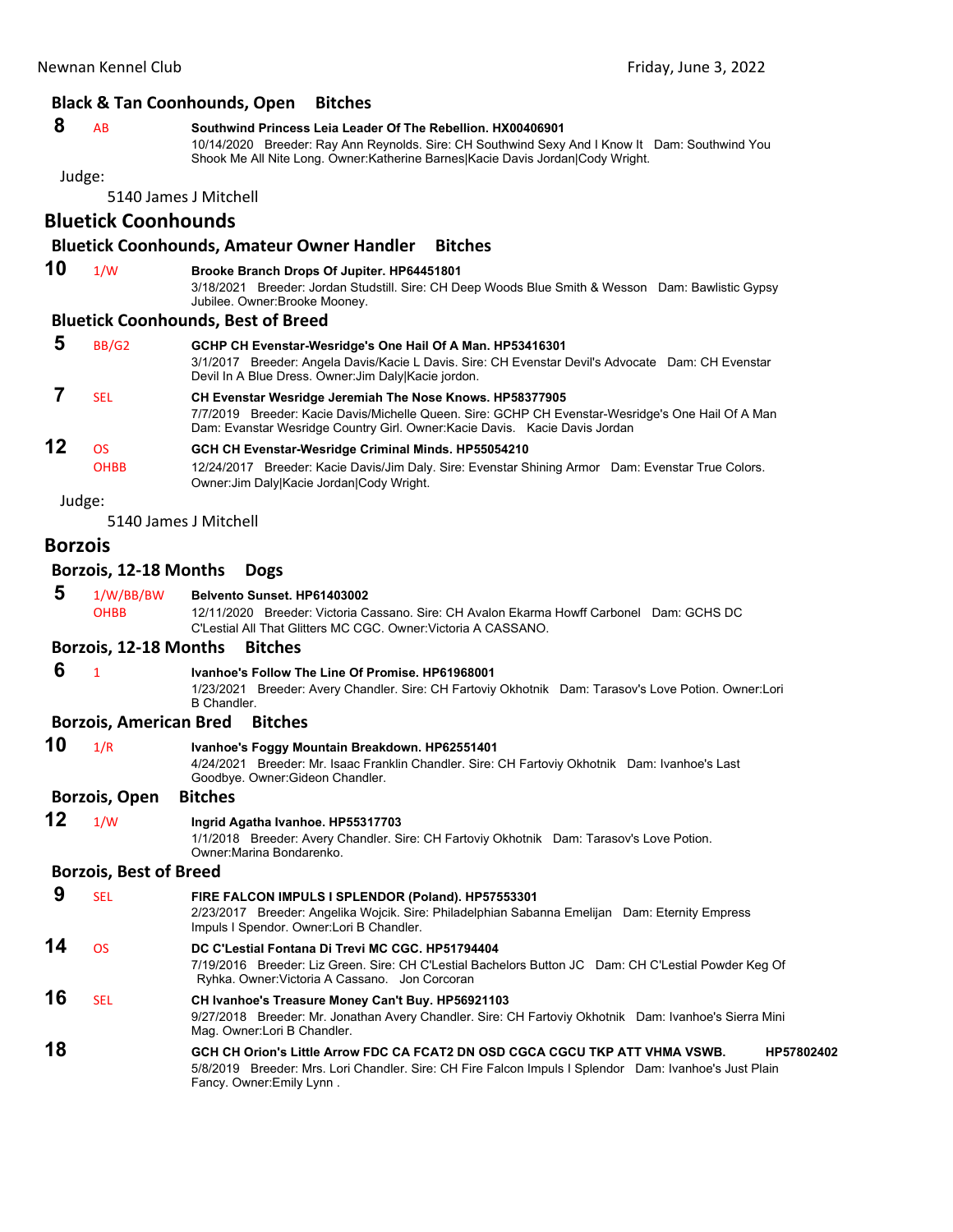| Judge: | 5140 James J Mitchell    |                                                                                                                                                                                                                                                                                                                               |
|--------|--------------------------|-------------------------------------------------------------------------------------------------------------------------------------------------------------------------------------------------------------------------------------------------------------------------------------------------------------------------------|
|        | Dachshunds (Longhaired)  |                                                                                                                                                                                                                                                                                                                               |
|        |                          | Dachshunds (Longhaired), Puppy (9-12 Months)<br><b>Dogs</b>                                                                                                                                                                                                                                                                   |
| 5      | 1/R                      |                                                                                                                                                                                                                                                                                                                               |
|        |                          | Rufa Dachs Oberon. HP62943301<br>7/4/2021 Breeder: Karl Frantz/Jonell Frantz. Sire: DC Zananza Elimar Doubrava Dam: FC Vivat Gami<br>Rufa. Owner:Karl Frantz Jonell Frantz. Jon Corcoran                                                                                                                                      |
|        |                          | Dachshunds (Longhaired), 12-18 Months<br><b>Dogs</b>                                                                                                                                                                                                                                                                          |
| 7      | 1/W                      | Sugarbakers Rollin Marko Rollo Ml. HP63516901<br>4/30/2021 Breeder: Holly N. Baker. Sire: Channelledox Dapper Dandy At Royalworth-MI Dam: Frostdox<br>Mary Magdalene At Sugarbakers. Owner: Holly Baker. Agent: Arvind De Braganca                                                                                            |
|        |                          | Dachshunds (Longhaired), Puppy (9-12 Months)<br><b>Bitches</b>                                                                                                                                                                                                                                                                |
| 6      | 1/R                      | Royalworth's Jubilant Joan - MI. HP64234001<br>7/12/2021 Breeder: Paige Horne. Sire: Royalworth's Golden Ash - MI Dam: Royalworth's Precious Nikita -<br>MI. Owner: Paige Horne. Agent: Arvind De Braganca                                                                                                                    |
|        |                          | Dachshunds (Longhaired), Bred-By-Exhibitor (Adult)<br><b>Bitches</b>                                                                                                                                                                                                                                                          |
| 8      | 1/W/BW                   | Glenarrif's Don't Know Why. HP61590202<br>8/6/2020 Breeder: June G Mann/Mr. William T. Mann/Ms. Lindsay G. Fetters/Ryleigh Tritt. Sire: CH<br>Glenarrifs Maybe You Should Know Dam: CH Glenarrif's Mandolin Wind. Owner: June and William<br>Mann Ryleigh Tritt Lindsay Fetters.                                              |
|        |                          | Dachshunds (Longhaired), Best of Breed                                                                                                                                                                                                                                                                                        |
| 9      | <b>SEL</b>               | GCH CH Heritage First In Flight. HP46566907<br>9/19/2013 Breeder: Brenna Carlisle/Laura W Potash/Kathleen Lockyer/Thomas D Lockyer. Sire: GCH CH<br>Twelfth Night Be My Sugar Dam: GCH CH Lockshire's Foxtrot Double Dancing SI. Owner: Brenna<br>Carlisle Joseph Carlisle.                                                   |
| 10     | <b>BB</b><br><b>OHBB</b> | GCHB CH Royall T's Mercy Mercy @ Luckydox SI. HP58173004<br>1/12/2019 Breeder: Lynn Tyler/Lucia Mitchell/Madeline Peterson/Adam Peterson. Sire: GCHP2 CH<br>Brownwood Rt's Peace On Earth SI CGC Dam: GCHB CH Brownwood Rt's Streams Of Mercy SI CGC.<br>Owner: Lynn Tyler Lucia Mitchell   Madeline Peterson  Adam Peterson. |
| 11     | <b>OS</b>                | GCH CH Royall T's Mercy Street @ Luckydox SI. HP58173005<br>1/12/2019 Breeder: Lynn Tyler/Lucia Mitchell/Madeline Peterson/Adam Peterson. Sire: GCHP2 CH<br>Brownwood Rt's Peace On Earth SI CGC Dam: GCHB CH Brownwood Rt's Streams Of Mercy SI CGC.<br>Owner: Lynn Tyler Lucia Mitchell Anna Hines.                         |
| 15     |                          | GCH CH Heritage Twelfth Night Sandsofiojima. HP58716701<br>5/9/2019 Breeder: Ms. Linda M Schmidt/Laura W Potash. Sire: CH Twelfth Night Frozen In Time L Dam:<br>CH Heritage E. Lillian Todd. Owner: Laura Potash Anne Carson.                                                                                                |
| Judge: |                          |                                                                                                                                                                                                                                                                                                                               |
|        | 5140 James J Mitchell    |                                                                                                                                                                                                                                                                                                                               |
|        | Dachshunds (Smooth)      |                                                                                                                                                                                                                                                                                                                               |
|        |                          | Dachshunds (Smooth), Puppy (6-9 Months)<br><b>Dogs</b>                                                                                                                                                                                                                                                                        |
| 5      | $\mathbf{1}$             | Bryan's Stenless Mccoy. HP63642302<br>9/23/2021 Breeder: Lauren Davis. Sire: Camellia Creek's Arthur Fonzarelli Dam: Camellia Creek's<br>Precious Penny. Owner: Kimberly Filsell Martin.                                                                                                                                      |
|        |                          | Dachshunds (Smooth), Amateur Owner Handler<br><b>Dogs</b>                                                                                                                                                                                                                                                                     |
| 5      | 1/W/OS                   | Bryan's Stenless Mccoy. HP63642302                                                                                                                                                                                                                                                                                            |
|        | <b>OHBB</b>              | 9/23/2021 Breeder: Lauren Davis, Sire: Camellia Creek's Arthur Fonzarelli Dam: Camellia Creek's<br>Precious Penny. Owner: Kimberly Filsell Martin.                                                                                                                                                                            |
|        |                          | Dachshunds (Smooth), Open Miniature Bitches                                                                                                                                                                                                                                                                                   |
| 6      | AB                       | Briarpatch N Brownwood I'Ve Been Framed. HP57438402<br>1/9/2019 Breeder: Bonnie Ross/Susan Wise. Sire: CH Grandgables Wee Mr Brownwood Dam: CH<br>Briarpatch Tribute To Wismar Mw. Owner:Denise Nickerson   Bonnie Nickerson Ross.                                                                                            |
|        |                          | Dachshunds (Smooth), Best of Breed                                                                                                                                                                                                                                                                                            |
| 8      | BB/G3                    | GCHS CH Passport I Want To Know What You're Thinking Ss. HP60120603<br>5/1/2020 Breeder: Sophia Pierce/Arvind de Braganca/Joyce de Braganca. Sire: GCH CH Passport It's All<br>In How You Say It Ss Dam: GCHB CH Passport I Knew You Were Waiting For Me Ss. Owner:Chad<br>Arrowood Arvind De Braganca Joyce De Braganca.     |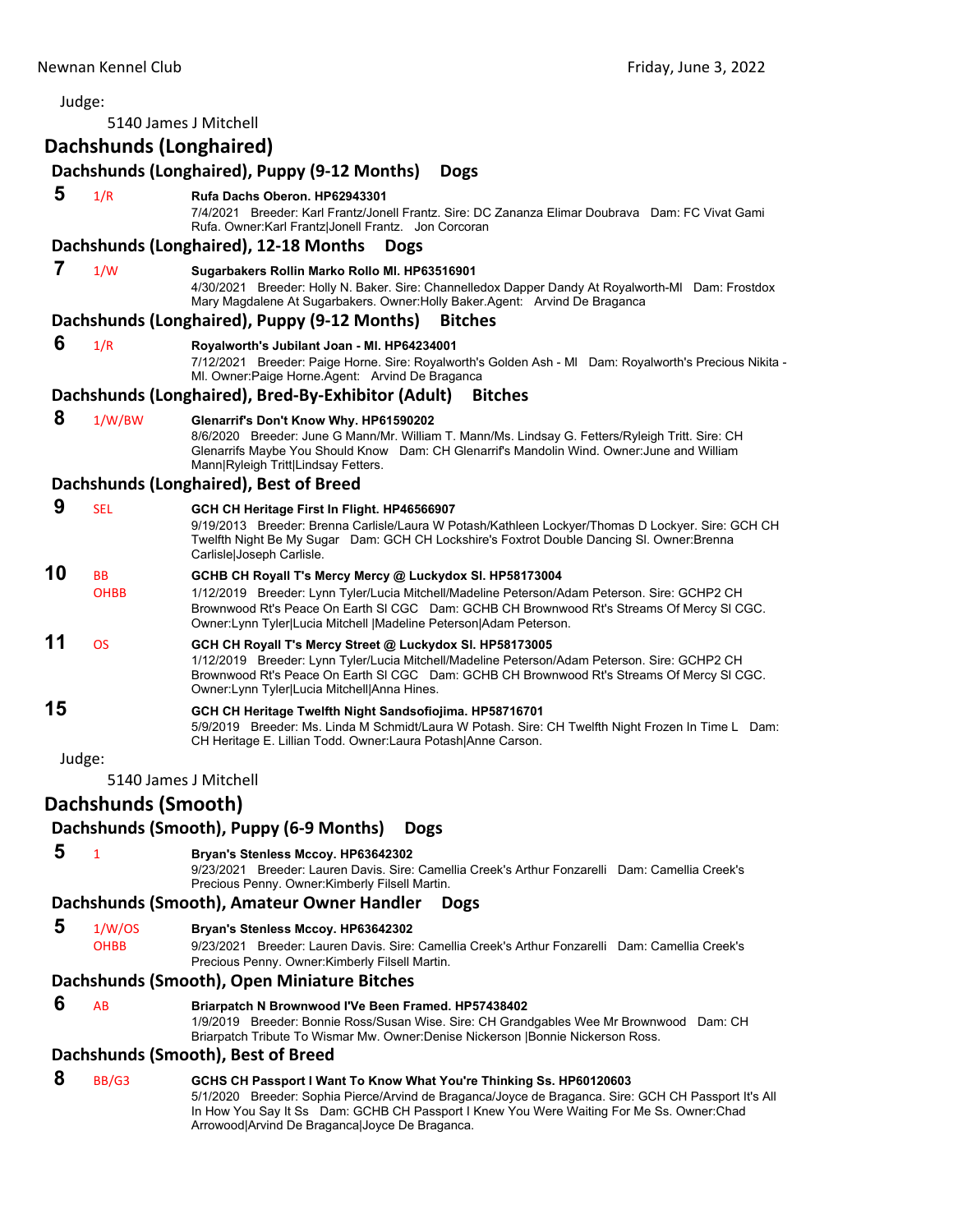| Judge: |                                  |                                                                                                                                                                                                                                                                                                             |
|--------|----------------------------------|-------------------------------------------------------------------------------------------------------------------------------------------------------------------------------------------------------------------------------------------------------------------------------------------------------------|
|        |                                  | 5140 James J Mitchell                                                                                                                                                                                                                                                                                       |
|        | Dachshunds (Wirehaired)          |                                                                                                                                                                                                                                                                                                             |
|        |                                  | Dachshunds (Wirehaired), Bred-By-Exhibitor (Adult)<br><b>Dogs</b>                                                                                                                                                                                                                                           |
| 5      | AB                               | Willow Springs Easy To Please Mw. HP62925401                                                                                                                                                                                                                                                                |
|        |                                  | 5/9/2021 Breeder: Cyndi Branch. Sire: Veni-Vidi-Vici Von Sunderhaar Dam: Willow Springs Neverland<br>Tigerlily Mw. Owner: Cyndi Branch.                                                                                                                                                                     |
|        |                                  | Dachshunds (Wirehaired), Puppy (9-12 Months)<br><b>Bitches</b>                                                                                                                                                                                                                                              |
| 6      | AB                               | Diagram Rags Darling Nikki Mw. HP63137901<br>6/17/2021 Breeder: Dianne Graham/Kimberly Ragsdale. Sire: GCH CH Diagram Rags What Not To Wear<br>Mw Dam: Diagram Rags Keepsake Mw. Owner: Nora N Cordova Dianne Graham.                                                                                       |
|        |                                  | Dachshunds (Wirehaired), Bred-By-Exhibitor (Puppy)<br><b>Bitches</b>                                                                                                                                                                                                                                        |
| 8      | AB                               | Ezgoins Oklahoma Buckle Bunny @ Schonheit Mw. HP63715203<br>9/2/2021 Breeder: Mrs. Sherrod E Hatfield/Mrs. Robbie Loyd. Sire: FC Per Somnium V Ruger NJP ME<br>DCAT ACT1 ACT1J CGCA CGCU TKA Dam: CH Ezgoins Oklahoma Cowgirl At Schonheit MW.<br>Owner: Sherrod E Hatfield Robbie Loyd.                    |
|        |                                  | Dachshunds (Wirehaired), Bred-By-Exhibitor (Adult)<br><b>Bitches</b>                                                                                                                                                                                                                                        |
| 10     | AB                               | <b>Willow Springs Pillow Talk Mw. HP58426201</b><br>6/2/2019 Breeder: Cyndi Branch/Alex Branch. Sire: DC Willow Springs Four On The Floor Mw Dam: CH<br>Willow Springs Jitterbug. Owner: Cyndi Branch Alex Branch.                                                                                          |
|        |                                  | Dachshunds (Wirehaired), Open Miniature Bitches                                                                                                                                                                                                                                                             |
| 12     | 1/W                              | Shana's Lili Of The Valley V Leoralee. HP59685202<br>1/13/2020 Breeder: LeAnn Shank/Marietta Singleton/Cindy Brown/Elizabeth Powell. Sire: GCH CH<br>Leoralees Sons Of Anarchy Mw Dam: CH Leoralee's Venus In Blue Jeans @ Kachina Mw. Owner:LeAnn<br>Shank Cindy Brown.                                    |
|        |                                  | Dachshunds (Wirehaired), Best of Breed                                                                                                                                                                                                                                                                      |
| 9      | OS                               | CH Shana's Bobby Bazooka V Leoralee Mw. HP55856502<br>3/27/2018 Breeder: LeAnn Shank/Marietta Singleton/Cindy Brown/Elizabeth Powell. Sire: CH Leoralees<br>Sweet Black Gold V Infiniti Mw Dam: CH Leoralee's Venus In Blue Jeans @ Kachina Mw. Owner: John<br>Shankweiler Maureen Shankweiler Leann Shank. |
| 14     | BB<br><b>OHBB</b>                | Dixiedachs Dancing In The Dark Sw. HP62764004<br>5/8/2021 Breeder: Diane Faulkner/Jim Faulkner. Sire: CH Willow Springs Gangster Of Love Sw Dam:<br>. GCHB CH Dixiedachs She's The One SW. Owner:Diane Jim Faulkner Diane Faulkner Jim Faulkner                                                             |
| Judge: |                                  |                                                                                                                                                                                                                                                                                                             |
|        |                                  | 5140 James J Mitchell                                                                                                                                                                                                                                                                                       |
|        | <b>Greyhounds</b>                |                                                                                                                                                                                                                                                                                                             |
|        |                                  | Greyhounds, Puppy (9-12 Months)<br><b>Dogs</b>                                                                                                                                                                                                                                                              |
| 5      | 1/R                              | Grandcru Malvasia. HP63641602<br>8/19/2021 Breeder: Melanie S Steele/Amy Phelan/Rose Tomlin/Rindi Gaudet. Sire: Fionn Clann Iconic To<br>Estet Classic Dam: GCH CH Grandcru Estandon Legend. Owner: Ann Wallin   Melanie Steele   Rex<br>Wallin Agent: Esteban Farias                                       |
|        |                                  | Greyhounds, Bred-By-Exhibitor (Adult)<br><b>Dogs</b>                                                                                                                                                                                                                                                        |
| 9      | 1                                | Eyrie's Accentuate The Positive. HP56343005<br>7/17/2018 Breeder: Thomas W Butler. Sire: GCH CH Grandcru Tignanello Of Sobers JC Dam: GCH CH<br>Harbor's Dance Of The Sugarplum Fairy SC. Owner: Thomas W Butler.                                                                                           |
|        | Greyhounds, Open                 | <b>Dogs</b>                                                                                                                                                                                                                                                                                                 |
| 11     | 1/W/BW/OS                        | Grandcru Petrus II. HP54926801<br>11/28/2017 Breeder: Melanie S Steele/Rindi Gaudet. Sire: Fionn Clann Paramount At Sobers Dam: CH<br>Grandcru Erath. Owner: Melanie S Steele Addison Lancaster Janet Rahn Rindi Gaudet. Agent: Liz Powell                                                                  |
|        |                                  | Greyhounds, Bred-By-Exhibitor (Adult)<br><b>Bitches</b>                                                                                                                                                                                                                                                     |
| 6      | 1/W                              | Eyrie's I Remember You. HP56343001                                                                                                                                                                                                                                                                          |
|        | OHBB                             | 7/17/2018 Breeder: Thomas W Butler. Sire: GCH CH Grandcru Tignanello Of Sobers JC Dam: GCH CH<br>Harbor's Dance Of The Sugarplum Fairy SC. Owner: Thomas W Butler.                                                                                                                                          |
|        | <b>Greyhounds, Best of Breed</b> |                                                                                                                                                                                                                                                                                                             |
| 8      | ВB                               | GCH CH Grandcru Estandon Legend. HP58406903<br>4/9/2019 Breeder: Melanie S Steele/Amy Phelan/Rose Tomlin/Rindi Gaudet. Sire: Fionn Clann Paramount                                                                                                                                                          |
|        |                                  | At Sobers Dam: GCHS CH Grandcru Giaconda CGC TKN. Owner:Melanie S Steele.Agent: Esteban Farias                                                                                                                                                                                                              |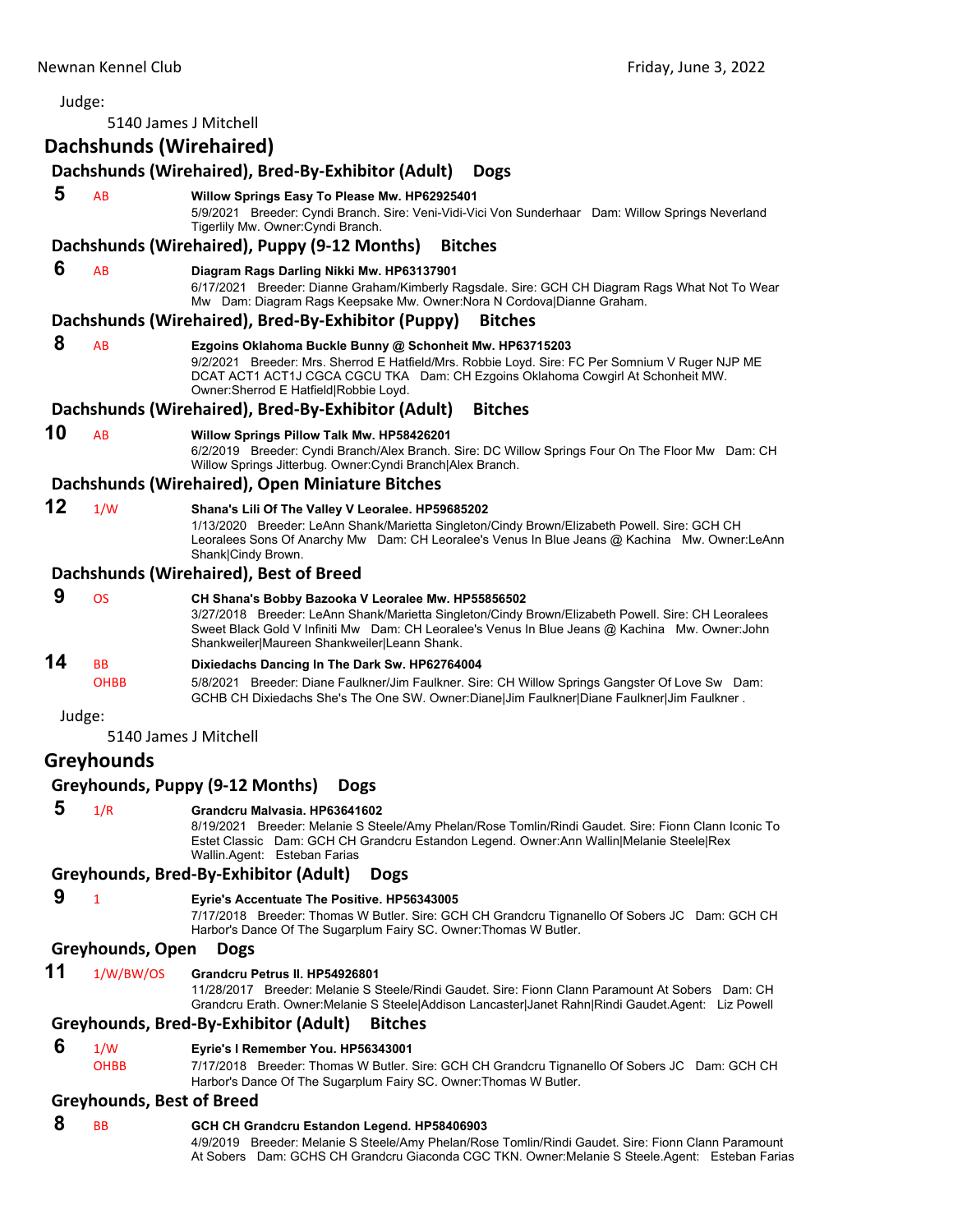Judge: 5140 James J Mitchell **Ibizan Hounds Ibizan Hounds, Bred‐By‐Exhibitor (Adult) Dogs 5** 1/W/BW/OS **Fusion Legacy Pieces Of Mars. HP57618304** 3/22/2019 Breeder: Tammy Forbes. Sire: CH Gryphons Man From Mars Dam: GCH CH Fusion's Batgirl SC. Owner:Tammy Hirstein Stinton. **Ibizan Hounds, Bred‐By‐Exhibitor (Puppy) Bitches 6** <sup>1</sup> **Abbaio Strange And Unusual. HP63870004** 11/22/2021 Breeder: Sarah Murphy. Sire: GCH CH Abbaio Murcielago Dam: DC Abbaio Let's Talk Turkey MC LCX. Owner:Sarah Murphy. **Ibizan Hounds, Bred‐By‐Exhibitor (Adult) Bitches 8** 1/W **Abbaio Cello From The Other Side. HP62370507** 4/6/2021 Breeder: Sarah Murphy/Jennifer Irwin/Denise Deacosta. Sire: DC Paradise Talk Of The Town RN MC CGC Dam: GCHB DC Abbaio It Girl SC. Owner:Sarah Murphy. **Ibizan Hounds, Open Wire Coat Bitches 12** 1/R **Fusion's Legacy Of The Dance SC. HP57618302** 3/22/2019 Breeder: Tammy Forbes. Sire: CH Gryphons Man From Mars Dam: GCH CH Fusion's Batgirl SC. Owner:Karen Radke . **Ibizan Hounds, Best of Breed 14** SEL **CH Fusion Legacy Fire On Ice. HP57618301** OHBB 3/22/2019 Breeder: Tammy Forbes. Sire: CH Gryphons Man From Mars Dam: GCH CH Fusion's Batgirl SC. Owner:Tammy Hirstein Stinton. **16** BB **GCH DC Abbaio Bird Of Paradise SC TKN. HP59716603** 3/2/2020 Breeder: Sarah Murphy/Diane Arbeit/Lisa A Puskas. Sire: GCHB CH Wirtu's Thunder On The Right JC BCAT Dam: GCHP CH Abbaio Dream With Your Eyes Open SC. Owner:Sarah Murphy|Diane Arbeit|Lisa Puskas.

### Judge:

5140 James J Mitchell

### **Irish Wolfhounds**

### **Irish Wolfhounds, Best of Breed**

| -5 | AB. | GCH CH Rosslare's Brody At Aleph Gleann CA BCAT. HP60178209                                      |  |
|----|-----|--------------------------------------------------------------------------------------------------|--|
|    |     | 5/11/2020 Breeder: Glynis Littlewood/Cynthia Patterson. Sire: Eirian Rosslare's Remembrance Dam: |  |
|    |     | Riversong Rosslare's Isabelle Blue. Owner:Patty Berkovitz Jack Florek.                           |  |

### **7** AB **CH Loyalty's Rowan At Aleph Gleann FDC CA BCAT. HP60887210** 7/8/2020 Breeder: Amy Pederson/Donald Y Mar. Sire: Wolfhouse Eliot T.S. CGCA Dam: Loyalty's Grand Adventure CGC. Owner:Patty Berkovitz|Amy Pederson|Casey Kilcullen Steiner.

Judge:

5140 James J Mitchell

### **Norwegian Elkhounds**

### **Norwegian Elkhounds, 12‐18 Months Bitches**

 **6** 1/W **Sera Order Of The Phoenix CGC TKN. HP62251203** OHBB 2/4/2021 Breeder: Ali Cowan/Renea Cowan/Jennifer Stastny. Sire: GCH CH Quiquen Quartz Dam: GCHS CH Quiquen Folklore. Owner:Brooke Sunderman .

### **Norwegian Elkhounds, Best of Breed**

### **8** BB **GCH CH Highpoint's Bjornlass Raise Your Glass. HP59357101**

12/5/2019 Breeder: Ms. Pat Gamsby/Mr. Richard J Gamsby/Kathi Molloy. Sire: CH Vin-Melca's Top O' The Mark Dam: CH Bjorn Lass High Point Madame. Owner:Kathi Molloy|Pat Gamsbry.

Judge:

5140 James J Mitchell

### **Pharaoh Hounds**

### **Pharaoh Hounds, Best of Breed**

# **5** AB **CH Extraordinary No Limits V. Lotus. HP62723403**

6/5/2021 Breeder: Michael Black/Nathan Tallman/Darci Kunard. Sire: GCHB DC Bazinga Caspian The Crown Prince MC LCX2 BCAT CGC Dam: GCH DC Berenice Anders SC. Owner:Shannon Wilson|Darci Kunard .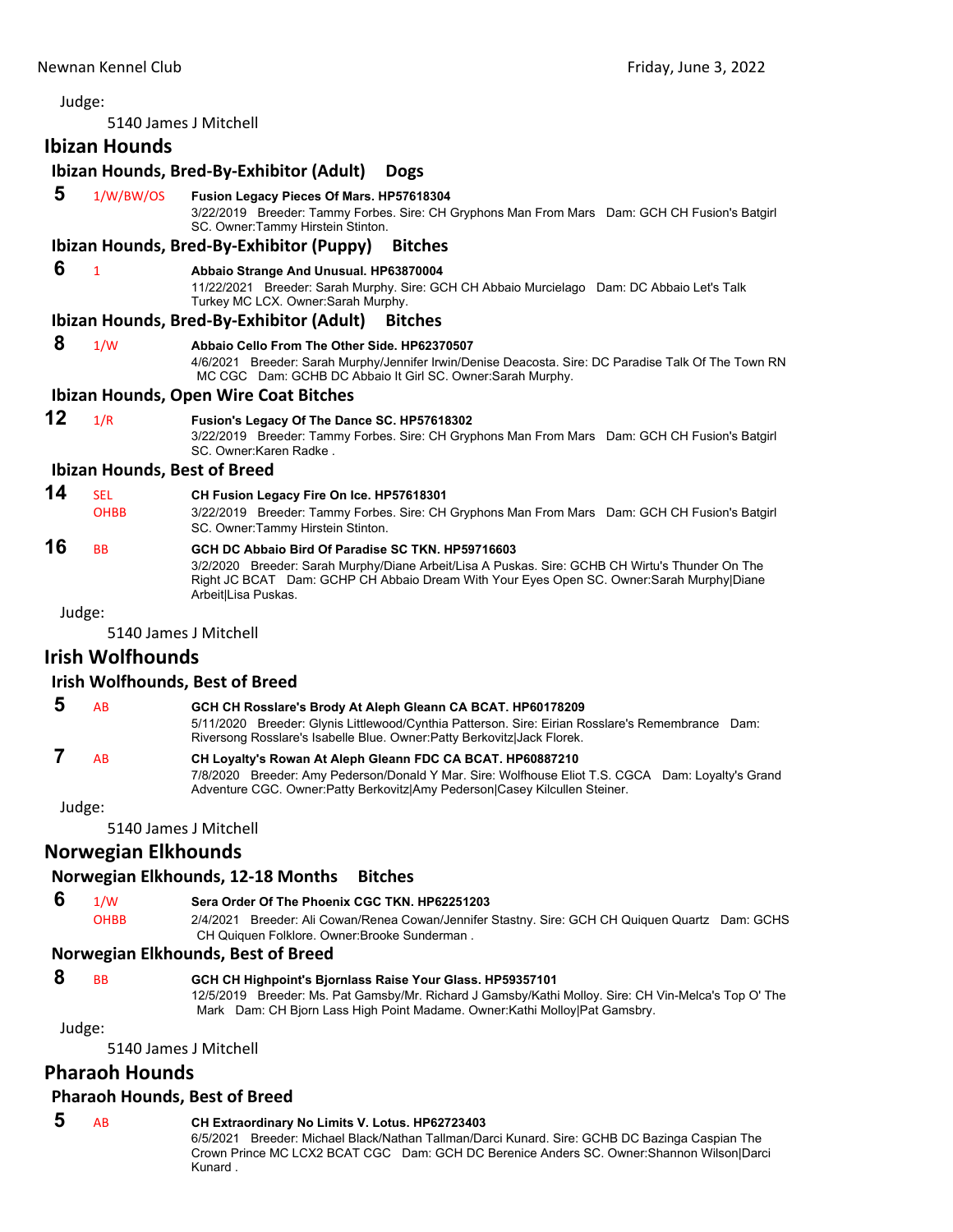| 10 |  | GCH CH Siphra's Desert Rose. HP60929001 |
|----|--|-----------------------------------------|
|----|--|-----------------------------------------|

OHBB 5/15/2020 Breeder: Britt-Marie Sundquist. Sire: Red Calluna's Jungle Drum Dam: Evita Of Siphra Arsinoe. Owner:Linda Lysher|Britt-Marue Sundquist.

Judge:

5140 James J Mitchell

# **Plott**

## **Plott, Open Dogs**

### **5** 1/W/BB **Live Oaks Midnight Rider. HP49575701**

5/7/2015 Breeder: Susan Lloyd/Christina M Officer/Penny Turner. Sire: GCH CH CGCH County Line Roosevelt Dam: CH Live Oaks Smoken Hot Chocolate Suzy. Owner:Susan Lloyd DVM. Kasey Davis Jordan

Judge:

5140 James J Mitchell

# **Portuguese Podengo Pequenos**

### **Portuguese Podengo Pequenos, Best of Breed**

 **5** BB **GCHG CH Ketka's Free Thinker DCAT. HP56239101** 6/8/2018 Breeder: Neva Whitton/Carol Sowders. Sire: GCHG CH Radical De Viamonte Dam: GCH CH Ketka's Wing And A Prayer. Owner:Mary Dullinger|Susan Carter.Agent: Erika Lanasa  **6** OS **GCHB CH Genese Do Vale Do Cutileiro. HP52239601** OHBB 3/2/2016 Breeder: Vasco Matias. Sire: Tommy Do Vale Do Cutileiro Dam: Capinhela Do Vale Do Cutileiro. Owner:Nola D Boyd|William T Boyd|Nola D Boyd|William T Boyd.  **8** SEL **GCH CH Epifania Do Vale Do Cutileiro. HP55944501** 1/6/2018 Breeder: Vasco Ivo Matias. Sire: Pombo Do Vale Do-Cutileiro Dam: Capinhela Do Vale Do Cutileiro. Owner:Nola Boyd.

Judge:

5140 James J Mitchell

# **Redbone Coonhounds**

## **Redbone Coonhounds, Puppy (6‐9 Months) Dogs**

 **5** 1/W **Jw's Reedy Creek Golden Ticket. HP64935101** 11/12/2021 Breeder: Donald Lee Wright Jr.. Sire: Wrights Reedy Crk Love Doctor Dam: Wrights Reedy Crk Briar Rose. Owner:Judy Wright.

### **Redbone Coonhounds, Best of Breed**

 **7** BB/G1 **GCHB CH Cody's American Sheriff. HP58114001** OHBB/OHG1/O 2/13/2019 Breeder: Sasha Hall/JESSE HALL/Louise Schoenlein. Sire: America's John Henry Dam: HBIS Schoenlein's Red Reign Eleanor. Owner:Cody Wright .

Judge:

5140 James J Mitchell

# **Rhodesian Ridgebacks**

## **Rhodesian Ridgebacks, 12‐18 Months Dogs**

- **5** 1/W/BW **Muzari's Big Rig Of Tampa Bay JC. HP62154502**
	- 3/31/2021 Breeder: Heather Muzzey. Sire: Tina Trading Osiris Odgi Dam: Sonorous Bark Diona Deya. Owner:David Ackerman|Lisa Ackerman.Agent: Sarah Murphy
- **7** AB **The Realm's Higher Ground. HP62283405**
	- 4/11/2021 Breeder: Elaine Demopoulos/Ms. Alicia Hanna/Ms. Joyce Wilkinson. Sire: GCH CH Lionshare's Big Mack Daddy CD BN RI JC DCAT CGCA CGCU TKN ATT Dam: CH Kimani's Timeless Beauty. Owner:Marta Demopoulos|George Demopoulos|Elaine Demopoulos|Joyce Wilkinson.Agent: Anna Stromberg

### **Rhodesian Ridgebacks, Open Dogs**

 **9** AB **Highland Rim Gaius Valerius Catullus DCAT. HP58244702** 8/13/2019 Breeder: Elizabeth Mask/Kathryn Patton-Miller. Sire: Highland Rim's Heart And Soul Dam: CH Highland Rim Catch Me Daddy Of Presidio. Owner:Cynthia Kamhieh|Elizabeth Mask.

## **Rhodesian Ridgebacks, 12‐18 Months Bitches**

 **6** 1/R **Olivia Of The Realm Qwandoya. HP63553201** 4/24/2021 Breeder: Hana Pankova. Sire: Ikimba Jambo Mandela Dam: Flavia Rose Qwandoya. Owner:Elaine Demopoulos|Marion Niscia|Joyce Wilkinson|Lauren Meadows.Agent: Anna Stromberg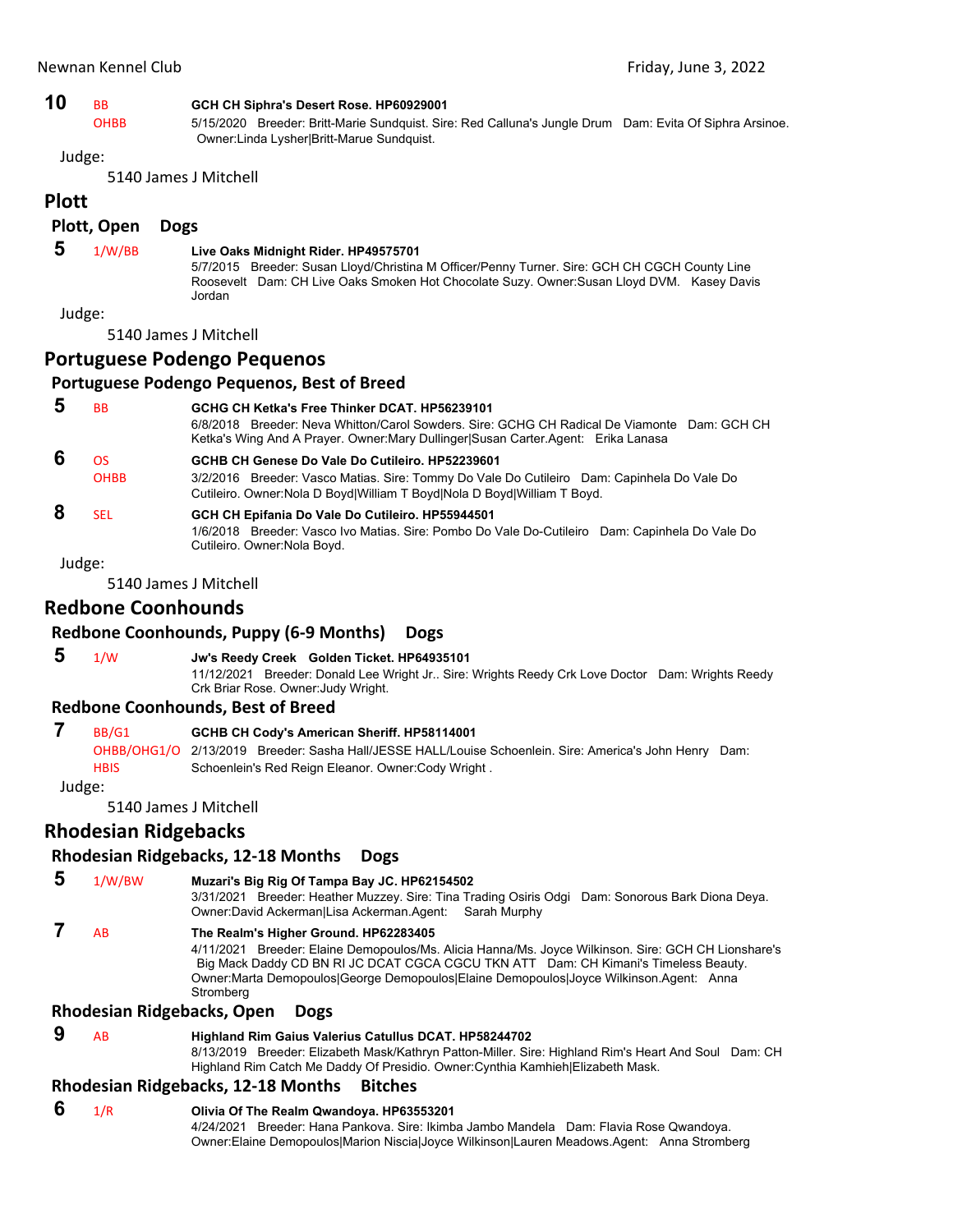### **Rhodesian Ridgebacks, Open Bitches**

### **10** 1/W/OS **Zareba's Moonlight Serenade. HP61475304**

11/27/2020 Breeder: Marie Glodowski/Lauren Michaels/Marcin Glodowski. Sire: GCH CH Manzanita's Bluegrass Ramble BCAT CGC Dam: GCH CH Tam Lyn's Sedona Sunrise At Zareba. Owner:Diane L Domek|Marie and Marcin Glodowski|Lauren Michaels.

### **Rhodesian Ridgebacks, Best of Breed**

### **11** BB **GCH CH Zareba's Undercover Op At Skytop BCAT CGC TKN. HP61475301**

OHBB/OHG3 11/27/2020 Breeder: Marie Glodowski/Lauren Michaels/Marcin Glodowski. Sire: GCH CH Manzanita's Bluegrass Ramble BCAT CGC Dam: GCH CH Tam Lyn's Sedona Sunrise At Zareba. Owner:Julie Wilkinson|Lauren Michaels|Marie Glodowski|Marcin Glodowski .

Judge:

5140 James J Mitchell

### **Salukis**

### **Salukis, Best of Breed**

### **7** BB **GCHS CH Kingscourt Khan'Z The Chosen One. HP56119504**

6/28/2018 Breeder: Cherie L Oney/Jennifer Pearce. Sire: CH Zahir's Zanzibar Dam: GCHS CH Ariel Of Kingscourt Aurum Bohemia. Owner:Cherie L Oney|Christine McIntyre Cope.Agent: Anna Stromberg

Judge:

5140 James J Mitchell

### **Whippets**

### **Whippets, Puppy (9‐12 Months) Dogs**

### **7** 1/R **Karasar's Irreplaceable. HP63493302**

7/17/2021 Breeder: Kerrie Kuper/Neil Barthelette/Caroline W Cope/Karen Mlynar. Sire: CH Karasar's Infatuation Dam: GCHS CH Karasar's Iconic. Owner:kerrie kuper |Neil Barthelette|Karen MLynar|Caroline Wells Cope .

### **Whippets, 12‐18 Months Dogs**

 **9** <sup>2</sup> **Pinnacle Ky Bulleit. HP61841407** 2/6/2021 Breeder: Justin C Smithey/Cheslie Smithey. Sire: CH Bo-Bett's Pajama Party Dam: Pinnacle Irish Cream. Owner:Marie Falconer. **11** <sup>1</sup> **Karasar's McAllister. HP62575407** 2/7/2021 Breeder: Kerrie Kuper/Neil Barthelette/Karen Mlynar/Caroline Cope/Melissa LoPinto. Sire: GCHB CH Karasar's Lifework Dam: GCHB CH Karasar's Remaster. Owner:Alexandra Treadaway|Kerrie Kupper .

### **Whippets, Bred‐By‐Exhibitor (Puppy) Dogs**

### **15** <sup>1</sup> **Sinaj Sweet Talker. HP62962201**

6/29/2021 Breeder: Suzanne Bouzard/Cheyenne Bouzard. Sire: Sinaj Epic Battle Dam: Sinaj Bee Careful What You Ask For. Owner:Cheyenne Bouzard|Suzanne Bouzard.

### **Whippets, American Bred Dogs**

**19** 1/W/BW/OS **Sportingfields Williwaw Imurhuckleberry @Cookarena TKN. HP59314005** 1/12/2020 Breeder: Kristen Addington/Amanda Giles. Sire: GCH CH Equiss Horton Hears A Who SC BCAT Dam: CH Sporting Field's A Lot Like Love SC. Owner:Heidi Cook|Kristen Addington|Amanda Giles.

### **Whippets, Puppy (6‐9 Months) Bitches**

 **8** <sup>2</sup> **Wenrick's Party Line. HP63792501** 10/7/2021 Breeder: Jody Garcini/Denise Snyder. Sire: CH Bo-Bett's Pajama Party Dam: CH Wenrick's Make'Hers Mark. Owner:Tom Nutting|Marie Falconer. **10** AB **Wenrick's Pinnacle After Party. HP63792506**

10/7/2021 Breeder: Jody Paquette-Garcini/Denise Snyder. Sire: CH Bo-Bett's Pajama Party Dam: CH Wenrick's Make'Hers Mark. Owner:Justin Smithey|Cheslie Smithey.

# **12** <sup>1</sup> **Wenrick's Pinnacle Soiree. HP63792507**

10/7/2021 Breeder: Jody Paquette-Garcini/Denise Snyder. Sire: CH Bo-Bett's Pajama Party Dam: CH Wenrick's Make'Hers Mark. Owner:Heidi Cook|Justin Smithey|Cheslie Smithey.

### **Whippets, Puppy (9‐12 Months) Bitches**

### **14** <sup>2</sup> **Karasar's Effulgence. HP63492303**

6/29/2021 Breeder: Kerrie Kuper/Neil Barthelette/Karen Mlynar/Caroline Cope. Sire: GCH DC Karasar's Galaxy RN SC CA BCAT Dam: GCHP CH Karasar's Resurgence JC. Owner:Carmen Rocio Waldrop.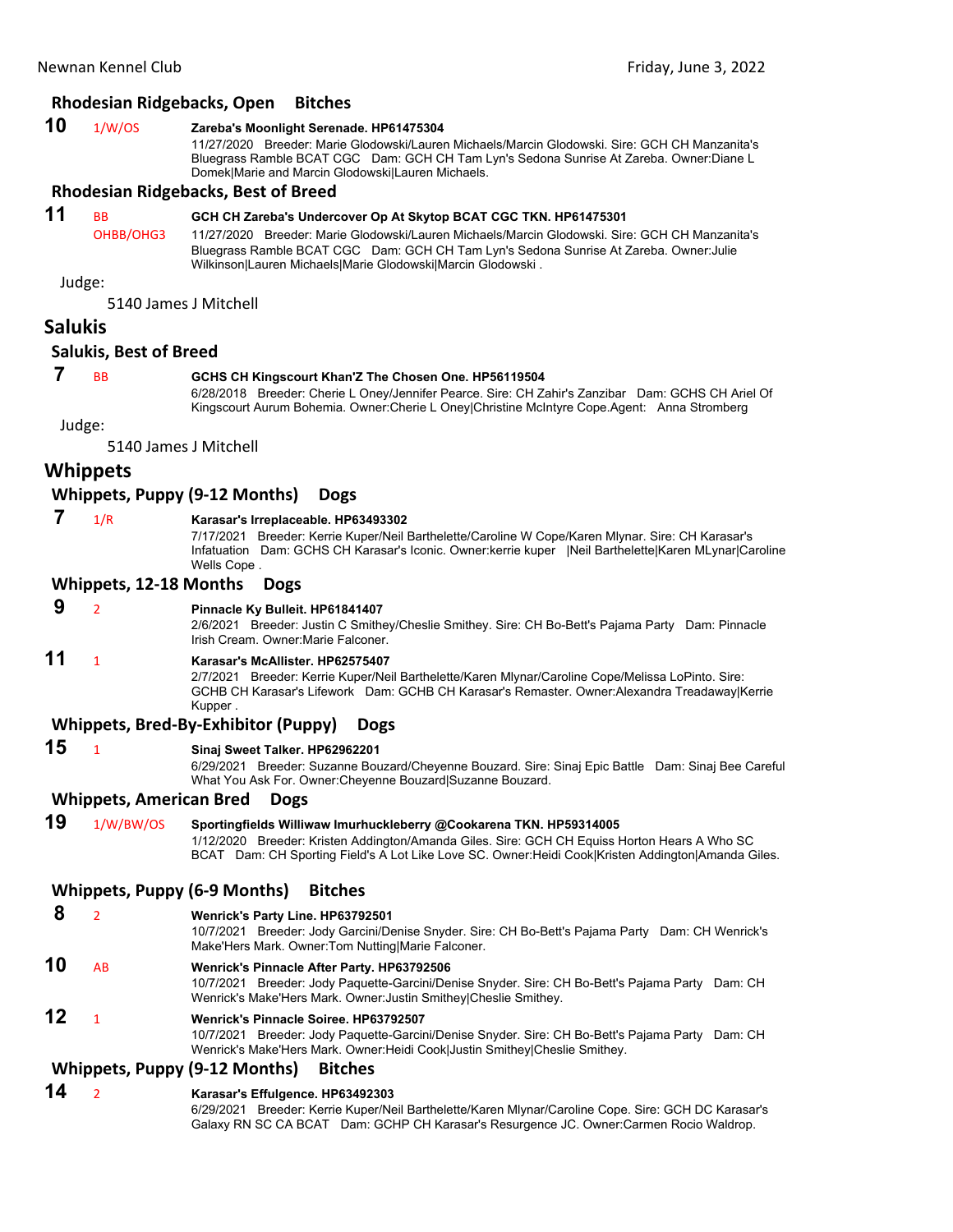| 16 | $\mathbf{1}$                   | Karasar's Irresistible, HP63493301<br>7/17/2021 Breeder: Kerrie Kuper/Neil Barthelette/Caroline W Cope/Karen Mlynar. Sire: CH Karasar's<br>Infatuation Dam: GCHS CH Karasar's Iconic. Owner: kerrie kuper   Karen Mlynar Neil Barthelette Caroline<br>Wells Cope.                 |
|----|--------------------------------|-----------------------------------------------------------------------------------------------------------------------------------------------------------------------------------------------------------------------------------------------------------------------------------|
|    | <b>Whippets, 12-18 Months</b>  | <b>Bitches</b>                                                                                                                                                                                                                                                                    |
| 18 | $\mathbf{1}$                   | Karasar's Epicenter. HP62575403<br>2/7/2021 Breeder: Kerrie Kuper/Neil Barthelette/Karen Mlynar/Caroline Cope/Melissa LoPinto. Sire:<br>GCHB CH Karasar's Lifework Dam: GCHB CH Karasar's Remaster. Owner: kerrie kuper   Karen<br>Mlynar Neil Barthelette Caroline Wells Cope.   |
|    |                                | Whippets, Bred-By-Exhibitor (Puppy)<br><b>Bitches</b>                                                                                                                                                                                                                             |
| 22 | 1/W                            | Mimbres Christeva Stargazer. HP63246601<br>8/20/2021 Breeder: Owen J Light/Christine Heath. Sire: GCHB CH Cherche' Arborlea Hold Your Horses<br>SC Dam: CH Mimbres City Lights. Owner:Steve Christine Heath Ryan Heath Owen J Light Steve Heath.                                  |
| 24 | AB                             | Disa Hycks Hollow Skyline Batteries Not Included. HP63558101<br>10/12/2021 Breeder: Kari Whitaker/Crystal McNulty/Jennifer Kempey. Sire: Deco Just Push Play At Disa<br>Dam: Disa Hycks Hollow Ain't Just Whistlin' Dixie. Owner: Jennifer Kempey Kari Whitaker  Crystal McNulty. |
|    |                                | Whippets, Bred-By-Exhibitor (Adult)<br><b>Bitches</b>                                                                                                                                                                                                                             |
| 26 | $\overline{2}$                 | Smithfield Park Primrose, HP57725604<br>3/16/2019 Breeder: Gabriella Smith. Sire: CH Pinewood Versace Dam: CH Sportingfield Tattershall<br>Abracadabra. Owner: Gabriella Smith.                                                                                                   |
| 28 | 1                              | Pinnacle Afterglow. HP61532503<br>1/6/2021 Breeder: Justin C Smithey/Cheslie Smithey. Sire: CH Pinnacle High And Mighty Dam: CH<br>Longlesson Girl Who Drank The Moon. Owner: Justin Smithey Cheslie Pickett Smithey.                                                             |
|    | <b>Whippets, American Bred</b> | <b>Bitches</b>                                                                                                                                                                                                                                                                    |
| 32 | 3                              | Chabeau's Diamonds Are A Girl's Best Friend. HP61367902<br>10/28/2020 Breeder: Angella Martin/Trish Dews/Andrea Kea. Sire: GCHB DC Surrey Hill's Couldn't Be<br>Butter At Mariner MC Dam: GCH CH Andauer And Ryland's About Last Night BCAT. Owner: Andrea<br>Kea Trish Dews.     |
| 34 | $\overline{2}$                 | Karasar's Trendsetter. HP62575402<br>.2/7/2021 Breeder: Kerrie Kuper/Neil Barthelette/Karen Mlynar/Caroline Cope/Melissa LoPinto. Sire:<br>GCHB CH Karasar's Lifework Dam: GCHB CH Karasar's Remaster. Owner:Caroline Cope Kerrie Kuper<br>Karen Mlynar Neil Barthelette.         |
| 36 | 1                              | Karasar's Redemption. HP63491401<br>6/9/2021 Breeder: Kerrie Kuper/Caroline Cope/Karen Mlynar/Neil Barthelette. Sire: GCHB CH Karasar's<br>Whirlwind Dam: CH Karasar's Ruswyn Ravishing. Owner:Carmen Rocio Waldrop.                                                              |
|    | <b>Whippets, Open</b>          | <b>Bitches</b>                                                                                                                                                                                                                                                                    |
| 38 | 4                              | Snapdragon & Poli's I Believe In Angels. HP56627007<br>10/12/2018 Breeder: kenneth holder/david braga/Kim Tucker. Sire: GCHB CH Kimera Im Your Wingman<br>BCAT DS CGC TKI Dam: GCH CH Tobell's Earth Wind And Fire. Owner: Frank Polimeni.                                        |
| 40 | 1/R                            | WesAnn's Daydream Believer. HP59486801<br>11/6/2019 Breeder: Michelle Queen. Sire: GCH CH Wesann V Kemar Dreaming of River Diamonds Dam:<br>CH Wesann's Picture Perfect SC. Owner: Michelle Queen Samantha Fowler. Kacie Davis Jordan                                             |
| 44 |                                | Finghin's Maverick Queen BCAT ATT. HP59990803<br>4/17/2020 Breeder: Elaine McMichael/Sean McMichael. Sire: GCH CH Willabe Cowpoke Caleb Dam: CH<br>Finghin's Promise After The Storm JC BCAT ATT. Owner:Elaine McMichael Sean McMichael.                                          |
| 46 | 3                              | Sporting Fields Cake By The Ocean. HP60917701<br>9/7/2020 Breeder: Jennifer N Brisbois DVM/Dionne Butt/Amanda Giles. Sire: CH Snow Hill Whistling In<br>The Dark RN FDC Dam: CH Sporting Fields Perfect Love. Owner: Kathryn Clark Dionne Butt Jennifer<br>Brisbois DVM.          |
| 48 | $\overline{2}$                 | Chabeau's Diamond Diva CA BCAT, HP61367901<br>10/28/2020 Breeder: Angella Martin/Trish Dews/Andrea Kea. Sire: GCHB DC Surrey Hill's Couldn't Be<br>Butter At Mariner MC Dam: GCH CH Andauer And Ryland's About Last Night BCAT. Owner: Andrea<br>Kea Trish Dews.                  |
|    | <b>Whippets, Best of Breed</b> |                                                                                                                                                                                                                                                                                   |
| 23 | <b>SEL</b>                     | CH Tobell & Poli's Wise Guy. HP51812907<br>6/22/2016 Breeder: Kimberly Tucker/Frank Polimeni/Mickey Polimeni. Sire: GCHG CH Counterpoint<br>Painted By Bohem SC Dam: GCH CH Tobell & Poli's Red Sky At Dawn. Owner: Frank Polimeni and<br>Mickey Polimeni.                        |
| 50 |                                | CH Finghin's Promise After The Storm JC BCAT ATT. HP52058207<br>9/17/2016 Breeder: Sean McMichael/Elaine McMichael. Sire: GCH CH Cherche' Walk On The Wild Side<br>Dam: Finghin's Sinclair BCAT ATT. Owner: Elaine McMichael Sean McMichael.                                      |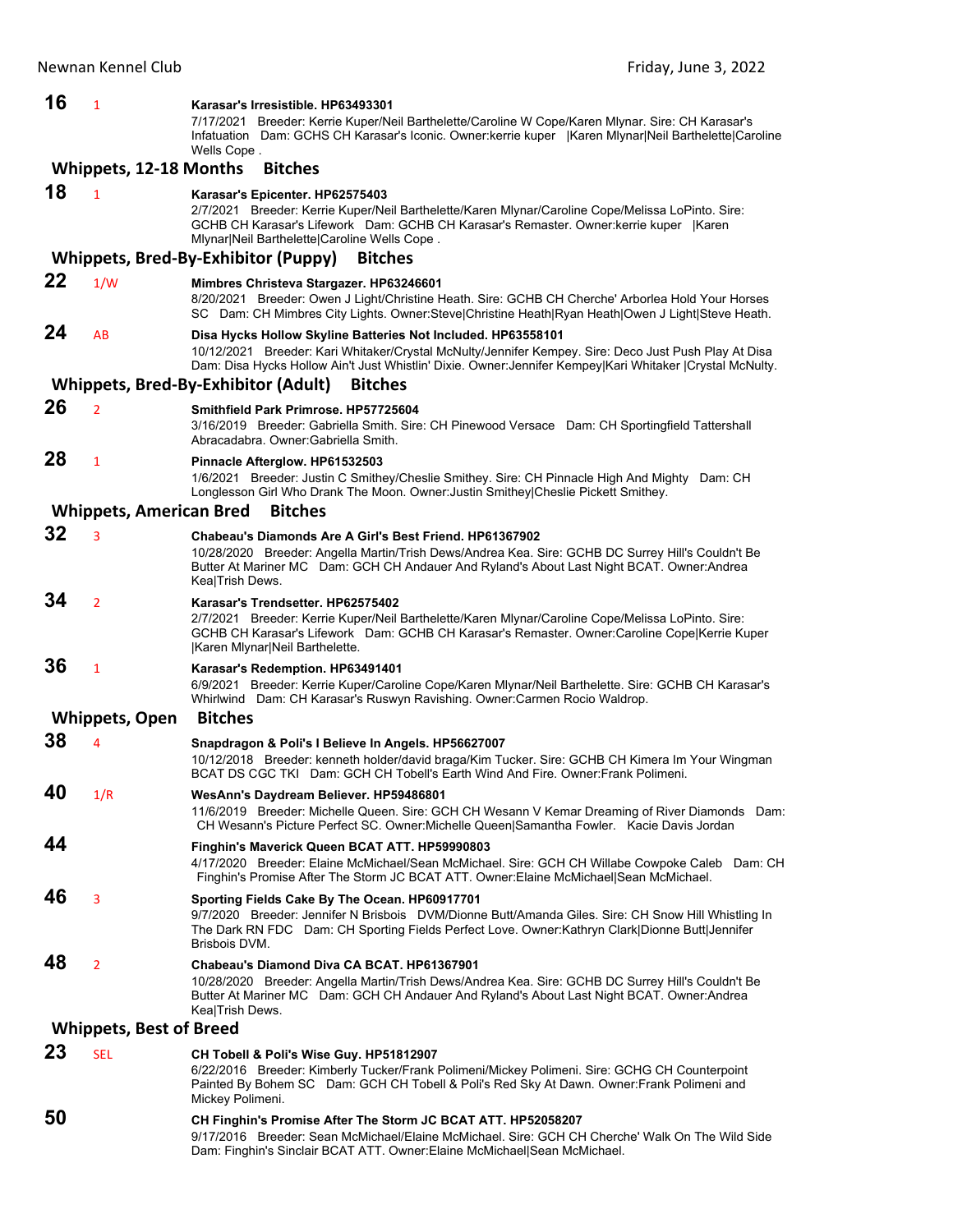| 54 | AB         | CH Karasar's Visionary. HP59876201<br>12/18/2019 Breeder: Kerrie Kuper/Neil Barthelette/Karen Mlynar. Sire: GCH CH Karasar's Cosmopolitan<br>Dam: GCHP CH Karasar's Resurgence JC. Owner: kerrie kuper   Caroline Wells Cope Karen Miynar Neil<br>barthelette.                |
|----|------------|-------------------------------------------------------------------------------------------------------------------------------------------------------------------------------------------------------------------------------------------------------------------------------|
| 56 | OHBB/OHG2  | GCH CH Karasar's Inferno. HP60149801<br>3/18/2020 Breeder: Kerrie Kuper/Neil Barthelette/Karen Mlynar/Caroline W Cope. Sire: GCHB CH<br>Karasar's Whirlwind Dam: GCHS CH Karasar's Enchantress. Owner:Caroline CopelKerrie Kuper  Karen<br>Mlynar   Neil Barthelette.         |
| 58 |            | GCHS CH Karasar's High Roller. HP60155701<br>1/29/2020 Breeder: Kerrie Kuper/Neil Barthelette/Karen Mlynar/Caroline W Cope. Sire: GCHB CH<br>Karasar's Lifework Dam: GCHS CH Karasar's Iconic. Owner: kerrie kuper Neil Barthelette Karen<br>Mlynar Caroline Cope L Krokover. |
| 60 | <b>SEL</b> | GCHB CH Wenrick's Nightcap. HP60312904<br>6/3/2020 Breeder: Jody & Leonardo Garcini/Denise Snyder. Sire: CH Bo-Bett's Pajama Party<br>Dam: CH<br>Wenrick's Make'Hers Mark. Owner:Nancy Shaw Justin Smithey Cheslie Smithey.                                                   |
| 62 | <b>BB</b>  | GCH CH Sporting Fields Regal Affair. HP60917704<br>9/7/2020 Breeder: Jennifer N Brisbois DVM/Dionne Butt/Amanda Giles. Sire: CH Snow Hill Whistling In<br>The Dark RN FDC Dam: CH Sporting Fields Perfect Love. Owner:Amanda Giles Dionne Butt Jennifer<br>Brisbois DVM.      |
| 64 | AB         | CH Karasar's Swansong. HP61552602<br>10/8/2020 Breeder: Kerrie Kuper/Neil Barthelette/Caroline W Cope/Karen Mlynar. Sire: GCHB CH<br>Karasar's Lifework Dam: GCHS CH Karasar's Iconic. Owner: kerrie kuper   Neil Barthelette Karen<br>Mlynar Caroline Cope.                  |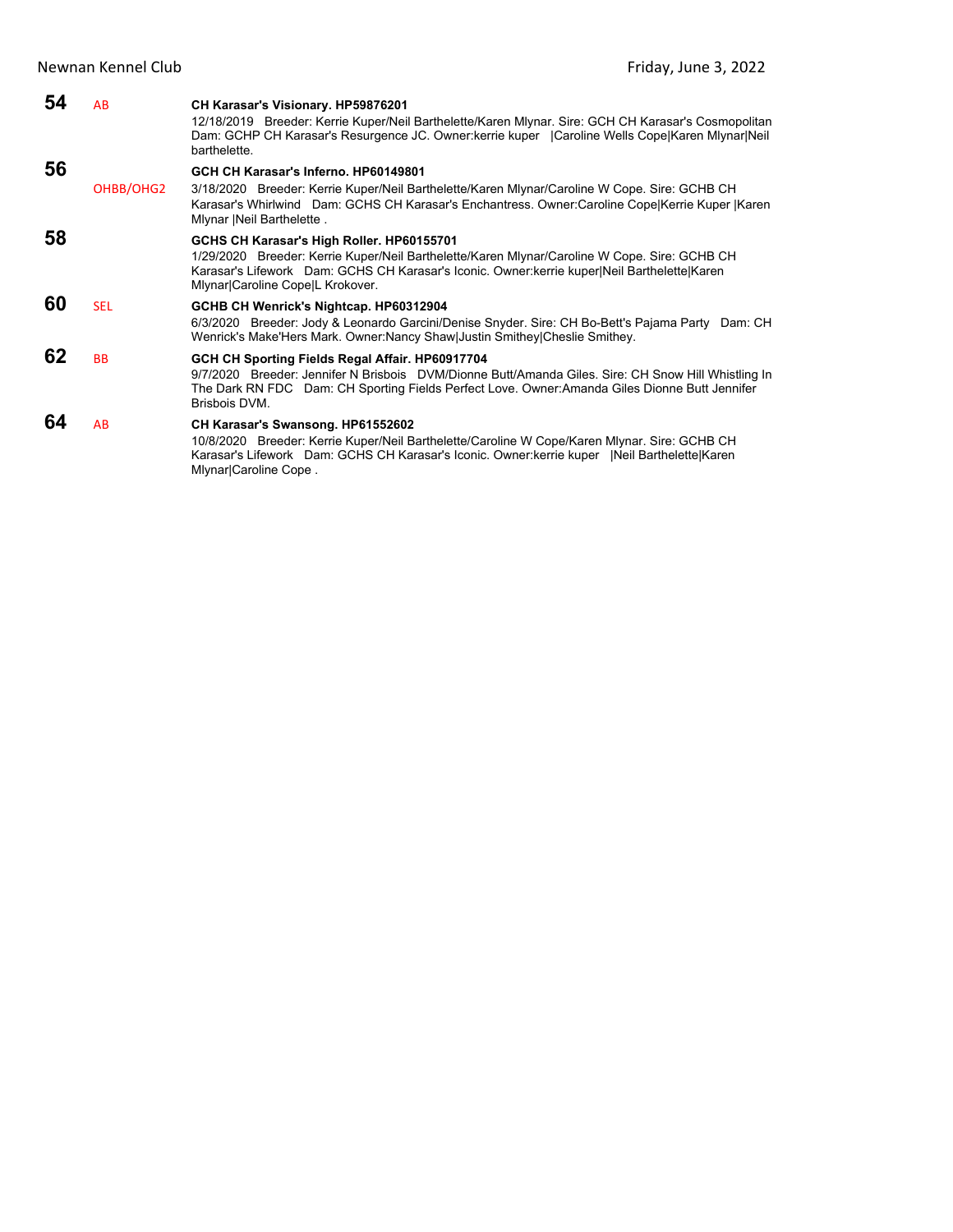26418 Mr. John Constantine‐Amodei

# <span id="page-20-0"></span>**Black Russian Terriers**

# **Black Russian Terriers, Puppy (9‐12 Months) Bitches**

# **6** <sup>1</sup> **Kohinoor of ZolaRoza from Ederlezi. 21183172ITAL**

7/28/2021 Breeder: Agnieszka Aleksandra Sowka. Sire: Izbrannik Fortuny Ederlezi Dam: Hollywood Sunrise Ederlezi. Owner:Kaye Shipley.

### **Black Russian Terriers, 12‐18 Months Bitches**

### **8** 1/R **Middle Star Chaos At Queens Over RA FDC CGCA CGCU TKN. WS71969901**

3/8/2021 Breeder: Maurice H Fulbright/BETSY D FULBRIGHT. Sire: GCHG CH Midnight Rider's Motorcycle Cowboy FDC CGC Dam: GCH CH Liliya Vita Izolda CGC. Owner:Edea Caldwell.

### **Black Russian Terriers, Bred‐By‐Exhibitor (Puppy) Bitches**

# **10** 1/W **Zolaroza's Strega Delle Montagne. WS75088101**

8/2/2021 Breeder: Kaye Shipley/Layne Townsend/Betty Shipley. Sire: GCH CH Emak Grozny Zver Ederlezi Dam: CH Karma's Reincarnated Roza Shanina CGC. Owner:L S Townsend |Kaye Shipley.

### **Black Russian Terriers, Best of Breed**

# **5** BB **CH Cherryhills I Am Boyar CGC TKN ATT. WS71845002**

OHBB/OHG1 12/19/2020 Breeder: Lucy Rezny/Elena Pleskov/Alex Savel. Sire: GCHS CH Medvezhya Staya Zhivaya Legenda CA CGCA TKN Dam: GCHB CH Osobushka Zaznobushka Iz Chigasovo. Owner:Elena Pleskov.

### **12** OS **GCHB CH Zolaroza's That's A Rendezvous With Ms Pavlichenko CGC. WS57834705** 4/19/2017 Breeder: Kaye Shipley/Layne Townsend/Dr. V Lilley Vest/David & Darlene Scheiris. Sire: GCHS CH That's What's In A Name Dam: CH Karma's Reincarnated Roza Shanina CGC. Owner:L S Townsend |Kaye Shipley |D Scheres.

### Judge:

6065 Dr. Steven L. Keating

### **Boxers**

### **Boxers, 12‐18 Months Dogs**

### **5** 1/W/BB **Summit Ash Let's Get It On. WS71918505**

2/26/2021 Breeder: Patricia B Boyd. Sire: GCH CH Garnsey's House Party Dam: GCHG CH Summit Ash Notell Motel. Owner:Sandy Domanski.Agent: Daniel Sanchez

### **Boxers, Best of Breed**

 **7** AB **CH Castle And Marburl's If I Can Dream At Glo-Star. WS63557101**

6/29/2018 Breeder: Anusart Intarateth/Udomsak Rittichaikul/Mary Frances Burleson. Sire: GCHG CH Marburl And Illyrian's Lone Ranger CGC Dam: GCH CH Castle's Miracle Story. Owner:Anusart Intarateth|Udomsak Rittichaikul |Mary Frances Burleson.Agent: Jinny Rojas

Judge:

6065 Dr. Steven L. Keating

### **Bullmastiffs**

### **Bullmastiffs, 12‐18 Months Dogs**

# **5** 1/W/BB **T-Boldt's Chazwick Casino Royale. WS72503504**

OHBB 5/19/2021 Breeder: Tracy Jones/Sherry Boldt/Kimberlee Cook. Sire: GCHB CH Solo-K N Escalades Hot Off The Daily Prophet Dam: GCHS CH PACH Solo-K N T-Boldt's Indecent Proposal CD BN RE MXP5 MXPS MJP5 MJPS PAX XFP CA BCAT THDN. Owner:Deborah Cunningham.

### **Bullmastiffs, Puppy (6‐9 Months) Bitches**

- **6** AB **Melkev's I Am The Tornado You Are The Trailer Park. WS74388901** 10/8/2021 Breeder: Melinda S Agee. Sire: GCH CH Starrdogs Son Of A Biscuit Dam: Melkev's A Storms
	- Blowin' In. Owner:Steven C McCrae|Melinda S Agee.

### **Bullmastiffs, Puppy (9‐12 Months) Bitches**

# **8** AB **White Pines Pure Perfection CGC TKN. WS72784201**

6/18/2021 Breeder: ERIC SCHERMERHORN. Sire: Black Rivers Suicide Shifting With Black Oaks Dam: White Pines Dig In The Dancing Queen. Owner:Jennifer Flowers.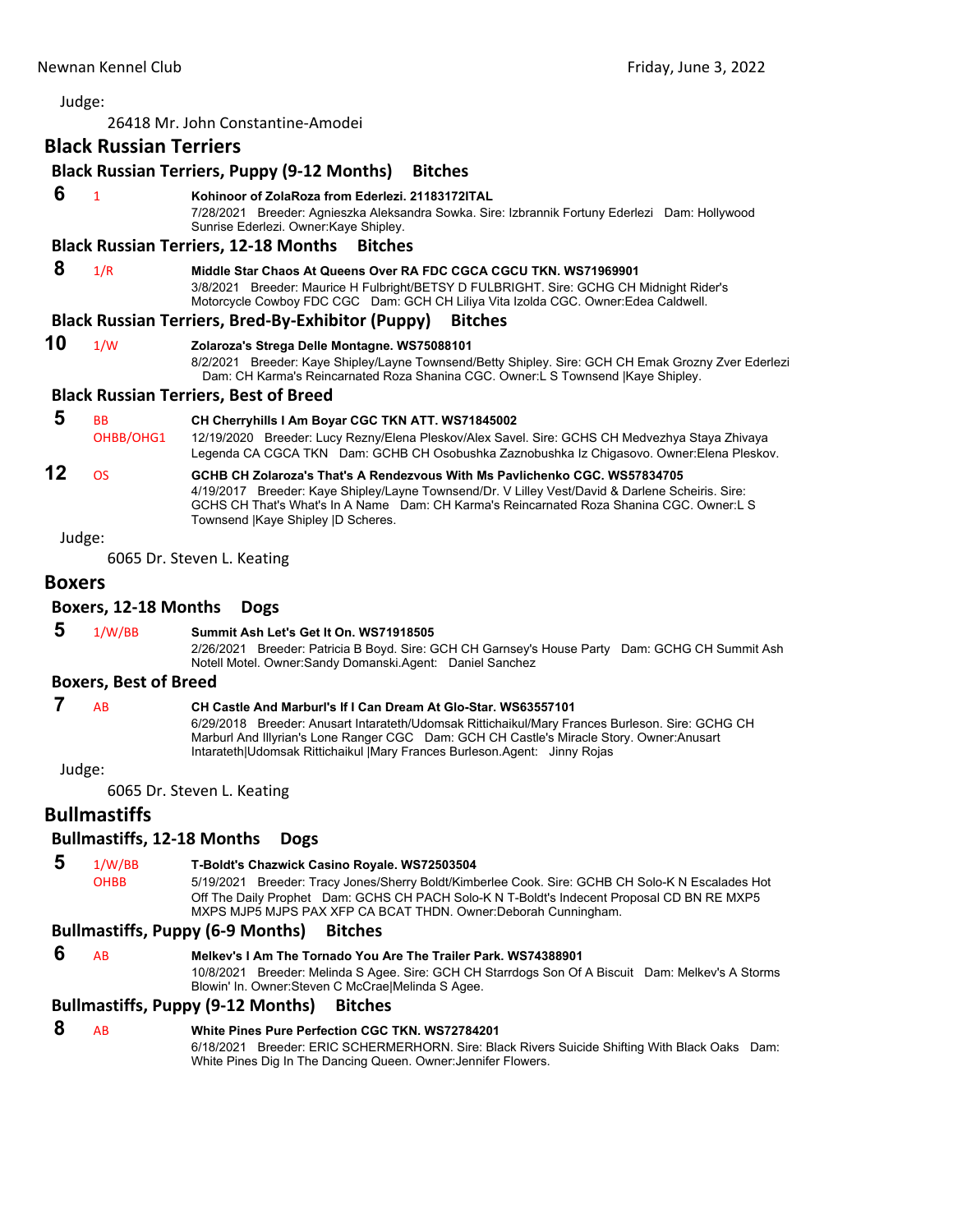|    | Newnan Kennel Club               | Friday, June 3, 2022                                                                                                                                                                                                                                  |
|----|----------------------------------|-------------------------------------------------------------------------------------------------------------------------------------------------------------------------------------------------------------------------------------------------------|
|    | Judge:                           |                                                                                                                                                                                                                                                       |
|    |                                  | 26418 Mr. John Constantine-Amodei                                                                                                                                                                                                                     |
|    | <b>Cane Corso</b>                |                                                                                                                                                                                                                                                       |
|    |                                  | Cane Corso, Puppy (6-9 Months)<br><b>Dogs</b>                                                                                                                                                                                                         |
| 11 | $\mathbf{1}$                     | Valente's The Son Of Bubba Gump. WS74438607<br>10/20/2021 Breeder: Christine Thomas-Lamont. Sire: GCH CH Stonecroft Invictus Maneo Chase Dam:<br>CH Valente's Electra Forte Ragazza. Owner: Lynn Edmonds.                                             |
|    | Cane Corso, 12-18 Months         | <b>Dogs</b>                                                                                                                                                                                                                                           |
| 15 | 2/R                              | Relic's Dark Prince Azazel. WS72584602<br>4/27/2021 Breeder: Sarah Reuber. Sire: Spiritguardian Of Dreams Dark Dam: CH Lyric Tre Cani CGC<br>TKN. Owner: Sarah Reuber. Agent: Cindy Stroupe                                                           |
| 17 | 1/W                              | Manuel Di T Cane Dos Talarico CGC, WS73979901<br>1/3/2021 Breeder: Jose Luiz Gomes Talarico. Sire: Samuel Di T Cane Dos Talarico Dam: Tarantella Di<br>Casa Latorre. Owner: Raul Montoya Castillo.                                                    |
|    |                                  | Cane Corso, Puppy (6-9 Months)<br><b>Bitches</b>                                                                                                                                                                                                      |
| 8  | 1/W/BW/OS                        | Athens Classic's Layla. WS74436601<br>9/11/2021 Breeder: Janet Mize/Gary Mize. Sire: GCHB CH Corso Boss Amadeus FDC TT THDN CGCA<br>CGCU TKN Dam: Athens Classics Sara. Owner: JANET MIZE Gary Mize.                                                  |
|    | Cane Corso, 12-18 Months         | <b>Bitches</b>                                                                                                                                                                                                                                        |
| 10 | AB                               | Fireside's The Dragon Princess. WS71441202<br>1/18/2021 Breeder: Kathy Spears/Shauna Demoss. Sire: Serafina - Americana Wild One Dam: CH<br>Castleguard You Should'Ve Learned. Owner:Alexis Torres-Rivera Jose Torres-Rivera.Agent: Daniel<br>Sanchez |
| 12 | $\mathbf{1}$                     | <b>Oblivion Special Edition. WS73921103</b><br>3/4/2021 Breeder: Shawne Imler. Sire: Serafina - Americana Wild One Dam: GCHS CH Rocknation<br>Quintessence. Owner: Jennifer Spence   Shawne Imler Agent: Ashley Cuzzolino                             |
|    | Cane Corso, Open                 | <b>Bitches</b>                                                                                                                                                                                                                                        |
| 16 | 1/R                              | Nysa's Vintage Farrah Frascati. WS72096901<br>3/12/2021 Breeder: MARIE A RODERIQUES. Sire: GCH CH Valente's Nitro Dolce Onore Dam: CH<br>Nysa's Vintage Port Penelope. Owner: Marie Roderiques . Agent: Ashley Cuzzolino                              |
|    | <b>Cane Corso, Best of Breed</b> |                                                                                                                                                                                                                                                       |
| 19 | <b>BB</b>                        | GCHG CH Oblivion Earthride CGC, WS52230210<br>12/26/2015 Breeder: Shawne Imler/Ron Hoser. Sire: GCH CH Epic's Mr. Shiny Cadillackness CD RA<br>Dam: CH Firehorse J' La Curandera. Owner: Imler. Agent: Ashley Cuzzolino                               |
| 23 | SEL                              | GCH CH Stonecroft Invictus Maneo Chase. WS67550407<br>1/9/2020 Breeder: Mr. Anthony A Strzalkowski. Sire: Almost Bulletproof Di Dei Vitturi CGC Dam:<br>Stonecroft Keys To The Coupe. Owner: Lynn Edmonds.                                            |
| 25 |                                  | CH Castillo's Batista CGC. WS70001305<br>9/3/2020 Breeder: Raul Montoya Castillo. Sire: Apollo XIV Dam: Midnight IV. Owner: Raul Montoya Castillo<br>Henry Murillo Ruiz   Ashley Castillo.                                                            |
|    | Judge:                           |                                                                                                                                                                                                                                                       |
|    |                                  | 26418 Mr. John Constantine-Amodei                                                                                                                                                                                                                     |
|    | <b>Doberman Pinschers</b>        |                                                                                                                                                                                                                                                       |
|    |                                  | Doberman Pinschers, Puppy (6-9 Months)<br><b>Dogs</b>                                                                                                                                                                                                 |
| 7  | 1/W                              | Destas Black Moon Rising. WS73777910<br>9/10/2021 Breeder: Dayna C Hewitt/Tonya Adamson. Sire: GCHS CH Caleb's Starry Knight RE CGC TKN<br>Dam: Destas Little Black Dress. Owner: Tonya Adamson Dayna Hewitt. Agent: Esteban Farias                   |

# **Doberman Pinschers, 12‐18 Months Dogs**

| 9 | Rmh Guardian Of The Moon V Ashtrick N Kettle Cove. WS73051502                                     |
|---|---------------------------------------------------------------------------------------------------|
|   | 4/11/2021 Breeder: Robert Hallahan Jr/Ashley Ring/Sharon Duval. Sire: CH Nova's Zodiac V. Kelview |
|   | Dam: GCH CH Ashtrick N Kettle Cove Bad Moon Rising. Owner: Gary Lee Justin Davis Bob Hallahan     |
|   | Jr.Agent: Linda Whitney                                                                           |

# **Doberman Pinschers, Open AOAC Dogs**

# **11** 1/R **Garjan's Quest For Freedom. WS70059005**

10/11/2020 Breeder: Janet Oppedal/Shayna Sitton. Sire: CH Dreamweavers Dance With Dragons V Al'Cher Dam: Prima's Eye Candy. Owner:Janet Oppedal. Cindy Lane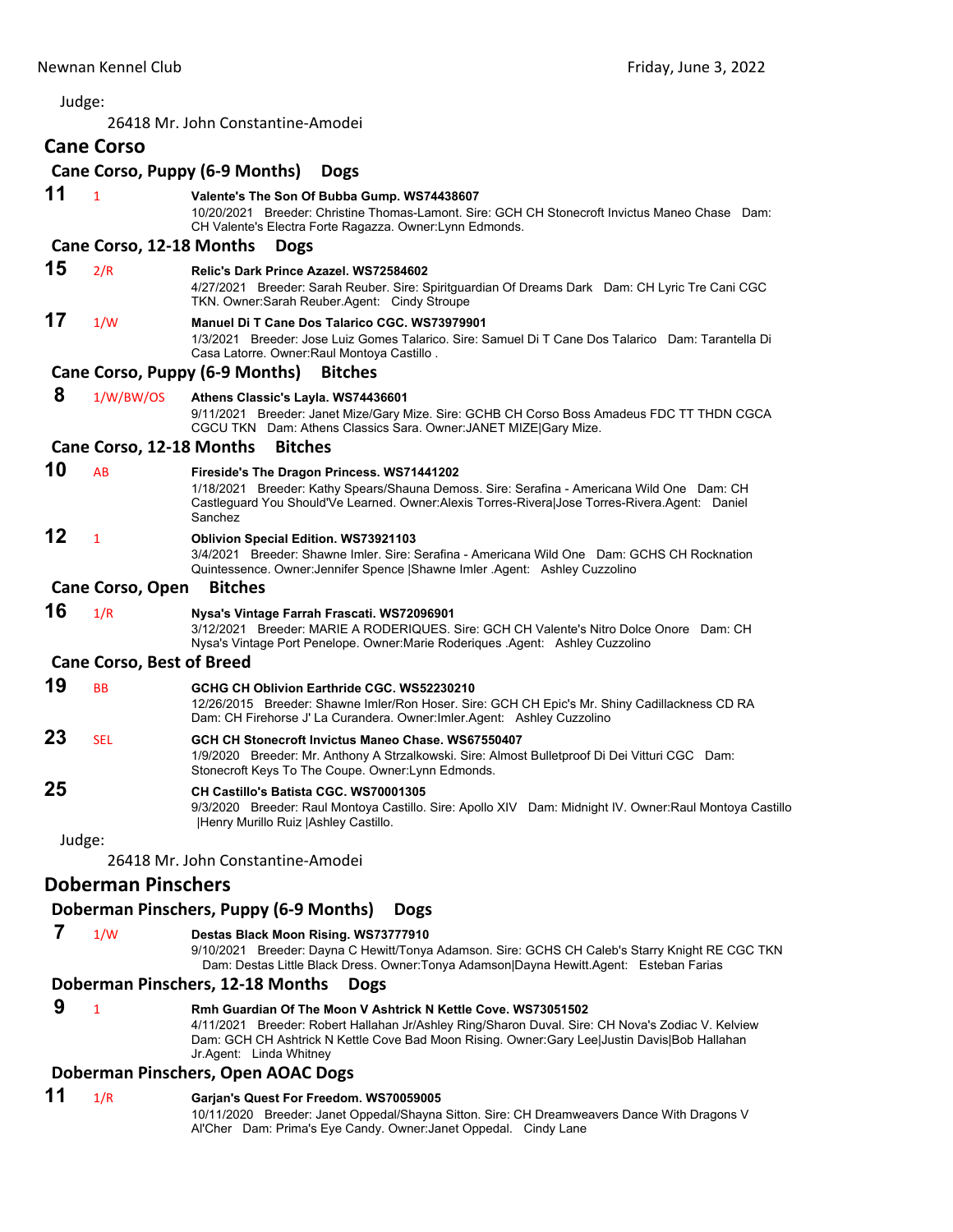|    |                                   | Doberman Pinschers, Puppy (9-12 Months)<br><b>Bitches</b>                                                                                                                                                                                                                                                                                              |
|----|-----------------------------------|--------------------------------------------------------------------------------------------------------------------------------------------------------------------------------------------------------------------------------------------------------------------------------------------------------------------------------------------------------|
| 8  | AB                                | Angeldream You Are The Raison. WS75100401<br>8/20/2021 Breeder: Isabella Pipia/Raymonde Pipia. Sire: GCHP CH Cadillac Cocoa Butter Kisses RN<br>FDC CAA DCAT RATN CGCA CGCU TKN Dam: Regnancy Angel Eyes. Owner:Ashleigh M<br>Warman Isabella Pipia Raymonde Gamache Pipia.Agent: Daniel Sanchez<br>Doberman Pinschers, 12-18 Months<br><b>Bitches</b> |
|    |                                   |                                                                                                                                                                                                                                                                                                                                                        |
| 10 | 1/W/BW                            | Monarch's Godiva, WS72117301<br>4/5/2021 Breeder: Melissa Brucker. Sire: GCHB CH Mervio Dark Tower V. Roclyn Dam: Monarch's Rain<br>From Heaven V Gwb. Owner: Robin ODell David Benoit. Agent: Jeffrey Brucker                                                                                                                                         |
| 12 | $\overline{2}$                    | Phillmar Dream Maiden V Notori, WS72293105<br>2/28/2021 Breeder: Mr. Philip M Martin. Sire: GCHS CH Phillmar V Velo So Good To Be Me CD WAC<br>CGC Dam: Ycazi De Las Armonias. Owner: Robyn Sparks Brock Sauls. Agent: Esteban Farias                                                                                                                  |
|    | <b>Doberman Pinschers, Novice</b> | <b>Bitches</b>                                                                                                                                                                                                                                                                                                                                         |
| 14 | $\mathbf{1}$                      | Firelite's Spirit Of The Storm. WS70868801<br>12/14/2020 Breeder: Cindy List/Amber List. Sire: GCHB CH Caleb's Defender Of Faith And Glory CA<br>CGC TKN Dam: CH Caleb's Intriguing OA OAJ NF CA RATO CGCU TKA. Owner: Melvin Sullivan Cindy<br>List Amber List.                                                                                       |
|    |                                   | Doberman Pinschers, American Bred<br><b>Bitches</b>                                                                                                                                                                                                                                                                                                    |
| 16 | $\mathbf{1}$                      | Aludra's Nina Simone, WS66335001<br>10/13/2019 Breeder: Rebecca Roter. Sire: CH Jager's Talk Of The Town DCAT Dam: CH Aludra's Billie<br>Holiday. Owner: Rebecca Roter. Agent: Cindy Smith                                                                                                                                                             |
| 18 | 3                                 | Kansa's The Fairy Queen CGC. WS69124006<br>6/9/2020 Breeder: Cheryl Ashburn. Sire: Nostra Van De Donauhoeve Dam: Kansa's Will O' The Wisp<br>FDC. Owner: Susan Gresham.                                                                                                                                                                                |
| 20 | $\overline{2}$                    | Kalora's Not Phased By The Rules. WS71350002<br>1/10/2021 Breeder: Estelle Corr/Alora Corr. Sire: CH Denmar's Dare To Dream Dam: CH Kalora's<br>Imagine That. Owner: Tanya Dennis   Estelle Corr . Agent: Jinny Rojas                                                                                                                                  |
|    |                                   | Doberman Pinschers, Open Black Bitches                                                                                                                                                                                                                                                                                                                 |
| 22 | 1/R                               | Jaroe Derby Design Fascinator. WS68244704<br>4/29/2020 Breeder: Roseanne Kelly. Sire: CH Jager's Talk Of The Town DCAT Dam: CH Jaroe Icy Frozen<br>Sinsation. Owner: Roseanne Kelly Agent: Cindy Smith                                                                                                                                                 |
| 24 | AB                                | Irongate's The Shag Dancer. WS65465201<br>7/2/2019 Breeder: Jill Marie Parker/Michael Kim Parker/Eve Auch. Sire: GCHB CH Traditions Javier<br>Esposito BN RA BCAT DS CGC TKI Dam: CH Irongate's Lil' Bit Of Blarney BN RA OA OAJ CAA WAC<br>RATO CGC. Owner:Eve Auch.Agent: Jennifer Bittner                                                           |
|    |                                   | Doberman Pinschers, Open AOAC Bitches                                                                                                                                                                                                                                                                                                                  |
| 26 | $\mathbf{1}$                      | Element Rock With You. WS65059202                                                                                                                                                                                                                                                                                                                      |
|    |                                   | 6/12/2019 Breeder: Denise Kusey/Leah Kamppinen. Sire: GCH CH Element Rock Star Dam: CH Element<br>Someone Like You. Owner:Denise Kusey Leah Kamppinen .Agent: Daniel Sanchez                                                                                                                                                                           |
| 28 | $\overline{2}$                    | Marbendale's Dripping In Diamonds. WS69785401<br>9/8/2020 Breeder: CHRISTINE CHURCHWELL. Sire: CH Foxfire's Tell Me You Like It Dam: Scotsbrae<br>Supermodel V Marbendale. Owner: Christine Churchwell Agent: Jinny Rojas                                                                                                                              |
| 30 | AB                                | Ayka De Black And Gold. WS74046801<br>1/6/2019 Breeder: Anderson Rodrigues Tomas. Sire: Rock It Argentina Blade Runner Dam: Macaco's<br>Jasy. Owner: Jennifer Stancil Timothy Stancil.                                                                                                                                                                 |
|    |                                   | Doberman Pinschers, Best of Breed                                                                                                                                                                                                                                                                                                                      |
| 15 |                                   | CH Raindance A Midnight Star. WS62251402<br>8/27/2018 Breeder: Ms. Susan A James/Chelsea B James/Colleen Nicholson. Sire: GCH CH Raindance<br>Red Delicious CD RN CAA FCAT CGCA ATT Dam: GCH CH Raindance Star Of India. Owner:Carol<br>Hunnicutt MS. Susan A James. Allison Pacheco                                                                   |
| 17 | <b>SEL</b>                        | GCH CH Sun Style's Joy In The Morning CGC. WS65563106<br>8/26/2019 Breeder: Doris Spivey. Sire: GCH CH Jager's Bold Ruler In Black Dam: GCH CH Sun Style's<br>Wicked Charms CA. Owner: Penny Butler-Rossiter. Jennie Rojas                                                                                                                             |
| 19 | <b>EX</b>                         | CH Alisaton Mvs Dash Of Magic CGC TKI. WS67331401<br>12/16/2019 Breeder: Gwen DeMilta/Carissa DeMilta-Shimpeno/Marcelo Veras/Anne S Thorne. Sire:<br>GCHP2 CH Fidelis Ripcord BN RI CGC Dam: CH Bannerdown Blk Venus Of Alisaton. Owner: Theresa<br>Frenson Robert Frensen Marcelo Veras.                                                              |
| 21 |                                   | GCHB CH Macaco's Preston. WS71483802<br>12/14/2019 Breeder: Hector Farias/Alicia Farias/Esteban Farias. Sire: GCHS CH Phillmar V Velo So<br>Good To Be Me CD WAC CGC Dam: GCHS CH Macaco's Riande's Irupe. Owner: Hector Farias Alicia<br>Farias Robyn Sparks Brock Sauls Agent: Esteban Farias                                                        |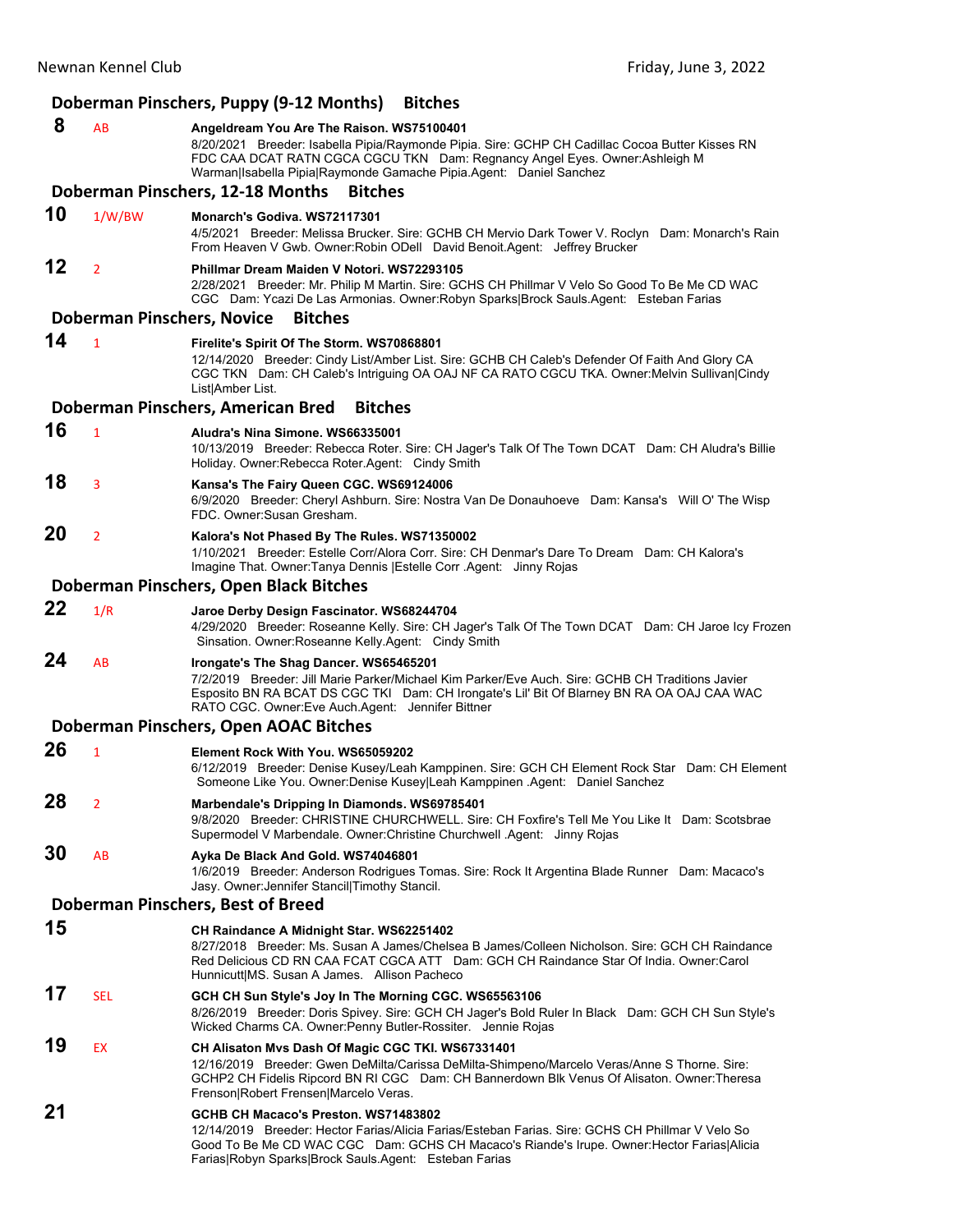| 32 | <b>SEL</b> | GCHG CH Rich-Lie's Mystic Nymph CAA BCAT CGCA CGCU. WS57574301<br>6/28/2017 Breeder: Odelie Harsha/Carolyn Churton Jobin. Sire: CH Cadillac Empire State Of Mind Dam:<br>Rich-Lies La Dolce Vita. Owner: Jeanne Field Miller Carolyn Churton Jobin Agent: Daniel Sanchez                 |
|----|------------|------------------------------------------------------------------------------------------------------------------------------------------------------------------------------------------------------------------------------------------------------------------------------------------|
| 34 |            | GCH CH Irongate's Storm Comin' NA NAJ WAC. WS61224703<br>4/18/2018 Breeder: Jill Marie Parker/Michael Kim Parker/Eve Auch. Sire: CH Irongate From This Moment<br>On CD Dam: CH Irongate's Lil' Bit Of Blarney BN RA OA OAJ CAA WAC RATO CGC. Owner: Jill<br>Parker Mike Parker Eve Auch. |
| 36 | OS.        | GCH CH Cadbrae Just You And Me. WS63523102                                                                                                                                                                                                                                               |
|    | OHBB/OHG3  | 1/29/2019 Breeder: Karen Cloud/Jenny Rojas. Sire: GCHS CH Phillmar V Velo So Good To Be Me CD<br>WAC CGC Dam: GCHB CH Cadbrae She's Got The Look BCAT. Owner: Karen C Cloud Jinny Rojas.                                                                                                 |
| 40 |            | CH Deband's Zhavia. WS66100202<br>4/8/2019 Breeder: Andres Oscar Luque/Debora Yanina Desancio. Sire: CH Macaco's Riande's Iker Dam:<br>The Winners'Sealsudestada. Owner:Eduardo CortinalHoracio PiazzalAndres Luque Agent: Alison<br>Pacheco                                             |
| 42 | BB/G1/BIS  | GCH CH Aludra's Fairy Queen V Desta. WS69082810<br>7/9/2020 Breeder: Rebecca Roter/Brenda Wood Patenall. Sire: CH Jager's Talk Of The Town DCAT<br>Dam: GCH CH Aludra's Koko Taylor. Owner:Dayna Hewitt Rebecca Roter.Agent: Cindy Smith                                                 |

26418 Mr. John Constantine‐Amodei

# **Giant Schnauzers**

### **Giant Schnauzers, Puppy (9‐12 Months) Dogs**

 **5** 1/W/OS **Firezone's Defiant Top Defender Mushu. WS73161502** OHBB 7/6/2021 Breeder: Andrea Fergerson/Marina Raukhverger. Sire: CH Schutzengel's Whatever It Takes CA BCAT TKN Dam: CH Firezone's High Caliber 357 CD BN RE FDC NA NAJ NF DCAT ACT2 ACT2J SWA SCEE SENE SCM SEM SIE CGCA. Owner:Stephanie and Brandon Hinson DeBose|Marina Raukhverger.

### **Giant Schnauzers, 12‐18 Months Dogs**

### **7** 1/R **Legendary Lumos Vom Mutter Haus. WS72679101**

5/20/2021 Breeder: Renee Mutter. Sire: Mandy's Nycos V Mutter Haus Dam: Fabiana Vom Mutter Haus. Owner:Catherine Padgett |Renee Mutter.

### **Giant Schnauzers, Best of Breed**

# **8** BB **GCHS CH Longhorn's Ready And Raring To Go. WS66313502**

10/23/2019 Breeder: Nancy Manley/Michael Rutkas. Sire: CH Cadbury's Sun Of A Gun CA Dam: GCH CH Histyle's Somewhere Over The Rainbow RN CGC. Owner:Cornelia King|Nancy Manley|Michael Manley.

# **10** AB **CH Aspen Leaf's Wild Heart Of Tatyana. WS69804904**

8/13/2020 Breeder: Michael Tucker/Marne Martin-Tucker. Sire: GCHS CH Linseyleigh's Thunderstruck Dam: GCH CH Bigfoot's Aspen Leaf Revanche. Owner:Marne Martin Tucker|Michael Tucker.Agent: Anna Stromberg

Judge:

26418 Mr. John Constantine‐Amodei

# **Great Danes**

### **Great Danes, Puppy (9‐12 Months) Dogs**

 **5** 1/W/BW **Legado's Thrill Of The Fight V Dynamic. WS74019405** 8/25/2021 Breeder: Jason L Dubman/Francisco Camacho. Sire: CH Rainmaster's Make My World Go Black Dam: Danekraafts It's A Jungle Out Here. Owner:Jennifer Fulfer.

### **Great Danes, Puppy (9‐12 Months) Bitches**

 **8** <sup>1</sup> **Sabal's I'm All The Sauce. WS74285501**

7/30/2021 Breeder: Janis Snyder/Bill Snyder. Sire: GCHB CH Rojon's Cast Fate To The Wind Dam: GCH CH Moonriver's After All This Time. Owner:Janis and William Snyder.

### **Great Danes, 12‐18 Months Bitches**

# **10** 1/R **Caeruleus Zaragoza TKN. WS71416813**

2/4/2021 Breeder: James Conroy/Michelle Conroy/Lucy Conroy. Sire: Oceanblue Krw Walk The Line Dam: CH Caeruleus Dreams In Color RN BCAT TT CGC TKN. Owner:James| Michelle|Lucy Conroy.Agent: Jinny Rojas

## **Great Danes, Bred‐By‐Exhibitor (Puppy) Bitches**

# **12** <sup>1</sup> **Providence N Payaso Up The Yin Yang. WS74279905**

10/26/2021 Breeder: Lucinda Harwin/Walter Salles/Gary Romerosa/Debi Romerosa. Sire: GCH CH Show Stopper's Looking Like A Million Bucks Dam: GCH CH Payaso NautiGirlsMakeWaves Do Alto Gavea. Owner:Gary Romerosa Debi Romerosa|Cindy Harwin.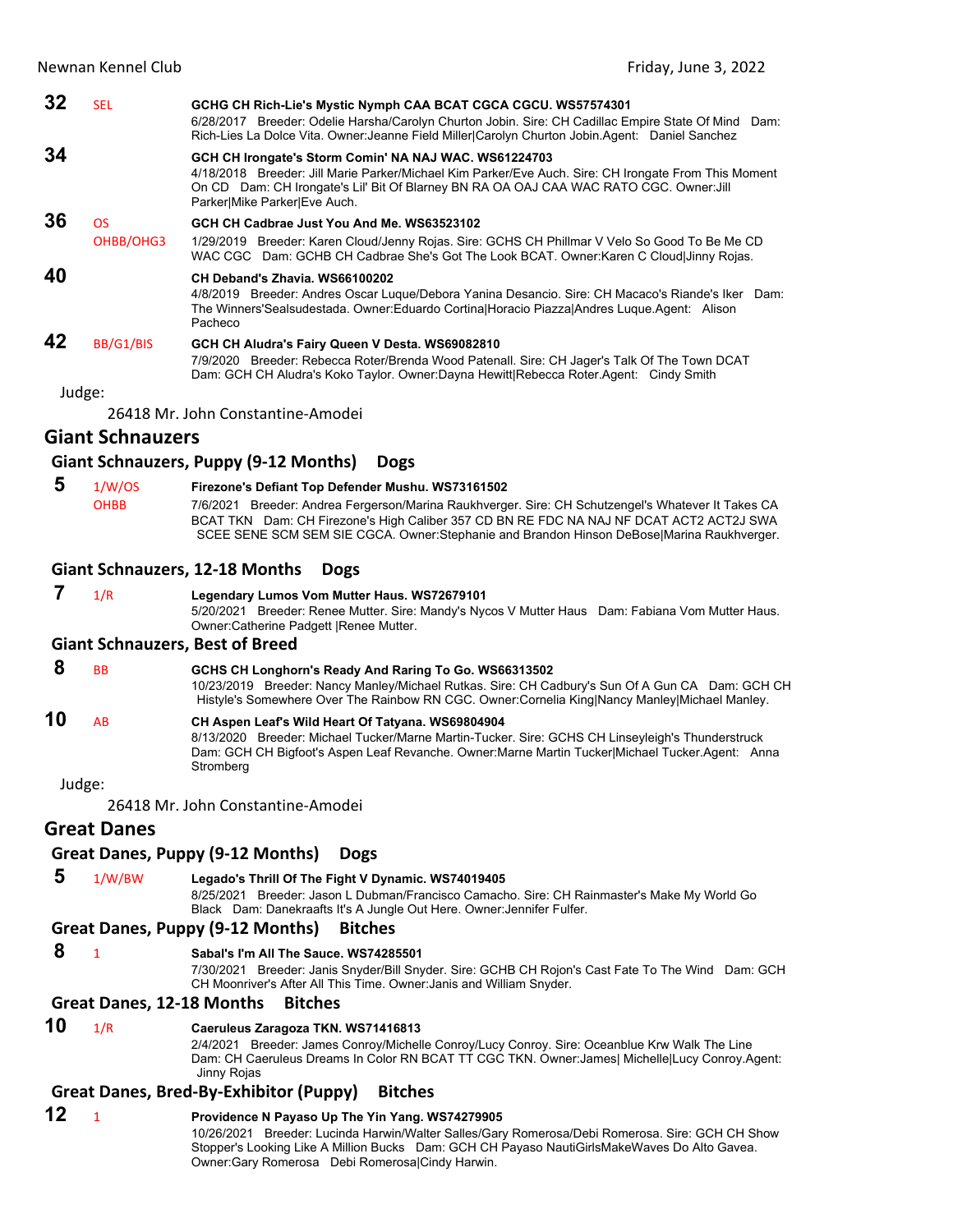# **Great Danes, Bred‐By‐Exhibitor (Adult) Bitches**

| 14 | AB                                | Stardust's Ninotchka, WS72126302<br>3/27/2021 Breeder: Jenny Knight/Darryl Pitts/Brian O'Donnell. Sire: Stardust's Ramblin' Man FDC BCAT<br>VHMA Dam: Stardust's Swingin' On The Moon FDC BCAT CGC TKN VHMA. Owner: Brian ODonnell Darryl<br>Pitts Jenny Knight.                       |  |  |  |
|----|-----------------------------------|----------------------------------------------------------------------------------------------------------------------------------------------------------------------------------------------------------------------------------------------------------------------------------------|--|--|--|
|    |                                   | <b>Great Danes, Open Brindle Bitches</b>                                                                                                                                                                                                                                               |  |  |  |
| 16 | 1/W/OS                            | Moonriver's Land Of The Mango Sunsets. WS71615401<br>1/30/2021 Breeder: Kathy Wilson/Fred Wilson/T Lynn Adams. Sire: CH Rojon's Dynast O' Northwind Dam:<br>CH Moonriver's Rae Of Light At Atelier. Owner: Jan Paulson. Agent: Jeffrey Brucker                                         |  |  |  |
|    |                                   | <b>Great Danes, Open Fawn Bitches</b>                                                                                                                                                                                                                                                  |  |  |  |
| 18 | $\mathbf{1}$                      | Glory's Calm Before The Storm At Cimar. WS71031802<br>10/12/2020 Breeder: Heather M Silas, Sire: CH Treue's Dark Side Of The Moon RN CGC Dam: GCH CH<br>Glory's Tempest Of The Sea. Owner: Kelly Townsend  Kameron Sheppard  Heather Silas.                                            |  |  |  |
|    | <b>Great Danes, Best of Breed</b> |                                                                                                                                                                                                                                                                                        |  |  |  |
| 7  | AB                                | <b>CH Caeruleus Valentino V Charma Tristino, WS60540503</b><br>3/5/2018 Breeder: Michelle Conroy/James Conroy/Lucy Conroy. Sire: CH Reanns Spellbinder Dam:<br>Caeruleus Georgie Blue Stealin' Thunder TT. Owner: Noel G Jung Walter Jung Willie Crawford. Agent:<br>Jennifer Bittner  |  |  |  |
| 9  | AB                                | GCHS CH Stardust's King Of Late Night FDC. WS64728701<br>3/1/2019 Breeder: Darryl Pitts/Brian O'Donnell/Wendy O'Donnell. Sire: CH Manatasquot's James Taylor<br>Dam: GCH CH Stardust's Stealin' The Spotlight. Owner:Darryl Pitts Brian O'Donnell Wendy O'Donnell.                     |  |  |  |
| 11 | <b>BB</b>                         | GCH CH Fendanesylcrest N Diriso's This Is The Right Time. WS66273805<br>9/22/2019 Breeder: Gloria Batchelor/Kathleen Fennell/Elizabeth Barnhart. Sire: CH Rojon's Ransom Of<br>Red Chief Dam: GCH CH Fendanesylcrest N Eb's Risgae Business. Owner: Jose Diaz.Agent: Alison<br>Pacheco |  |  |  |
| 15 | AB                                | CH Caeruleus Sir Cash Is King. WS71416809<br>2/4/2021 Breeder: James Conroy/Michelle Conroy/Lucy Conroy. Sire: Oceanblue Krw Walk The Line<br>Dam: CH Caeruleus Dreams In Color RN BCAT TT CGC TKN. Owner:Dale Bowman Michelle<br>Conroy Agent: Jinny Rojas                            |  |  |  |
| 20 | <b>SEL</b>                        | Moonriver's Southern Breezes, WS68347403<br>3/30/2020 Breeder: T Lynn Adams/Rob Post. Sire: CH Moonriver's Standup Guy Dam: CH Moonriver's<br>Playing With Fire. Owner: Ms Kelly Brawner. Agent: Jeffrey Brucker                                                                       |  |  |  |
|    | Judge:                            |                                                                                                                                                                                                                                                                                        |  |  |  |

26418 Mr. John Constantine‐Amodei

### **Great Pyrenees**

### **Great Pyrenees, Best of Breed**

# **9** BB/G4 **GCH CH Rivergroves Beyond The Pale. WS65887201**

8/22/2019 Breeder: Jean A Boyd. Sire: GCHG CH Rivergroves Enough Said Dam: CH Rivergroves The Devil Wears Prada. Owner:James and Jane Boyle|Jean Boyd. Jon Corcoran

Judge:

26418 Mr. John Constantine‐Amodei

## **Kuvaszok**

# **Kuvaszok, Bred‐By‐Exhibitor (Adult) Dogs**

 **5** 1/W/BB/BW **Aegys Catch Me If You Can V Wr. WS51131701**

7/5/2015 Breeder: Lynn Roberts. Sire: CH Aegys Expletive Deleted RN Dam: GCHB CH Aegys Four On The Floor RN. Owner:Lynn Roberts.

## **Kuvaszok, 12‐18 Months Bitches**

 **6** 1/R **Aegys Tongue In Cheek Again. WS71512302**

2/24/2021 Breeder: Lynn Roberts. Sire: CH Lofranco Aegys You're The One Dam: Aegys Jam Up And Jelly Tight RI DN. Owner:Lynn Roberts.

# **Kuvaszok, Bred‐By‐Exhibitor (Adult) Bitches**

# **8** 1/W/OS **Aegys Jam Up And Jelly Tight RI DN. WS55932309**

1/15/2017 Breeder: Lynn Roberts. Sire: Aegys Knight In White Satin RN Dam: CH Aegys Maximum Ride RN THDN. Owner:Lynn Roberts.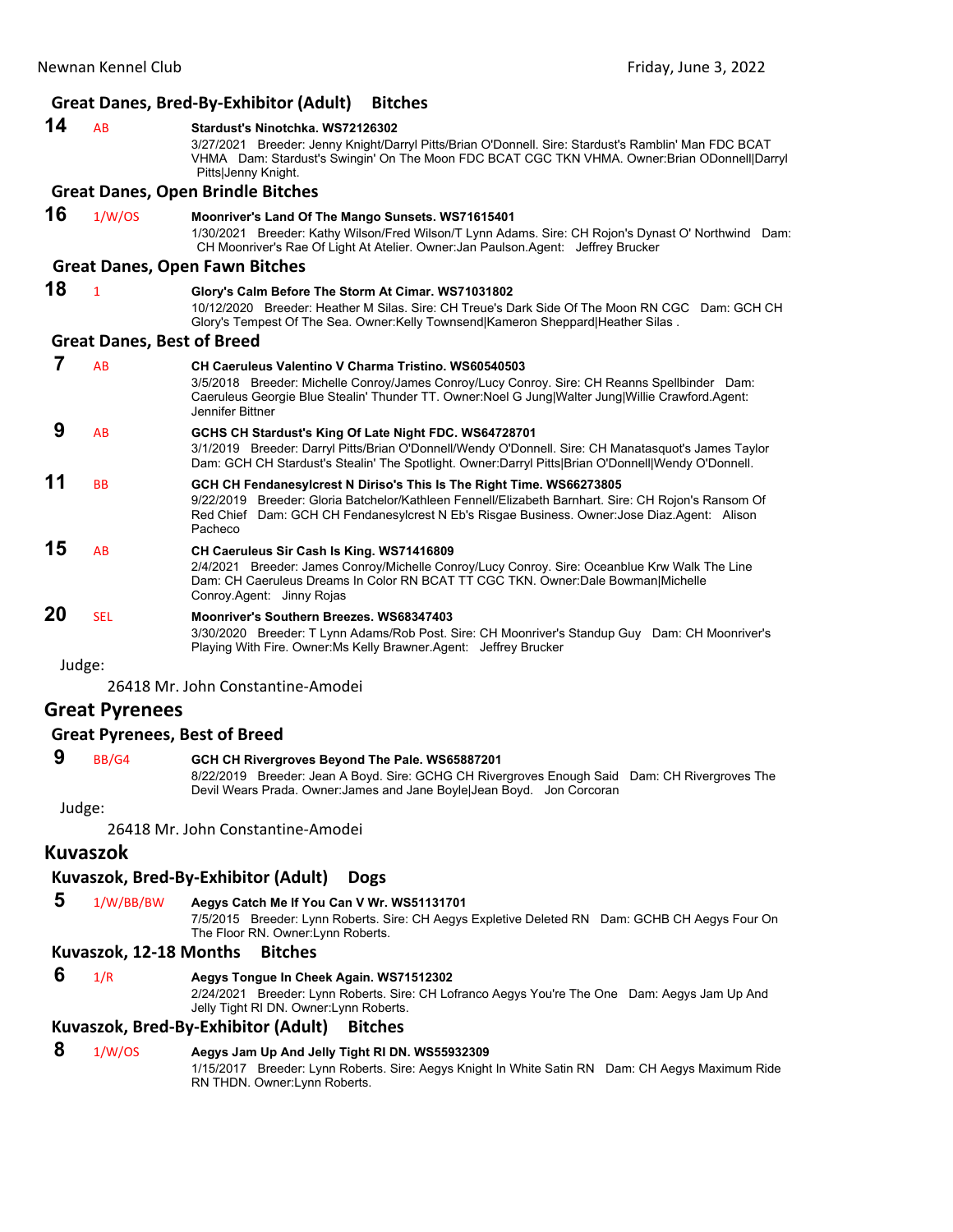26418 Mr. John Constantine‐Amodei

# **Mastiffs**

# **Mastiffs, Best of Breed**

### **6** AB **GCH CH Warlords Out For Vengeance. WS59353203**

7/14/2017 Breeder: Maria Devier/Elly C Crowder. Sire: CH Celtic's Vengeance Dam: GCH CH Warlord's Keeper Of The Stars. Owner:maria devier|Blaine A Crowder.

Judge:

26418 Mr. John Constantine‐Amodei

# **Newfoundlands**

### **Newfoundlands, Bred‐By‐Exhibitor (Adult) Bitches**

| 8/22/2020 Breeder: Erin Lonas/Gregg Lonas. Sire: GCH CH Timberknolls Check Mate Gold Cup Dam: |
|-----------------------------------------------------------------------------------------------|
|                                                                                               |
|                                                                                               |

# **8** AB **Oceano's It's About Time!. WS71972501**

10/31/2020 Breeder: Gigi Griffith/Pamela Morgan/Kim Griffith/Joyce Rowland. Sire: GCHS CH Oceanodarbydales Flash Gordon Saviouroftheunivers Dam: CH Oceano's You Don't Know Me...But You Will!. Owner:KimGigi Griffith.

### **Newfoundlands, Best of Breed**

### **5** AB **GCHS CH Oceanodarbydales Flash Gordon Saviouroftheunivers. WS51787501** 9/24/2015 Breeder: Gigi Griffith/Carol Bergmann. Sire: A List The Director @Oceano Dam: GCH CH

Darbydale Because I'm Sweet Enough At Oceano. Owner:KimGigi Griffith.

Judge:

6065 Dr. Steven L. Keating

# **Portuguese Water Dogs**

## **Portuguese Water Dogs, Open Dogs**

 **7** 1/W **Thornton Lighthouse Of Brookhaven. WS70900101** 9/21/2020 Breeder: Catherine Jachthuber/Ms. Debra Thornton. Sire: CH Berkeley Deerchase Of Brookhaven Dam: Cypress Bay's Calypso Goddess Of The Sea. Owner:Catherine Jachthuber.Agent: Liz Powell **Portuguese Water Dogs, Open Bitches 8** 1/W/BB/BW **Patriot's Buoy Crazy. WS69759005** 9/4/2020 Breeder: Kathy Maguire. Sire: CH Patriot's Let The Good Times Roll CGC TKN Dam: CH Patriot's Southern Soda At Pouch Cove. Owner:Felicia Wright|Kathy Maguire.Agent: Liz Powell **Portuguese Water Dogs, Best of Breed 9** OS **GCHB CH Allegiance Another Brick In The Wall. WS63796601** 1/17/2019 Breeder: Amy Lane/Mckenna Lane. Sire: CH Marinella's Follow That Dream Dam: GCH CH Allegiance It's Your Move. Owner:Tracy Jackson|Debra Jackson|Amy Lane.Agent: Liz Powell **10** SEL **CH Seaworthy's Steel Magnolia SCN SIN SEN CGCA TKA. WS67628803** 2/6/2020 Breeder: Mary Salvary/Ronald Salvary/Donald Powell/Elizabeth Powell. Sire: CH Del Sur's Makin All The Right Moves Dam: GCHB CH Seaworthy's You Baby You CDX RI CGC TKA. Owner:Lisa Brooks|Mary Salvary. Terrence Boldin **12 CH Allegiance Water U Wading 4 BCAT. WS69319308** OHBB/OHG4 7/19/2020 Breeder: Eva Marie Muschek/Rich Muschek/Amy Lane. Sire: GCHG CH Marinella's Run Devil Run Dam: CH Allegiance If The Shoe Fits. Owner:Amy C Lane|McKenna Lane.

Judge:

26418 Mr. John Constantine‐Amodei

# **Rottweilers**

## **Rottweilers, Puppy (9‐12 Months) Dogs**

# **7** AB **Sittigs Firing On All Cylinders. WS73569703**

7/18/2021 Breeder: Ted Sittig/Linda Sittig. Sire: GCHB CH Sittigs Deuces Are Wild BN CGC Dam: GCH CH Lorals Hot Pursuit Of Von Sittig. Owner: Brian Taylor. Agent: Rose Robinett

# **Rottweilers, Puppy (6‐9 Months) Bitches**

### **6** 1/W **Cammcastle's Odette Take It To The Heart @Sfr. WS74460106** 9/27/2021 Breeder: Ms. Suzan D Guynn. Sire: GCHS CH Rogo's Rogar Von Topaz CD CGCA Dam: Moonstone's Jingle V Cammcastle. Owner:Shannon Rives|Suzan Guynn.Agent: Elizabeth Melzer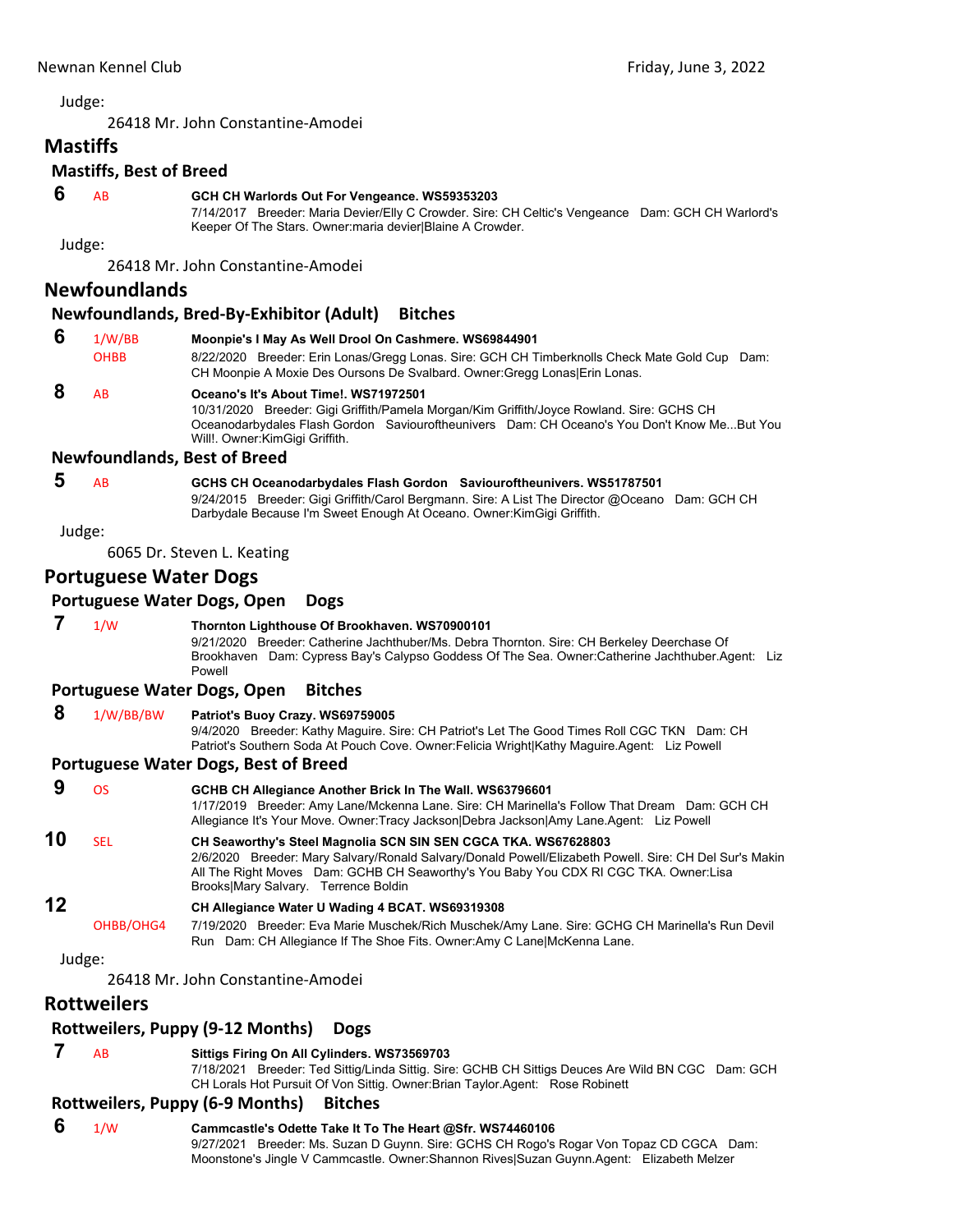|    | Rottweilers, Puppy (9-12 Months)<br><b>Bitches</b> |                                                                                                                                                                                                                                                                                                                           |  |  |  |
|----|----------------------------------------------------|---------------------------------------------------------------------------------------------------------------------------------------------------------------------------------------------------------------------------------------------------------------------------------------------------------------------------|--|--|--|
| 8  | 1/R                                                | Higginhaus' Against All Odds V Von Herrschend. WS73432701<br>7/24/2021 Breeder: DUSTIN DAVIS/Mark Mendonca, Sire: GCHB CH Kirche's Bam-Bam Rubble RN<br>CGC Dam: CH Eirians Ryka Von Herrschend. Owner:KARYN JANULIS.Agent: Rose Robinett                                                                                 |  |  |  |
|    |                                                    | Rottweilers, Bred-By-Exhibitor (Puppy)<br><b>Bitches</b>                                                                                                                                                                                                                                                                  |  |  |  |
| 10 | <b>AB</b>                                          | DreamCatcher's Unique Design. WS73401904<br>7/9/2021 Breeder: Dawn Rubio/Rebecca Chriscoe, Sire: Evono Jaras Vom Hause Hudson Dam: GCH<br>CH Kostlich Unique Ruby Von Ursa FDC TT CGCA TKN. Owner:Dawn Rubio.                                                                                                             |  |  |  |
|    | <b>Rottweilers, American Bred</b>                  | <b>Bitches</b>                                                                                                                                                                                                                                                                                                            |  |  |  |
| 12 | <b>AB</b>                                          | Kostlich Circle G Candy. WS70512608<br>11/26/2020 Breeder: Dawn Rubio/Rebecca Chriscoe, Sire: Evono Jaras Vom Hause Hudson Dam: GCH<br>CH Kostlich Unique Ruby Von Ursa FDC TT CGCA TKN. Owner: James Gosha Rebecca Chriscoe.                                                                                             |  |  |  |
|    | <b>Rottweilers, Best of Breed</b>                  |                                                                                                                                                                                                                                                                                                                           |  |  |  |
| 9  | BB/G2                                              | GCHP CH Cammcastle's Stagecoach Ringo Kid V Cimmeron RN CGCA TKN. WS55095501<br>9/2/2016 Breeder: Suzan Guynn. Sire: GCHP CH Big Beach's Rhumba Man Dam: CH AGCH MACH5<br>Cammcastle's Icandy Of Falkore UDX2 OM3 MXS2 PAD MJS2 PJD MFB MFPB T2B2 T2BP2 DJ.<br>Owner: Jeff and Mary Catherine Gregg. Agent: Rose Robinett |  |  |  |
| 11 | <b>SFI</b>                                         | Cammcastle's Florida Elixir. WS66540304<br>11/25/2019 Breeder: Christine Nidd/Ms. Suzan D Guynn. Sire: GCH CH Cammcastle's Obi-Wan Kenobi<br>Dam: GCH CH Cammcastle's Will'O The Wisp V Brimstone. Owner: Suzan Guynn   Chantal Peterson  Mike<br>Peterson.Agent: Esteban Farias                                          |  |  |  |
| 14 | <b>OS</b>                                          | GCHB CH Eirians Vivian Madame Lubeaux, WS68300101                                                                                                                                                                                                                                                                         |  |  |  |
|    | <b>OHBB</b>                                        | 9/16/2019 Breeder: Johnna Glover. Sire: CH Eirians Oh The Places Youll Go Dam: Eirian's Quiet Storm.<br>Owner: cendita simon.                                                                                                                                                                                             |  |  |  |
| 15 |                                                    | CH Cammcastle's Kansas War Games Of Valor @ Sfr. WS70067908<br>10/5/2020 Breeder: Suzan Guynn/Christine L. Nidd. Sire: GCHP CH Cammcastle's The One And Only<br>General Of Valor TT CGC TKN Dam: CH Cammcastle's All Aboard To Brimstone, Owner: Shannon<br>Rives.Agent: Elizabeth Melzer                                 |  |  |  |
|    | Judge:                                             |                                                                                                                                                                                                                                                                                                                           |  |  |  |
|    |                                                    | 26418 Mr. John Constantine-Amodei                                                                                                                                                                                                                                                                                         |  |  |  |
|    | Samoveds                                           |                                                                                                                                                                                                                                                                                                                           |  |  |  |

# **Samoyeds**

|   | Samoyeds, Open        | <b>Bitches</b>                                                                                                                                                                                                                                      |
|---|-----------------------|-----------------------------------------------------------------------------------------------------------------------------------------------------------------------------------------------------------------------------------------------------|
| 6 | 1/W/BB                | El-Al's Music Is An Angel "Ella". WS68939901<br>6/15/2020 Breeder: Catherine Ibold, Sire: GCHG CH EI-AI's Lord Of Thunder CA CGC TKA Dam: EI-AI's<br>Misty Lou Taylor. Owner: GORDON AND VIRGINIA BUNDY.                                            |
|   | 2/R                   | Southern Snow's Morning Dew. WS70866305<br>Breeder: Mr. Christian Smith/Ms. Michelle Smith. Sire: CH Sugarcoat's After-Party Moonlighter<br>1/6/2021<br>CA Dam: GCH CH EI-AI's Empress Of The Garden. Owner: Lois Choi and Megan Smith Megan Smith. |
|   | Comounde Destaf Dunnd |                                                                                                                                                                                                                                                     |

### **Samoyeds, Best of Breed**

| 5 $AB$ | GCH CH Snowshoe's Dashing Through The Snow. WS64730301                                      |  |
|--------|---------------------------------------------------------------------------------------------|--|
|        | 3/20/2019 Breeder: Heather Galloway. Sire: GCH CH Snowshoe's Sleigh Ride RN CGC TKN Dam: CH |  |
|        | Snowshoe's Be Mine. Owner: Heather Galloway Jane Ann Emmel.                                 |  |

Judge:

26418 Mr. John Constantine‐Amodei

# **Siberian Huskies**

# **Siberian Huskies, Best of Breed**

| 14 | <b>SEL</b> | GCHP CH Myla's Dancing By The Book. WS51910901                                                                                                                                                                                                       |
|----|------------|------------------------------------------------------------------------------------------------------------------------------------------------------------------------------------------------------------------------------------------------------|
|    | OHBB/OHG2  | 10/7/2015 Breeder: Patricia A Benincasa/Debbie Studwell. Sire: GCHB CH Myla's Point Of Reference<br>Dam: GCH CH Tackora's In The Red Again. Owner: Marie Falconer Dr Tom Davies.                                                                     |
| 15 | OS.        | CH Myla's Shaken On The Rocks. WS57949801<br>5/8/2017 Breeder: Ms. Marie Ann Falconer/Dr. Thomas M Davies/Harry Smith III. Sire: GCHS CH Myla's<br>Shake Rattle And Rock Dam: GCHS CH Myla'N Twister's Rocksanne. Owner: Marie Falconer Harry Smith. |
| 16 | BB/G3      | GCHB CH Myla's No Tan Lines. WS52377102<br>10/18/2015 Breeder: Ms. Marie Ann Falconer/Dr. Thomas M Davies/Harry Smith III. Sire: CH Teeco's<br>Island In The Sun Dam: GCHS CH Myla'N Twister's Rocksanne. Owner: Marie Falconer.                     |
| 19 | AB         | GCH CH Lemiers Drop It Like It's Hot. WS59071104<br>Breeder: Birgit Von Pelser/Albert von Pelser. Sire: GCHP CH Sharin Nick Of Dynasty Rc Kennel<br>11/2/2017                                                                                        |

Dam: GCH CH Kontoki's Run Like You Stole Something. Owner:Birgit von Pelser Lemiers Siberians.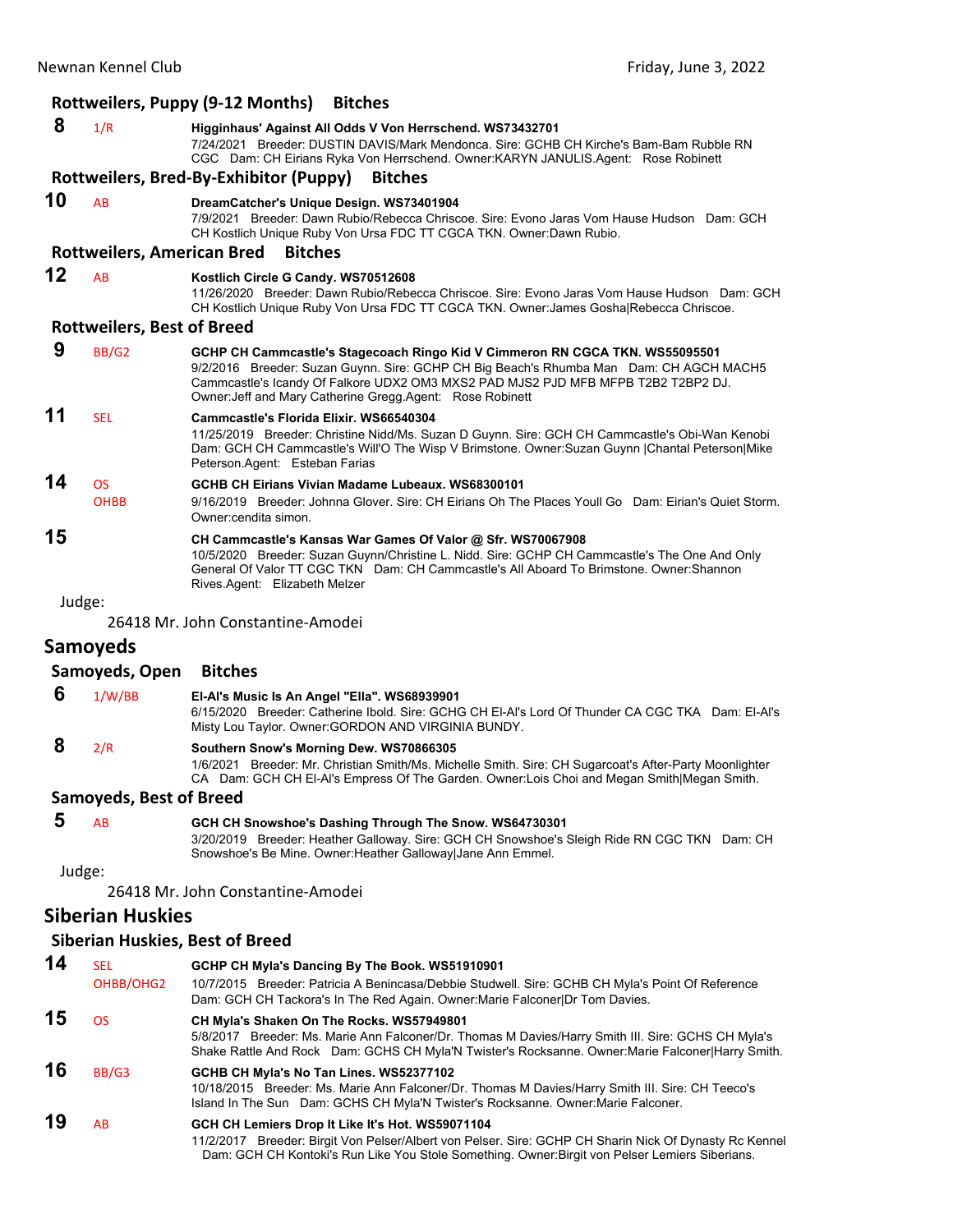26418 Mr. John Constantine‐Amodei

# **Standard Schnauzers**

### **Standard Schnauzers, Puppy (6‐9 Months) Bitches 6** 2/R **Mff Tuileries De Paris. WS74087301** 10/3/2021 Breeder: Melanie Cardell. Sire: CH MFF Sir Lancelot CGC TKN Dam: GCHB CH Mff Madison Par Dundee TKN. Owner:Melanie Cardell.  **8** 1/W **Shana's Strawberry Wine. WS74681301** 10/21/2021 Breeder: LeAnn Shank / Cindy Brown. Sire: CH Graudeamus x Greycastle Sudden Impact Dam: CH Shana's Pink Petunia. Owner:Cindy Brown|LeAnn Shank. **10** <sup>3</sup> **Mff Le Coeur De La Fete. WS74874802** 11/19/2021 Breeder: Melanie Cardell. Sire: CH MFF Sir Lancelot CGC TKN Dam: CH Mff Jessee's Girl Par Dundee CGC TKN. Owner:Melanie Cardell|Lukas Hilburn|Kyle McClellan. **Standard Schnauzers, Bred‐By‐Exhibitor (Puppy) Bitches 12** <sup>1</sup> **Mff Bonjour Tout Le Monde. WS74874801** 11/19/2021 Breeder: Melanie Cardell. Sire: CH MFF Sir Lancelot CGC TKN Dam: CH Mff Jessee's Girl Par Dundee CGC TKN. Owner:Melanie Cardell.

### **Standard Schnauzers, Best of Breed**

# **14** BB **MFF Dream Catcher's Talisman. WS63581301**

OHBB 2/8/2019 Breeder: Melanie Cardell. Sire: Blackhawk Where's Waldo Dam: MFF Madison par Dundee. Owner:Melanie Cardell.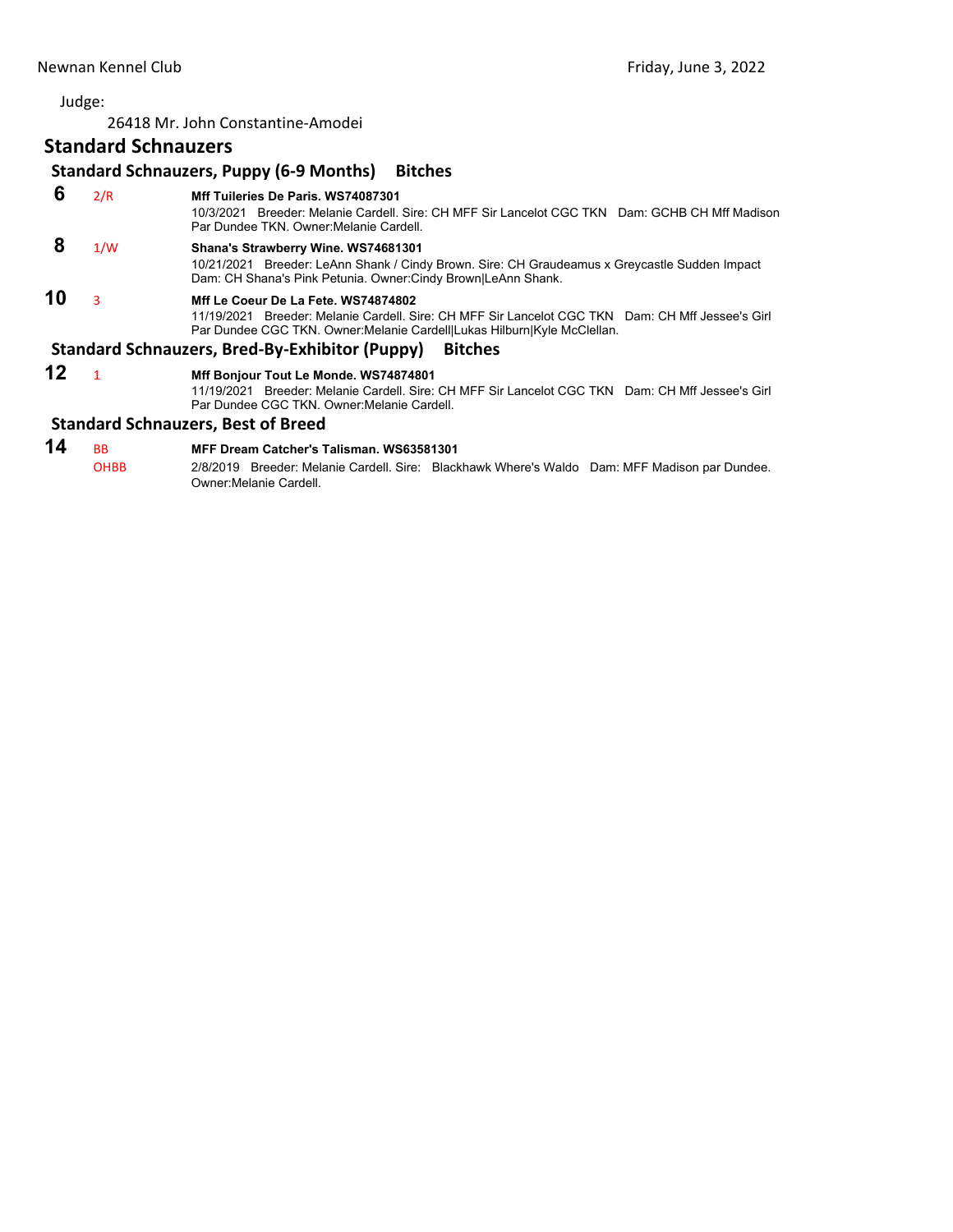<span id="page-28-0"></span>6065 Dr. Steven L. Keating

### **American Hairless Terriers**

### **American Hairless Terriers, Puppy (9‐12 Months) Dogs**

 **7** 1/W **Rip It Up Stardust Nutsy Koo Koo at Chabeau. RN36844302**

6/26/2021 Breeder: Caterina O'Sullivan/Patricia Smith. Sire: GCHS CH Rip It Up Kashin It In Dam: GCH CH Rip It Up Keeper Of The Flame At Stardust DCAT RATN. Owner:Andrea Kea|Trish Dews|Patricia Smith.

### **American Hairless Terriers, Puppy (6‐9 Months) Bitches**

### **6** <sup>1</sup> **Sundial Life In Full Bloom At Ynez. RN37498203**

11/13/2021 Breeder: Joyce Appel. Sire: Sundial Fire And Ice Dam: Upton Sundial Ghost Ryder. Owner:Courtney Cleveland|Joyce Appel.

### **American Hairless Terriers, Bred‐By‐Exhibitor (Puppy) Bitches**

 **8** 1/W/BW/OS **Ynez-Aiyana Some Like It Haute. RN37323001** 10/19/2021 Breeder: Courtney Cleveland/Kellye Townsend/Rachel Townsend/Carson Abrams/C Kramer. Sire: CH Liberty's Rewind Time Dam: CH Lace Naked Horseback Rider At Ynez. Owner:Carly Marie Kramer|Courtney Cleveland .

### **American Hairless Terriers, American Bred Bitches**

**10** 1/R **Lace Undying Devotion Of Ynez. RN34652601** 2/6/2020 Breeder: Kellye Townsend/Susan Brasel/Rachel Townsend. Sire: CH Miracle Hair I Am @ Lace BCAT Dam: CH Lace Gaffes Return To Sender DCAT. Owner:Courtney Cleveland.

### **American Hairless Terriers, Best of Breed**

| 9  | SEL.<br><b>OHBB</b> | Ynez Lifes A Party. RN37323006<br>10/19/2021 Breeder: Courtney Cleveland/Kellye Townsend/Rachel Townsend/Carson Abrams/C Kramer.<br>Sire: CH Liberty's Rewind Time Dam: CH Lace Naked Horseback Rider At Ynez. Owner: Courtney<br>Cleveland Carson Abrams. |
|----|---------------------|------------------------------------------------------------------------------------------------------------------------------------------------------------------------------------------------------------------------------------------------------------|
| 11 | <b>BB</b>           | GCHP CH Floriday's New Tide Risn@ Rip It Up. RN31249501<br>7/29/2017 Breeder: Joanne Lima. Sire: GCHG CH Bur-Way Trin 2 Raise Some Kane BCAT Dam:<br>Floridays Sand Castle Dreams. Owner: patricia smith Marcia Martin. Agent: Erika Lanasa                |
| 12 | SEL.                | GCHB CH Streaking Bare First Lady Eleanor At Rip It Up. RN34215502<br>9/9/2019 Breeder: Deborah Cunningham Taylor. Sire: CH Sirius Hi-Life Here Comes The Sun Dam: CH<br>Streaking Bare Private Dancer. Owner: patricia smith   marcia martin.             |
| 15 |                     | GCHS CH Rip It Up Kashin It In. RN31601301<br>11/22/2017 Breeder: Patricia Smith. Sire: CH Island's Jedi Master@Rip It Up Dam: Bur-Way Shooting For<br>The Stars. Owner:patricia smith Holly Johnson Marcia Martin.                                        |
|    | Judge:              |                                                                                                                                                                                                                                                            |

6065 Dr. Steven L. Keating

### **American Staffordshire Terriers**

### **American Staffordshire Terriers, Puppy (6‐9 Months) Dogs**

 **5** <sup>1</sup> **Explicit's King Of Angard. RN37489902** 10/7/2021 Breeder: Jessica Branch. Sire: GCH CH Right Staf Brad Dam: CH Explicit's Moon In My Shine. Owner:Kevin Poss.

## **American Staffordshire Terriers, Puppy (9‐12 Months) Dogs**

- **7** 1/W/BW **Irresistibull's High Speed Low Drag. RN36929402**
	- 6/23/2021 Breeder: Linda Lavender. Sire: GCH CH Benmars Sting Ray Of Cobblestone RN Dam: CH Irresistibull Champagne Kisses. Owner:Daniel Briggs|Linda Lavender.

### **American Staffordshire Terriers, 12‐18 Months Dogs**

 **9** 1/R **Explicit's A Walk On The Wildside. RN36868004** 4/1/2021 Breeder: Jessica Branch. Sire: Explicit's Dark Horse Dam: GCH CH Explicit's Wild Rides And Big Dreams. Owner:Mark Darwish|Jessica Branch. Laini Leal

### **American Staffordshire Terriers, Puppy (6‐9 Months) Bitches**

- **6** <sup>2</sup> **Ambition's Haute Couture. RN37132002**
	- 10/27/2021 Breeder: Jennifer Steinle/Kevin Sheppard. Sire: CH Ambition's No More Mister Nice Guy Dam: Ambition's Undeniably Irresistibull. Owner:Lacy Bauer|Jennifer Steinle.

### **8** <sup>1</sup> **Ambition's Full Moon. RN37132003**

10/27/2021 Breeder: Jennifer Steinle/Kevin Sheppard. Sire: CH Ambition's No More Mister Nice Guy Dam: Ambition's Undeniably Irresistibull. Owner:Kevin Poss|Jennifer Steinle.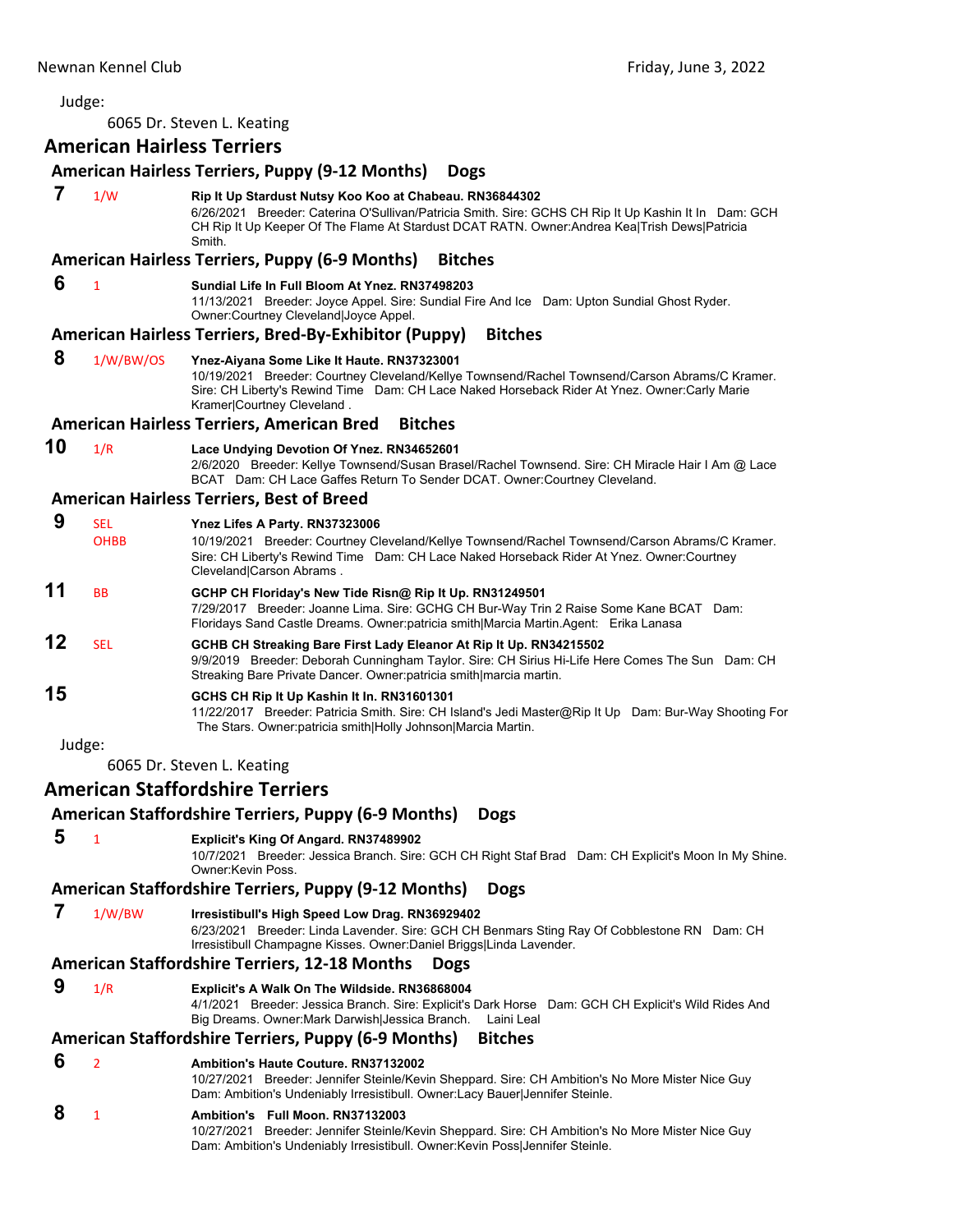### **American Staffordshire Terriers, 12‐18 Months Bitches 12** <sup>1</sup> **RIVER SIDE STAFF ROYAL COURT READY TO RULE. RN37048501** 2/22/2021 Breeder: Jesus Garcia Rodriguez/Ruben Lozano De Olmo/Sergio DuFort De La Fuente. Sire: CH Royal Court Winning Colors Dam: River Side Staff Chloe. Owner:Diane Guilmette. Cindy N Stroupe **American Staffordshire Terriers, Bred‐By‐Exhibitor (Puppy) Bitches 14** <sup>1</sup> **Ynez-Aiyana Playing Dangerous Games. RN37230401** 7/31/2021 Breeder: Carol Patterson/Courtney Cleveland. Sire: CH Ruffwood Amazing Red Baby-Dragon Dam: Edelhaus' Southern Charm. Owner:Courtney Cleveland. **American Staffordshire Terriers, Bred‐By‐Exhibitor (Adult) Bitches 16** <sup>3</sup> **Homegrown's Something Wicked. RN32744906** 10/5/2018 Breeder: Amy Watson/Kristina Browne. Sire: CH Hilltop's King Cobra CD Dam: CH Kayo's Winmor Homegrown Honey CA. Owner:AMY WATSON. **22** 1/R **Cimar N Alpine's Slave To The Rhythm CGC TKN. RN36255210** 3/28/2021 Breeder: Ed Thomason/Karen Thomason/Kelly H Townsend/Kameron Sheppard. Sire: GCHB CH Aiyana-Csb's I Shot You Down Bang Bang CGC TKN Dam: CH Karballido Staffs Kiss Electra Good Morning. Owner:Kelly Townsend|Kameron Sheppard. **24** <sup>2</sup> **Cicero's Leather And Lace. RN36619201** 6/2/2021 Breeder: Mr. Nick Patrick/Jennie Patrick. Sire: CH Cicero's Great White Hype Dam: CH Cicero's Touch Of Beauty. Owner:Nick Patrick|Nick Patrick|Jennie Patrick. **American Staffordshire Terriers, Open Bitches 26** 1/W/OS **Cimar's Fancy Don't Let Me Down. RN36197902** OHBB 4/5/2021 Breeder: Kelly H Townsend/Iwona Dabek. Sire: GCHB CH Aiyana-Csb's I Shot You Down Bang Bang CGC TKN Dam: CH Cg Alabama Song Ci Mar Canossa. Owner:Kelly Townsend|Christy Stancil DVM|Kameron Sheppard. **American Staffordshire Terriers, Best of Breed 11** AB **Irresistibull & Ambition's Leonidas. RN34898202** 3/22/2020 Breeder: Adrienne Amsberry/Timothy Willis/Linda Lavender/Lorene Wilson. Sire: GCHG CH Sierra's Ground Zero Dam: CH Irresistibull Sweet Georgia Peaches RN CGC TKN. Owner:Linda E Lavender|Jennifer Steinle|Kevin Sheppard. **17** SEL **GCH CH Cicero's I Am Legend. RN32718603** 9/4/2018 Breeder: Mr. Nick Patrick/Jennie Patrick. Sire: CH Cicero's School Of Hard Knocks Dam: GCH CH Storytime's & Cicero's Indecent Proposal. Owner:Nick Patrick|Jennie Patrick . **18** AB **Irrestibull Sierra Capri. RN34898208** 3/22/2020 Breeder: Adrienne Amsberry/Timothy Willis/Linda Lavender/Lorene Wilson. Sire: GCHG CH Sierra's Ground Zero Dam: CH Irresistibull Sweet Georgia Peaches RN CGC TKN. Owner:Oliver Breisser|Linda Lavender. **19** BB **GCH CH Ambition's Loki God Of Mischief. RN35438302** 6/7/2020 Breeder: Jennifer Steinle/Kevin Sheppard. Sire: CH Ambition's Boot Scootin' Boogie With Irresistibull Dam: CH Ambition's Kaia Ain't No Hollaback Girl Of Bethany. Owner:Jennifer Steinle|Frank Lawrence|Kevin Sheppard|Susan Lawrence. **21 CH Aim High's Nordic Thunder. RN36750401** 7/2/2021 Breeder: Rose Starkey. Sire: Aim High With Ringmaster Dam: GCH CH Lbk's Rebel and Proud Aim High Dream Big. Owner:Rose Starkey. **28** AB **CH Kayo's Winmor Homegrown Honey CA. RN27881815** 2/25/2015 Breeder: Kristina Browne/Tyee Browne/C Holly Lowery-Frady. Sire: GCH CH Kayo's Cowboy Casanova Dam: CH Winmor Castlerock Bad Mama Jama Kayo. Owner:AMY WATSON|Kristina Browne. Judge: 6065 Dr. Steven L. Keating

# **Bedlington Terriers**

### **Bedlington Terriers, Best of Breed**

| <b>BB</b>    | GCHB CH Prismic Fashionista Ignites The Revolution CAA DCAT. RN35878303                                           |
|--------------|-------------------------------------------------------------------------------------------------------------------|
|              | OHBB/OHG1/O 1/24/2020 Breeder: Laurie W Zembrzuski/Ms. Gabrielle M. Gilbeau Esq./Mrs. Priscilla Boland. Sire: GCH |
| <b>HRBIS</b> | CH Lamz He's So Hot Right Now CAA DCAT Dam: GCH CH Lamz Tribute In Light CAX FCAT.<br>Owner: Priscilla Boland.    |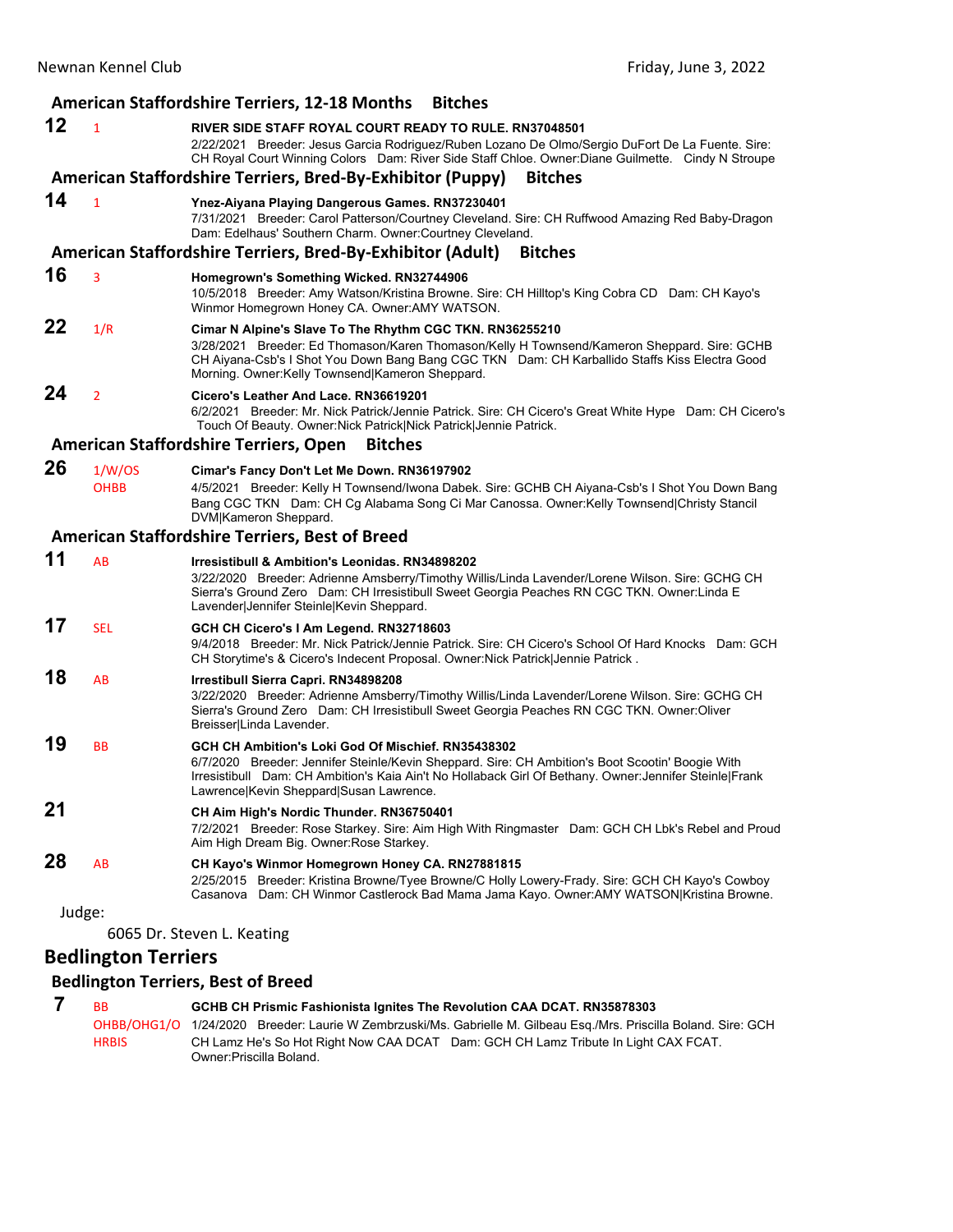6065 Dr. Steven L. Keating

# **Border Terriers**

# **Border Terriers, Best of Breed**

 **7** OS **CH Bascovail Slice Of Life. RN36321201** OHBB 4/20/2021 Breeder: Debby & John Behan/Annabella Hines. Sire: GCHG CH Bascovail Essence Of A Purple Storm Dam: Bascovail Rhyder Of The Purple Sage. Owner:Debby|John Behan|Kirk Hines |Todd Mininger. **10** BB **CH Sandalots Fair Hero. RN29073104** 2/21/2016 Breeder: Heidi Ball. Sire: CH Spectre-Sandalots Off Wego Dam: Sandalot's Brew Ha Ha. Owner:David Galvan|Robert Cromartie Carolyn Simpson. **12** AB **GCH CH Coldstream Fire Lake. RN33422101** 4/5/2019 Breeder: Rob Cobussen/Gina Cobussen. Sire: GCHS CH Meadowlake Firestorm Dam: Zumbro River Pink At Coldstream. Owner:Carol Simpson|Gina Cobussen|Rob Cobussen. **14** SEL **CH Scentsible Smidgen RA CA FCAT. RN34500801** 2/1/2020 Breeder: Leslie Sprando/Mrs. Lynn D Looper. Sire: GCHB CH Rowan Buckeye Jim CAA BCAT

Judge:

6065 Dr. Steven L. Keating

# **Cairn Terriers**

### **Cairn Terriers, Open Dogs**

 **5** AB **Caledonia's Formula One. RN36721101** 4/11/2021 Breeder: Arwen Price/Skye Marvin/Daphne Nimmons-Marvin. Sire: CH Joymont Top Gear BN RI BCAT CGC Dam: GCH CH Caledonia's Pixie Dust RI CA BCAT RATM CZ8S CGC TKN. Owner:Arwen

Price|Daphne Nimmo s-Marvin|Skye Marvin.

## **Cairn Terriers, Best of Breed**

|    | ВB      | GCHB CH Stonehavens Blue Ribbons Matter, RN33447001<br>4/23/2019 Breeder: Cathy Burleson. Sire: CH Bodock Ridge's Extending Southern Hospitality<br>Dam:<br>Stonehavens Carman Chris. Owner: Cathy Burleson. Agent: Rebecca Cross                     |
|----|---------|-------------------------------------------------------------------------------------------------------------------------------------------------------------------------------------------------------------------------------------------------------|
|    | AB      | GCH CH Nicairn Angus Hjo Got The Spirit. RN34796001<br>3/12/2020 Breeder: Nicola Higgins/Carol Onstad. Sire: CH Rottriver's Show Me The Money Dam: GCHP<br>CH Nicairn Angelonia Hio Got The Spirit DCAT. Owner: Nicola Higgins.                       |
| 10 | AB      | GCHB CH Nicairn Tulipa Hio Got The Spirit. RN34796003<br>3/12/2020 Breeder: Nicola Higgins/Carol Onstad. Sire: CH Rottriver's Show Me The Money Dam: GCHP<br>CH Nicairn Angelonia Hio Got The Spirit DCAT. Owner Nicola Higgins Agent: Klayton Harris |
| 11 | AB      | CH Nicairn Aegon Hio Got The Spirit. RN36746801<br>5/9/2021 Breeder: Nicola Higgins/Carol Onstad. Sire: GCHB CH Upthecreek Digbyatcairnforyou Dam:<br>GCHG CH Nicairn Aurelia Hjo Got The Spirit CAA FCAT CGCA CGCU TKN. Owner: Nicola Higgins.       |
| 12 | AB      | GCH CH Nicairn Saffron Hjo Got The Spirit. RN36746805<br>5/9/2021 Breeder: Nicola Higgins/Carol Onstad. Sire: GCHB CH Upthecreek Digbyatcairnforyou Dam:<br>GCHG CH Nicairn Aurelia Hio Got The Spirit CAA FCAT CGCA CGCU TKN. Owner: Nicola Higgins. |
|    | 1.12222 |                                                                                                                                                                                                                                                       |

Dam: CH Happy Hobbits Hideaways Hilarious RE CAX. Owner:Leslie Sprando.

Judge:

6065 Dr. Steven L. Keating

# **Cesky Terriers**

### **Cesky Terriers, Puppy (6‐9 Months) Bitches**

 **6** 1/R **Bluefire Lusatian Neisse. RN37422002**

10/18/2021 Breeder: Tim Smith/Charles Brideau/Jane Brideau/Holly Million. Sire: CH Euphoriastaff Great Dam: GCHS CH Norkinstein Bavaria. Owner:Tim Smith.

### **Cesky Terriers, Amateur Owner Handler Bitches**

### **8** 1/W/BB **Bluefire Wrap Her Up. RN36782802**

OHBB 5/27/2021 Breeder: Pamela S Bale/Tim Smith/Holly Million. Sire: GCHB CH Lississippi Changing Currents Of Calvin Dam: CH Bluefire Abracadabra Ghostryder In The Sky CGC. Owner:Carol Tschida|Tim Smith|Holly Million|Pamela Bale.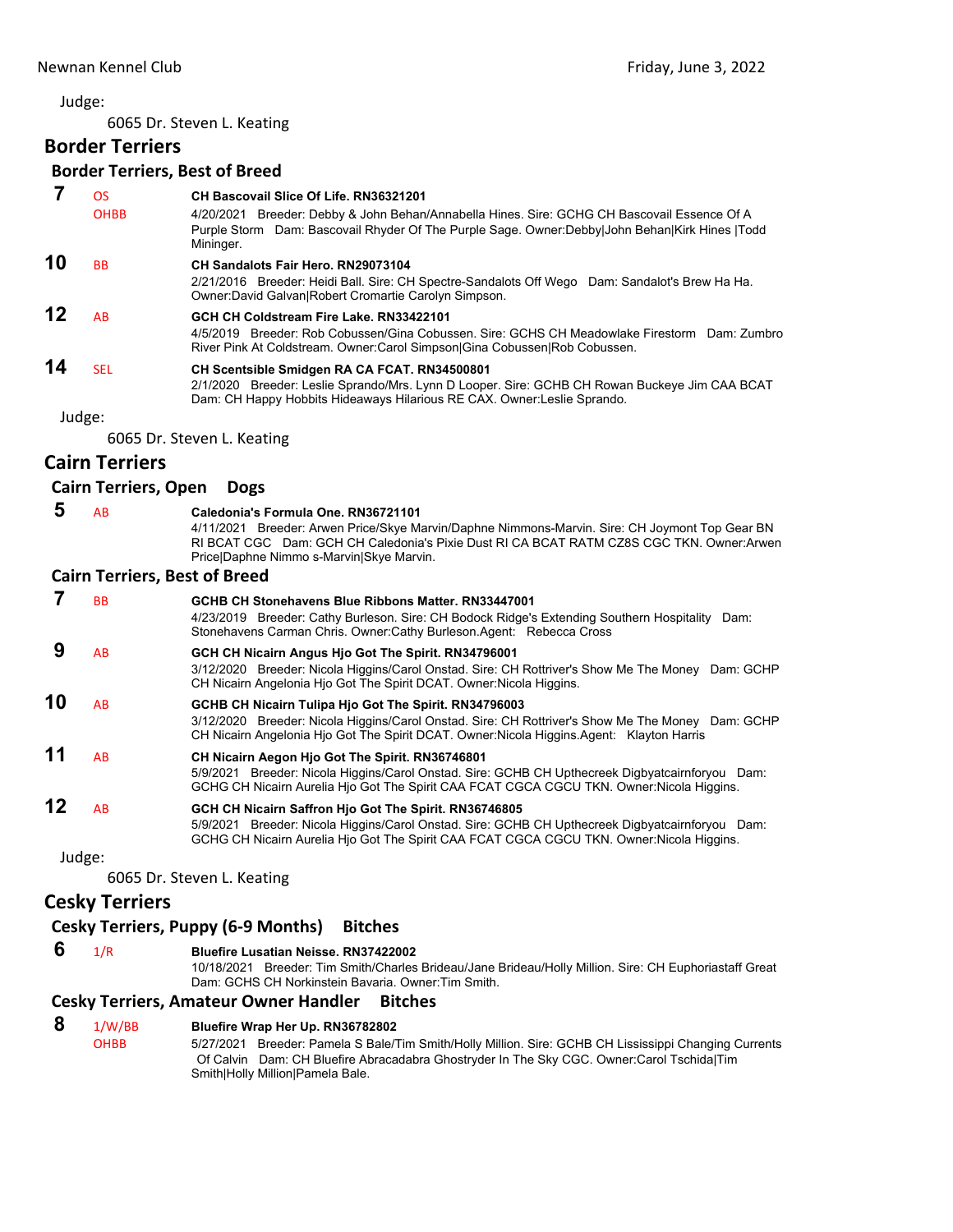6065 Dr. Steven L. Keating

# **Fox Terriers (Smooth)**

# **Fox Terriers (Smooth), Puppy (6‐9 Months) Dogs**

### **7** 1/W **Flawlessly Sheez-Beez Worldly Possession. RN37522202**

11/21/2021 Breeder: Sheila Taylor Allen/Billy Huntington. Sire: GCH CH Flawlessly Osage Man About Town At Simphuni Dam: Simphuni Sheez-Beez Lonesome Glory. Owner:Rachel McMahon.

### **Fox Terriers (Smooth), Best of Breed**

# **11** BB/G1/RBIS **GCHS CH Pinnacle Broxden Lickety Split. RN36784001**

3/3/2020 Breeder: Amanda Evans/Sandy Evans. Sire: GCHB CH Clayco High Mtn Rattlin Bones Dam: CH Hampton Court Broxden Aldermen I'Ve Loved Before. Owner:A Booth|P Booth|S Evans|A Evans.

Judge:

6065 Dr. Steven L. Keating

## **Fox Terriers (Wire)**

### **Fox Terriers (Wire), Best of Breed**

### **5** BB/G3 **GCH CH Edenshire Cricklewood Crackerjack. RN30581901**

3/16/2017 Breeder: Mrs. Connie H Clark / Mary Raggett / . Sire: CH Snowtaires Can You Hear Me Now Dam: CH Edenshire Cricklewood Black Caviar. Owner:Mary Raggett|Patti Harris.Agent: Klayton Harris

Judge:

6065 Dr. Steven L. Keating

# **Glen of Imaal Terriers**

### **Glen of Imaal Terriers, Best of Breed**

## **5** BB **CH Gleann On A Roll. RN35150201**

6/30/2019 Breeder: Tiina Assinen. Sire: Highlanders Dream Casper Dam: Pearytail Cruella De Gleann. Owner:Charlotte Chiddister.Agent: Lisa Saari

Judge:

6065 Dr. Steven L. Keating

# **Kerry Blue Terriers**

### **Kerry Blue Terriers, Best of Breed**

### **7** BB **GCH CH Wildside Cherished Moments. RN30721302**

OHBB/OHG2 4/11/2017 Breeder: Angela Chase/Diane C Harrison. Sire: GCH CH Lisiji No Ruffin The Passer Dam: GCH CH Wildside's No More Drama. Owner:Lisa Favre |Barbara Mathews|Angela Chase.

Judge:

6065 Dr. Steven L. Keating

## **Miniature Bull Terriers**

### **Miniature Bull Terriers, Best of Breed**

### **6** BB **GCHS CH Seadogs Dancin With Kate's Tilly. RN31024204**

OHBB 6/27/2017 Breeder: Paula Satkin/Don Satkin. Sire: GCHS CH Notorious Pocket Rocket Dam: GCHB CH Eggstream Embraceable You. Owner:Lynn Edmonds.

Judge:

6065 Dr. Steven L. Keating

## **Miniature Schnauzers**

# **Miniature Schnauzers, Bred‐By‐Exhibitor (Adult) Dogs**

## **5** 1/W/BW **Axcium's Naughty By Nature. RN36692203**

5/25/2021 Breeder: Hilde Haakensen/Lisa R Miller. Sire: GCHP CH Zrules Panache Dam: CH Axcium's Third Time's A Charm. Owner:Haakensen Hilde.

# **Miniature Schnauzers, Puppy (6‐9 Months) Bitches**

# **6** <sup>1</sup> **Bandsman You Can Do Magic. RN37075301**

9/19/2021 Breeder: Jacquelyn G Ebersbach/Carole Weinberger. Sire: CH Top Gun Maverick Dam: CH Saxony Brianna Of Lallybroch. Owner:carol luke weinberger. Donna Hills

# **Miniature Schnauzers, Puppy (9‐12 Months) Bitches**

### **8** 1/W **Hardinhaus Chance Of A Dream. RN37037601**

6/8/2021 Breeder: Marian Harding/Tracy Weyenberg. Sire: GCH CH Hardinhaus Dream Fixer At Bravo Dam: CH Hardinhaus Simply Irresistible. Owner:marian c harding|tracy weyenberg. Donna Hills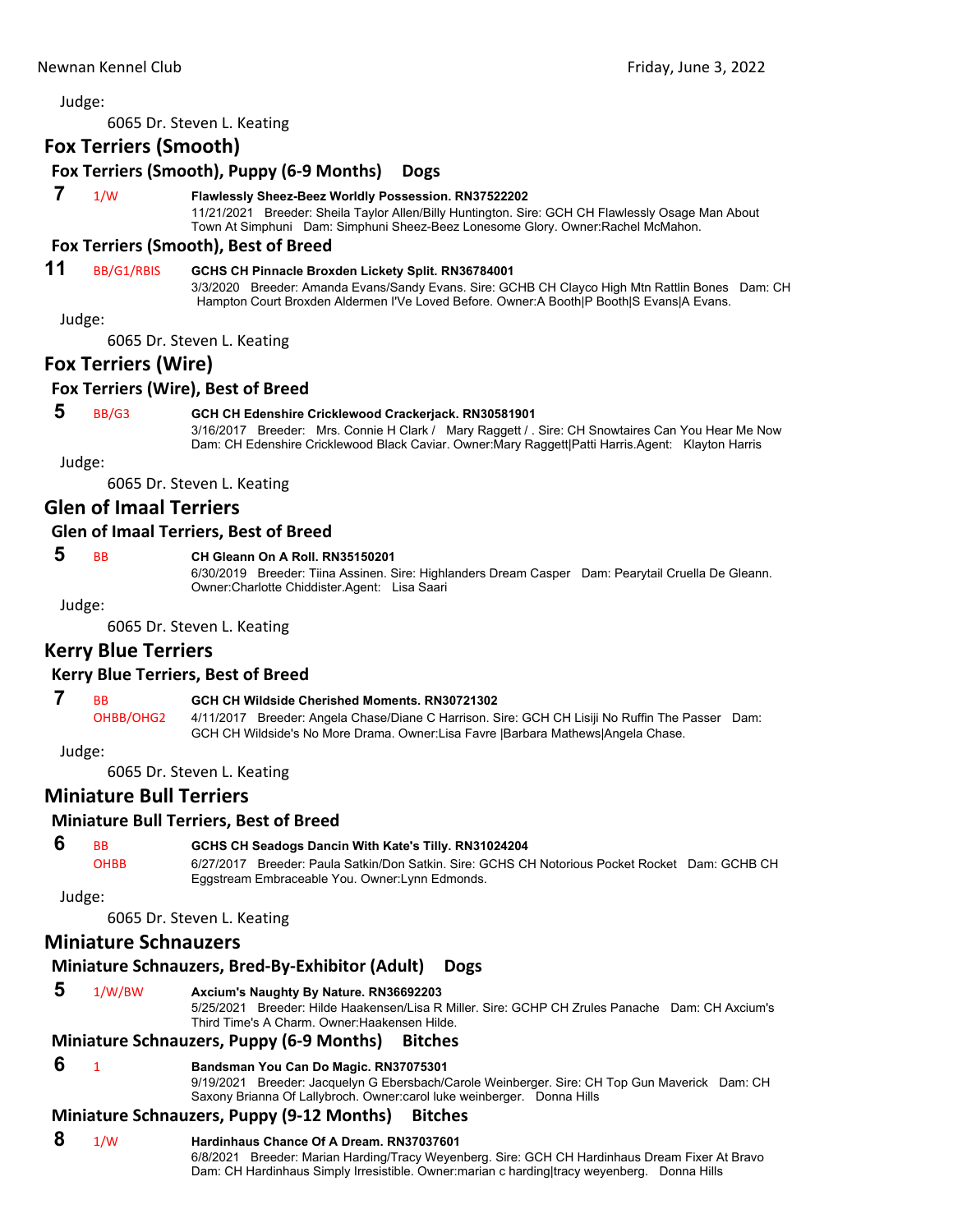|    | <b>Miniature Schnauzers, Bred-By-Exhibitor (Adult)</b><br><b>Bitches</b> |                                                                                                                                                                                                                                                                                 |  |
|----|--------------------------------------------------------------------------|---------------------------------------------------------------------------------------------------------------------------------------------------------------------------------------------------------------------------------------------------------------------------------|--|
| 12 | $\overline{1}$                                                           | Axcium's Flower Child, RN35993401<br>7/12/2020 Breeder: Hilde Haakensen, Sire: GCH CH Axcium's Starstruck Dam: CH Axcium's Flower<br>Power, Owner: Haakensen Hilde.                                                                                                             |  |
|    |                                                                          | <b>Miniature Schnauzers, Open Salt and Pepper Bitches</b>                                                                                                                                                                                                                       |  |
| 14 | 1/R                                                                      | Timeline's Tally-Ho!. RN33817002<br>5/26/2019 Breeder: Sheri Bailey/Kurt Garmaker. Sire: GCHS CH Repitition's Hard Knock Life Dam: GCH<br>CH Repitition's Zip-A-Dee-Doo-Dah. Owner: Sheri A Bailey Kurt Garmaker.                                                               |  |
| 16 | $\overline{2}$                                                           | Vermia's Phase Of The Moon. RN33797101<br>6/10/2019 Breeder: Alecia Vermeern. Sire: CH Tomcy's Tippin' It To The North Dam: CH Vermia's Autumn<br>Secret, Owner: Alecia Vermeern.                                                                                               |  |
|    |                                                                          | <b>Miniature Schnauzers, Open Black &amp; Silver Bitches</b>                                                                                                                                                                                                                    |  |
| 18 | $\mathbf{1}$                                                             | Kharasahl's Kharmann Ghia, RN31692903<br>8/28/2017 Breeder: Alyce B McBride. Sire: CH Kharasahl's Black Tie Social Dam: Kharasahl's Good<br>Karma, Owner: Kurt Garmaker,                                                                                                        |  |
|    |                                                                          | <b>Miniature Schnauzers, Best of Breed</b>                                                                                                                                                                                                                                      |  |
| 7  | <b>OS</b>                                                                | Axcium's Masterpiece. RN36088201<br>7/11/2020 Breeder: Hilde Haakensen, Sire: GCHP CH Zrules Panache Dam: CH Axcium's In It To Win It.<br>Owner: Haakensen Hilde.                                                                                                               |  |
| 20 | <b>BB</b>                                                                | GCHG CH Hardinhaus Simply Stunning. RN33844302<br>7/12/2019 Breeder: Marian Harding/Kurt Garmaker/Marie Murphy. Sire: CH Manit 'N Attaway Roller<br>Coaster Dam: GCHG CH Repitition's Simply Spectacular Of Hardinhaus. Owner: marian c harding tracy<br>weyenbers. Donna Hills |  |
|    | Judge:                                                                   |                                                                                                                                                                                                                                                                                 |  |
|    |                                                                          | 6065 Dr. Steven L. Keating                                                                                                                                                                                                                                                      |  |
|    | <b>Norwich Terriers</b>                                                  |                                                                                                                                                                                                                                                                                 |  |
|    |                                                                          | <b>Norwich Terriers, Best of Breed</b>                                                                                                                                                                                                                                          |  |
| 5  | <b>AB</b>                                                                | GCHB CH Rabbit Ridge Teddy Brown Dog. RN32709603<br>9/6/2018 Breeder: Caroline Galloway / . Sire: GCHS CH Miller's Wonderful Walter Of Thistledew Dam:<br>Rabbit Ridge Catcharising Star. Owner: Linda J StumpKurnick.                                                          |  |
| 6  | AB                                                                       | GCHS CH Royales Cinnamon Cali Girl. RN32266801<br>6/12/2018 Breeder: Mr. Louis Pirlo, Sire: GCHG CH Den-Mar's Wild Card CGC TKN Dam: CH Verdant's I<br>Love Lucy. Owner: Linda J StumpKurnick.                                                                                  |  |
| 7  | <b>BB</b>                                                                | GCH CH Country Boy Bud Wizer. RN35810602                                                                                                                                                                                                                                        |  |

11/16/2020 Breeder: Linda Mccutcheon. Sire: GCHS CH Country Boy Looks Good Like Winston Should Dam: GCH CH Country Girl Beewitched. Owner:James Demason|Jennifer Demason.Agent: Rebecca Cross

 **8** OS **GCHB CH Elysium's Queen Of Hearts. RN33207901** 1/30/2019 Breeder: Karen Sullivan/Carol S Clark. Sire: GCHG CH Den-Mar's Wild Card CGC TKN Dam: CH Pinelake's Legacy At Elysium. Owner:Karen Sullivan|Bruce Sullivan DVM.Agent: Marcelo Veras

Judge:

6065 Dr. Steven L. Keating

## **Parson Russell Terriers**

### **Parson Russell Terriers, Best of Breed**

 **5** BB **GCHS CH Highland Downs What A Man Gotta Do @ Sfr. RN34457301** 1/30/2020 Breeder: Rita Ford. Sire: GCHG CH Highland Downs Helltoupee TKN Dam: CH Highland Downs Bona Fide. Owner:Shannon Rives.Agent: Elizabeth Melzer

Judge:

6065 Dr. Steven L. Keating

# **Rat Terriers**

### **Rat Terriers, Best of Breed**

| <b>SEL</b> | CH Cal Val The Huntsman At D'Artagian. RN36598501                                                                                                                            |
|------------|------------------------------------------------------------------------------------------------------------------------------------------------------------------------------|
|            | 7/2/2021 Breeder: Gail P Holloway. Sire: CH Top Shelf Hearts Hacked By A Matrix Dam: GCH CH Cal Val<br>Koala T Blujeans. Owner:Kristin Schatzel Michael Perry Gail Holloway. |
|            |                                                                                                                                                                              |

 **9** BB **CH K2's Livin On Edge 4 Rip It Up. RN36989501** OHBB/OHG4 8/10/2021 Breeder: Tracey A Kallas. Sire: GCH CH Surfari's Stirred Not Shaken Of K2 Dam: CH K2's Lickety Split. Owner:patricia smith.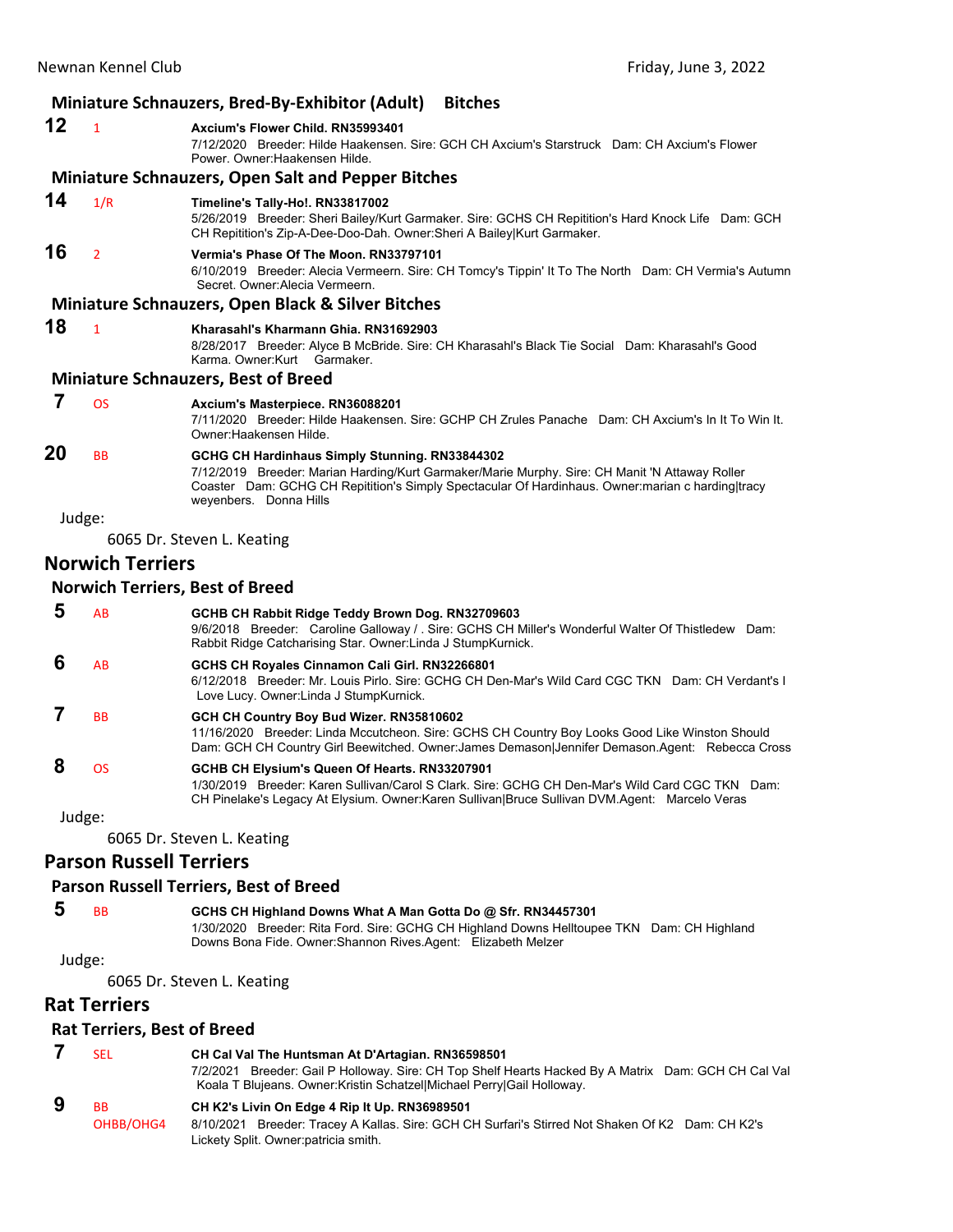6065 Dr. Steven L. Keating

# **Russell Terriers**

### **Russell Terriers, Best of Breed**

### **5** BB **CH Monamour Beyond and Above. JR0025221**

10/20/2020 Breeder: Kai Miichi. Sire: Original Master's Voice Lovesong Monamour Dam: Monamour Good Time Monamour. Owner:Paolo Malvar.Agent: Rebecca Cross

Judge:

6065 Dr. Steven L. Keating

# **Scottish Terriers**

### **Scottish Terriers, Bred‐By‐Exhibitor (Puppy) Dogs 7** <sup>1</sup> **Kilpatrick's Good Trouble Of Huntington. RN37355801** 7/26/2021 Breeder: Christina L Hunt/Cindy Altmann/June Kilpatrick. Sire: GCHB CH Mcvan's Paperback Rider Dam: Gem Scots Moon Wind And Fire. Owner:Christina L Hunt|Cindy Altmann|June Kilpatrick. **Scottish Terriers, Open Dogs 11** 2/R **Kilpatrick's Right To Counsel@ Huntington. RN31836411** 2/21/2018 Breeder: Cynthia A. Romeo/June Kilpatrick. Sire: CH Lochraven Helter Skelter Dam: Romeo's Juliet Of Kilpatrick CGC. Owner:Christina L Hunt|June Kilpatrick|Sharon Ero|A Evans|C Brock Altmann. **15** 1/W/OS **Ruffton's Cowboy Casanova At Rose'S. RN35799505** 11/30/2020 Breeder: Rick Fowler/Debby Fowler. Sire: CH Lochraven N' Firehearts American Legend Dam: GCHB CH Ruffton's Texas Stardust. Owner:Jean Ann Rose|Christine Schultz.Agent: Rebecca Cross **Scottish Terriers, Best of Breed 6** BB/G2 **GCHS CH Whiskybae Haslemere Burning Bright. RN32737002** 8/20/2018 Breeder: Rita Chandler/Jeanice Barton. Sire: GCH CH Mcvan Wild Wind Solar Eclipse Dam: CH Lanscot At Last. Owner:Fredrick Melville|Carla Lacoe|Jeanice Barton.Agent: Rebecca Cross  **8** SEL **CH Kelwyn's Busy Being Fabulous. RN35398304** 7/11/2020 Breeder: Kelli Edell. Sire: CH Flippix U Know I'm The Man Dam: CH Kelwyn's Texas Tango. Owner:Alan Hall|Dianne Cole-Hall|Kelli Edell. **17 GCHB CH Charthill Royal Troon. RN30220902** 8/1/2016 Breeder: Charla Hill/Ms. Kari Hill. Sire: CH Charthill Victory At Sea Dam: CH Charthill Greek Goddess. Owner:Alan Hall|Dianne Cole-Hall|Charthill Knl. **19** SEL **GCHB CH Mcvan's Paperback Rider. RN34087102** OHBB/OHG3 9/25/2019 Breeder: Dr. Vandra L Huber/Rebecca Cross. Sire: GCHG CH Mcvan's Flash Gordan Dam: CH Mcvan's Blue Jeans Bop. Owner:Ellen Avery|Dr Vandra L Huber|Rebecca Cross.

Judge:

6065 Dr. Steven L. Keating

### **Skye Terriers**

### **Skye Terriers, Best of Breed**

 **6** BB **CH Cragsmoor It's All Good At Deja Vu. RN35233702** 8/6/2020 Breeder: Cragsmoor Knl/Terry Miller/Dominique Dube. Sire: CH Finnsky Xcalibur Dam: CH Cragsmoor Gonna Be Good Of Skyeline At Bannerdown. Owner:Cragsmoor Kennel.Agent: Marcelo Veras

Judge:

6065 Dr. Steven L. Keating

### **Soft‐Coated Wheaten Terriers**

## **Soft‐Coated Wheaten Terriers, Open Bitches**

 **8** AB **Wheaten Lane's Dancing In The Moonlight CGC. RN32960007** 11/24/2018 Breeder: Anthony Malafronte/Lydia Malafronte/Nancy J Griffin. Sire: GCHB CH Sundance's Lucky Rover Dam: CH Wheaten Lane's Catching The Win. Owner:Nancy Griffin.Agent: Marcelo Veras

# **Soft‐Coated Wheaten Terriers, Best of Breed**

 **5** BB **GCHP CH Adako Mickey Mouse Clubhouse. RN33433802** 3/4/2019 Breeder: Brittany Phelps/Sonya Urquhart. Sire: GCHS CH Rioga Hakuna Moscato Dam: GCH CH Marquee's It Ain't No Trick. Owner:Brittany Phelps|Sonya Urquhart.

### **6** SEL **Lutra Adako Illegal Possession. RN37491301**

7/21/2021 Breeder: Luiz Abreu/Tracy Szaras. Sire: GCHB CH Villanova Blame It On The Bossanova Dam: CH Adako Pass It To Lutra. Owner:Brittany Phelps|Tracy Szaras|Luiz Abreu.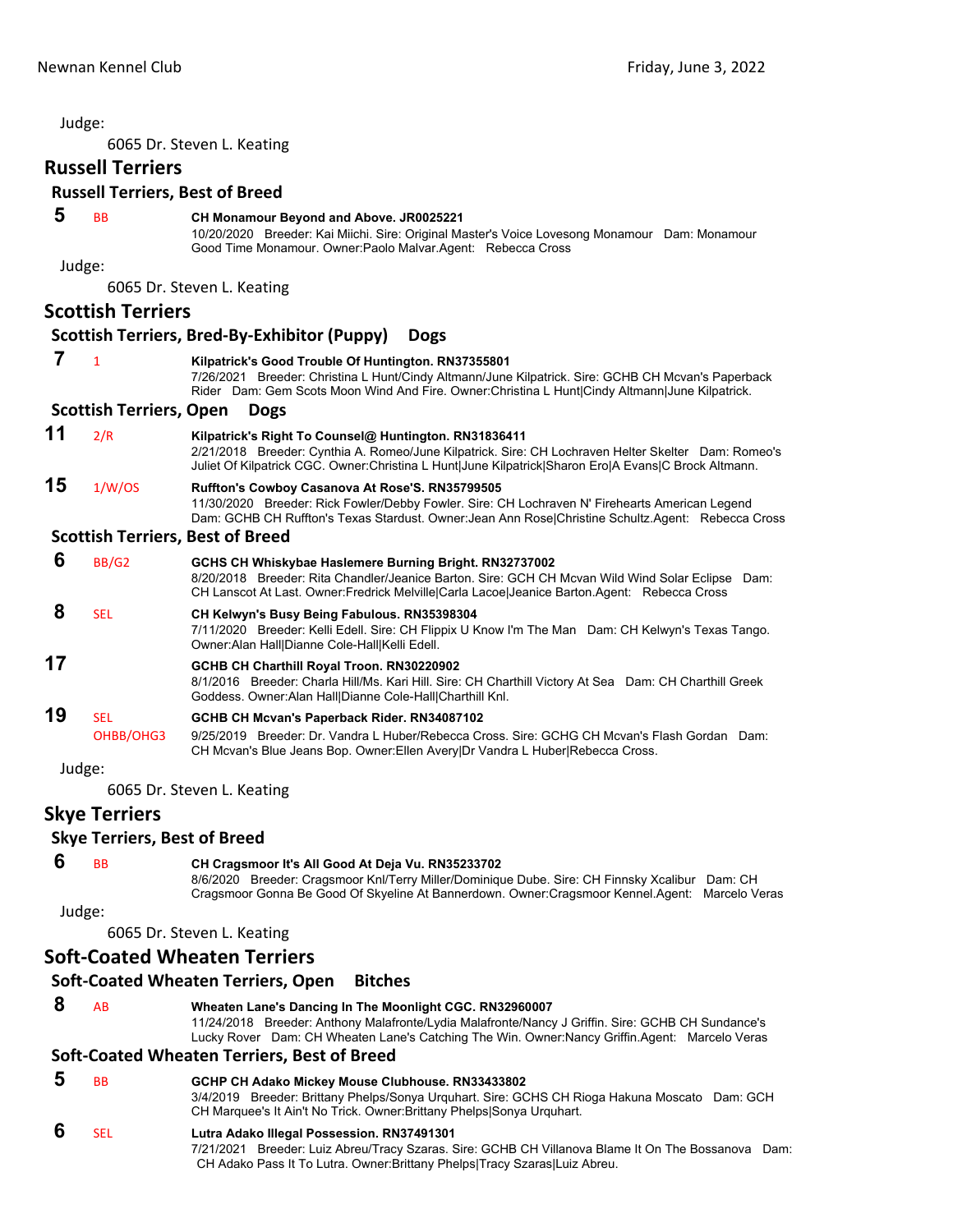| 7      | AB                                 | GCH CH Trinity's Par Ti All Along The Watchtower. RN34398207<br>10/22/2019 Breeder: Michelle Serafin/RAYMOND SERAFIN. Sire: Greentree Gold Mombo To Denzilly<br>Dam: GCH CH Trinity's Champagne Par Ti. Owner:Terry Fein Michelle Serafin Raymond Serafin. Daryl<br>Heggie              |
|--------|------------------------------------|-----------------------------------------------------------------------------------------------------------------------------------------------------------------------------------------------------------------------------------------------------------------------------------------|
| 9      | AB                                 | GCH CH Adako Ta-Ta For Now. RN35699706<br>6/7/2020 Breeder: Ray and Melissa Pickett/Brittany Phelps. Sire: GCHP CH Adako Mickey Mouse<br>Clubhouse Dam: GCH CH Villanova Adako She Wore A Yellow Ribbon. Owner: Kirk Bailey   Tamara<br>Bailey Brittany Phelps.                         |
| 10     | <b>OS</b>                          | GCHS CH Moxxy Shandalee Firecracker. RN34220801<br>10/14/2019 Breeder: Mrs. Sue Goldberg/Harvey Goldberg/Dawn Sealy/Nancee Bailey. Sire: GCHB CH<br>Bradberry's The One I Love Dam: GCHG CH Shandalee Fireworks. Owner:Carol Perrotta Dawn Sealy<br> Nancee Bailey.Agent: Marcelo Veras |
| 11     | AB                                 | CH Adako Boot Scootin' Through Life. RN37261808<br>6/28/2021 Breeder: Brittany Phelps/Sonya Urquhart. Sire: CH Caraway Celebrate Life Dam: GCH CH<br>Marquee's It Ain't No Trick. Owner: Ray Pickett Melissa Pickett. Agent: Brittany Phelps                                            |
| Judge: |                                    |                                                                                                                                                                                                                                                                                         |
|        |                                    | 6065 Dr. Steven L. Keating                                                                                                                                                                                                                                                              |
|        | <b>Staffordshire Bull Terriers</b> |                                                                                                                                                                                                                                                                                         |
|        |                                    | <b>Staffordshire Bull Terriers, Open</b><br><b>Dogs</b>                                                                                                                                                                                                                                 |
| 7      | 1/W/BB/BW                          | Days Of Stafford Gang Star. RN35315501<br>1/3/2020 Breeder: Rafael Salado Monreal. Sire: Days Of Stafford Spot On Dam: Days Of Staff All Eyes<br>On Me. Owner: Jack Miller.                                                                                                             |
|        |                                    | <b>Staffordshire Bull Terriers, Puppy (6-9 Months)</b><br><b>Bitches</b>                                                                                                                                                                                                                |
| 6      | 1/W/OS<br><b>OHBB</b>              | Irresistibull's Cue The Confetti, RN37223701<br>12/3/2021 Breeder: Sonya Waters/Linda Lavender. Sire: CH Irresistibull Benihana Dam: CH Irresistibulls<br>Ride Of The Valkyrie. Owner:Kelly Townsend Kameron Sheppard Linda Lavender.                                                   |
|        |                                    | <b>Staffordshire Bull Terriers, 12-18 Months</b><br><b>Bitches</b>                                                                                                                                                                                                                      |
| 8      | AB                                 | Empire's Be Still My Heart. RN35710701<br>12/7/2020 Breeder: Teresa Glover. Sire: Empire's Down On The Farm By Donnybrook BCAT Dam: CH<br>Rockstaff's Empire Strikes Back CGC. Owner: Teresa Glover.                                                                                    |
|        |                                    | Staffordshire Bull Terriers, Bred-By-Exhibitor (Adult)<br><b>Bitches</b>                                                                                                                                                                                                                |
| 10     | $\mathbf{1}$                       | Irresistibull's Storm Trooper. RN34748501<br>4/13/2020 Breeder: Linda Lavender. Sire: GCHB CH Rockstaff Heart's Desire Of Curl Dam: Lawstaff<br>Attraction. Owner: Eric Zaharias   Linda Lavender.                                                                                      |
| 12     | $\overline{2}$                     | Laffystaff's A Little Bit Alexis. RN35556901<br>11/5/2020 Breeder: Julia RouLaine. Sire: CH Laffystaffs Sorry Charley He's Mine Dam: Laffystaff's House<br>On Haunted Hill, Owner: Julia RouLaine.                                                                                      |
|        |                                    | <b>Staffordshire Bull Terriers, American Bred</b><br><b>Bitches</b>                                                                                                                                                                                                                     |
| 14     | $\mathbf{1}$                       | Pebwin Sheaman Carma At It's Finest, RN35776002<br>11/29/2020 Breeder: Berna Hart Welch/Amanda Shea. Sire: GCHB CH Sheaman's Keep Calm & Irish On<br>Dam: CH Sheaman Tip Your Glass To Pebwin. Owner: Dr John Nichols MD Amanda Shea  Angela Nichols<br>RN.Agent: Ginny Kincer          |
|        |                                    | <b>Staffordshire Bull Terriers, Open</b><br><b>Bitches</b>                                                                                                                                                                                                                              |
| 16     | $\overline{2}$                     | Jetstaff Glimmer Of Hope For Empire DCAT CGC. RN32667304<br>9/18/2018 Breeder: Sherry Richart/Monique Parsons/Mark Darwish. Sire: GCH CH Jetstaff Born To Be<br>Brutal Dam: CH Damarhoff's Dancing Queen At Jetstaff. Owner: Teresa Glover.                                             |
| 18     | 1/R                                | Chemstaffs Another Bowl Of Peaches In 2020, RN35685201<br>12/2/2020 Breeder: Mr. Andrew Scott/Mr. Jonathan Thiessen. Sire: GCH CH Mournestaff's Another<br>Chubby Dawg Dam: CH Pebwin Sheaman Lady Neya Of Mournestaffs. Owner: Justin Scott Neely.                                     |
|        |                                    | <b>Staffordshire Bull Terriers, Best of Breed</b>                                                                                                                                                                                                                                       |
| 9      | <b>SEL</b>                         | CH Empire's Just A Little Heart Breaker BCAT CGC. RN35710702                                                                                                                                                                                                                            |

12/7/2020 Breeder: Teresa Glover. Sire: Empire's Down On The Farm By Donnybrook BCAT Dam: CH Rockstaff's Empire Strikes Back CGC. Owner:Teresa Glover.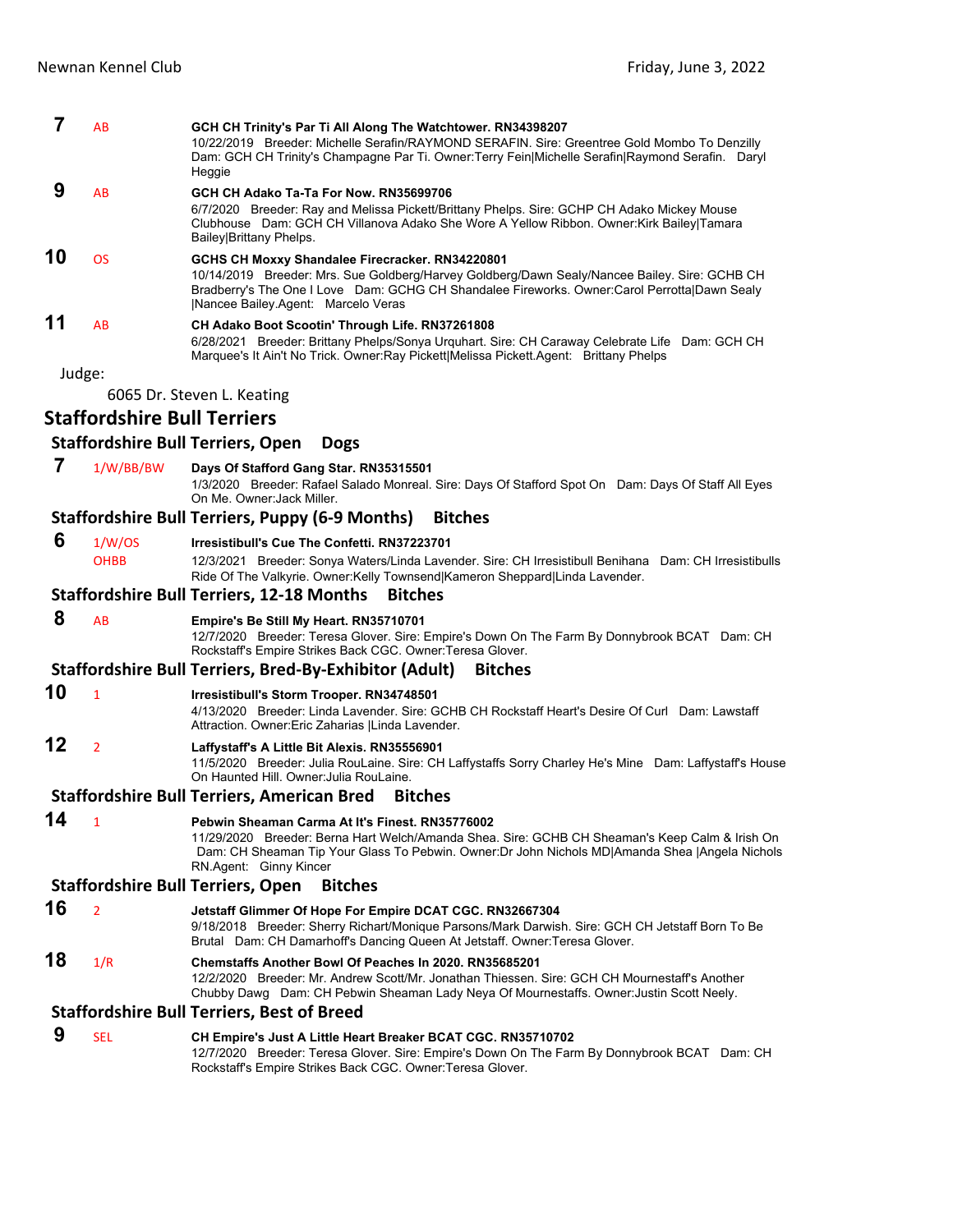6065 Dr. Steven L. Keating

# **Welsh Terriers**

### **Welsh Terriers, 12‐18 Months Dogs**

### **5** 1/W/BB **Gryphon Roc's Rocco Silver Whitney. RN35890401**

1/5/2021 Breeder: Charles Yorke/Jeffry Whitney. Sire: GCH CH Brightluck Cheshire Gold Doubloon CA Dam: Hiwater's Red Storm Rising. Owner:Charles K Yorke|Jeffry J. Whitney|Todd Whitney|Natalie Whitney. Donna Hills

Judge:

6065 Dr. Steven L. Keating

## **West Highland White Terriers**

### **West Highland White Terriers, Puppy (9‐12 Months) Dogs**

 **5** 1/W **Gothik Sir Oliver Of The Clan Macleod Of Plum Cree. RN36861803**

7/6/2021 Breeder: Kathrine Arruda/Jane Forster. Sire: GCHG CH Berkshire Chances Are 'N Life Dam: GCH CH Plum Creek Nessie Of Gothik CGC. Owner:Yuri Meylikhov|Kathrine Arruda.Agent: Elizabeth Melzer

### **West Highland White Terriers, American Bred Bitches**

### **6** AB **Camcrest Misread My Putt At Loch Lomond CGC. RN34431503**

11/8/2019 Breeder: Sandy Campbell/robert McCaskill/Rhonda Roberts. Sire: GCH CH Camcrest Andsurely Captain Kidd SE CA Dam: GCH CH Camcrest-Glenbrittle Back Atcha'. Owner:Kristine Tarrer |Sandy Campbell.

### **West Highland White Terriers, Best of Breed**

 **9** SEL **GCHS CH Hollow Oaks Dazzle Me Too!. RN31551702** 9/16/2017 Breeder: Sharon Wilson. Sire: GCHS CH Nutmeg's First N Lasting Impression Dam: GCH CH Highlands Dazzle Me Please @ Hollow Oaks. Owner:Sharon Wilson.Agent: Klayton Harris **11** BB/G4 **GCHB CH Vision Of Vertragus. RN33089901** 5/10/2016 Breeder: Paulina Skrobiszewska / Justyna Skrobiszewska / . Sire: Karamynd Play The Game Dam: Queenie Pai Vertragus. Owner:Paulina Skrobiszewska|Justyna Skrobiszewsa|Dr Fred Askin.Agent: Rebecca Cross

# **15 GCHG CH Berkshire Chances Are 'N Life. RN34233001**

10/12/2019 Breeder: Diane Carlton/Cynthia Ladutko. Sire: GCHP CH Nutmeg's Monarch Of The Lake BCAT Dam: GCH CH Berkshire Blessed Miracle BCAT. Owner:Diane Carlton|Cynthia Ladutko|Shannon Rives.Agent: Elizabeth Melzer

### **17 GCH CH Kilmartin's Mr. Beau Jangles. RN34233101**

10/31/2019 Breeder: Mrs. Donna M Cannon. Sire: GCHP CH Nutmeg's Monarch Of The Lake BCAT Dam: CH Glenbrittle's Muirenn Caden. Owner:Gary Buffaloe|Marilyn Buffalow.Agent: Brittany Phelps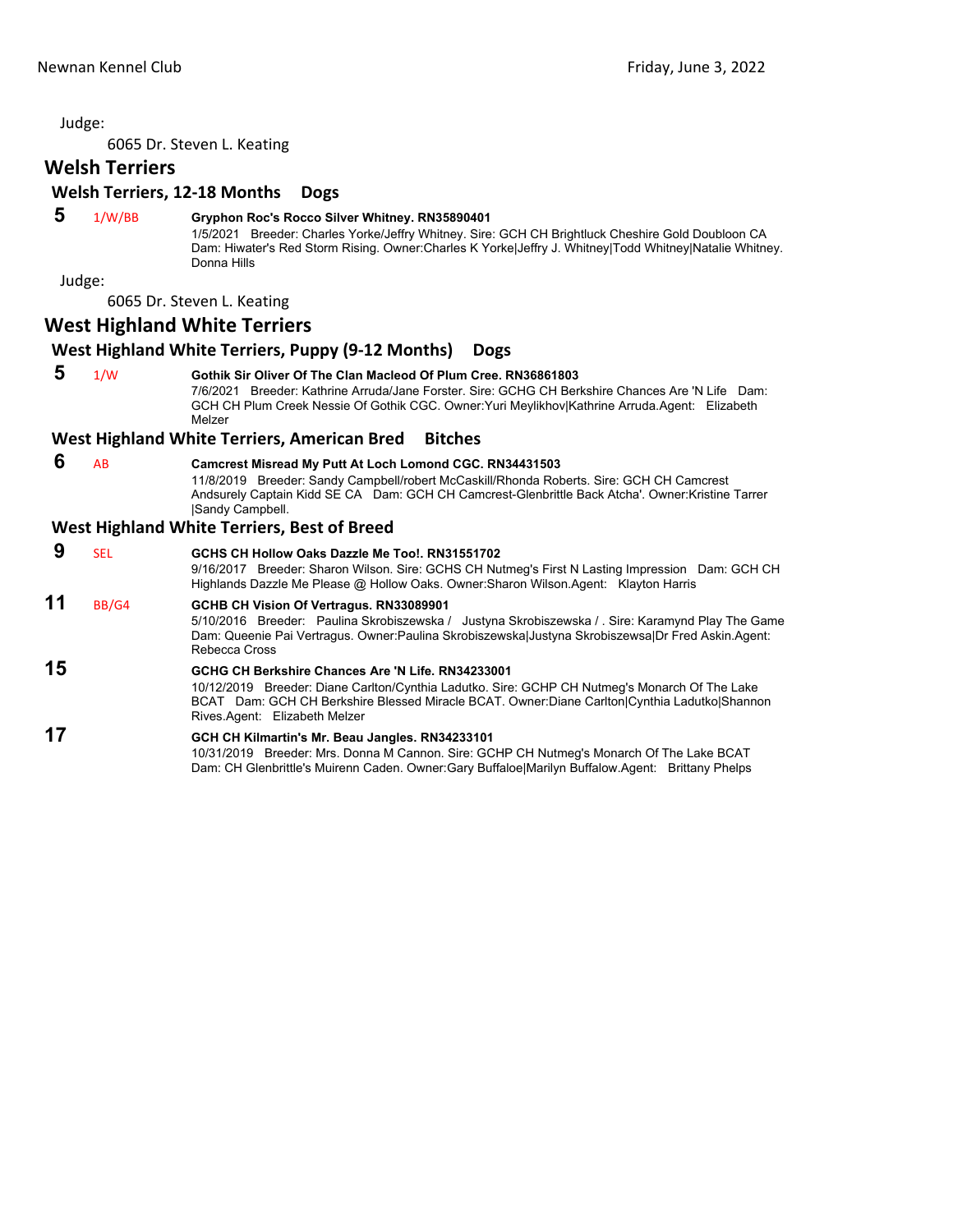<span id="page-36-0"></span>

|    |                          | 5777 Mr. Jeffery Bazell                                                                                                                                                                                                                                                             |
|----|--------------------------|-------------------------------------------------------------------------------------------------------------------------------------------------------------------------------------------------------------------------------------------------------------------------------------|
|    | <b>Affenpinschers</b>    |                                                                                                                                                                                                                                                                                     |
|    |                          | Affenpinschers, 12-18 Months<br><b>Bitches</b>                                                                                                                                                                                                                                      |
| 6  | 1/W/BB<br>Judge:         | Kelly's Steeles Magnolia. TS53040401<br>5/27/2021 Breeder: Mrs. Geraldine C Kelly/Suzanne V. Steele. Sire: GCHB CH Afpint Homme Singe At<br>Ruzka Dam: GCH CH Kellys Steele's More Than A Tidbit. Owner: Thomas McCarthy Randall<br>Hietsman Geraldine C Kelly.Agent: Rebecca Cross |
|    |                          | 5777 Mr. Jeffery Bazell                                                                                                                                                                                                                                                             |
|    | <b>Brussels Griffons</b> |                                                                                                                                                                                                                                                                                     |
|    |                          | <b>Brussels Griffons, Puppy (9-12 Months)</b><br><b>Dogs</b>                                                                                                                                                                                                                        |
| 5  | 1/W/BW                   | Parisfield Make My Day Marsdon. TS53023802<br>7/30/2021 Breeder: Sharon Sakson. Sire: GCH CH Marsdon The Enforcer Dam: Parisfield The Big<br>Tease. Owner: Beverly Strange.                                                                                                         |
|    |                          | <b>Brussels Griffons, 12-18 Months</b><br><b>Dogs</b>                                                                                                                                                                                                                               |
| 7  | 1/R                      | Parisfield Hot Rod. TS51567203<br>3/12/2021 Breeder: Sharon Sakson / . Sire: Parisfield X Stella's Just You Wait Henry Higgins Dam:<br>Parisfield Big-Hearted Elf. Owner: Sharon Sakson. Agent: Anna Stromberg                                                                      |
|    |                          | <b>Brussels Griffons, Open Smooth Coat Dogs</b>                                                                                                                                                                                                                                     |
| 11 | AB                       | Gran's No Nightmare Before Christmas FDC CGCA TKN. TS42860603<br>4/26/2019 Breeder: Robin Schmitt, Sire: CH Gran's Li'L Abner At St Johns Dam: Gran's Sweet Potato.<br>Owner Jeannine Craddock.                                                                                     |
|    |                          | <b>Brussels Griffons, 12-18 Months</b><br><b>Bitches</b>                                                                                                                                                                                                                            |
| 6  | $\overline{2}$           | Cherwyn's Every Step Of The Way. TS49905001<br>12/16/2020 Breeder: Cheryl A Stevens. Sire: CH Cherwyn's Just Breathe Dam: Cherwyn's I'm Going All In.<br>Owner: Dede Stevens Cheryl A Stevens Dede Stevens.                                                                         |
| 8  | 1/W/OS                   | Parisfield Make Mine Mink. TS51567202<br>3/12/2021 Breeder: Sharon Sakson. Sire: Parisfield X Stella's Just You Wait Henry Higgins Dam:<br>Parisfield Big-Hearted Elf. Owner: Sharon Sakson. Agent: Anna Stromberg                                                                  |
|    |                          | <b>Brussels Griffons, Bred-By-Exhibitor (Adult)</b><br><b>Bitches</b>                                                                                                                                                                                                               |
| 12 | 1/R                      | Griffondawn Every Time A Bell Rings. TS48611601<br>8/15/2020 Breeder: Carrie Washburn. Sire: Bristol So Dvora Malyshevykh Dam: Griffondawn's Melt My<br>Frozen Heart. Owner: Carrie Washburn.                                                                                       |
|    |                          | <b>Brussels Griffons, Best of Breed</b>                                                                                                                                                                                                                                             |
| 15 | <b>BB</b><br>OHBB/OHG3   | GCH CH Huntwood's Texas Hold'Em At Camelot. TS44866102<br>7/22/2019 Breeder: Susan Kipp Depew. Sire: CH St Johns Wanna See My Tattoo Dam: Huntwood's<br>Sweet Lisa. Owner:Dede Stevens.                                                                                             |
|    | Judge:                   |                                                                                                                                                                                                                                                                                     |
|    |                          | 5777 Mr. Jeffery Bazell                                                                                                                                                                                                                                                             |
|    |                          | <b>Cavalier King Charles Spaniels</b>                                                                                                                                                                                                                                               |
|    |                          | <b>Cavalier King Charles Spaniels, 12-18 Months</b><br><b>Dogs</b>                                                                                                                                                                                                                  |
| 7  | AB                       | Cavallo's Heart Throb. TS50252505<br>2/26/2021 Breeder: Cathy Couture. Sire: CH Fuchur Vom Kaninchengarten Dam: Cavallo's A Dance<br>Through Time. Owner: Cathy Couture.                                                                                                            |
| 11 | $\mathbf{1}$             | Houzabout Summerlynd It's All Fun N Games. TS51862401<br>5/9/2021 Breeder: Kim Beachler / Denise Holm / Sire: CH Belcarra So Elated At Storybook Forest<br>Dam: Summerlynd Perfectly Pleasing. Owner: Denise Holm   Kim Beachler.                                                   |
|    |                          | <b>Cavalier King Charles Spaniels, Bred-By-Exhibitor (Adult)</b><br><b>Dogs</b>                                                                                                                                                                                                     |
| 15 | 1/R                      | Brython St Jon Black Label FCAT. TS39681701<br>8/15/2018 Breeder: Elizabeth S Reed/Joan S Jones/Carolyn Heckert/Jennifer Wehking. Sire: GCHB CH St<br>Jon Copper River Dam: Waterford St Jon Taylor's Maid At Brython CAA. Owner: Elizabeth Reed Jennifer<br>Wehking.               |
| 17 | AB                       | St Jon Brown Dirt Cowboy BCAT. TS45258202<br>1/15/2020 Breeder: Mrs. Ruth Elizabeth Andrick/Mrs. Jennifer Wehking. Sire: CH St Jon Malakim Flying<br>Circus Dam: St Jon Life Of Riley's Tiger Lily RN CA DCAT CGC TKN. Owner: Jennifer Wehking.                                     |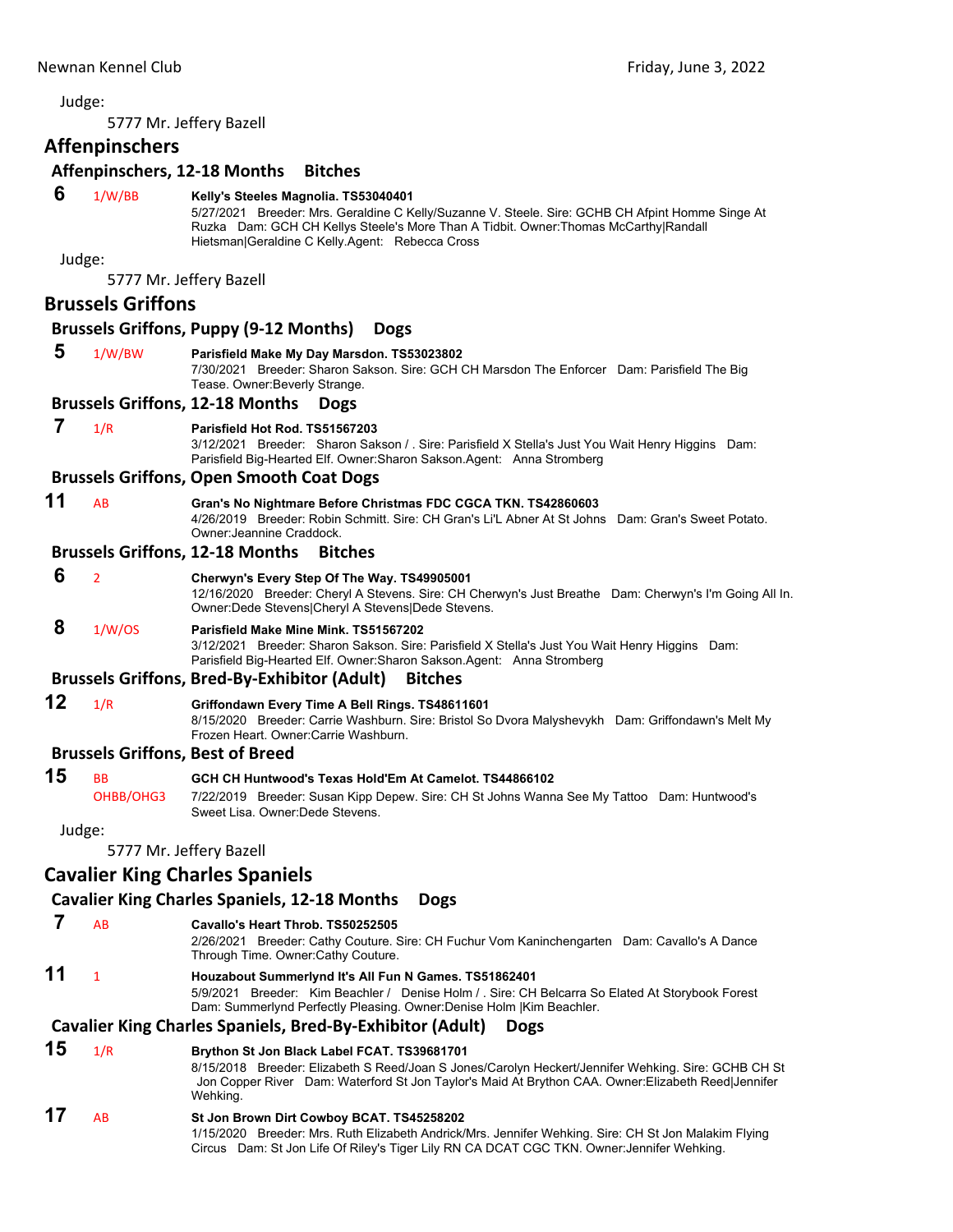| 19 | 2              | Ranlyn Forever Young. TS47620601<br>2/29/2020 Breeder: Ms. Lynnette Wells Bragg. Sire: GCH CH Ranlyn's Diamonds Are Forever Dam: GCH<br>CH Ranlyn's Cristalle De Chanel. Owner: Lynnette Wells Bragg.                                                                                    |
|----|----------------|------------------------------------------------------------------------------------------------------------------------------------------------------------------------------------------------------------------------------------------------------------------------------------------|
|    |                | <b>Cavalier King Charles Spaniels, Open Blenheim Dogs</b>                                                                                                                                                                                                                                |
| 21 | AB             | Ranlyn Take A Chance On Me. TS52275401<br>6/23/2021 Breeder: Lynnette Bragg. Sire: Aranel Cassius Dam: Ranlyn Classic Chanel. Owner: Lynnette<br>Wells Bragg.                                                                                                                            |
| 23 | 1/W            | St Jon Masterpiece Roll The Dice. TS41078202<br>11/23/2018 Breeder: Angela Thibodeaux/Jennifer Wehking. Sire: GCHB CH Titania Bring On The Bubbly<br>Dam: GCH CH Masterpiece Narcissus. Owner: Jennifer Wehking Angela Thibodeaux DVM.                                                   |
| 25 | <b>SEL</b>     | Truelegance Tiger Moon. TS46732801<br>6/6/2020 Breeder: Dorothy Fry/Dorothy Fry/Valerie Cromer. Sire: GCHS CH Vanderburn Tiger Eyes Dam:<br>Truelegance Moonlight Mystique At Parkmor. Owner:Dennis Sinn Cindy Sinn Valerie Cromer. Mike Pitts                                           |
| 27 | <b>SEL</b>     | Briarcrest Best Dressed At Truelegance. TS48959404<br>10/1/2020 Breeder: Susan Van Luchene/Tom Van Luchene. Sire: GCHB CH Forestcreek Angelo Dam:<br>CH Briarcrest Coco Loves Pearls. Owner: Valerie Cromer Susan Van Luchene. Agent: Marcelo Veras                                      |
|    |                | <b>Cavalier King Charles Spaniels, Open Tri-Color Dogs</b>                                                                                                                                                                                                                               |
| 29 | AB             | Hunter Hills Chivas Regal. TS32782903<br>11/10/2016 Breeder: Elizabeth S Reed/Joan S Jones/Carolyn Heckert/Jennifer Wehking. Sire: GCH CH<br>Kav-Roy's E Street Band Of Hunter Hills Dam: Waterford St Jon Taylor's Maid At Brython CAA.<br>Owner: Roger Hunter Susan Hunter. Mike Pitts |
|    |                | <b>Cavalier King Charles Spaniels, Puppy (6-9 Months)</b><br><b>Bitches</b>                                                                                                                                                                                                              |
| 10 | $\mathbf{1}$   | Harana Harvest Moon. TS54880101<br>9/22/2021 Breeder: Lucy Koster . Sire: Ryanmil Rococo Harana Dam: Russmic Words Of Love To<br>Harana. Owner: Sharon Onorato Utych   James Utych.                                                                                                      |
|    |                | <b>Cavalier King Charles Spaniels, Puppy (9-12 Months)</b><br><b>Bitches</b>                                                                                                                                                                                                             |
| 12 | AB             | Castlemar Written In The Stars. TS51640105<br>7/8/2021 Breeder: Dale R Martenson. Sire: CH Cavallo's Dance Of Dragons Dam: Castlemar's Emma<br>Evangeline. Owner: Cathy Couture.                                                                                                         |
|    |                | <b>Cavalier King Charles Spaniels, 12-18 Months</b><br><b>Bitches</b>                                                                                                                                                                                                                    |
| 14 | AB             | Mtn To Sea Hope Diamond Shining At Ranlyn. TS51479704<br>5/17/2021 Breeder: Dionne Zick Reep/Ginny Graham. Sire: GCH CH Ranlyn's Diamonds Are Forever<br>Dam: Mtn To Sea Confetti Flutters Over Bee Creek. Owner: Lynnette Wells Bragg.                                                  |
|    |                | <b>Cavalier King Charles Spaniels, Amateur Owner Handler</b><br><b>Bitches</b>                                                                                                                                                                                                           |
| 16 | $\mathbf{1}$   | St Jon Heaven Sent. TS37654001<br>1/31/2018 Breeder: Jennifer Wehking. Sire: GCHB CH St Jon Copper River Dam: St Jon Champaign<br>Jam. Owner:Jennifer Wehking Lee Hall.                                                                                                                  |
| 18 | 2              | Life Of Riley St Jon American Beauty BCAT CGC TKN. TS42619501<br>5/17/2019 Breeder: Mrs. Ruth Elizabeth Andrick/Mrs. Jennifer Wehking. Sire: CH Pisgah Justus Dam: St<br>Jon Life Of Riley's Tiger Lily RN CA DCAT CGC TKN. Owner: Ruth Andrick Jennifer Wehking.                        |
|    |                | <b>Cavalier King Charles Spaniels, Bred-By-Exhibitor (Puppy)</b><br><b>Bitches</b>                                                                                                                                                                                                       |
| 20 | 1              | Houzabout Summerlynd What's My Name?. TS52078001<br>6/26/2021 Breeder: Denise Holm/Kim Beachler. Sire: Houzabout Hunk Of Burning Love Dam: Houzabout<br>For Your Eyes Only With Summerlynd. Owner: Denise Holm   Kim Beachler.                                                           |
|    |                | <b>Cavalier King Charles Spaniels, Bred-By-Exhibitor (Adult)</b><br><b>Bitches</b>                                                                                                                                                                                                       |
| 24 | 1              | Life Of Riley St Jon Heartbreaker CGC TKN. TS45258201<br>1/15/2020 Breeder: Mrs. Ruth Elizabeth Andrick/Mrs. Jennifer Wehking. Sire: CH St Jon Malakim Flying<br>Circus Dam: St Jon Life Of Riley's Tiger Lily RN CA DCAT CGC TKN. Owner: Ruth Andrick.                                  |
| 26 | $\overline{2}$ | St Jon On The Money. TS47923301<br>9/21/2020 Breeder: Jennifer Wehking. Sire: St Jon Masterpiece Roll The Dice Dam: St Jon Darcy.<br>Owner:Jennifer Wehking.                                                                                                                             |
|    |                | <b>Cavalier King Charles Spaniels, American Bred</b><br><b>Bitches</b>                                                                                                                                                                                                                   |
| 30 | $\mathbf{1}$   | Masterpiece Kir Imperial At Brython. TS49497302<br>12/2/2020 Breeder: Angela Thibodeaux D.V.M Sire: CH St Jon Masterpiece Backgammon Dam:<br>Masterpiece Iridescence. Owner: Elizabeth Reed Angela Thibodeaux D.V.M                                                                      |
|    |                | <b>Cavalier King Charles Spaniels, Open Black &amp; Tan Bitches</b>                                                                                                                                                                                                                      |

**32** <sup>1</sup> **St Jon Masterpiece Dark Willow At Sunnydale. TS39617801** 9/6/2018 Breeder: Angela Thibodeaux D.V.M./Jennifer Wehking. Sire: Cruisin Diamond N De Ruff Dam: Masterpiece Cafe Verona. Owner:Carolyn Bird-Whitley|Jennifer Wehking|Angela Thibodeaux.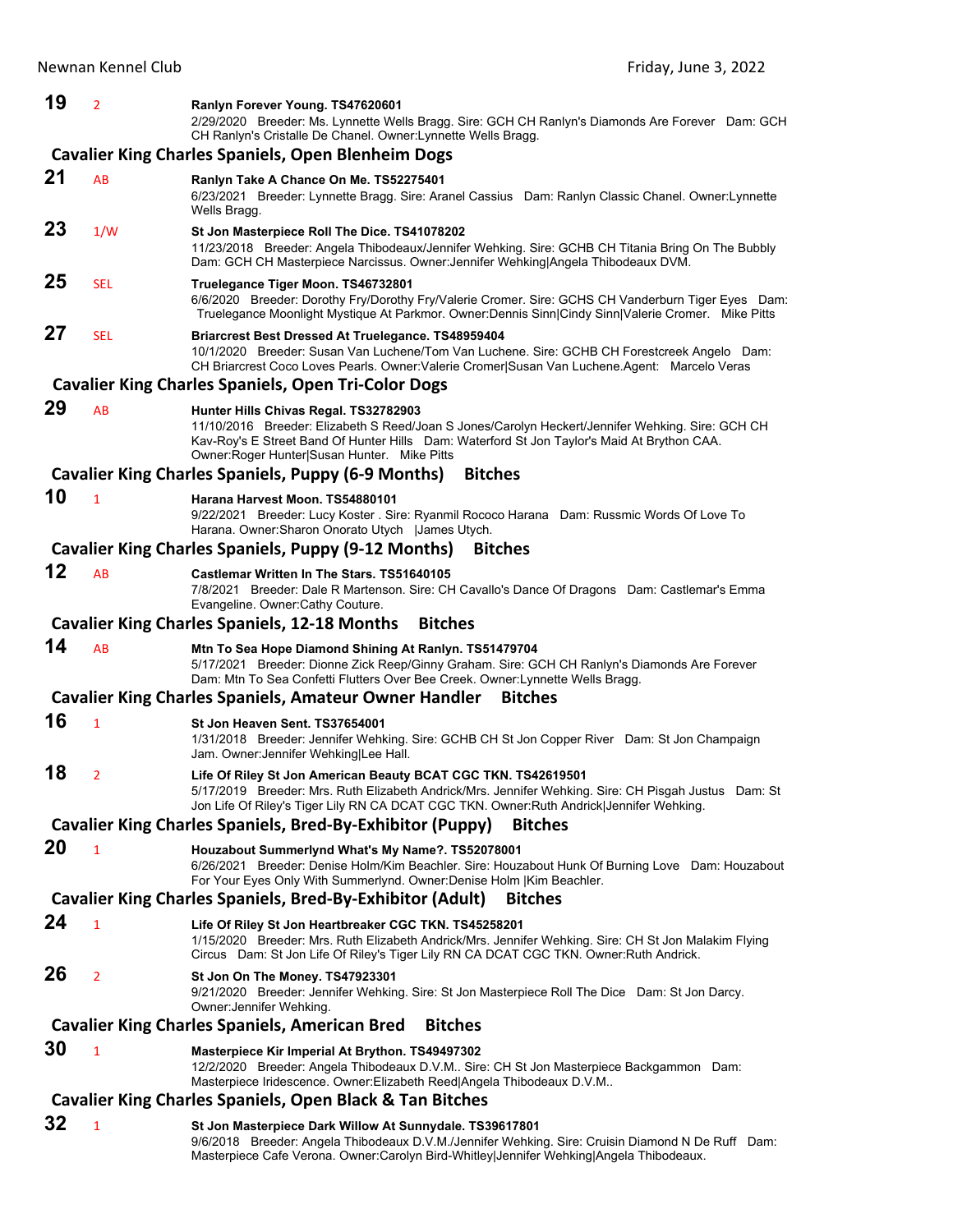### **Cavalier King Charles Spaniels, Open Blenheim Dogs 36** AB **Cameliabay Tiger's Holy Pure. TS48933102** 10/23/2020 Breeder: Sharon Emmons. Sire: GCHS CH Vanderburn Tiger Eyes Dam: Cameliabay Lucky Penny. Owner:Sharon Emmons. Mike Pitts **38** <sup>1</sup> **Cameliabay Drama Girl At Truelegance. TS45032403** 10/11/2019 Breeder: Sharon Emmons. Sire: GCH CH Toraylac Here's Hugo Dam: Cameliabay Lucky Penny. Owner:Valerie Cromer|John Cromer .Agent: Marcelo Veras **40** <sup>3</sup> **Almeara Funlightenment BCAT CGC TKN. TS46108001** 2/15/2020 Breeder: Linda S. Whitmire. Sire: CH Brookhaven Harrison At Almeara Dam: Almeara Walk Like An Egyptian. Owner:Jessica Hillman|Victoria Babcock|Linda Whitmire. **Cavalier King Charles Spaniels, Open Tri‐Color Dogs 42** 2/R **St Jon Pammar Hello Darling. TS48164705** 7/10/2020 Breeder: Ms. Pamela Jill Charen/Jennifer Wehking. Sire: CH Bill Blass Gorska Fantazja Dam: St Jon Devil In Disguise At Pammar. Owner:Jennifer Wehking|Lee Hall. **44** AB **Bombay Adorable For You. TS42225802** 12/3/2018 Breeder: Bonnie Jean James. Sire: CH Pascavale Jackson Dam: GCHB CH Bombay C Trilexa. Owner:Bonnie Ressler James. Chelsea Scholey Rowe **46** 1/W/BW/OS **Forever In Love-TR Madamadore. VDHVK220088U** 2/12/2020 Breeder: Gabriela Caneparo. Sire: Pascavale Declan Dam: Amara Baltica-TR Madamadore. Owner:Dorothy Clift|Anika Stahl|Stephen Stahl. Mike Pitts **Cavalier King Charles Spaniels, Best of Breed 9 Brookhaven Number Nine Dream. TS50911308** 2/15/2021 Breeder: Brenda Martz/Paula L Ayers. Sire: CH Pascavale Smarty CGC Dam: CH Brookhaven Sister Act. Owner:Sharon Onorato Utych |James Utych. **33 GCHS CH Brookhaven The Dream Lives On CGCA. TS26437901** 6/8/2015 Breeder: Paula L Ayers/Brenda Martz. Sire: CH Pascavale Pancho Dam: Brookhaven Endless Summer. Owner:Sharon Onorato Utych |James Utych. **35** AB **GCH CH Ranlyn's Diamonds Are Forever. TS32441301** 10/30/2016 Breeder: Lynnette Bragg/Hollis Land. Sire: GCHB CH Bentwood Forestcreek Rob Red Dam: GCHS CH Huntland Coco Chanel. Owner:Lynnette Wells Bragg. **37 GCHP CH Roi L Man In The Moon. TS35489801** 7/3/2017 Breeder: Elaine Lessig. Sire: GCHS CH Grantilley Galaxy Moon Dam: CH Roi L Baubles Bangles Beads. Owner:Regina Beinhauer. Mike Pitts **41** SEL **GCH CH Masterpiece St Jon I Just Can't Wait To Be King. TS43566201** OHBB 6/29/2019 Breeder: Angela Thibodeaux/Jennifer Wehking. Sire: GCH CH Pinnacle's Huey In The News Dam: GCH CH Masterpiece Narcissus. Owner:Jennifer Wehking|Barbara Michael|Angela Thibodeaux|Carolyn Heckert. **43 CH Wellington One In A Million. TS43921901** 7/6/2019 Breeder: Alane Landry. Sire: GCHS CH Karlee Gray Stone Guns N Roses CGC Dam: Wellington Noble Maid. Owner:Alane Landry. Chelsea Scholey Rowe **45** BB **GCHB CH Pammar I Love The Way You Love Me. TS44762302** 10/28/2019 Breeder: Pamela Charen. Sire: GCH CH Brookhaven Believe It Or Not CGC Dam: GCH CH Angel's Pride Nessaja. Owner:Pamela Charen.Agent: Jen Miller **47** AB **CH Cameliabay Grande Marshall. TS45032401** 10/11/2019 Breeder: Sharon Emmons. Sire: GCH CH Toraylac Here's Hugo Dam: Cameliabay Lucky Penny. Owner:Sharon Emmons. Mike Pitts **49** AB **CH Castlemar Brando. TS47453001** 6/17/2020 Breeder: Dale R Martenson. Sire: GCH CH Estancia Double Take Dam: CH Castlemar's Karma At Carnival. Owner:Cathy Couture. Judge: 5777 Mr. Jeffery Bazell

# **Chihuahuas (Long Coat)**

### **Chihuahuas (Long Coat), Puppy (9‐12 Months) Dogs**

 **5** 1/W/BW **Omegas Midnight Train To Georgia. TS52084201** 8/12/2021 Breeder: Sandra Murdock. Sire: GCH CH Omegas Set To Launch L Dam: CH Omegas Precious Baby L. Owner:Ellen Whitford.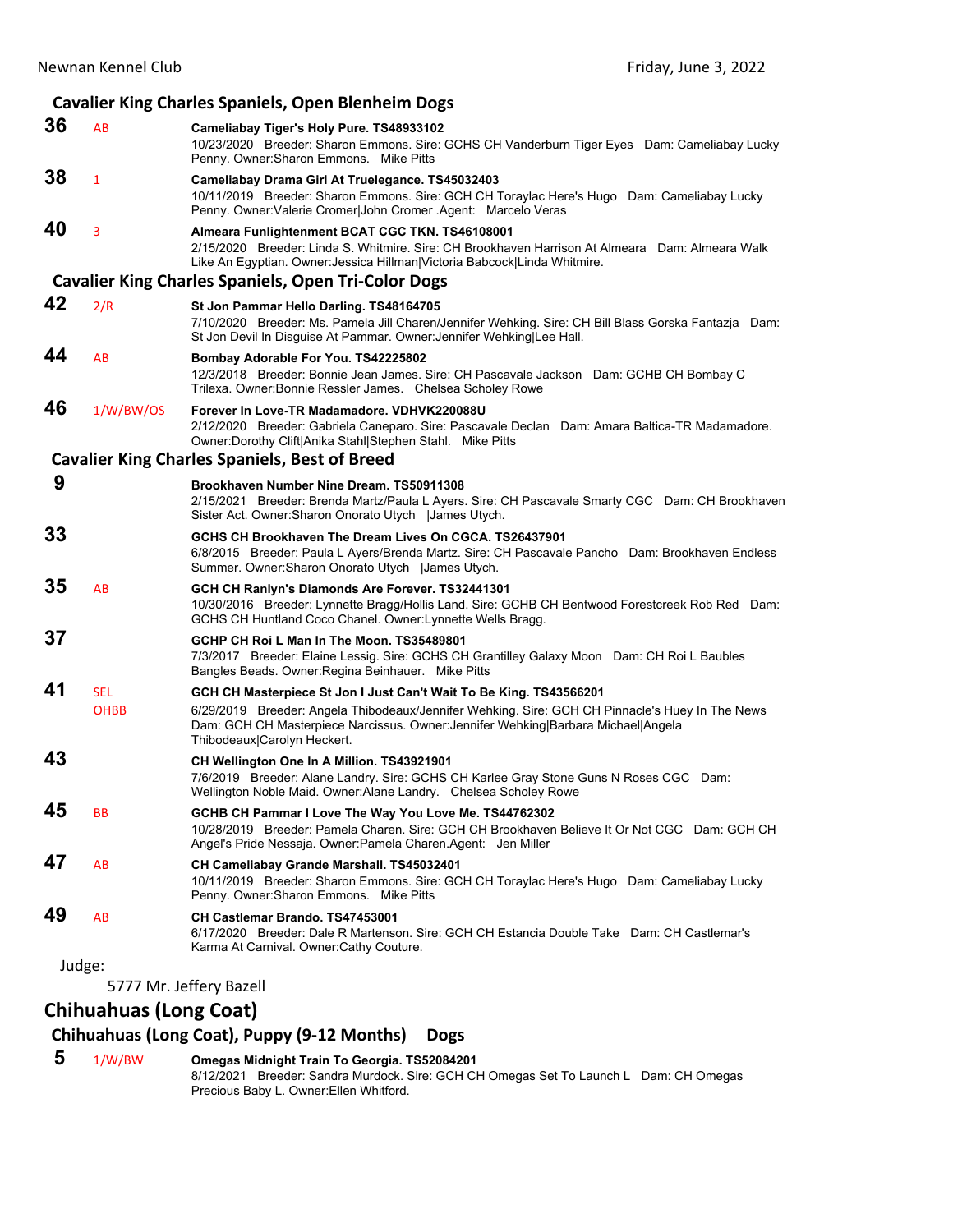# **Chihuahuas (Long Coat), Bred‐By‐Exhibitor (Adult) Dogs**

|        |                          | Chihuahuas (Long Coat), Bred-By-Exhibitor (Adult)<br><b>Dogs</b>                                                                                                                                                                                                             |
|--------|--------------------------|------------------------------------------------------------------------------------------------------------------------------------------------------------------------------------------------------------------------------------------------------------------------------|
| 7      | AB                       | Marshoaks Howlin At The Moon, TS39180502<br>5/7/2018 Breeder: Barbara Harper/Peggy O Wilson/CANDACE WRIGHT/Leonard Daugherty. Sire: CH<br>Marshoaks-N-Sylentwood Junior Nation Dam: Marshoaks Rhinestone Cowgirl. Owner: Barbara<br>Harper Leonard Daugherty   Candy Wright. |
| 9      | 1/R                      | Hi-C Cherry Wine Party Favors. TS50021502<br>2/15/2021 Breeder: Sandra G Clark/Fred L Clark. Sire: Hi-C Smoke And Mirrors Dam: Hi-C China Doll.<br>Owner: Sandra Clark Fred Clark.                                                                                           |
|        |                          | Chihuahuas (Long Coat), Bred-By-Exhibitor (Puppy)<br><b>Bitches</b>                                                                                                                                                                                                          |
| 6      | 1/R                      | Ravenwood Marshoaks Geez She's So Fine!. TS52348301<br>6/4/2021 Breeder: Debbie Robertson/Barbara Harper. Sire: CH Starsen Geez Germaine! Dam: CH<br>Ravenwood-N-Marshoaks Red Moon Rising. Owner:Barbara Harper Debbie Robertson.                                           |
|        |                          | Chihuahuas (Long Coat), Bred-By-Exhibitor (Adult)<br><b>Bitches</b>                                                                                                                                                                                                          |
| 8      | 1/W/OS                   | Hi-C The Roaring Twenties. TS47557301<br>6/16/2020 Breeder: Sandra Clark/Fred L Clark. Sire: Joy-Jac's Mister Mcpip Pippin Dam: Hi-C Royal<br>Constellation. Owner: Sandra Clark Fred Clark.                                                                                 |
|        |                          | Chihuahuas (Long Coat), Open<br><b>Bitches</b>                                                                                                                                                                                                                               |
| 12     | $\mathbf{1}$             | Dixie Darlin's Smokin Hot @Marshoaks. TS44877802<br>1/10/2020 Breeder: Evelyn Rutledge/Jennifer Stancil. Sire: GCHB CH Schroeder's Mini Cooper Dam: CH<br>Dixie Darlin's Galway Girl. Owner: Barbara Harper Debbie Robertson.                                                |
| 14     | $\overline{2}$           | Dazzles Sweet As Tupelo Honey. TS45941202<br>12/26/2019 Breeder: Donna J Jensen. Sire: GCH CH Dazzles Simon Says So Dam: Dazzles Serious<br>Mojo. Owner: Ellen Whitford.                                                                                                     |
|        |                          | <b>Chihuahuas (Long Coat), Best of Breed</b>                                                                                                                                                                                                                                 |
| 11     | <b>BB</b><br><b>OHBB</b> | GCHB CH Lyon's Toys All In The Game. TS41449701<br>12/7/2018 Breeder: Patricia Lyon. Sire: Coolballow's Deaglan De Ardmore Dam: GCH CH Galleria Chio<br>Lyrical Melody. Owner: patricia smith marcia martin.                                                                 |
| Judge: |                          |                                                                                                                                                                                                                                                                              |
|        |                          | 5777 Mr. Jeffery Bazell                                                                                                                                                                                                                                                      |
|        |                          | <b>Chihuahuas (Smooth Coat)</b>                                                                                                                                                                                                                                              |
|        |                          | Chihuahuas (Smooth Coat), Puppy (9-12 Months)<br><b>Dogs</b>                                                                                                                                                                                                                 |
| 9      | 1/R                      | Omegas Imma Soul Man. TS52083601<br>8/2/2021 Breeder: Sandra Murdock. Sire: Wesann's Pico De Gallo Dam: Omegas What A Girl Wants Lc.<br>Owner:sandra foster Carla Black.                                                                                                     |
|        |                          | <b>Chihuahuas (Smooth Coat), Open</b><br><b>Dogs</b>                                                                                                                                                                                                                         |
| 11     | 1/W/BW                   | Wesann's Pasco Southern Queso Dip. TS49026203<br>9/8/2020 Breeder: Angela Davis. Sire: GCHG CH Envi's Dip Baby Dip Pasco Dam: A-Maize-Ing Snuggle<br>Bug. Owner: Debbie Robertson Barbara Harper.                                                                            |
|        |                          | <b>Chihuahuas (Smooth Coat), 12-18 Months</b><br><b>Bitches</b>                                                                                                                                                                                                              |
| 12     | 1/R                      | Southern Hills Susie Que. TS50889104<br>5/4/2021 Breeder: Barbara Sikes. Sire: GCHS CH Destiny's Drink Till She's Pretty Dam: GCH CH Neo<br>Fabulous Viva La Vida. Owner: Barbara Sikes.                                                                                     |
|        |                          | <b>Chihuahuas (Smooth Coat), Open</b><br><b>Bitches</b>                                                                                                                                                                                                                      |
| 16     | 1/W                      | CH Wesann's Dream A Lil Dream In Ravenwood, TS49026204                                                                                                                                                                                                                       |

9/8/2020 Breeder: Angela Davis. Sire: GCHG CH Envi's Dip Baby Dip Pasco Dam: A-Maize-Ing Snuggle Bug. Owner:Debbie Robertson.

### **Chihuahuas (Smooth Coat), Best of Breed**

**14** OS **Omegas Ga-To Be Five Oclock Somewhere Smc. TS51586902** 6/9/2021 Breeder: Sandra Murdock. Sire: GCHS CH Destiny's Drink Till She's Pretty Dam: Omegas Ga-To Be A Rebel Lady S. Owner:Sandra Murdock. **15** BB **GCHS CH Destiny's Drink Till She's Pretty. TS42679501** 3/25/2019 Breeder: Lana Bowes/Chanel Brooks. Sire: GCH CH Knockout Fire Shot Dam: Destiny's Secret In Paradise. Owner:Tonie P Stephens. **18** AB **GCHS CH Krispin Ever Body Nose Yur Name. TS50325001** 1/19/2021 Breeder: Dail P Corl. Sire: GCHS CH Sandy's Babes Tradewinds As Ever Dam: CH Cogie's I

Am Evening Star. Owner:Paula Martinez|Shea O'Connell|Holly Maxwell.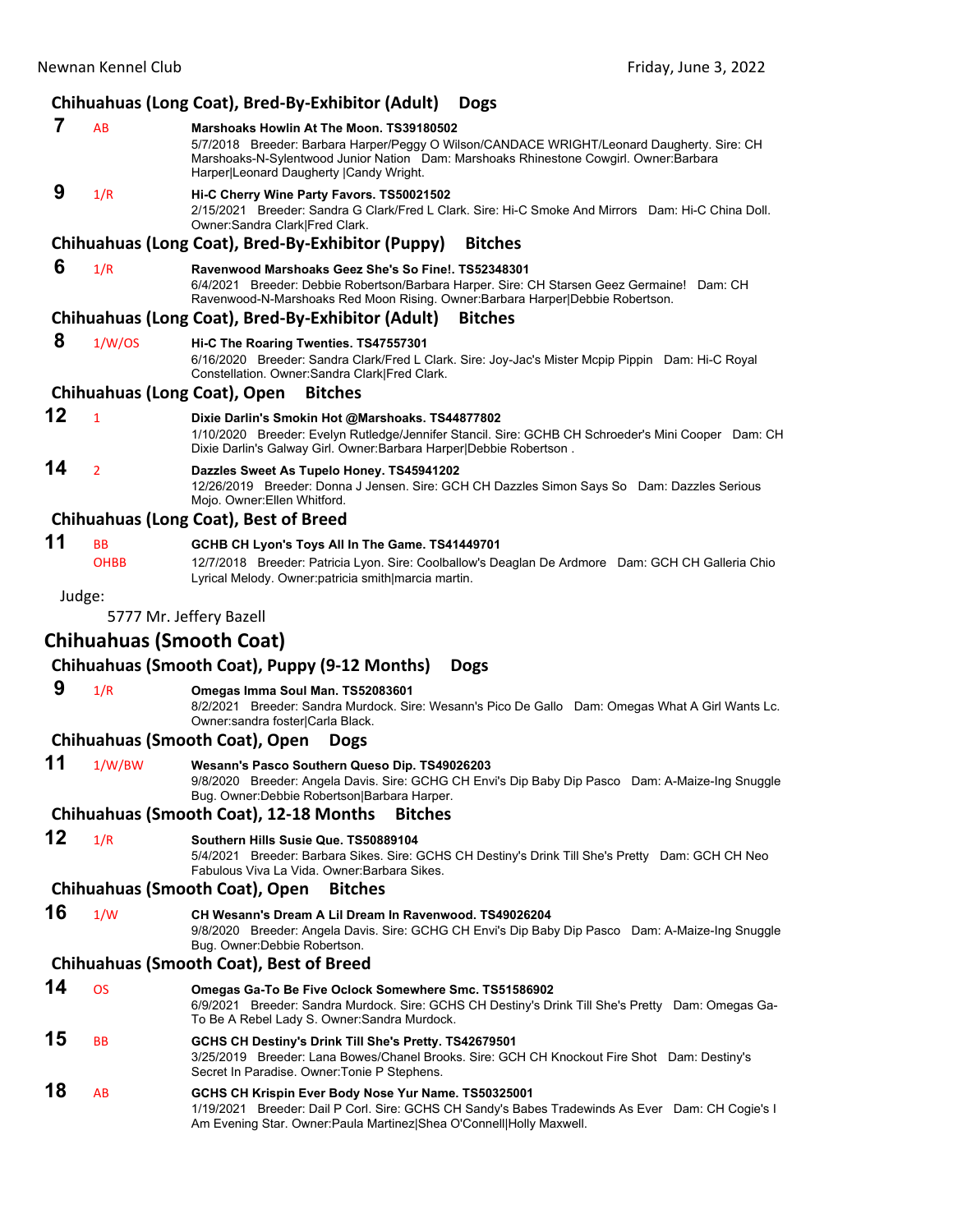| 19 | <b>SEL</b>              | Southern Hills Play It Again Gentleman Jack. TS50889101                                                                                                                                                                     |
|----|-------------------------|-----------------------------------------------------------------------------------------------------------------------------------------------------------------------------------------------------------------------------|
|    | <b>OHBB</b>             | 5/4/2021 Breeder: Barbara Sikes. Sire: GCHS CH Destiny's Drink Till She's Pretty Dam: GCH CH Neo<br>Fabulous Viva La Vida, Owner: Barbara Sikes,                                                                            |
| 20 | <b>SEL</b>              | CH Schroeder's Shirley. TS50505101<br>3/15/2021 Breeder: Donna Schroeder. Sire: GCH CH Rib Dave Dam: Schroeder's Wind Waker O' Halo.<br>Owner:Sandra Foster Carla Black Sandra Murdock.                                     |
|    | Judge:                  |                                                                                                                                                                                                                             |
|    |                         | 5777 Mr. Jeffery Bazell                                                                                                                                                                                                     |
|    | <b>Chinese Cresteds</b> |                                                                                                                                                                                                                             |
|    |                         | <b>Chinese Cresteds, Open Hairless Dogs</b>                                                                                                                                                                                 |
| 11 | AB                      | Speechless Beameups God Of Mischief Loki. TS54124301<br>6/14/2021 Breeder: Dorene Cross/Jessie Barringer. Sire: GCHG CH Speechless In Your Face Dam:<br>Anna Sky Kennel Nola Skips Cool. Owner: Doreen Cross Rebecca Cross. |
|    |                         | <b>Chinese Cresteds, Best of Breed</b>                                                                                                                                                                                      |
| 15 |                         | GCHS CH Dark Side Of The Moon By Jove DCAT CGC. TS37483804<br>2/4/2018 Breeder: Stan Voje. Sire: CH Pink Floyd By Jove RN Dam: CH Some Like It Hot By Jove.<br>Owner:Donna Barstead Lee Christopher Brautigam.              |
| 17 | <b>SEL</b>              | GCH CH Bohemian Rhapsody By Jove. TS49069405                                                                                                                                                                                |
|    | <b>OHBB</b>             | 12/18/2020 Breeder: Stan Voje/Linda Bourne. Sire: GCH CH David Ortiz By Jove Dam: CH Prisonbreak's<br>D. Gabbana. Owner: Justin Davis Stan Voje Linda Bourne.                                                               |
| 19 | <b>BB</b>               | GCH CH The Lion Lady's Footloose and Fancy Free. TS49482504<br>40/00/0000 Desadam Chanan Luan/Canonia Laude, Chas COUD OLL Chauchdale Desara LDault De That                                                                 |

12/23/2020 Breeder: Sharon Lyon/Sammie Lewis. Sire: GCHB CH Showstyle's Dragon I Don't Do That Tongue Thang Dam: GCH CH The Lion Lady's Serengeti Jungle Jane. Owner:Sharon Lyon|Alexis Fridie.Agent: Rebecca Cross

**21 CH Frozen Star Cobalt Blue Bullet. TS52065101** 2/20/2021 Breeder: Robin Pusztay Ph.D./Steve Pusztay/Debbie &John Caponetto. Sire: GCHB CH Blanch-O's Fire Away At Frozen Star Dam: GCH CH Blanch-O's Pick Me A Flower At Frozen Star. Owner:Robin Pusztay PhD|Steven Pusztay PhD|J Pusztay MBA. Kacie Davis Jordan

Judge:

.

5777 Mr. Jeffery Bazell

# **English Toy Spaniels (B & P C)**

# **English Toy Spaniels (B & P C), Best of Breed**

### **5** BB/G1 **GCH CH Loujon California Dreamin'. TS21242301**

2/4/2014 Breeder: Nancy Dorian/Karen Miller. Sire: GCH CH Loujon Backroad To Lynchburg Dam: CH Loujon Pardon My French. Owner:Bruce Deman|Karen Miller|Karen Yeager|Pat Cox|Ruth Arveson. Mike **Pitts** 

Judge:

5777 Mr. Jeffery Bazell

# **English Toy Spaniels (K C & R)**

# **English Toy Spaniels (K C & R), Best of Breed**

# **5** BB **CH Sanchi Written In The Stars. TS41486602**

OHBB 2/7/2019 Breeder: Bonnie J Miller D.V.M.. Sire: CH Sanchi Yosemite Sam Dam: CH Sanchi Precious Prudence. Owner:Cyndi Morgan|Cheryl Brown |Bonnie Miller .

Judge:

5777 Mr. Jeffery Bazell

# **Havanese**

# **Havanese, Puppy (6‐9 Months) Dogs**

# **5** 1/W/BW **Honor Rhythm-N-Sol At Isla. TS52492703**

9/25/2021 Breeder: Jennifer Manders. Sire: CH Honor Walk Through Fire Not Be Burned Dam: CH Heartfelt Pedra Our Amor. Owner:Ana Alvarez.Agent: Harry Bennett

# **Havanese, Puppy (9‐12 Months) Dogs**

# **7** AB **That's Born On The 4th Of July Eh. TS53482301**

7/4/2021 Breeder: David J Scheiris/Darlene R Scheiris/Patricia J Lucas. Sire: CH Evertop That's Pure 100 Proof Dam: GCH CH That's How Love Goes At Mendota. Owner:DAVID J SCHEIRIS|DARLENE SCHEIRIS. Daryl Heggie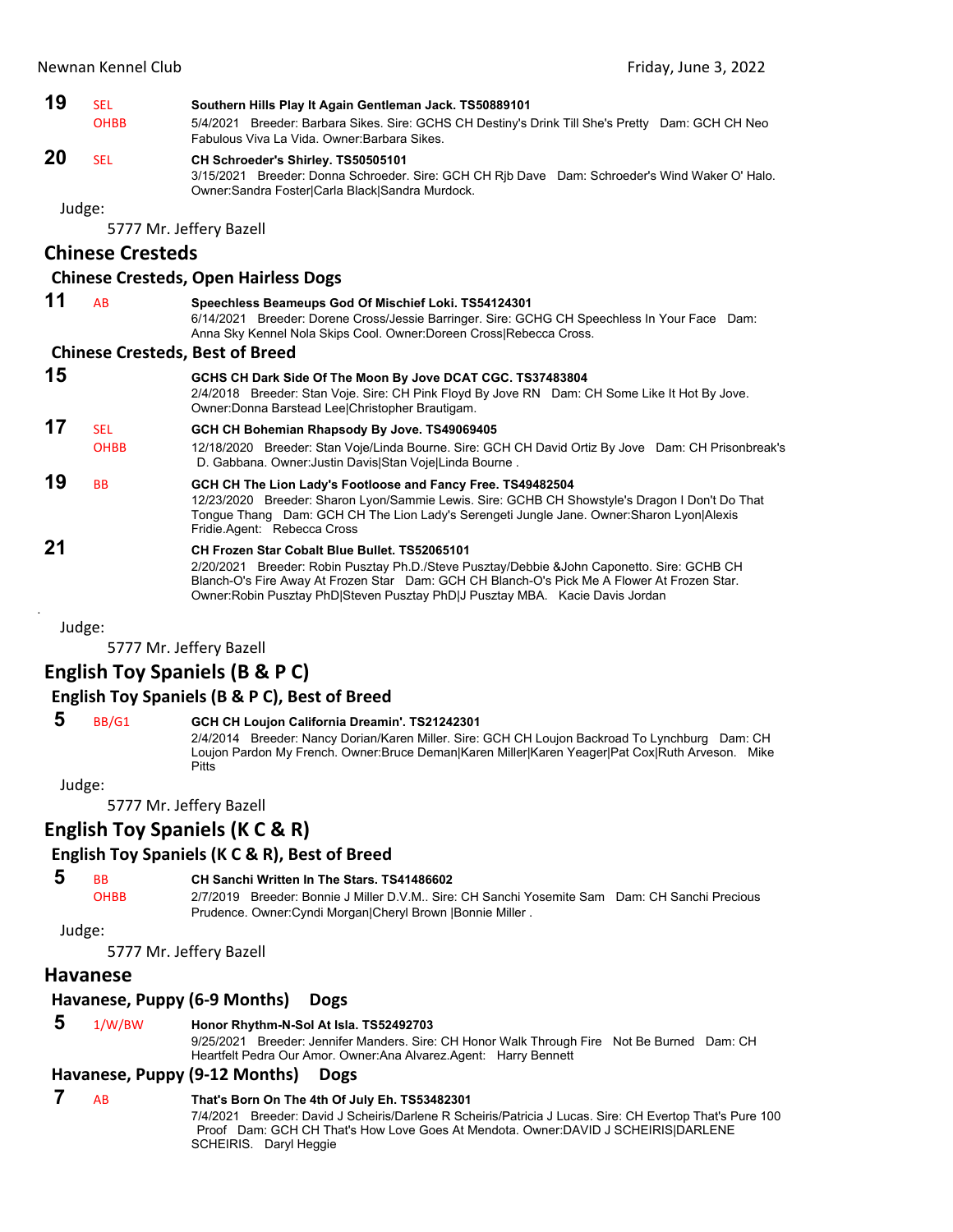|    |                                                          | Havanese, Puppy (6-9 Months)<br><b>Bitches</b>                                                                                                                                                                                                                                            |  |  |
|----|----------------------------------------------------------|-------------------------------------------------------------------------------------------------------------------------------------------------------------------------------------------------------------------------------------------------------------------------------------------|--|--|
| 6  | $\overline{2}$                                           | Luv Bug's Grande Amber-Brandy. TS52691701<br>9/12/2021 Breeder: Rebecaa Beard/Connie J Banitt/Cody Wright. Sire: CH Jangles's Nauti Cube Stack<br>And Go Dam: GCHB CH Luv Bugs Jewel Of The Sea At Tribeca. Owner:Connie Banitt Kacie Davis-                                              |  |  |
| 8  |                                                          | Jordan Cody Wright.                                                                                                                                                                                                                                                                       |  |  |
|    | $\mathbf{1}$                                             | Cassimere's All Eyes On Me. TS54426601<br>10/22/2021 Breeder: Faye Skelton/Connie J Banitt. Sire: GCHB CH Luv Bug's Cabo San Lucas Belamour<br>Dam: GCHB CH Luv Bug's Cassimere Summer Down Under. Owner: Faye Skelton. Agent: Kacie Davis                                                |  |  |
|    |                                                          | Havanese, Puppy (9-12 Months)<br><b>Bitches</b>                                                                                                                                                                                                                                           |  |  |
| 10 | AB                                                       | Fleur De Lis Amy Of Mt Breeze. TS51702304<br>7/6/2021 Breeder: Sandy Moyer/Terri McGuire. Sire: GCH CH Fleur De Lis Jp On The Mark Dam: CH Mt<br>Breeze-N-Gemstone's Dazzling Gold Of Kismet'S TKN. Owner:Chizuko Kawabata.Agent: Harry Bennett                                           |  |  |
|    |                                                          | Havanese, Bred-By-Exhibitor (Puppy)<br><b>Bitches</b>                                                                                                                                                                                                                                     |  |  |
| 12 | 1/R                                                      | Luv Bug's Candy Crush. TS51704301<br>7/15/2021 Breeder: Connie Banitt/Kacie Davis-Jordan. Sire: GCHB CH Luv Bug's Cabo San Lucas<br>Belamour Dam: CH Luv Bug's Girl Crush. Owner: Connie Banitt Kacie Davis-Jordan.                                                                       |  |  |
|    | Havanese, Open                                           | <b>Bitches</b>                                                                                                                                                                                                                                                                            |  |  |
| 14 | AB                                                       | Cahawba's Last Trick at Brandywine. TS50133805<br>2/8/2021 Breeder: Peggy Shafferman/Lisa Hethcox. Sire: GCH CH Los Perritos Midnight Train To Georgia<br>Dam: CH Cahawba's Grievous Angel. Owner:nancy case Peggy Shafferman.Agent: Harry Bennett                                        |  |  |
| 16 | 1/W/OS                                                   | Happy Paws N Lordocs Look At Me Me. TS50746403<br>4/10/2021 Breeder: Shannon Clouse. Sire: CH Happy Paws' My Heart Is In Havana Dam: Happy Paws'<br>Muffin Top. Owner:Lorrie Jergenson.Agent: Rebecca Cross                                                                               |  |  |
|    | <b>Havanese, Best of Breed</b>                           |                                                                                                                                                                                                                                                                                           |  |  |
| 9  | AB                                                       | GCHG CH Kolmar's & Los Feliz The Man Of Steel. TS40254001<br>10/9/2018 Breeder: Mark W Kolbe. Sire: GCHS CH Angelheart's The Steel Curtain At Los Feliz Dam:<br>GCH CH Kolmar's Well Hello Gorgeous. Owner:Anne Stevenson Nancy Brown Gary Brown Lisa Soars<br>Agent: Tara Martin Rowell. |  |  |
| 11 | <b>BB</b>                                                | GCHB CH Luv Bug's Baby I'm Howlin For You. TS41192301<br>12/10/2018 Breeder: Connie J Banitt/Claudia Devita. Sire: GCHB CH Luv Bug's Cabo San Lucas<br>Belamour Dam: GCH CH Devita's First Impression At Luvbug. Owner: Arianne Donahue Connie Banitt.<br>Kacie Davis Jordan              |  |  |
| 18 | AB                                                       | CH Carneys Spirit Of The Forest. TS48767803<br>10/23/2020 Breeder: Jacqueline Carney. Sire: Selah-Amblers Hotshot Hero Dam: CH Carneys Flower<br>From The Heartland. Owner: Jacqueline Carney. Agent: Harry Bennett                                                                       |  |  |
|    | Judge:                                                   |                                                                                                                                                                                                                                                                                           |  |  |
|    |                                                          | 5777 Mr. Jeffery Bazell                                                                                                                                                                                                                                                                   |  |  |
|    | <b>Italian Greyhounds</b>                                |                                                                                                                                                                                                                                                                                           |  |  |
|    |                                                          | Italian Greyhounds, Puppy (9-12 Months)<br><b>Dogs</b>                                                                                                                                                                                                                                    |  |  |
| 5  | 1/W                                                      | <b>Pinnacle Exclamation Point. TS52355202</b><br>8/30/2021 Breeder: Justin C Smithey. Sire: CH Marchwind Blast From The Blue Dam: CH Pinnacle Point<br>Taken. Owner: Justin Smithey.                                                                                                      |  |  |
| 7  | $\overline{2}$                                           | Wynson's Totally Rad. TS53210601<br>8/24/2021 Breeder: Diana Chapman/William Chapman. Sire: CH Marchwind Presidential Dam: Wynson's<br>High Finance. Owner: Diana Chapman. Agent: Rhett Bockman                                                                                           |  |  |
|    |                                                          | Italian Greyhounds, Bred-By-Exhibitor (Adult)<br><b>Dogs</b>                                                                                                                                                                                                                              |  |  |
| 9  | 1                                                        | Valhasar To Dream Again. TS52759701<br>5/20/2021 Breeder: Richard Valentini. Sire: GCH CH Kc's No Dream Is Too Big BCAT Dam: GCH CH<br>Valhasar Legendary. Owner: Richard D Valentini.                                                                                                    |  |  |
|    | Italian Greyhounds, Open                                 | <b>Dogs</b>                                                                                                                                                                                                                                                                               |  |  |
| 11 | 1/R                                                      | Izat Pitch Black. TS41438401<br>9/29/2018 Breeder: Karen Thayne/Paula B Carroll. Sire: CH Izat Simply Debonaire Dam: Izat The Spy<br>Who Loved Me. Owner:Andrea C Bradford Karen Trenda Thayne.                                                                                           |  |  |
|    | Italian Greyhounds, Puppy (6-9 Months)<br><b>Bitches</b> |                                                                                                                                                                                                                                                                                           |  |  |
| 6  | $\mathbf{1}$                                             | Wynson's Precious Metal. TS53415402<br>9/14/2021 Breeder: Diana Chapman / . Sire: CH Wynson's In The Zone Dam: CH Wynson's All That                                                                                                                                                       |  |  |

Glitters. Owner:Diana Chapman.Agent: Rhett Bockman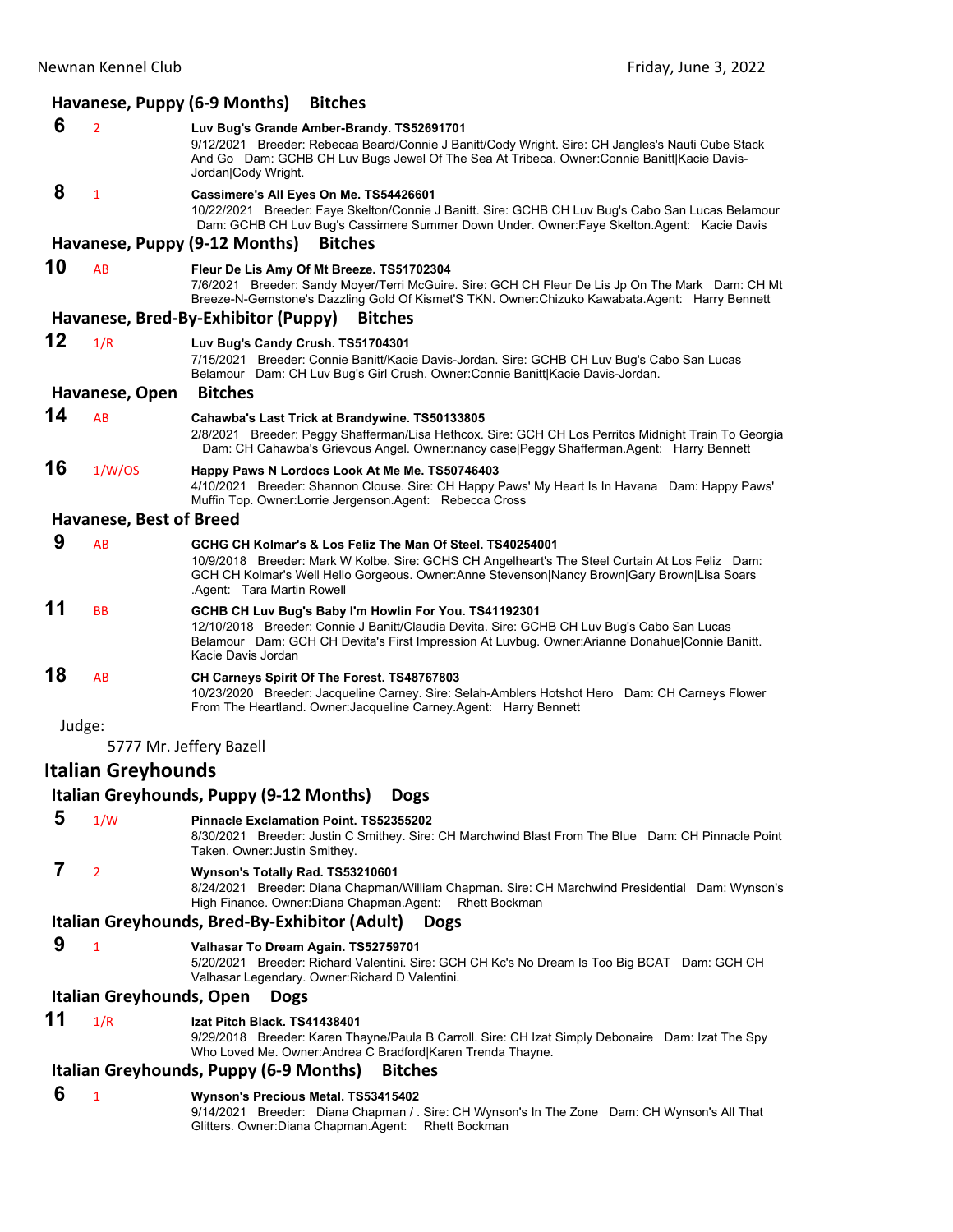### Newnan Kennel Club Friday, June 3, 2022 **Italian Greyhounds, Puppy (9‐12 Months) Bitches 8** 1/W/BW **Macabre's The Legendary Silver Wing. TS51310302** 6/24/2021 Breeder: Karena A Avila. Sire: GCH CH Nautica Wildhart An American Romance Dam: GCH CH Marchwind's Sterling Silver. Owner:Karena Avila|James Moses. **10** <sup>2</sup> **Pinnacle Talking Point. TS52355205** 8/30/2021 Breeder: Justin C Smithey. Sire: CH Marchwind Blast From The Blue Dam: CH Pinnacle Point Taken. Owner:Justin Smithey. **Italian Greyhounds, Bred‐By‐Exhibitor (Puppy) Bitches 12** <sup>1</sup> **Macabre's Glaceon. TS51310301** 6/24/2021 Breeder: Karena A Avila. Sire: GCH CH Nautica Wildhart An American Romance Dam: GCH CH Marchwind's Sterling Silver. Owner:Karena Avila|James Moses. **14** <sup>2</sup> **Alura Boccalupo Good Karma. TS52882301** 8/8/2021 Breeder: Lynn Partridge/Dini Westman. Sire: CH Marchwind Presidential Dam: GCH CH Alura Goody Goody Gumdrops. Owner:Lynn Partridge|Scott Partridge. **Italian Greyhounds, Bred‐By‐Exhibitor (Adult) Bitches 16** 1/R **Nautica Wildhart The Pied Piper. TS50682001** 1/19/2021 Breeder: Daniel Stutzman/Dana Cline. Sire: GCHB CH Viva Justa Tex In The City Fiore Dam: CH Nautica Wildhart Anji September Reign. Owner:Daniel Stutzman|Daniel Stutzman|Dana Cline. **18** <sup>2</sup> **Valhasar Once Upon A Dream. TS52759704** 5/20/2021 Breeder: Richard Valentini. Sire: GCH CH Kc's No Dream Is Too Big BCAT Dam: GCH CH Valhasar Legendary. Owner:Richard D Valentini. **Italian Greyhounds, Best of Breed 17** SEL **GCH CH Wynson's Grizzly Bear At Marchwind. TS50835101** 2/28/2021 Breeder: Diana Chapman. Sire: CH Wynson's Dashing In Denim Dam: CH Wynson's Little Sparrow. Owner:Justin Smithey. **19** SEL **CH Macabre's Hook Line And Sinker. TS51174304** 6/18/2021 Breeder: Karena A Avila. Sire: GCH CH Kc's No Dream Is Too Big BCAT Dam: CH Pinnacle Rules Were Made To Be Broken. Owner:Karena Avila|James Moses. **20** BB **GCHB CH Alura Boccalupo Good Vibes CA BCAT. TS49078201** OHBB/OHG2 11/15/2020 Breeder: Lynn Partridge/Dini Westman. Sire: GCH CH Maplewood's Im Sexy And I Know It Dam: GCH CH Alura Goody Goody Gumdrops. Owner:Lynn Partridge. **21 CH Nautica Wildhart Plain As Day. TS51226404** 4/12/2021 Breeder: Daniel Stutzman/Dana Cline. Sire: CH Nautica Anji's St Brendan Dam: CH Nautica Wildhart Once Upon A Rainy Day Romance. Owner:Daniel Stutzman|Daniel Stutzman|Dana Cline. **23 CH Wynson's Just Call Me Dave. TS52274301** 6/15/2021 Breeder: Diana Chapman. Sire: Wynson's Just Dashing Dam: Wynson's Truth Or Consequence. Owner:Diana Chapman.Agent: Rhett Bockman Judge: 5777 Mr. Jeffery Bazell **Japanese Chin**

# **Japanese Chin, 12‐18 Months Dogs**

### **5** AB **Touche's Incognito. TS51737601**

4/1/2021 Breeder: Dale R Martenson. Sire: GCHS CH Touche's Gentleman Caller Dam: Touche Constellation. Owner:Cathy Couture.

### **Japanese Chin, 12‐18 Months Bitches**

### **6** AB **Touche's Summer Party Girl. TS51737501**

5/6/2021 Breeder: Dale R Martenson. Sire: CH Coverdale Hide Your Heart Dam: Musashi Pinkalicious. Owner:Cathy Couture.

### Judge:

5777 Mr. Jeffery Bazell

# **Maltese**

# **Maltese, Puppy (9‐12 Months) Dogs**

## **5** AB **Jones' Ice Ice Baby. TS51919902**

8/12/2021 Breeder: Summer Rutledge/Sophia X Traywick. Sire: Melanie Love Rus'Lan Dam: Super Charm Gia. Owner:McKenzie Jones. Kacie Davis Jordan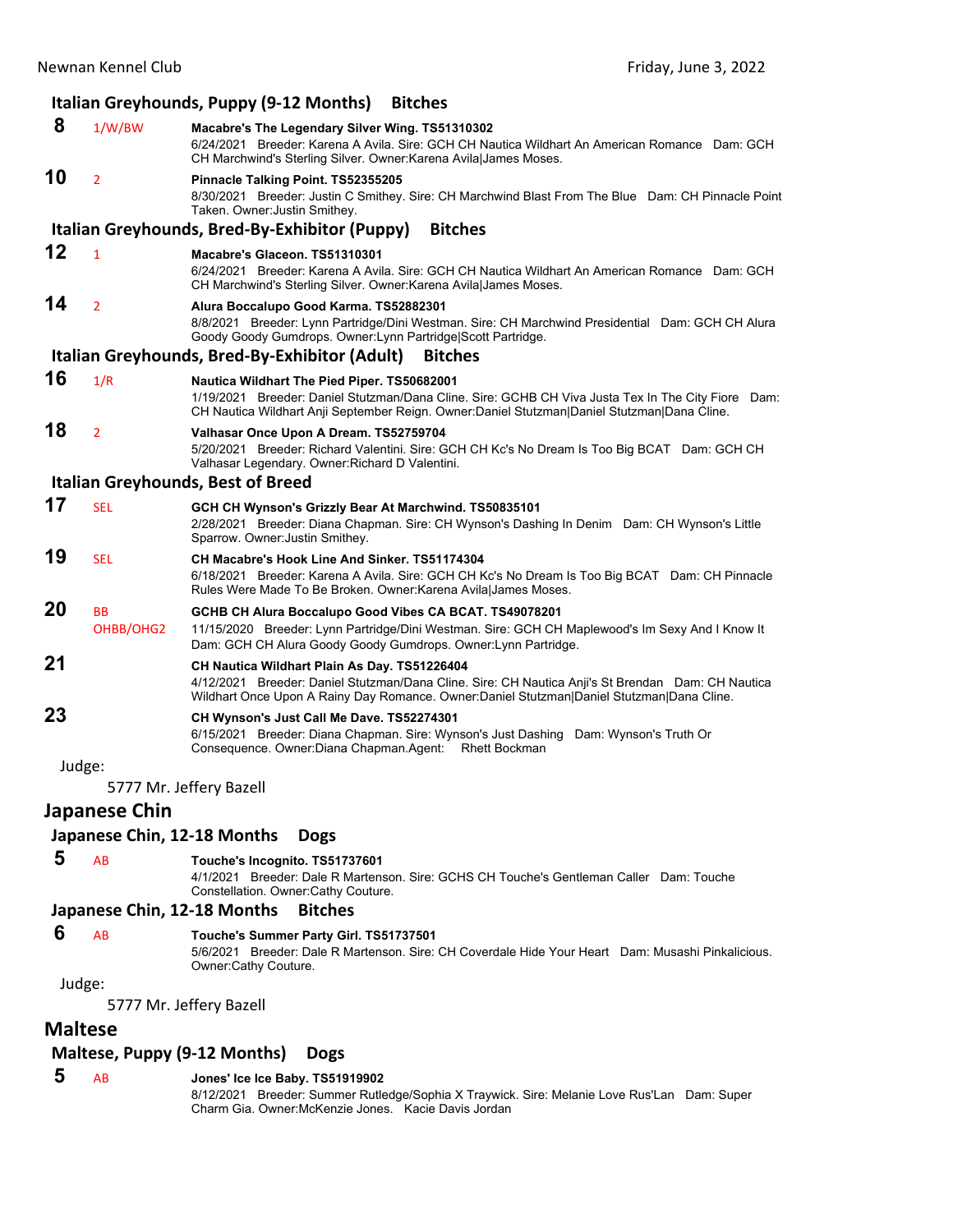5777 Mr. Jeffery Bazell

# **Manchester Terriers (Toy)**

# **Manchester Terriers (Toy), Puppy (6‐9 Months) Dogs**

 **7** 1/W/BB **Black Idols Woodstock. RN37724201**

11/3/2021 Breeder: Patricia Brenciani. Sire: Bonwild Nino At Black Idol Dam: Tsar-Ping's Perfect Anita Black Idol. Owner:Lizbeth Grall.

Judge:

5777 Mr. Jeffery Bazell

### **Papillons**

### **Papillons, Bred‐By‐Exhibitor (Puppy) Dogs**

- **7** 1/W/BW **Denzel Name In Lights. TS53743701**
	- 6/12/2021 Breeder: Tracy Burdick/Diane Winer. Sire: GCH CH Denzel Broadway Lights Dam: Denzel White Russian. Owner:Tracy Burdick.

### **Papillons, Bred‐By‐Exhibitor (Adult) Dogs**

### **9** AB **Wildfire Sipping The Tea. TS50037601**

1/7/2021 Breeder: Angela S Pickett/Cheslie Pickett. Sire: CH Involo Can't Fight This Feeling Dam: CH Wildfire Spill The Tea. Owner:Angela Pickett|Cheslie Smithey.

# **11** 1/R **Denzel Lightly Seasoned. TS51496802**

1/15/2021 Breeder: Tracy Burdick. Sire: GCH CH Denzel Broadway Lights Dam: CH Denzel Essential Ingredient. Owner:Tracy Burdick.

### **Papillons, 12‐18 Months Bitches**

### **8** AB **Lissalana Venus Yeah Baby She's Got It. TS51747701**

5/22/2021 Breeder: Lana Wuolukka. Sire: CH Lissalana Lord Lindon Dam: Lissalana Countess Gg Photo Finish. Owner:Lana S Wuolukka.

### **Papillons, Bred‐By‐Exhibitor (Puppy) Bitches**

### **10** 1/R **Denzel Glittering Lights. TS53743705**

6/12/2021 Breeder: Tracy Burdick/Diane Winer. Sire: GCH CH Denzel Broadway Lights Dam: Denzel White Russian. Owner:Tracy Burdick.

### **Papillons, Bred‐By‐Exhibitor (Adult) Bitches**

# **12** 1/W/OS **Denzel The Showoff. TS50931302**

1/11/2021 Breeder: Tracy Burdick. Sire: CH Denzel Surround Sound Dam: CH Denzel Insignia Steal The Show. Owner:Tracy Burdick.

### **Papillons, Best of Breed**

# **17** BB **CH Denzel Naturally Ambitious. TS40455301**

6/13/2018 Breeder: Tracy Burdick / . Sire: GCH CH Denzel Success Comes Naturally Dam: CH Denzel Heard It Through The Grapevine. Owner:Tracy Burdick.

Judge:

5777 Mr. Jeffery Bazell

## **Pomeranians**

### **Pomeranians, Puppy (9‐12 Months) Dogs**

 **5** 1/W **NUMBER ONE PREMIERA POLAND. PKRV34873**

8/2/2021 Breeder: . Sire: Dam: . Owner:Bozena Borkowska-Grochala|Peter Pettersen.

### **Pomeranians, Bred‐By‐Exhibitor (Adult) Dogs**

# **9** AB **Pomflower's Brave Little Toaster. TS49516904**

11/24/2020 Breeder: Christie Flowers. Sire: Smiley's Next Leap Home Dam: Wildest Girl In Reno. Owner:Christie Flowers.

### **Pomeranians, Open Red, Orange, Cream & Sable Dogs**

### **17** AB **Peperie Pied Piper. TS52937001**

4/30/2021 Breeder: Peter Pettersen/Victoria Oelerich. Sire: GCH CH Karals Pop Star At Peperie Dam: CH Moxiepoms Merci Maria The Princess. Owner:Peter Pettersen|Victoria Oelerich. Pam Dzuik

### **Pomeranians, 12‐18 Months Bitches**

# **6** 1/R **Heritage's Nolo Contendere. TS50447502**

12/28/2020 Breeder: Ann Parman. Sire: GCHS CH Heritage's Heir Apparent Dam: Heritage's Amazing Grace. Owner:Ann E Parman.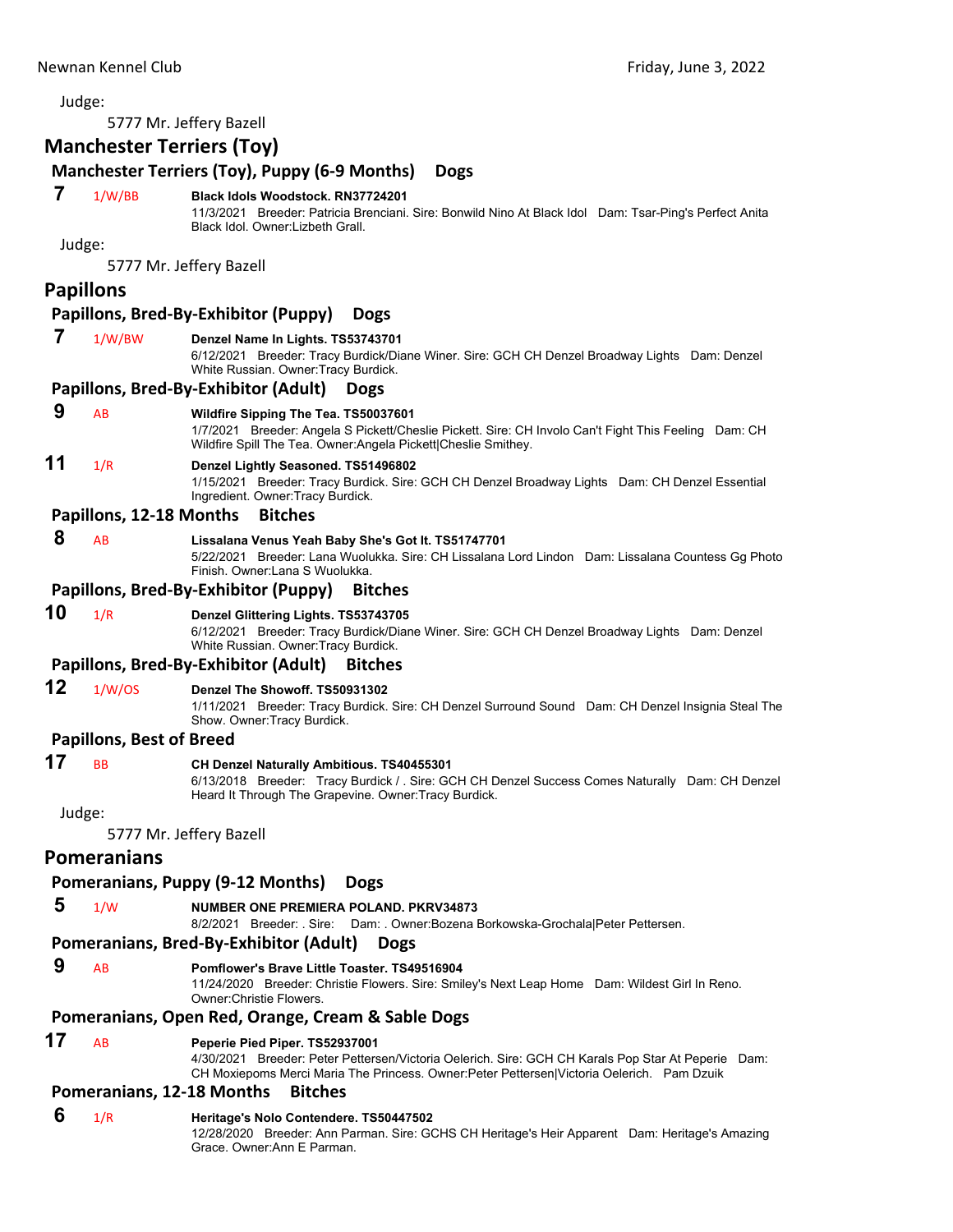### **Pomeranians, Bred‐By‐Exhibitor (Adult) Bitches**

### **10** 1/W/BW/OS **Castile's Come What May. TS45643502**

9/21/2019 Breeder: Dr. Geno Sisneros. Sire: CH Castile Callevys Soldier Of Love Dam: CH Castile's Justify My Love. Owner:Geno Sisneros.

### **12** <sup>2</sup> **Heritage's Order In The Court. TS50447501**

12/28/2020 Breeder: Ann Parman. Sire: GCHS CH Heritage's Heir Apparent Dam: Heritage's Amazing Grace. Owner:Ann Parman.

### **Pomeranians, Open Red, Orange, Cream & Sable Bitches**

# **14** AB **Castile Callevys Ice Maiden BCAT. TS47663602**

5/30/2020 Breeder: Dr. Geno Sisneros/FREDRIK NILSSON. Sire: CH Castile Callevys Soldier Of Love Dam: CH Castile Callevys Abba. Owner:Geno Sisneros|Fredrik Nilsson.

### **Pomeranians, Best of Breed**

# **23** BB/G4 **GCH CH Allstar Poms Boy's Dream Comes True. TS45457301**

7/20/2019 Breeder: KIM DO-WAN. Sire: Tokie Teenage Dream Dam: Bunnybean High Light Perform. Owner:KODCHAPONG LEERAPHANTE. Pamela Campbell Brna

### Judge:

5777 Mr. Jeffery Bazell

# **Poodles (Toy)**

### **Poodles (Toy), Open Dogs**

### **5** 1/W/BW **Silvabirch Hawk Hill G8rcreek Baby I'm A Star! TKN. PR23898502**

3/20/2021 Breeder: Diane Gaw/Barbara C Hoopes/Jennifer L Brueser/Eric Gaw. Sire: GCH CH Janstone Alfie Romero Dam: CH Hawk Hill Mari. Owner:Jamie Morgan|Barbara C. Hoopes|Jennifer L. Brueser.

### **Poodles (Toy), Puppy (6‐9 Months) Bitches**

 **6** <sup>1</sup> **G8rcreek Keep Calm Tripletime. PR24546401**

9/17/2021 Breeder: Jennifer L Brueser/j Randall Tincher/Michael Lobinske. Sire: GCH CH Janstone Alfie Romero Dam: G8rcreek Sunsprite There's Always Drama. Owner:Jennifer Brueser|Randy Tincher|Michael Lobinske.

### **8** <sup>2</sup> **Tripletime Carry On G8rcreek. PR24546402**

9/17/2021 Breeder: Jennifer L Brueser/j Randall Tincher/Michael Lobinske. Sire: GCH CH Janstone Alfie Romero Dam: G8rcreek Sunsprite There's Always Drama. Owner:Jennifer Brueser|Randy Tincher |Michael Lobinske .

## **Poodles (Toy), Puppy (9‐12 Months) Bitches**

### **10** 1/W/OS **G8rcreek Sunsprite Silvabirch Sky's The Limit. PR24546301**

7/5/2021 Breeder: Jennifer L Brueser/Barbara C Hoopes/Michael Lobinske. Sire: CH G8rcreek Raven Pandamonium Dam: Darbon Bless Your Heart. Owner:Jennifer Brueser|Barbara Hoopes|Michael Lobinske.

### **Poodles (Toy), Bred‐By‐Exhibitor (Puppy) Bitches**

| 12  | Silvabirch G8rcreek Sunsprite Morn 'N Sun. PR24239101                                         |
|-----|-----------------------------------------------------------------------------------------------|
|     | 6/9/2021 Breeder: Barbara C Hoopes/Jennifer L Brueser/Michael Lobinske, Sire: GCH CH G8rcreek |
|     | Silvabirch Revelation Dam: CH Silvabirch G8rcreek Sunsprite Tuck 'N Run. Owner: BARBARA C     |
|     | HOOPES Jennifer Brueser Michael Lobinske.                                                     |
| . . |                                                                                               |

### **14** 1/R **G8rcreek Raven Glorybelle. PR24546302**

7/5/2021 Breeder: Jennifer L Brueser/Barbara C Hoopes/Michael Lobinske. Sire: CH G8rcreek Raven Pandamonium Dam: Darbon Bless Your Heart. Owner:Jennifer Brueser|Barbara Hoopes|Michael Lobinske.

### **Poodles (Toy), Best of Breed**

 **7** SEL **GCH CH G8rcreek Sunsprite Better Not J-Walk RN CGC. PR18081803**

10/19/2014 Breeder: Barbara C Hoopes/Jennifer L Brueser/Michael Lobinske. Sire: GCHB CH MACH2 G8rcreek Far Far Better CD BN RA MXG MJG OF CGC TKI Dam: Sunsprite J-Walk. Owner:Jennifer Brueser|Barbara Hoopes|Michael Lobinske.

# **9** BB **CH Jubilee's Yesterday Once More. PR24455703**

OHBB/OHG4 7/7/2021 Breeder: Judy Bowman. Sire: Darbon Time Is Up Dam: CH Mtn Laurel U Makin Me Dizzy. Owner:JudyBowman.

Judge:

5777 Mr. Jeffery Bazell

### **Pugs**

## **Pugs, Puppy (9‐12 Months) Dogs**

 **5** 1/R **Lordsett Jackpot. TS54036301**

8/13/2021 Breeder: Katarzyna Ksiazek. Sire: Merry Manky Tvix Honey Tongue Dam: Lordsett Djakarta Kiss. Owner:Liz Hallsworth/Bill Hallsworth.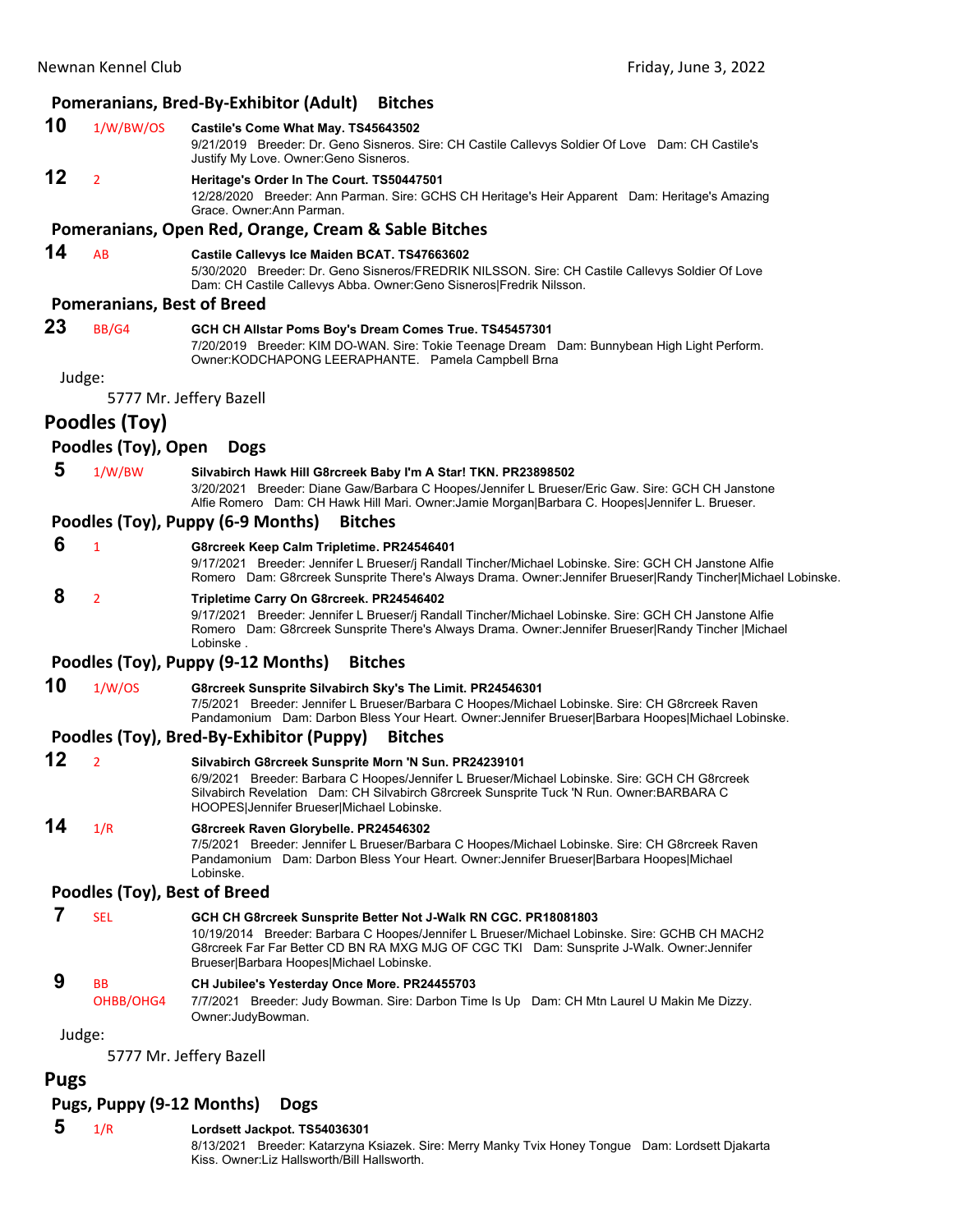|                 | <b>Pugs, Open Black Dogs</b>   |                                                                                                                                                                                                                                                     |
|-----------------|--------------------------------|-----------------------------------------------------------------------------------------------------------------------------------------------------------------------------------------------------------------------------------------------------|
| 7               | 1/W/BW                         | Zuma's Flirting With Blondes. TS53995701<br>7/7/2021 Breeder: Magnus Andersson/Susanne Andersson. Sire: Zuma's Dogge Doggelito Dam: Hekuba<br>Every Moment Matters. Owner: Sarah Gilreath.                                                          |
|                 | <b>Pugs, Open Fawn Dogs</b>    |                                                                                                                                                                                                                                                     |
| 9               | AB                             | Dixie's Bad Moon Rising. TS43715702<br>8/18/2019 Breeder: Verlene Miller. Sire: CH Bleuridge Simon Sez Sheps Im The One Dam: CH Dixie's<br>Miss Pepper Potts. Owner: Brenda Logan.                                                                  |
|                 | Pugs, Puppy (6-9 Months)       | <b>Bitches</b>                                                                                                                                                                                                                                      |
| 6               | 1/R                            | Party Time'Z Geez Louise. TS53140503<br>11/8/2021 Breeder: Candace Warren. Sire: CH Casa Blanca's Manic Monday Dam: Smugpugs Once In A<br>Lifetime CGCU TKI. Owner:Candace Warren Miller Andrew Miller.                                             |
|                 |                                | Pugs, Bred-By-Exhibitor (Adult)<br><b>Bitches</b>                                                                                                                                                                                                   |
| 8               | $\mathbf{1}$                   | Alcovy Peachtree Moon Pi. TS48745101<br>12/1/2020 Breeder: Liz Hallsworth/Vallarie Smith Cuttie. Sire: GCH CH Ugly Mugs Humphrey Snicklefritz<br>Starnes Dam: GCH CH Peachtree's Apple Pippa Of Alcovy. Owner:Liz Hallsworth/Bill Hallsworth.       |
|                 | <b>Pugs, Open Fawn Bitches</b> |                                                                                                                                                                                                                                                     |
| 12              | 1/W                            | Wright's Tequilla Sunrise. TS51355702<br>4/9/2021 Breeder: Linda Wright/Kim Wright. Sire: GCH CH Double D's Wright Ivy League Dam: CH<br>Shorline's Confection Moon. Owner: Sarah Gilreath.                                                         |
|                 | <b>Pugs, Best of Breed</b>     |                                                                                                                                                                                                                                                     |
| 14              | BB/G3                          | GCHG CH Pennwood Kinetta Coachie's Pride And Joy. TS38952702<br>4/30/2018 Breeder: Helen Rosier. Sire: GCHS CH Kinetta's Sky Is The Limit Dam: CH Pennwood's Libby.<br>Owner: Kay Pappas Candace Warren Miller Hellen Rosier. Agent: Esteban Farias |
| 15              | <b>OS</b>                      | GCH CH Triptych's Don't Count Me Out. TS47739301                                                                                                                                                                                                    |
|                 | OHBB/OHG1                      | 9/12/2020 Breeder: Dr. Paul Gilreath/Sarah Gilreath. Sire: CH Casa Blanca's Manic Monday Dam: GCH<br>CH Xoe's Diamonds N Pearls, Owner: Sarah Gilreath.                                                                                             |
| 16              | <b>SEL</b>                     | GCHG CH Andi Abracadabra. TS44970603<br>11/2/2019 Breeder: Joy Barbieri/Rebecca Movall/Eileen C Barbieri. Sire: CH Andi Curious George Dam:<br>CH Andi All The Marbles. Owner: Rebecca Hoskins. Agent: Ashleigh Rutzel                              |
| 18              | AB                             | GCH CH TIc Sweet Home Alabama, TS47237604<br>6/26/2020 Breeder: Teri Lynn Smith. Sire: CH Double D's Black Ops CGC Dam: GCHS CH Heavenly<br>Miracle 4TLC Bama Dynasty. Owner: Teri Smith.                                                           |
| 20              |                                | <b>VELYURS DE OFFRI CIRCEIY. TS47921301</b><br>8/31/2019 Breeder: E YU Panina. Sire: AHLEHOFF'S X-MEN THE LAST STAND Dam: VELYURS DE<br>OFFRI LAGONDA. Owner:Amy Adams.                                                                             |
| Judge:          |                                |                                                                                                                                                                                                                                                     |
|                 |                                | 5777 Mr. Jeffery Bazell                                                                                                                                                                                                                             |
| <b>Shih Tzu</b> |                                |                                                                                                                                                                                                                                                     |
|                 | Shih Tzu, Open                 | <b>Dogs</b>                                                                                                                                                                                                                                         |
| 5               | AB                             | Journie's Hit The Ground Runnin' At D'Lilas. TS51099702<br>5/25/2021 Breeder: Mrs. Kathleen Connelly. Sire: CH Cavallo's Purple Jade New Addition Dam: CH<br>Journie's Girl Can't Help It. Owner: Lila Pontius.                                     |
|                 |                                | Shih Tzu, Puppy (9-12 Months)<br><b>Bitches</b>                                                                                                                                                                                                     |
| 6               | 1/W/OS                         | Stacey B's Rebel Gypsy Soul. TS51505701<br>6/20/2021 Breeder: Stacey Bingham. Sire: Lex Br Logan Dam: Stacey B's Rock N' Roll Rebel.<br>Owner:Stacey Bingham.Agent: Jennifer Miller-Farias                                                          |
|                 | <b>Shih Tzu, Best of Breed</b> |                                                                                                                                                                                                                                                     |
| 7               | <b>BB/G2</b>                   | GCHB CH Jolisse N Ryan Bright Like A Diamond. TS47664001                                                                                                                                                                                            |

7/25/2020 Breeder: Jessica Ryan. Sire: Zerozeroseven Mondoshawan Oziresun Dam: CH Ryan's I

Believe N Miracle'S. Owner:Jocelyn Fuertes. Jennifer Miller Farias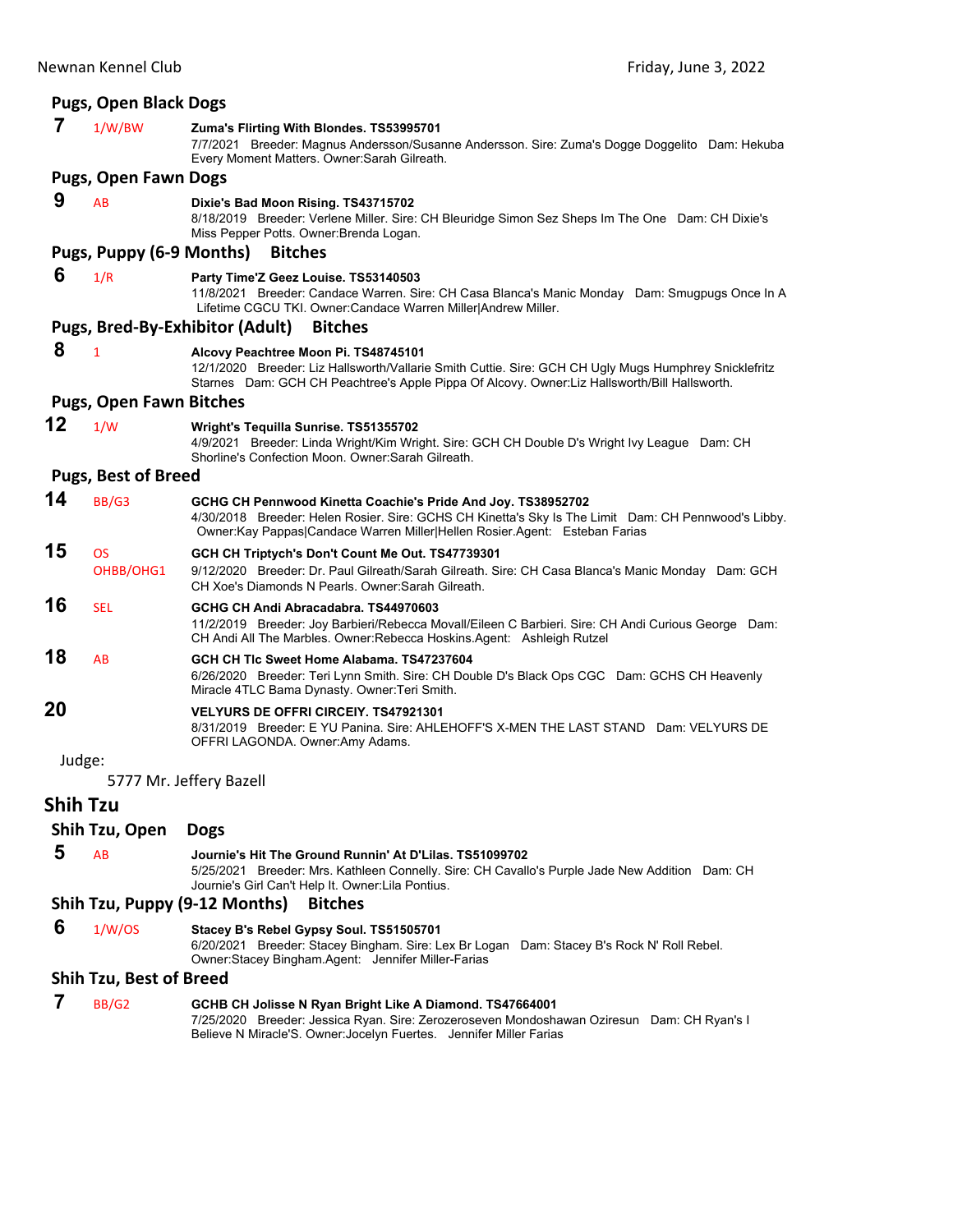5777 Mr. Jeffery Bazell

# **Toy Fox Terriers**

|    | <b>IUY FUA ICIIICIS</b>       |                                                                                                                                                                                                               |
|----|-------------------------------|---------------------------------------------------------------------------------------------------------------------------------------------------------------------------------------------------------------|
|    |                               | Toy Fox Terriers, Puppy (9-12 Months)<br><b>Dogs</b>                                                                                                                                                          |
| 5  | AB                            | Ttk Get Jurass Back TKN VHMP VSWB, TS51774905<br>7/6/2021 Breeder: Mr. Darian Jason Stern. Sire: CH Roeders MI Merlins Black Magic Dam: Vala Ramas<br>Mil Spec. Owner: Dottie Klein   Darian Stern.           |
| 7  | $\mathbf{1}$                  | Niklbys Man On The Moon. TS52319701<br>6/24/2021 Breeder: Ashley Cuzzolino/Sylvia Garner. Sire: CH Valcopy Rocket Man Dam: GCH CH Niklbys<br>A Splash Of Sass N Alotta Class Valcopy. Owner:Ashley cuzzolino. |
|    |                               | Toy Fox Terriers, 12-18 Months<br><b>Dogs</b>                                                                                                                                                                 |
| 9  | 1/R                           | Lil Toots Just Trying To Catch A Good Time. TS50654303<br>2/6/2021 Breeder: Carlene Mckinnell. Sire: Goldkist True Grit Dam: Lil Toots Something To Talk About.<br>Owner:Carlene Mckinnell.                   |
|    |                               | Toy Fox Terriers, Bred-By-Exhibitor (Adult)<br><b>Dogs</b>                                                                                                                                                    |
| 11 | 1/W/BB                        | Goldkist True Grit. TS42407901<br>3/21/2019 Breeder: Beverly Bottoms. Sire: GCHB CH Fanci Newmont He's All That Dam: GCHS CH Ultra<br>Quest Kiss My Bobby Socks. Owner: Beverly Bottoms.                      |
|    | <b>Toy Fox Terriers, Open</b> | <b>Dogs</b>                                                                                                                                                                                                   |
| 15 | $\mathbf{1}$                  | Celticfox Mcdreamie. TS49094501<br>12/28/2020 Breeder: Susan Essoe. Sire: GCHS CH Valcopy Ter-Lee Hot To Trot V Niklby Dam: CH<br>Celticfox Dream Catcher. Owner: Susan Essoe. Agent: Ashley Cuzzolino        |
|    | Judge:                        |                                                                                                                                                                                                               |
|    |                               | 5777 Mr. Jeffery Bazell                                                                                                                                                                                       |
|    | <b>Yorkshire Terriers</b>     |                                                                                                                                                                                                               |
|    |                               | Yorkshire Terriers, Bred-By-Exhibitor (Adult)<br><b>Dogs</b>                                                                                                                                                  |
| 5  | <b>AB</b>                     | Lane's Pretty Impressive. TS49973401<br>2/1/2020 Breeder: Valerie L Wilson. Sire: Lane's Everything's Coming Up Aces Dam: Lane's Shock<br>Wave, Owner: Valerie Lane Wilson.                                   |

# **Yorkshire Terriers, Open Dogs**

# **9** 1/W/BB **Blue-Fantasy's Sugarfoot's Love Story. TS51167801**

2/21/2021 Breeder: Sherri Spieth. Sire: CH Blue-Fantasy's Big Bang Dam: GCHS CH Blue-Fantasy's Dream Lover. Owner:Vicki Edwards.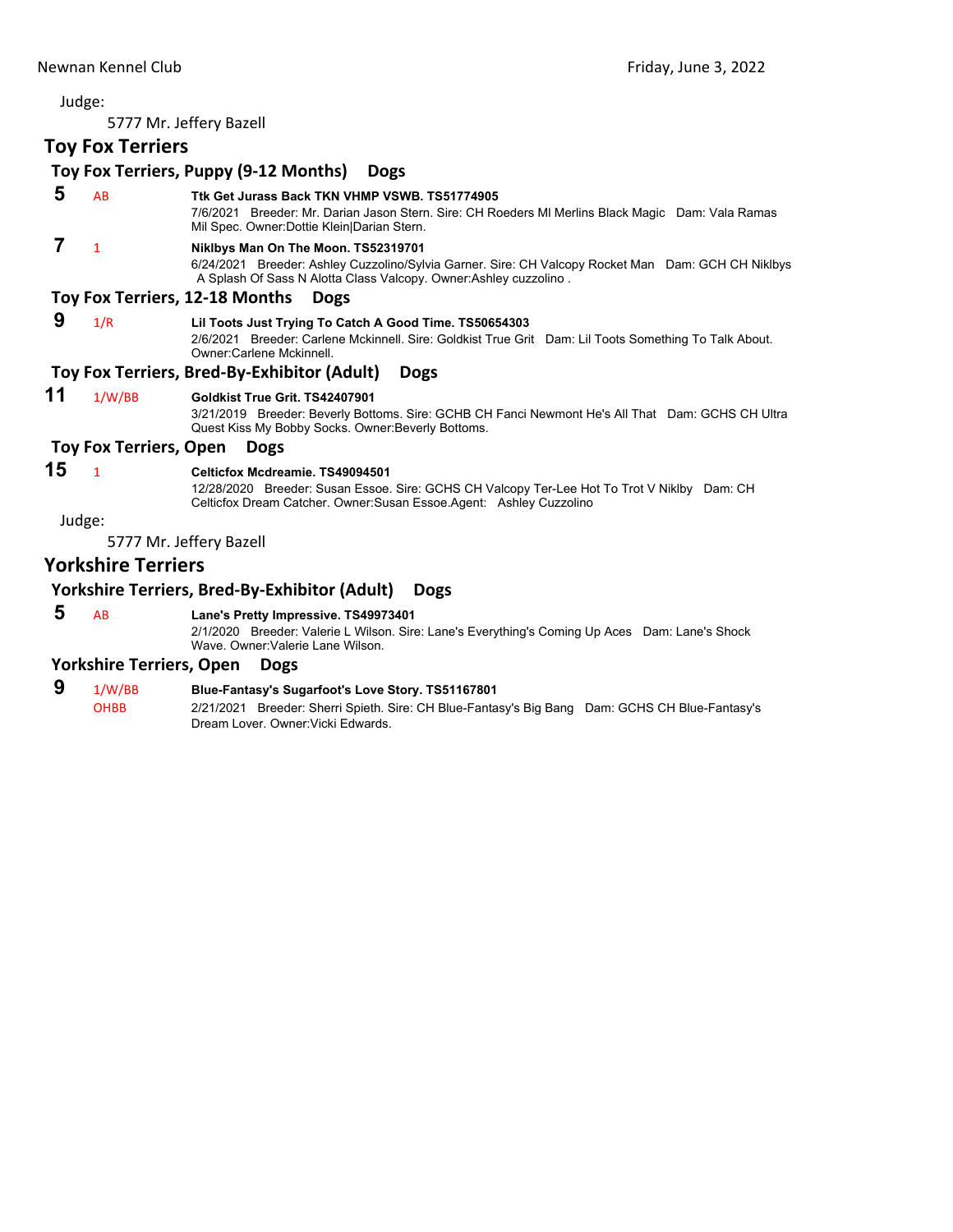<span id="page-47-0"></span>5362 Mrs. Charlotte P Patterson

# **American Eskimo Dogs**

### **American Eskimo Dogs, Open Miniature Dogs**

### **5** 1/W/BB/BW **Firefly Sr Indiana Rumor. NP50265103**

5/21/2018 Breeder: Mrs. Heather Michelle Peterson. Sire: CH Frostiwyt Amar's Oklahoma Gold Dam: GCH CH Firefly's Aim To Misbehave CGCA TKN. Owner:Barbara Jean Byrd.

### **American Eskimo Dogs, Puppy (9‐12 Months) Bitches**

### **6** AB **Trinity Everleigh Rose @ Ricks. NP68603901**

7/9/2021 Breeder: Linda Wheatley. Sire: Wintersun's Rockstar At Trinity Dam: Trinity's Simply A Miracle. Owner:Kathy Ricks|James E Ricks Jr|Susan Clingenpeel DVM.

### **American Eskimo Dogs, American Bred Bitches**

### **8** 1/W/OS **Firefly Sr Miss Hazel Byrd. NP55655403**

7/8/2019 Breeder: Ms. Heather Michelle Schuneman. Sire: GCH CH Wintersun's Cristinaux Soleil Dam: GCH CH Firefly's Aim To Misbehave CGCA TKN. Owner:Barbara Jean Byrd.

Judge:

5362 Mrs. Charlotte P Patterson

# **Bichons Frises**

### **Bichons Frises, Best of Breed**

# **5** BB **GCHP CH Encores Once Upon A Dream. NP50466001**

2/20/2017 Breeder: Stephanie Toom. Sire: CH Encores Easyryder Triplelegacy Dam: CH Encore Prancers Sweet Justice. Owner:Neena Pellegrini|Stephanie Toom.Agent: Ashley Waters

Judge:

5362 Mrs. Charlotte P Patterson

# **Boston Terriers**

### **Boston Terriers, Open Under 15 lbs Bitches**

### **6** 1/W/BB **Willow Acres N LuckyStars Encore. NP54957902**

5/12/2019 Breeder: Corinne J Whorley. Sire: GCH CH Luckystars Grande Finale Dam: CH Willow Acres Blown Away By Super Storm Sandy. Owner:Charlotte Comstock.

Judge:

5362 Mrs. Charlotte P Patterson

# **Bulldogs**

### **Bulldogs, Puppy (6‐9 Months) Bitches**

| 6 |                                     |  |
|---|-------------------------------------|--|
|   | Lyerly's Crown And Coke. NP70008101 |  |

9/6/2021 Breeder: Linda Lyerly/Julie Crook. Sire: GCHS CH Lyerly's Toy Story Dam: CH Lyerly's Just Peaches. Owner:Linda Lyerly|Julie Crook.

### **Bulldogs, Best of Breed**

| SEL                    | Irresistibull Larry Munsons Greatest Call. NP64789203<br>12/23/2020 Breeder: Annette Nobles/Ricky Nobles/Dianna Thompson. Sire: GCH CH Cappellibulls-<br>Argentina Carlos Dam: CH Irresistibull Once Upon A Time Of Danditops. Owner: Robyn Glisson. Agent:<br>Julie Crook |
|------------------------|----------------------------------------------------------------------------------------------------------------------------------------------------------------------------------------------------------------------------------------------------------------------------|
| ΩS                     | GCH CH Vaughan's Senorita Charo. NP51210201<br>7/30/2018 Breeder: Jackie Vaughan/Cyntha Byrum. Sire: Nc-Style's You Got It The Right Stuf Dam: GCH<br>CH Vaughan's Girl Gone Wild N Miami. Owner: JACKIE VAUGHAN.                                                          |
| <b>BB</b><br>OHBB/OHG4 | GCHS CH Paintabull I'm the Pied Piper. NP62918904<br>10/2/2020 Breeder: Phyllis Portera/Greg Rodgers. Sire: Crosscity's Lone Ranger Dam: GCH CH<br>Unforgetabull Cream Elclair. Owner: Phyllis Portera   Greg Rodgers.                                                     |

Judge:

5362 Mrs. Charlotte P Patterson

# **Chow Chows**

### **Chow Chows, Open Red Dogs**

 **5** AB **Cincere's Typhoon Rio. NP51150204** 5/30/2018 Breeder: Cindy Stone/Amy Young. Sire: CH Rio's Ready Or Not Here I Com Dam: CH Rio's Winter Storm Warning At Cincere. Owner:DeNa McKenna|Cindy Stone|Amy Young|Wendy Goss.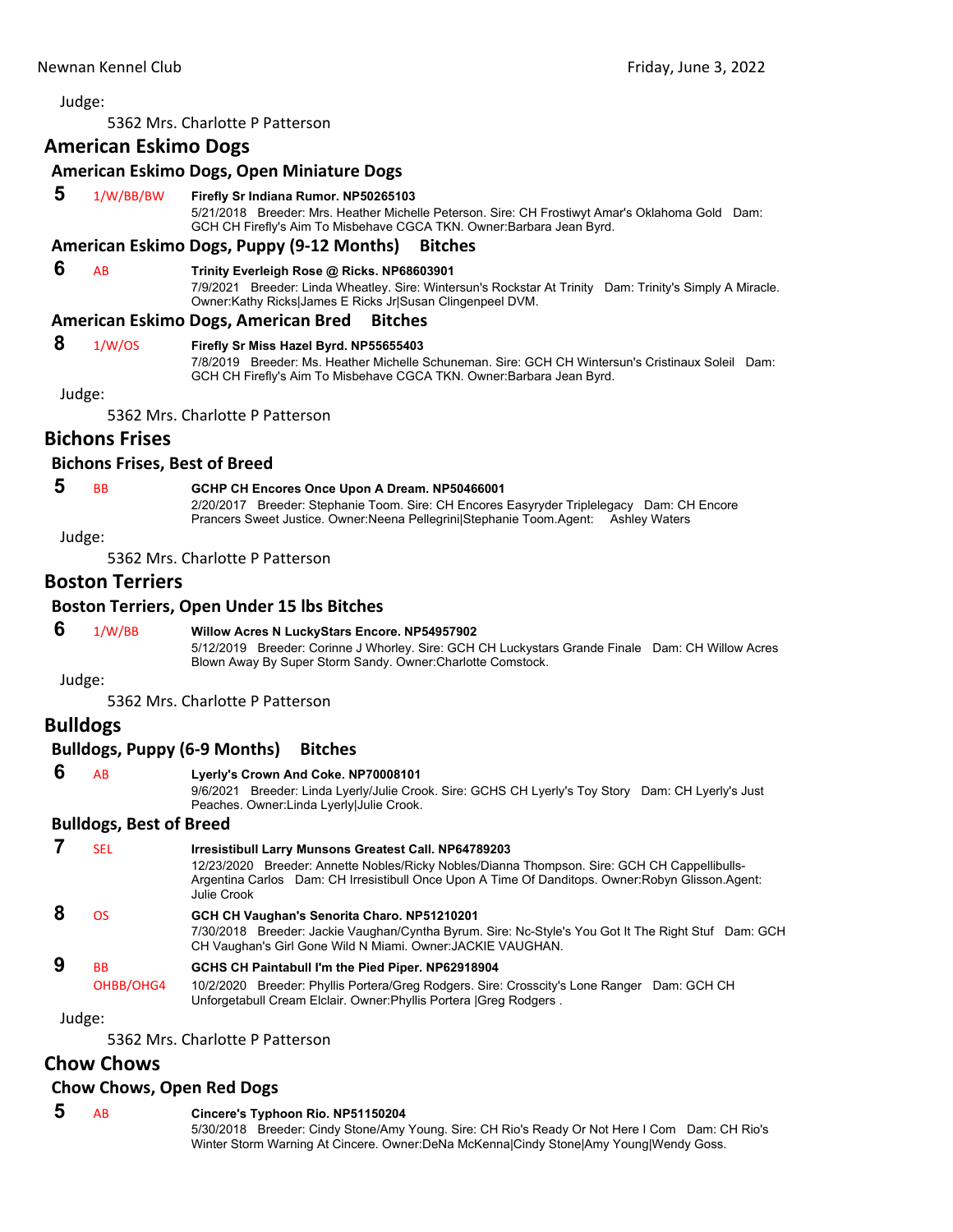### **Chow Chows, Puppy (6‐9 Months) Bitches**

| - 6 | 1/R | Rio's Baby Shark. NP70076005                                                                                                                                    |  |
|-----|-----|-----------------------------------------------------------------------------------------------------------------------------------------------------------------|--|
|     |     | 9/11/2021 Breeder: Amy Frick/Kurt Williams. Sire: Rio N Cincere's A Force To Be Reckoned With Dam:<br>CH Padow's Not Your Typical Angel. Owner: Kristen Watson. |  |
|     |     | Chaw Chaws, Onan Bad Bitches                                                                                                                                    |  |

### **Chow Chows, Open Red Bitches**

 **8** 1/W/OS **Rio's Falling From Grace. NP63330101**

9/20/2020 Breeder: Amy Frick/Ronron Eugenio/Leo Andrew Eugenio. Sire: CH Rio N Lee-Fen More Power In A Diesel Dam: CH Rio's Spring Is In The Air With Arrow. Owner:Amy Young.

### **Chow Chows, Best of Breed**

### **7** AB **GCHG CH Liontamer-Pazzazz Rothrock Tradition By Buddakan. NP40070403**

5/30/2015 Breeder: Karen Tracy. Sire: GCH CH Pazzazz's Genghis Khan Dam: GCH CH Liontamer Pazzazz's Red Sequoia. Owner:David Rothrock|Patrina rothrock|Karen tracy.Agent: Jan kolnik

# **9** BB/G3 **GCHG CH Barbary's Reigning Royalty CGCA TKN. NP50841701**

OHBB/OHG1 5/2/2018 Breeder: Barbara D Becker. Sire: GCH CH Padows Bringan The Reign Dam: CH Famous Icee Many Bright Diamonds. Owner:Ralph Silva.

# **11** SEL **GCH CH Rio's Where Hugo I Go. NP63330104**

9/20/2020 Breeder: Amy Frick/Ronron Eugenio/Leo Andrew Eugenio. Sire: CH Rio N Lee-Fen More Power In A Diesel Dam: CH Rio's Spring Is In The Air With Arrow. Owner:Elizabeth McElroy|Amy Frick|Elizabeth McElroy.

Judge:

5362 Mrs. Charlotte P Patterson

# **Coton de Tulear**

### **Coton de Tulear, 12‐18 Months Dogs**

# **5** 1/W **Mi-Toi's Captain America. NP65802801**

2/4/2021 Breeder: Luis Ortiz/Monica De Tuya. Sire: Mi-Toi's Intenso Dam: Mi-Toi's Nirvana. Owner:Gayle Geldermann|Sylvia Vedral|Connie Fox.Agent: Ashley Waters

### **Coton de Tulear, Best of Breed**

 **7** BB/G4 **GCHB CH Wayfarer's You Are My Sunshine. NP55883001**

6/14/2019 Breeder: Kim Way. Sire: CH Jespersen's Inferno Dam: Wayfarer's Big Girls Don't Cry. Owner:Mary Scheer|Rainer Scheer|Kim Way.Agent: Harry Bennett

Judge:

5362 Mrs. Charlotte P Patterson

# **Dalmatians**

### **Dalmatians, 12‐18 Months Dogs**

| 5                                      | 1/W/BW    | Planett's Cruisin' To The Oldies CGC, NP65521207<br>12/19/2020 Breeder: Barbara Kaplan-Barrett/Edward Barrett. Sire: GCHG CH Bayside's Good Fortune<br>CA Dam: GCHS CH Planett's Fly Me To The Moon. Owner: Mary Sudzina Michael Sudzina Barbara Kaplan-<br>Barrett Dr. Ed Barrett. |
|----------------------------------------|-----------|-------------------------------------------------------------------------------------------------------------------------------------------------------------------------------------------------------------------------------------------------------------------------------------|
|                                        | <b>AB</b> | Red Riders Chocolate Sidekick, NP67884102<br>6/1/2021 Breeder: Forrest Wade Olgers. Sire: GCH CH Lost Art Weston's High Resolution At Red Rider<br>Dam: CH Red Riders Keen Rain. Owner: Joan Koski Jones   Forrest Wade Olgers. Linda Bellim-Pelletier                              |
| Dalmatians, Puppy (6-9 Months) Bitches |           |                                                                                                                                                                                                                                                                                     |

 **6** <sup>1</sup> **Aldergrove's Little "Under The Eiffel Tower". NY00063405** 11/1/2021 Breeder: Don Birchard/Cameron Camp. Sire: Aldergrove's Norman Bates "Cannot Be Trusted" RE FDC CAX2 FCAT13 ACT2 SWA SEE SBE RATO CGCA CGCU TKE Dam: Nu Spot N My Heart

Madeline B. BCAT CGCA TKN. Owner:Marilyne Kilchriss|Lindsey Lienhardt.

### **Dalmatians, Bred‐By‐Exhibitor (Puppy) Bitches**

**10** 1/R **Bottoms Up Diamonds And Pearls. NP69884701** 9/7/2021 Breeder: Janey Randlett. Sire: CH Tuckaway Augusta Dam: CH Bottoms Up Nspird Cookies And Cream BN RA CGC. Owner:Janey Randlett.

### **Dalmatians, Open Black Spotted Bitches**

# **12** <sup>1</sup> **Horizon C&C's Catch Your Dreams. NP63269201**

11/20/2020 Breeder: Cindy Bowman. Sire: CH Matchless N Folklore Got The Right Stuff Dam: GCH CH Horizon's Study Abroad BN BCAT CC CGCA TKN ATT. Owner:Sandy Marcus|Sandy Marcus|Cindy Bowman.

# **Dalmatians, Open Liver Spotted Bitches**

# **14** 1/W/OS **Laurel's M!Schief Maker. NP50673501**

6/28/2018 Breeder: Linda L Scheller-Bradley D.V.M.. Sire: CH Starwood-N-Obx Louie At Jabala CGCA Dam: CH Laurel Atlantis Sweet Summertime. Owner:Linda L. Scheller-Bradley| D.V.M..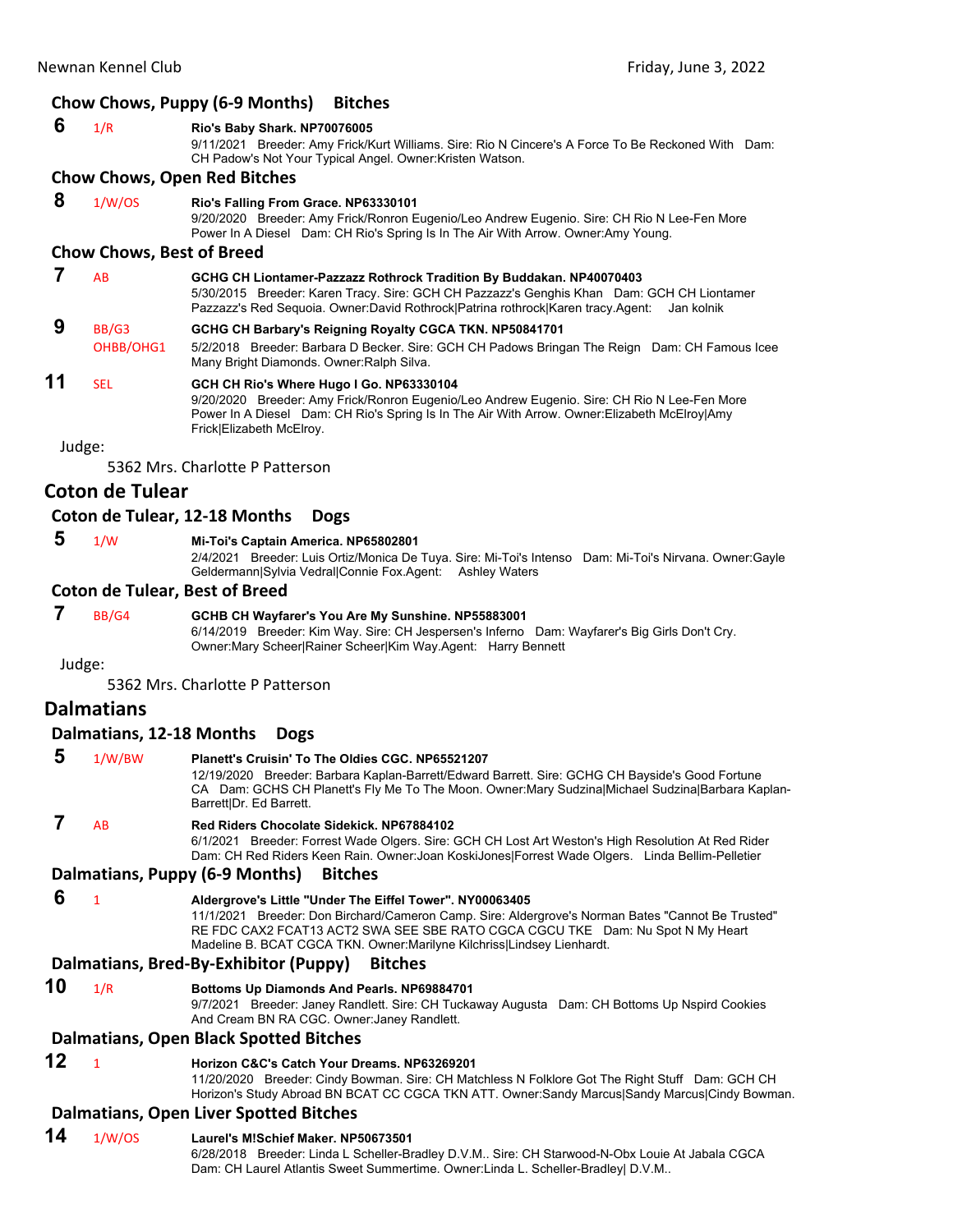# **Dalmatians, Best of Breed**

|    | Dalmatians, best of Breed |                                                                                                                                                                                                                                                                                                                                                            |
|----|---------------------------|------------------------------------------------------------------------------------------------------------------------------------------------------------------------------------------------------------------------------------------------------------------------------------------------------------------------------------------------------------|
| 11 | AB                        | GCHS CH Sunnyoaks Buzzer Beater. NP50466808<br>6/22/2018 Breeder: Michele A Wrath/Thomas Wrath. Sire: GCHB CH Sunnyoaks Ready To Rumba Dam:<br>CH Sunnyoaks Said And Done. Owner: Thomas and Michele Wrath Thomas Wrath Michele Wrath.                                                                                                                     |
| 15 | AB                        | GCHB CH Nspird Spotsafire By Michelangelo CGC. NP51342008<br>8/9/2018 Breeder: Teresa Bailey/Ms. Carrie L Jordan. Sire: CH Nspird Raisn A Few Eyebrows Dam: CH<br>Nspird Spotsafire On Madison Ave. Owner: Carol OBrien. Agent: Russella Bowen                                                                                                             |
| 17 | BB<br><b>OHBB</b>         | GCH CH Mapleaf Danrich I'm Your Boogie Man. NP55751508<br>8/2/2019 Breeder: Ann Smith/McHardy Smith/Michele Wrath/Thomas Wrath. Sire: GCHB CH Dakota<br>Snowood Starry Starry Night Dam: GCHS CH Sunnyoaks L'II Rascal At Mapleaf. Owner:Daniel R Bacon.                                                                                                   |
|    | Judge:                    | 5362 Mrs. Charlotte P Patterson                                                                                                                                                                                                                                                                                                                            |
|    | <b>French Bulldogs</b>    |                                                                                                                                                                                                                                                                                                                                                            |
|    |                           | French Bulldogs, Puppy (6-9 Months)<br><b>Dogs</b>                                                                                                                                                                                                                                                                                                         |
| 9  | AB                        | Tx Star 'N Fierces Fancy Like. NP71282901<br>10/12/2021 Breeder: Bridget Webb/Jamie Smith. Sire: GCHP CH Bandog Bayou's The Warrior Dam:<br>Fierces Rose In Gold For Tx Star. Owner: Nancy Shaw. Agent: Justin Smithey                                                                                                                                     |
|    |                           | French Bulldogs, Bred-By-Exhibitor (Puppy)<br><b>Dogs</b>                                                                                                                                                                                                                                                                                                  |
| 15 | 1/W/BW                    | Fleur Julee' Top Gun "Maverick". NP70768301<br>7/29/2021 Breeder: JULIE MARIE HUFFINE/Ernest James Huffine. Sire: GCHP CH Bandog's A League<br>Of His Own At Tx-Star Dam: GCH CH Rickly's Nest-Lee's Kandu Little Goddess. Owner: JULIE<br>HUFFINE Ernest J Huffine.                                                                                       |
|    |                           | <b>French Bulldogs, Open Cream and Fawn Dogs</b>                                                                                                                                                                                                                                                                                                           |
| 17 | 1/R                       | Kandu's Luvabull Bullwinkle @ Rick Ly'S. NP58342304<br>11/12/2019 Breeder: Rick Ly/Mary K Klein. Sire: GCHS CH Lionheart's Thumbs Up! Dam: CH Rick Ly's<br>Kandu It Fresh Off The Boat. Owner: Mary K Klein   Rick Ly  Ayden Hovermale.                                                                                                                    |
| 19 | AB                        | Rocky Creeks Johnny-Come-Lately. NP62093203<br>9/28/2020 Breeder: June Hatch. Sire: CH Rocky Creeks Lock Stock And Barrel Dam: De Lacreme You<br>Can Do Magic. Owner: Blaine Crowder Maria Devier.                                                                                                                                                         |
|    |                           | <b>French Bulldogs, Puppy (6-9 Months)</b><br><b>Bitches</b>                                                                                                                                                                                                                                                                                               |
| 10 | 1/R                       | Rottenbull's Dreamcatcher's Lunar Eclipse. NP70223306<br>9/30/2021 Breeder: Rosemary Tindal. Sire: CH Riverhills Rebel Rebel By Jcrv Dam: Rottenbull's Shadow<br>Had A Secret. Owner: Dawn Rubio.                                                                                                                                                          |
| 12 | 3                         | Lyerly's Dolly Did It. NP70228601<br>9/18/2021 Breeder: Linda Lyerly/Shirley Harding. Sire: CH Vaquero Of Villa Gloria Dam: Lyerly's N.C.I.S.<br>Ziva Of Harding. Owner: Linda Lyerly. Agent: Julie Crook                                                                                                                                                  |
| 14 | AB                        | Tx Star 'N Fierces Sayin' What I'm Thinkin'. NP71282903<br>10/12/2021 Breeder: Bridget Webb/Jamie Smith. Sire: GCHP CH Bandog Bayou's The Warrior Dam:<br>Fierces Rose In Gold For Tx Star. Owner: Nancy Shaw. Agent: Justin Smithey                                                                                                                       |
| 16 | 2                         | Jak's Jolene Jolene, NP71548202<br>11/10/2021 Breeder: Jayne DeJonghe. Sire: GCH CH Sweet-T-Bulls Dreams Do Come True Dam:<br>Noble's Oh Golly Miss Molly. Owner: Cynthia Rucker.                                                                                                                                                                          |
|    |                           | French Bulldogs, Puppy (9-12 Months)<br><b>Bitches</b>                                                                                                                                                                                                                                                                                                     |
| 18 | $\mathbf{1}$              | Davisk's Madeleine With Cuttingedge & Hollywood. NP68428701<br>7/7/2021 Breeder: Robin Krieger D.V.M./Derek Kowata/Mr. Brandon H. Edge/Allen Weinberg. Sire: CH<br>Goldshield's Flash Gordon Of Mystik Dam: GCH CH Davisk's Here's To Us With Cuttingedge & Hollywood.<br>Owner: Robin Krieger Derek Kowata Brandon Edge Allen Weinberg Agent: Linda Pitts |
|    |                           | French Bulldogs, 12-18 Months<br><b>Bitches</b>                                                                                                                                                                                                                                                                                                            |
| 20 | $\mathbf{1}$              | Brookman's Bold Bliss At Lewisfield, NP66782202<br>4/6/2021 Breeder: Dr. Christine Allan. Sire: CH Bring Out The Bold At Lewisfield Dam: CH Brookman's<br>Touch My Heart As Friendswood. Owner: Christine Allan   Penny Lewis   Juliana Palmer.                                                                                                            |
| 22 | $\overline{2}$            | Rocky Creeks Dodge City's New Barmaid. NP67564901<br>4/29/2021 Breeder: June Hatch/Bridget Webb. Sire: CH Shann's Hollywood Egomaniac Dam: Rocky<br>Creeks Chasing That Fierce Rainbow. Owner: June Hatch. Julie Cook                                                                                                                                      |
|    |                           | French Bulldogs, Bred-By-Exhibitor (Puppy)<br><b>Bitches</b>                                                                                                                                                                                                                                                                                               |
| 24 | 1/W                       | Fleur Julee' Take My Breath Away "Charlee". NP70768302<br>7/20/2021 Prooder: ILILIE MADIE HUEEINE/Erneet Jomes Huffins, Sire: CCHD CH Pendegia A Leogue                                                                                                                                                                                                    |

7/29/2021 Breeder: JULIE MARIE HUFFINE/Ernest James Huffine. Sire: GCHP CH Bandog's A League Of His Own At Tx-Star Dam: GCH CH Rickly's Nest-Lee's Kandu Little Goddess. Owner:JULIE HUFFINE|Ernest J Huffine.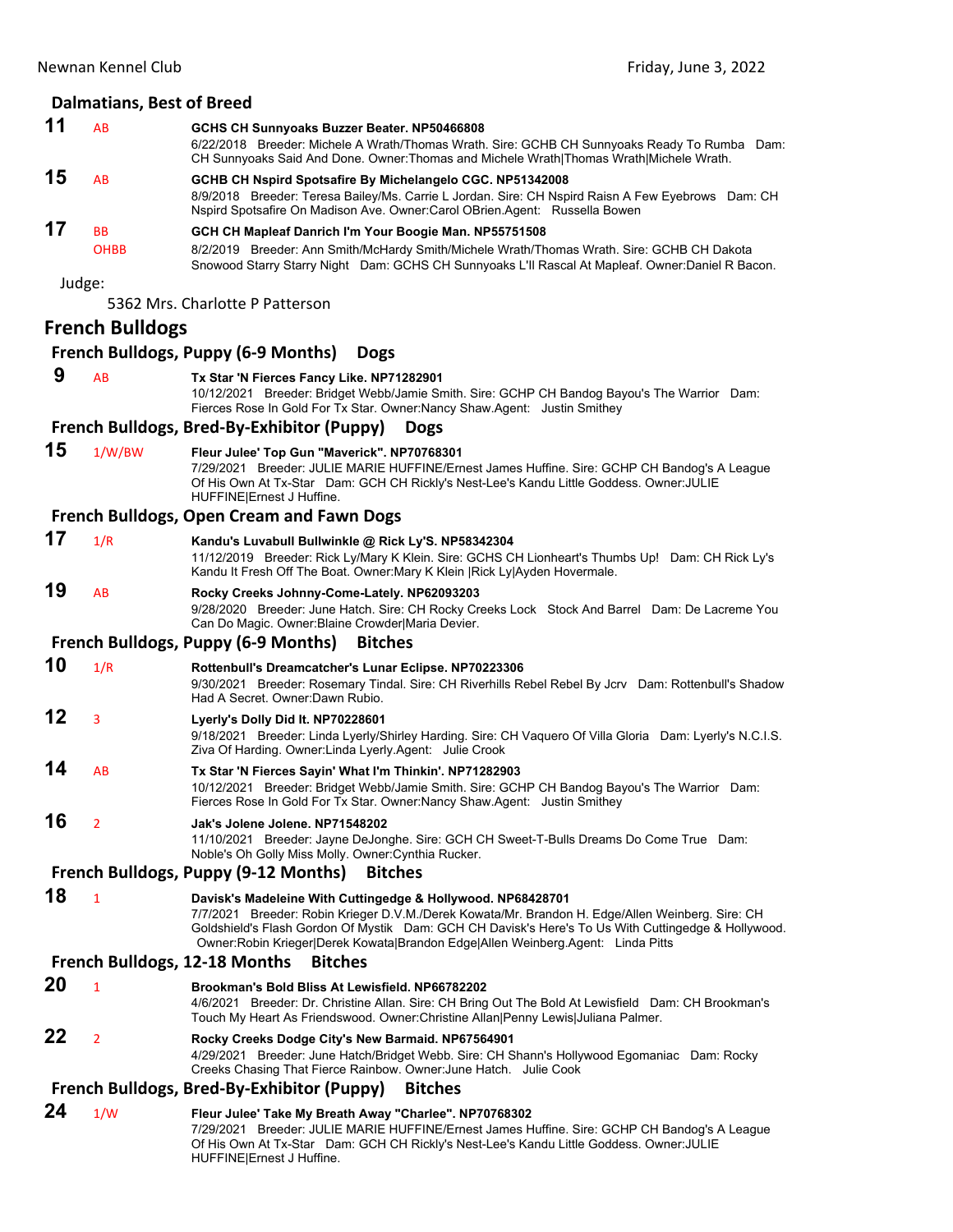### **26** AB **Blue Note's Le Vie Est Belle. NP72170101**

11/13/2021 Breeder: Phyllis A Pierce. Sire: GCH CH Lewisfield's Born Bold In The Nick Of Time Dam: Myshadow The Lark Sings At Lewisfield. Owner:Phyllis Pierce.

### **French Bulldogs, Open Cream and Fawn Bitches**

**28** AB **Chaselands Aubry Layne. NP72883001** 11/15/2020 Breeder: Chad Howard. Sire: GCHS CH Bluemount Sky's The Limit De La Rive Gauche Dam: Chaselands Mary Mary. Owner:Nancy Shaw|Chad Howard.Agent: Justin Smithey

### **French Bulldogs, Best of Breed**

| 21 | BB/G1                   | GCHS CH 2stars Cold As Ice At Damari, NP61747102<br>6/28/2020 Breeder: Michelle Lewis/Wesley Lewis/Nancy Shaw. Sire: GCHG CH Carousel's Polar Express<br>Dam: GCH CH 2stars Precious Pocket Charm For Tx Star & Bandog. Owner: Nancy Shaw Kevin<br>Patton Michelle Lewis Agent: Justin Smithey        |
|----|-------------------------|-------------------------------------------------------------------------------------------------------------------------------------------------------------------------------------------------------------------------------------------------------------------------------------------------------|
| 23 |                         | GCH CH Kandu's Awakening Force Of Glo-Star. NP62022701<br>7/15/2020 Breeder: Udomsak Rittichaikul/Mary Kline. Sire: GCHB CH Rick Ly's Should'Ve Ben A Cowboy<br>V Kandu Dam: Glo-Star's Big Love. Owner: Mary K Klein   Udomsak Rittichaikul  Ayden Hovermale.                                        |
| 25 | <b>SEL</b><br>OHBB/OHG2 | GCH CH Diamond Ridge Dream Of Sweet-T's Storm. NP67967201<br>6/2/2021 Breeder: Karen Forgione. Sire: GCH CH Goldshield's Catch A Dream De La Rive Gauche BN RI<br>CGCA TKN Dam: GCH CH Diamond Ridge Song Of Sapphire. Owner: Della Grant Jerry Grant Karen<br>Forgione.                              |
| 30 | <b>OS</b>               | GCH CH Sullybee Chambord's It Had To Bee Me FDC SWN SCA SEA SBA NSD CGC TKN.<br>NP50033004<br>4/5/2018 Breeder: Kathleen Marie Paine/Frederick Louis Paine. Sire: GCHG CH Chambord's I'LI Not Be A<br>Gentleman CGC Dam: GCH CH Sullybee's Sweet Miss Bee-Haven. Owner: Kathleen M. paine Rick Paine. |
| 32 |                         | CH South Peach Honey Hush Yo' Mouth. NP57446601<br>12/9/2019 Breeder: Draper Palmer/Kathryn Jolin/Juliana Palmer. Sire: GCH CH Fuyur De Taknara Dam:<br>South Peach Page Of Remix's Love Story. Owner: Draper palmer Kathryn Palmer Juliana Palmer.                                                   |
| 34 | <b>SEL</b>              | GCH CH Lelac's Gimme A Break, NP65898004<br>2/15/2021 Breeder: Sylvia Bland. Sire: CH Lewisfield's Nirvana At Windsor Hill Dam: Lewisfield's Ben On<br>My Mind At Windsor Hill. Owner: Sylvia Bland.                                                                                                  |
|    | Judge:                  |                                                                                                                                                                                                                                                                                                       |

5362 Mrs. Charlotte P Patterson

## **Lhasa Apsos**

### **Lhasa Apsos, Puppy (9‐12 Months) Bitches**

 **6** 1/W **Misha Rose Edwards. NP68103902**

7/13/2021 Breeder: Cain Prater. Sire: Duke Prater Dam: Sophia Loren Prater. Owner:Pat Page . Kacie Davis Jordan

### **Lhasa Apsos, Best of Breed**

|    | SEL       | Kai-La-Sha On Fire, NP52511902                                                                                                                                                    |
|----|-----------|-----------------------------------------------------------------------------------------------------------------------------------------------------------------------------------|
|    |           | 12/8/2018 Breeder: Catherine Marley/Darby McSorley. Sire: Kai-La-Sha Fire When Reddy Dam: CH Kai-<br>La-Sha Casta Diva. Owner: Catherine Marley Darby McSorley. Kasie Davis       |
| 10 | <b>BB</b> | Heart & Soul Glamour Girl At Ky Ken. NP67472201<br>Breeder: Christine L Kasmar, Sire: CH Tai Fanza Air Kiss Dam: Into Cabernet, Owner:Pat<br>6/23/2021<br>Page Kacie Davis Jordan |
|    | Judge:    |                                                                                                                                                                                   |
|    |           | 5362 Mrs. Charlotte P Patterson                                                                                                                                                   |

# **Poodles (Standard)**

### **Poodles (Standard), Bred‐By‐Exhibitor (Puppy) Dogs**

White Lie. Owner:Samantha Mirtsopoulos.

 **7** 1/W/BW/OS **Ridgewood's Stars And Stripes. PR24429801** 8/8/2021 Breeder: Catherine A McGinnis/Livia Krainer/Marisa Cortes. Sire: GCHB CH Parkview Raise A Glass To Freedom Dam: CH Ridgewood's Swinging On A Star. Owner:Catherine McGinnis|Livia Krainer|Marisa Cortes.

### **Poodles (Standard), Open Dogs**

 **9** 1/R **Brienwoods Risky Business RN. PR19248807** 6/21/2016 Breeder: Sharlene O'Brien Craig/SamanthA Craig. Sire: CH Delphinium Jackson Brianwood Dam: CH Hasting Shining Star To Brienwood CGC. Owner:Lynn Roberts. **11** <sup>2</sup> **Edencourt's Maydele Long Story Short. PR24944901** 11/2/2020 Breeder: Sara Craig/KARINA COWIE. Sire: Seransil Conbrio Einstein Dam: Edencourt Little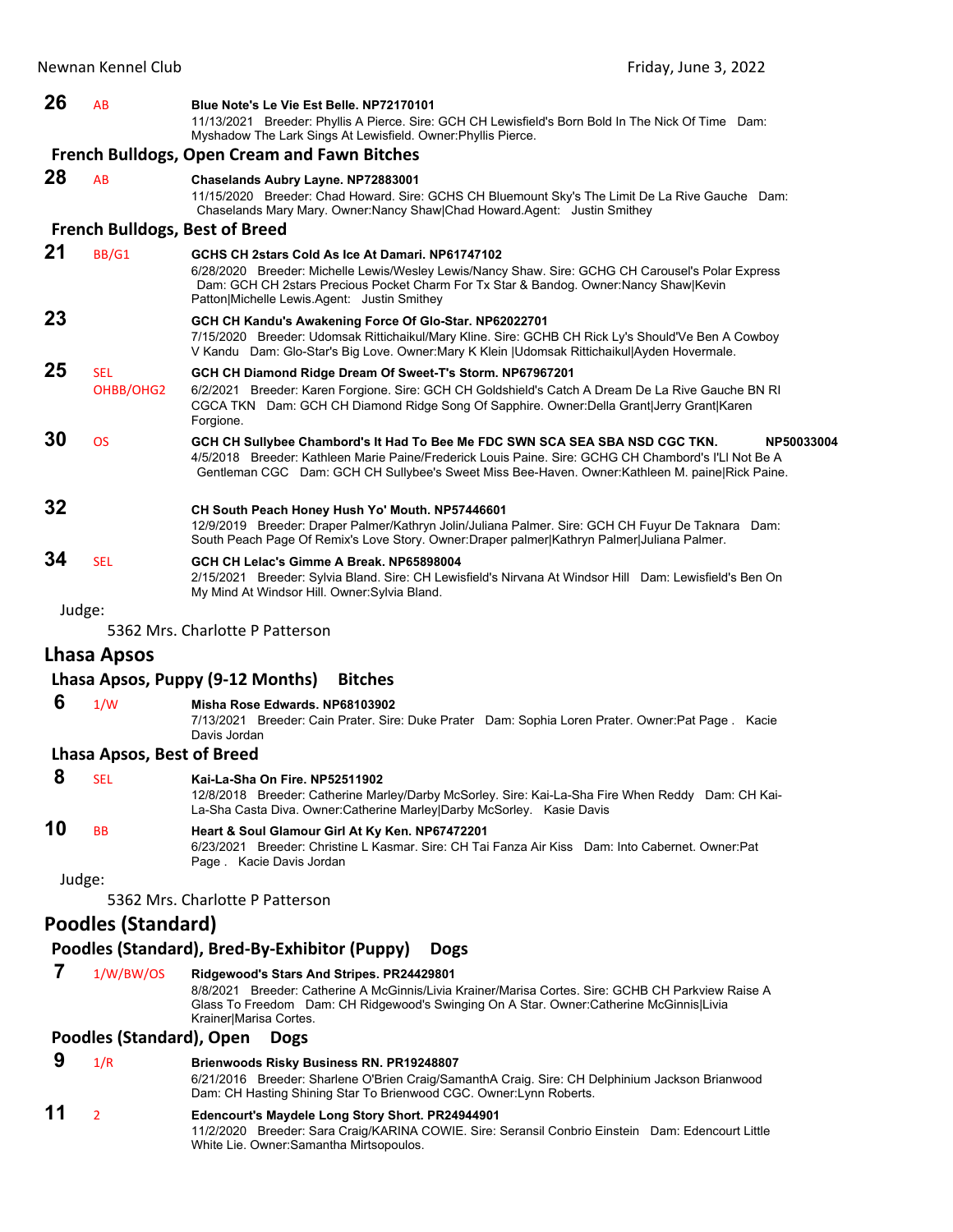# **Poodles (Standard), Bred‐By‐Exhibitor (Adult) Bitches**

|    |                                 | Pouces (Standard), Died-Dy-Exhibitor (Addit) — Ditches                                                                                                                                                                                         |
|----|---------------------------------|------------------------------------------------------------------------------------------------------------------------------------------------------------------------------------------------------------------------------------------------|
| 6  | 1/R                             | Illusions Therefore I Am. PR24063503<br>4/30/2021 Breeder: Lavonne Santee/Janna Debey/Darlene Kelley. Sire: GCH CH Stargazer's Merlin<br>Keeps Moving The Line Dam: GCH CH Stargazer Sorceress Of Legend. Owner: Robin Newbern Janna<br>DeBey. |
|    |                                 | <b>Poodles (Standard), American Bred</b><br><b>Bitches</b>                                                                                                                                                                                     |
| 8  | $\mathbf{1}$                    | Caliko Rock 'N' Darkangel Shimmering Samite. PR21722203<br>3/26/2019 Breeder: Lori Anne Darby. Sire: Richardson's Duke Of Lilac Dam: Desilu's Vivian Vance.<br>Owner:Lori Darby Jill Kaplan.Agent: Brittany Phelps                             |
|    | Poodles (Standard), Open        | <b>Bitches</b>                                                                                                                                                                                                                                 |
| 10 | <b>AB</b>                       | Calikorock Darkangel G Force Of Avalon. PR21722202<br>3/26/2019 Breeder: Lori Anne Darby. Sire: Richardson's Duke Of Lilac Dam: Desilu's Vivian Vance.<br>Owner: Jill Kaplan Jenna Wigglesworth. Agent: Brittany Phelps                        |
| 12 | 1/W                             | Kaylen's Song In My Heart. PR23586106<br>1/4/2021 Breeder: Kay Peiser. Sire: GCHP CH Dacun Kaylens He's A Heartbreaker Dam: CH Smart<br>Connection Final Fiction. Owner: Deborah Parisi Jack Parisi.                                           |
| 14 | $\overline{2}$                  | Graybark's Alter Ego. PR23687801<br>2/20/2021 Breeder: Kathleen Marie Kershner. Sire: GCH CH Graybark's Perfect Storm Dam: GCH CH<br>Piccadilly's Fergalicious Make The Boys Go Loco. Owner:Alicia BLANKENSHIP   Kathleen Kershner.            |
|    |                                 | <b>Poodles (Standard), Best of Breed</b>                                                                                                                                                                                                       |
| 16 | <b>BB</b><br>OHBB/OHG3          | GCHB CH Graybark's Amazing Grace. PR21624402<br>3/13/2019 Breeder: Kathleen Marie Kershner. Sire: GCHP CH Jaset's Satisfaction Dam: CH Litilann's I'm<br>Just Like You Only Prettier. Owner: Kathy Kershner.                                   |
|    | Judge:                          | 5362 Mrs. Charlotte P Patterson                                                                                                                                                                                                                |
|    | Shiba Inu                       |                                                                                                                                                                                                                                                |
|    |                                 | Shiba Inu, Puppy (6-9 Months)<br><b>Dogs</b>                                                                                                                                                                                                   |
| 5  | 1/W/BB/BW                       | Showboat The Ringmasters Secret Drew. NP71997301                                                                                                                                                                                               |
|    |                                 | 11/20/2021 Breeder: Deborah Howington/Gary Howington. Sire: Showboat Keeping Up With The Jones<br>Dam: Akai Hana Mira. Owner: Deborah Howington.                                                                                               |
|    |                                 | Shiba Inu, Puppy (9-12 Months)<br><b>Dogs</b>                                                                                                                                                                                                  |
| 7  | 1/R                             | Showboat God Of Thunder Thor. NP69865901<br>8/13/2021 Breeder: Deborah Howington/Gary Howington. Sire: CH Odzi Kadzoku Dam: Kirey Kazoku<br>Olesya Omake. Owner: Deborah Howington.                                                            |
|    |                                 | Shiba Inu, Bred-By-Exhibitor (Adult)<br><b>Dogs</b>                                                                                                                                                                                            |
| 11 | $\overline{2}$                  | Lee-Fen's Singular Sensation. NP51658601<br>6/10/2018 Breeder: Cheryl Giffin. Sire: GCHP CH Lee-Fen's An Everlasting Love Dam: CH Lee-Fen's<br>Hide And Seek. Owner: Cheryl Giffin.                                                            |
|    |                                 | Shiba Inu, Bred-By-Exhibitor (Puppy)<br><b>Bitches</b>                                                                                                                                                                                         |
| 6  | 2                               | Oak's Wynter Storm. NP70954301<br>10/11/2021 Breeder: Patricia Gilliard. Sire: GCH CH Sunojo From Sea To Shining Zee Dam: CH Oak's<br>Eternal Spring Of Boseiai. Owner: Patricia Gilliard.                                                     |
| 8  | 1/R                             | Absolute Soul On Fire. NP72255102<br>11/18/2021 Breeder: Corina Van Camp/Charles Tadros. Sire: GCH CH Sunojo From Sea To Shining Zee<br>Dam: GCH CH Oaks Precious Jewel At Absolute CA BCAT ATT. Owner:Corina Van Camp.                        |
|    |                                 | Shiba Inu, Bred-By-Exhibitor (Adult)<br><b>Bitches</b>                                                                                                                                                                                         |
| 10 | 1/W                             | Lee-Fen & Showboat's Flotus 45. NP65474101<br>11/6/2020 Breeder: Cheryl Giffin/Kylie Soafer. Sire: Lee-Fen & Showboat's Bakuchiku Dam: CH Lee-<br>Fen's I'm No April Fool. Owner: Cheryl Giffin.                                               |
|    |                                 | Shiba Inu, Open Red/Red Sesame Bitches                                                                                                                                                                                                         |
| 12 | AB                              | Akai Hana Akimi. RKF5776645<br>11/21/2020 Breeder: Alena Tolmacheva. Sire: Haranishiki Go Nagomi No Izumisou Dam: Sunshine<br>Gouhime Fukaya Shunshuusou. Owner: John Albert Brown.                                                            |
|    | <b>Shiba Inu, Best of Breed</b> |                                                                                                                                                                                                                                                |
| 15 | <b>SEL</b><br><b>OHBB</b>       | CH Lee-Fen & Showboat's No Substitute For Victory. NP65477903<br>1/17/2021 Breeder: Cheryl Giffin/Deborah Howington. Sire: CH Lee-Fen's Dirty Rice Dam: CH Lee-Fen @                                                                           |

Showboats Miss Liberty. Owner:Cheryl Giffin|Deborah Howington.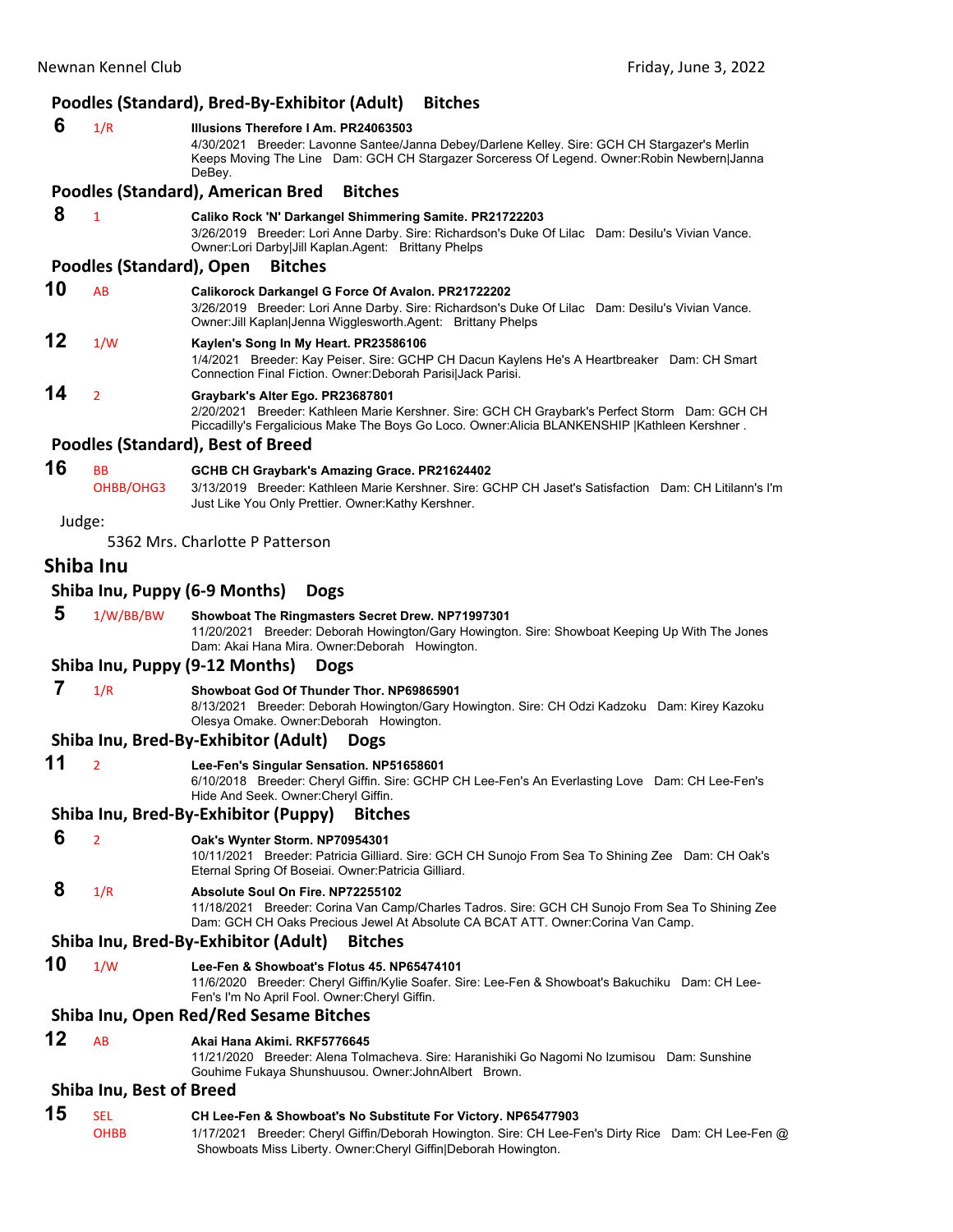| 18     | <b>SEL</b>              | GCH CH Oaks Precious Jewel At Absolute CA BCAT ATT, NP40800101<br>8/3/2015 Breeder: Patricia Gilliard. Sire: CH Copperdots Designer Label @ The Oaks Dam: CH San Jo<br>Southern Breeze. Owner: Corina Van Camp.                                                                                          |  |
|--------|-------------------------|----------------------------------------------------------------------------------------------------------------------------------------------------------------------------------------------------------------------------------------------------------------------------------------------------------|--|
| 20     |                         | Showboat Mango. NP57479705<br>11/2/2019 Breeder: Deborah Howington/Shirley Shannon/Sandi M Smith. Sire: GCH CH Kirey Kazoku<br>Enday Dam: GCH CH Showboat Zeta Jones. Owner: Deborah Howington.                                                                                                          |  |
| 22     | <b>OS</b>               | GCH CH Lee-Fen's Korean Princess, NP70486902<br>5/23/2021 Breeder: Cheryl Giffin/Kylie Soafer. Sire: CH Evan Of Atlas Golden Dam: CH Lee-Fen's I'm No<br>April Fool. Owner: Cheryl Giffen Deborah Howington Kylie Soafer. Agent: Elizabeth Melzer                                                        |  |
| Judge: |                         |                                                                                                                                                                                                                                                                                                          |  |
|        |                         | 5362 Mrs. Charlotte P Patterson                                                                                                                                                                                                                                                                          |  |
|        | <b>Tibetan Spaniels</b> |                                                                                                                                                                                                                                                                                                          |  |
|        |                         | <b>Tibetan Spaniels, Bred-By-Exhibitor (Puppy)</b><br><b>Bitches</b>                                                                                                                                                                                                                                     |  |
| 6      |                         |                                                                                                                                                                                                                                                                                                          |  |
|        | 1/W                     | Oak's Trace Of Lace, NP68875904<br>7/16/2021 Breeder: Patricia Gilliard. Sire: GCHS CH Oak's Chatty E-Z On The Pepper At D'Newt Dam:<br>GCH CH Oak's Game Of Chance. Owner: Patricia Gilliard.                                                                                                           |  |
|        |                         | <b>Tibetan Spaniels, Bred-By-Exhibitor (Adult)</b><br><b>Bitches</b>                                                                                                                                                                                                                                     |  |
| 8      | 3                       | Kindred's Secret Whimsy Of Sir Adams. NP56628205<br>10/20/2019 Breeder: Ms. Melisa Ann Powell/Julia Powers/Julia Adams-Powers. Sire: CH Rico V. 't<br>Snijders Hofke FDC DCAT CGC TKI ATT Dam: GCH CH Katari's Touch Of Whimsy. Owner: Melisa<br>Powell Julia Powers Julia Adams Sharon Adams.           |  |
| 10     | 1/R                     | Sir Adams Queen Of The Gods FDC DCAT CGC TKN, NP57727401<br>12/21/2019 Breeder: Julia Adams-Powers/Sharon Adams. Sire: CH Rico V. 't Snijders Hofke FDC DCAT<br>CGC TKI ATT Dam: CH Sir Adams Cher. Owner: Julia Powers Julia Adams Melisa Powell Sharon Adams.                                          |  |
| 12     | $\overline{2}$          | Rosemont's Angel From Tara. NP60784001<br>5/9/2020 Breeder: Marilyn Glover/Brenda Kidd. Sire: GCH CH Tuqute Oak's Mohave Dam: GCH CH<br>Lebeck Melissa, Owner: Brenda A Kidd.                                                                                                                            |  |
|        |                         | <b>Tibetan Spaniels, Best of Breed</b>                                                                                                                                                                                                                                                                   |  |
| 14     | <b>SEL</b>              | GCHB CH Kindred's Secret Love Of Sir Adams CGC, NP56628204<br>10/20/2019 Breeder: Ms. Melisa Ann Powell/Julia Powers/Julia Adams-Powers. Sire: CH Rico V. 't<br>Snijders Hofke FDC DCAT CGC TKI ATT Dam: GCH CH Katari's Touch Of Whimsy. Owner: Julia<br>Powers julia adams melisa powell sharon adams. |  |
| 16     | <b>BB</b>               | GCH CH Oak's Phoenix Rising For Lantana. NP62301101                                                                                                                                                                                                                                                      |  |
|        | <b>OHBB</b>             | 9/10/2020 Breeder: Patricia Gilliard. Sire: GCH CH Ambrier's Rokirk Santana Of The Oaks Dam: GCH<br>CH Ambrier's Down Memory Lane At The Oaks. Owner: Patricia Gilliard Gail Krall.                                                                                                                      |  |
| 18     |                         | GCH CH Kan Sing's Mahakali. NP65092603<br>2/7/2021 Breeder: Martha Feltenstein. Sire: GCHP CH Kan Sing's Ambrier's Manaslu V. Altnaharra Dam:<br>CH Kan Sing's Apatika's Shishapangma. Owner: Martha Feltenstein. Mike Pitts                                                                             |  |
| Judge: |                         |                                                                                                                                                                                                                                                                                                          |  |
|        |                         | 5362 Mrs. Charlotte P Patterson                                                                                                                                                                                                                                                                          |  |
|        | <b>Tibetan Terriers</b> |                                                                                                                                                                                                                                                                                                          |  |
|        |                         | Tibetan Terriers, Bred-By-Exhibitor (Puppy)<br><b>Bitches</b>                                                                                                                                                                                                                                            |  |

# **6** 1/W/BB **Snowshoe's Moonshot. NP71203701**<br>OHBB 11/12/2021 Breeder: Joyce Killinger. S

11/12/2021 Breeder: Joyce Killinger. Sire: CH Tripitaka Sexy Mother Pucker Dam: GCHS CH Snowshoe's All Gussied Up CGC TKN. Owner:Joyce Killinger.

### Judge:

5362 Mrs. Charlotte P Patterson

# **Xoloitzcuintli**

### **Xoloitzcuintli, 12‐18 Months Dogs**

 **5** AB **Lazaro (Alonso/Tojo). NP71489702**

5/2/2021 Breeder: Silvia Tojo/Miguel Alonso. Sire: Cochiloco (Hernandez) Dam: GCH CH La Farsante (Hernandez). Owner:PAULA MARTINEZ.

### **Xoloitzcuintli, Open Standard Dogs**

# **7** 1/W **Blanch-O's Lord Of The Rings. NP43577802**

7/1/2016 Breeder: Debbie Mullusky Caponetto/John Caponetto. Sire: CH Blanch-O's Above The Law Dam: Blanch-Os Hugs And Kisses. Owner:joy Wescott|Kacie Davis|Debbie Caponetta|John Caponetto. Kacie Davis Jordan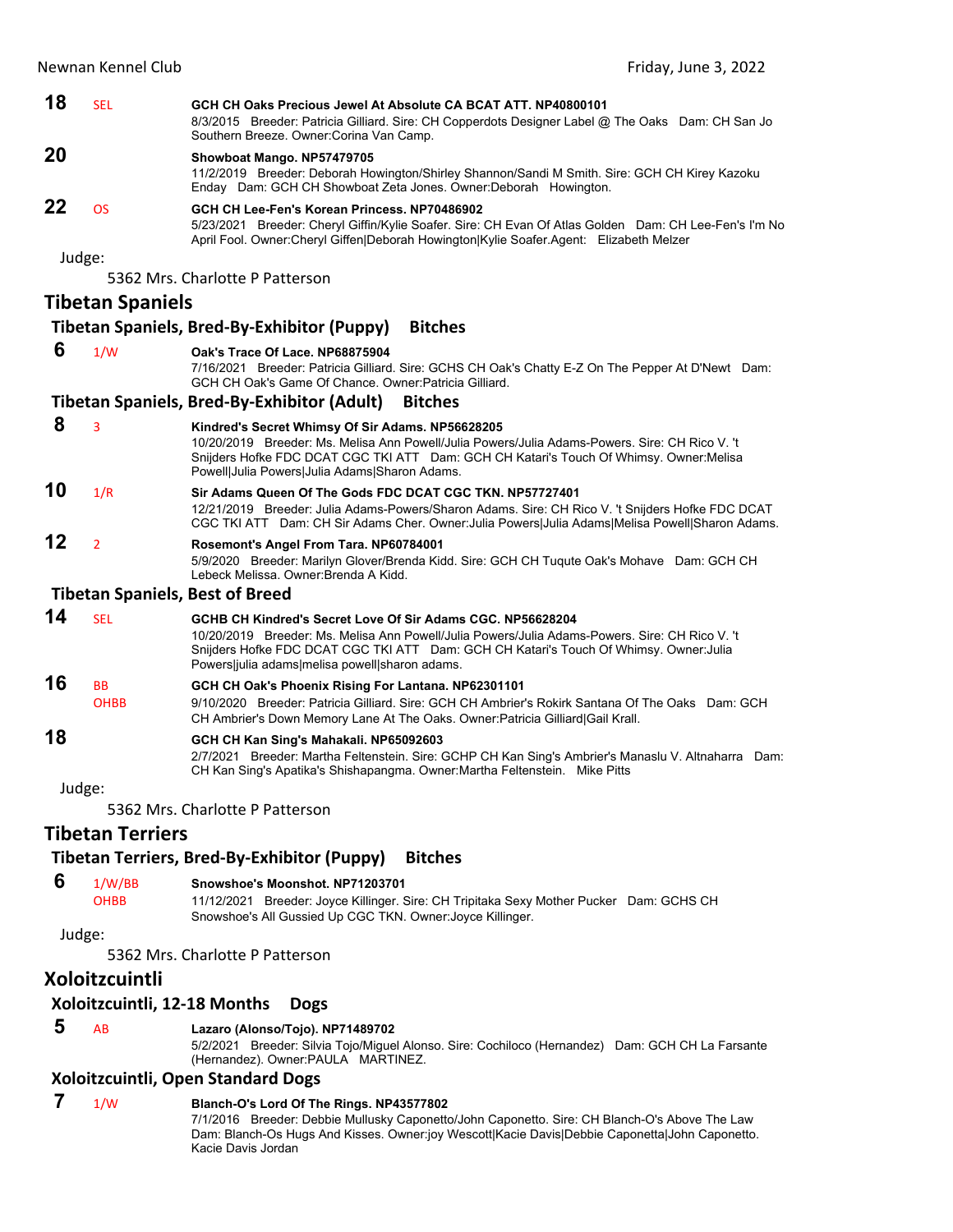# **Xoloitzcuintli, Best of Breed**

 **6** OS **Oro Bello Raquel. NP72335401** 3/8/2021 Breeder: Olesia Pustovarova. Sire: Corazon Amante Benito Dam: Gris Montenegro Idalis. Owner:Donna Slavin|Christine Abbott.Agent: Jennifer Bittner  **9** BB/G2 **GCH CH Cobano (Avalos-Lara). NP63855201**

7/11/2020 Breeder: Hugo Avalos/Jonathan Lara. Sire: Mauistik (Avalos) Dam: Tuba (Avalos). Owner:Richard Yenchesky.Agent: Erika Lanasa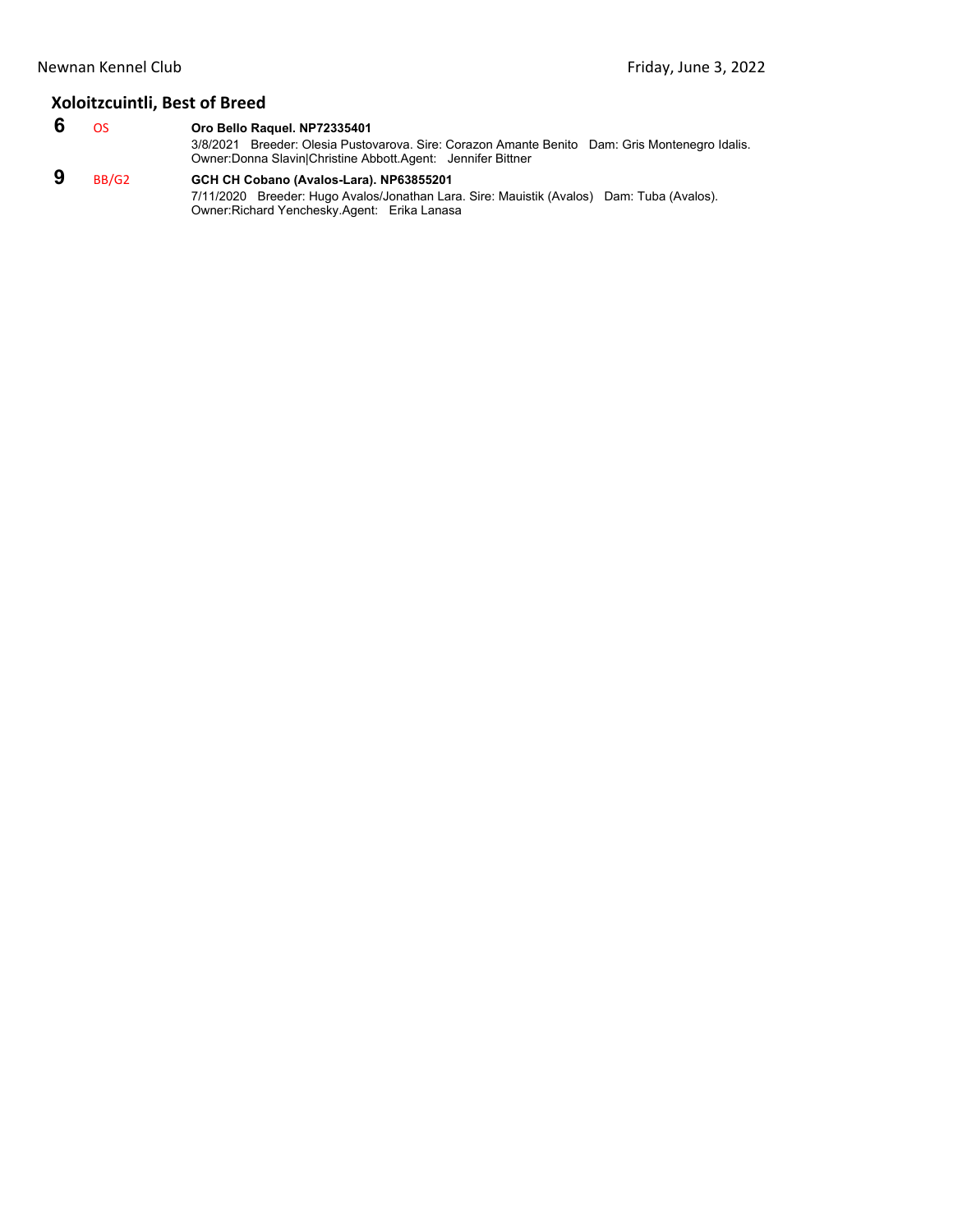<span id="page-54-0"></span>4787 Mr. Walter J Sommerfelt

# **Australian Cattle Dogs**

# **Australian Cattle Dogs, Puppy (6‐9 Months) Bitches 6** <sup>1</sup> **Clarjos Who Licked The Red Off Your Candy?. DN69274607**

11/27/2021 Breeder: MANDY LIESCH. Sire: GCH CH Tnt High Noon Hero CD BN HSAsc HSBc HIAsc HIDs HXAsMcM CGCA TKN Dam: Clarjos Twisted Golden Fiddle Rl. Owner:Donna W Simpson.

### **Australian Cattle Dogs, Puppy (9‐12 Months) Bitches**

### **8** <sup>1</sup> **Timber Loblolly Blue. DN67921906**

6/27/2021 Breeder: Lisa Bowman. Sire: CH Clevers Keep Improved Dynamite For Timber Dam: Timber Take The Jewels. Owner:Lisa D Bowman.Agent: Laini Leal

### **Australian Cattle Dogs, Bred‐By‐Exhibitor (Puppy) Bitches**

# **10** 1/R **Hiredhand Porch Swing Angel. DN68730901**

7/5/2021 Breeder: Connie P Hayes. Sire: CH Hiredhand Bring It On Dam: CH Hiredhand I'm All Ginger. Owner:Connie P Hayes.

### **Australian Cattle Dogs, Bred‐By‐Exhibitor (Adult) Bitches**

### **12** <sup>1</sup> **Timber Lil Kissi. DN57110001**

12/3/2018 Breeder: Lisa Bowman. Sire: CH Timber Uss Sampson Dam: Timber Kiss This. Owner:Lisa D Bowman.

### **Australian Cattle Dogs, Open Bitches**

**14** 1/W/BB **Blue Chip Farms Little Birdie. DN65406701**

OHBB/OHG1 1/1/2021 Breeder: Thomas P McCarthy/Randy Hitesman. Sire: CH Creekside's I B Smokin' RN BCAT DSA DJ Dam: CH Cobbers Wind Beneath My Wings @ Bcf HSAs. Owner:Thomas McCarthy|Randy Hitesman.

### **Australian Cattle Dogs, Best of Breed**

### **5** AB **GCHB CH Kokopelli's N Kurpas' You're Bacon Me Crazy. DN62613501**

2/17/2020 Breeder: Ms. Heather Warn/Cheryl Kurpas/Leigh Ann Yandle-Perry/Kelli Watkins. Sire: GCHS CH Kokopelli N Kurpas' Hoot N Holler CGCA TKI Dam: GCHB CH Kokopelli N Kurpas Something Wicked This Way Comes DS CGC. Owner:KimGigi Griffith|Joyce Rowland|Heather Warn.

Judge:

4787 Mr. Walter J Sommerfelt

## **Australian Shepherds**

### **Australian Shepherds, 12‐18 Months Dogs**

 **7** 1/W/OS **Bluenotes Flyin' High At Midnight. DN66957708**

4/5/2021 Breeder: Phyllis Pierce/Gregory Horn. Sire: CH Calais Carolina First In Flight Dam: Calais Carolina Walkin' After Midnight. Owner:Phyllis Pierce.

## **Australian Shepherds, Bred‐By‐Exhibitor (Adult) Dogs**

## **11** 1/R **Blue Note's Lone Ranger. DN62026201**

2/12/2020 Breeder: Gregory Allyn Horn. Sire: GCHS CH Antebellum's Sharp Shooter CGC TKN Dam: GCHB CH Blue Note's Siren Of The Sea. Owner:Gregory A Horn|Phyllis Pierce.

### **Australian Shepherds, Puppy (9‐12 Months) Bitches**

## **10** 1/W/BB/BW **Hightide Trademark Ballad Of The Goddess CGC TKN VHMA. DN67734001**

7/19/2021 Breeder: Vera Symonds/Tammy Warren/Jillayne Karras. Sire: GCH CH Brewedstone's Designated Driver Dam: GCH CH Hightide Shadomoon Set Fire To The Stars RN CGCA. Owner:Paige Novotasky|Jillayne Karras|Andy Parnell .

# **12** <sup>2</sup> **Antebellums Bayouland Lookin For Luv. DN68755302**

6/6/2021 Breeder: Douglas Gunter/Kathryn Gunter/Jayden Foster/Cherri Foster. Sire: GCHS CH Copperridges's Fire N Bayouland Dam: GCH CH Antebellum's Azalea Trail Maid. Owner:Douglas Gunter|Kathryn Gunter|Cherri Foster|Jayden Foster.

### **Australian Shepherds, Bred‐By‐Exhibitor (Adult) Bitches**

# **14** 1/R **Blue Note's Sunshine In My Pocket. DN66733101**

3/24/2021 Breeder: Gregory Allyn Horn/Phyllis Pierce. Sire: GCHB CH Sandollar's There Is No Substitute CGC Dam: GCHB CH Blue Note's Siren Of The Sea. Owner:Gregory A Horn|Phyllis Pierce.

# **Australian Shepherds, Open Red Merle Bitches**

# **18** <sup>1</sup> **Blue Note's Crown Royal. DN63999601**

8/19/2020 Breeder: Gregory Allyn Horn/Phyllis Pierce/Douglas Gunter/Kathryn Gunter. Sire: GCHS CH Antebellum's Sharp Shooter CGC TKN Dam: GCHB CH Blue Note's Siren Of The Sea. Owner:Gregory A Horn.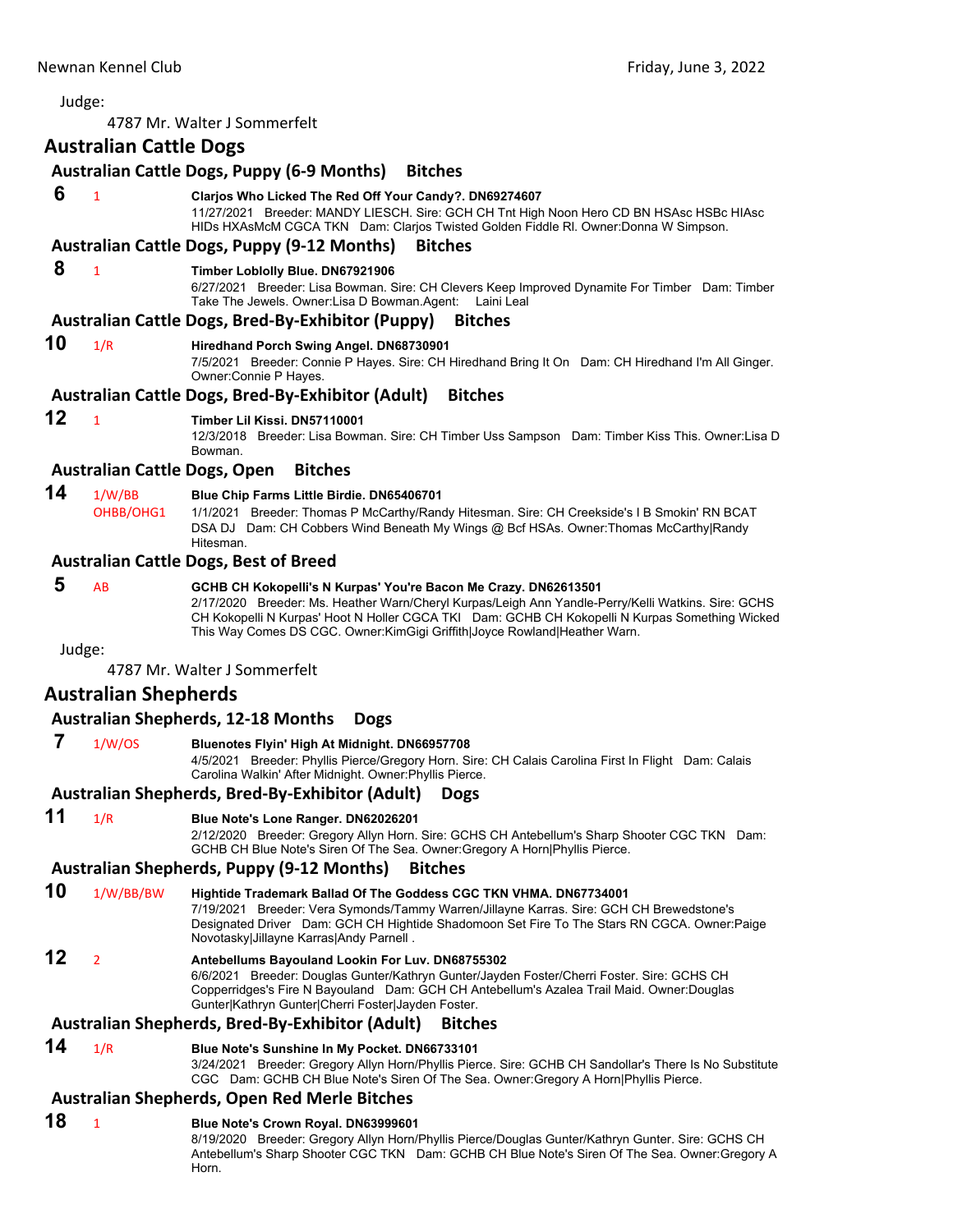### **Australian Shepherds, Best of Breed**

# **20** SEL **CH Blue Note's Where Eagles Fly. DN56897104**<br>OHBB 1/12/2019 Breeder: Phyllis Pierce/Gregory Horn

1/12/2019 Breeder: Phyllis Pierce/Gregory Horn. Sire: CH Calais Carolina First In Flight Dam: Calais Carolina Walkin' After Midnight. Owner:Phyllis Pierce.

Judge:

4787 Mr. Walter J Sommerfelt

### **Beauceron**

### **Beauceron, Best of Breed**

# **5** BB **CH Quoiceneck Bleu De Montclea RN FDC BCAT ATT. DN54151401**

OHBB 9/24/2017 Breeder: Jean-Claude Rogge. Sire: Obi Wan Blue De Montclea Dam: Mara De Montclea. Owner:Linda Buffa.

Judge:

4787 Mr. Walter J Sommerfelt

# **Belgian Laekenois**

### **Belgian Laekenois, Open Dogs**

### **5** 1/W/BB **De Rafale Rever Des Moutons. DN62544705**

2/4/2020 Breeder: Donald Hyatt II/R Margaret Currier/Trisha Thibodeaux. Sire: Zarko's Hannibal V Coswald Dam: CH Sinanju's Naga Jolokia Of Sunny CM2 HSAs FDC TT CGC. Owner:Kellie Cosby|Robert Jerrells.

Judge:

4787 Mr. Walter J Sommerfelt

# **Belgian Malinois**

### **Belgian Malinois, Puppy (9‐12 Months) Bitches**

### **6** AB **Belcol Jbels Tuppence. DN68767505**

7/25/2021 Breeder: Christine Klockenbrink/Jeannie Hansbrough. Sire: GCH CH Maski Du Van Lappeenranta Jumbo BN PT Dam: GCH CH Belcol Dixie Chic SWA SCM SEE SBE. Owner:Christine Klockenbrink|Christine Klockenbrink|Jeannie Hansbrough.

### **Belgian Malinois, Bred‐By‐Exhibitor (Puppy) Bitches**

### **8** 1/W/BB **Belcol Thalia. DN68767506**

OHBB 7/25/2021 Breeder: Christine Klockenbrink/Jeannie Hansbrough. Sire: GCH CH Maski Du Van Lappeenranta Jumbo BN PT Dam: GCH CH Belcol Dixie Chic SWA SCM SEE SBE. Owner:Christine Klockenbrink.

### **Belgian Malinois, Open Bitches**

# **10** 1/R **Comprenez Vous Du Loups Du Soleil BCAT. DN62217501**

4/11/2020 Breeder: Michael Ellis/Jessica Knight. Sire: Dub Du Loups Du Soleil CGC Dam: Xuxu Du Loups Du Soleil. Owner:Samantha Mirtsopoulos.

Judge:

4787 Mr. Walter J Sommerfelt

## **Belgian Tervuren**

### **Belgian Tervuren, Best of Breed**

 **5** AB **GCHS CH Jagger Du Pays Des Sept Vallees TD CGC. DN42415001**

Kline|Kay Kline.Agent: Bekki Pina

12/3/2014 Breeder: Sebastien Rutkowski. Sire: High Clearings Harley Dam: Doline Des Louves D'Ymonville. Owner:Darlene and Janina Laurin|Janina Laurin.

Judge:

4787 Mr. Walter J Sommerfelt

# **Bergamasco Sheepdog**

### **Bergamasco Sheepdog, Best of Breed**

 **6** BB/G4 **GCH CH Italina Di Valle Scrivia CGC TKN. DN56936801** 7/24/2018 Breeder: Luigi Cavalchini Guidobono. Sire: Tobia Dam: Ela Di Valle Scrivia. Owner:Don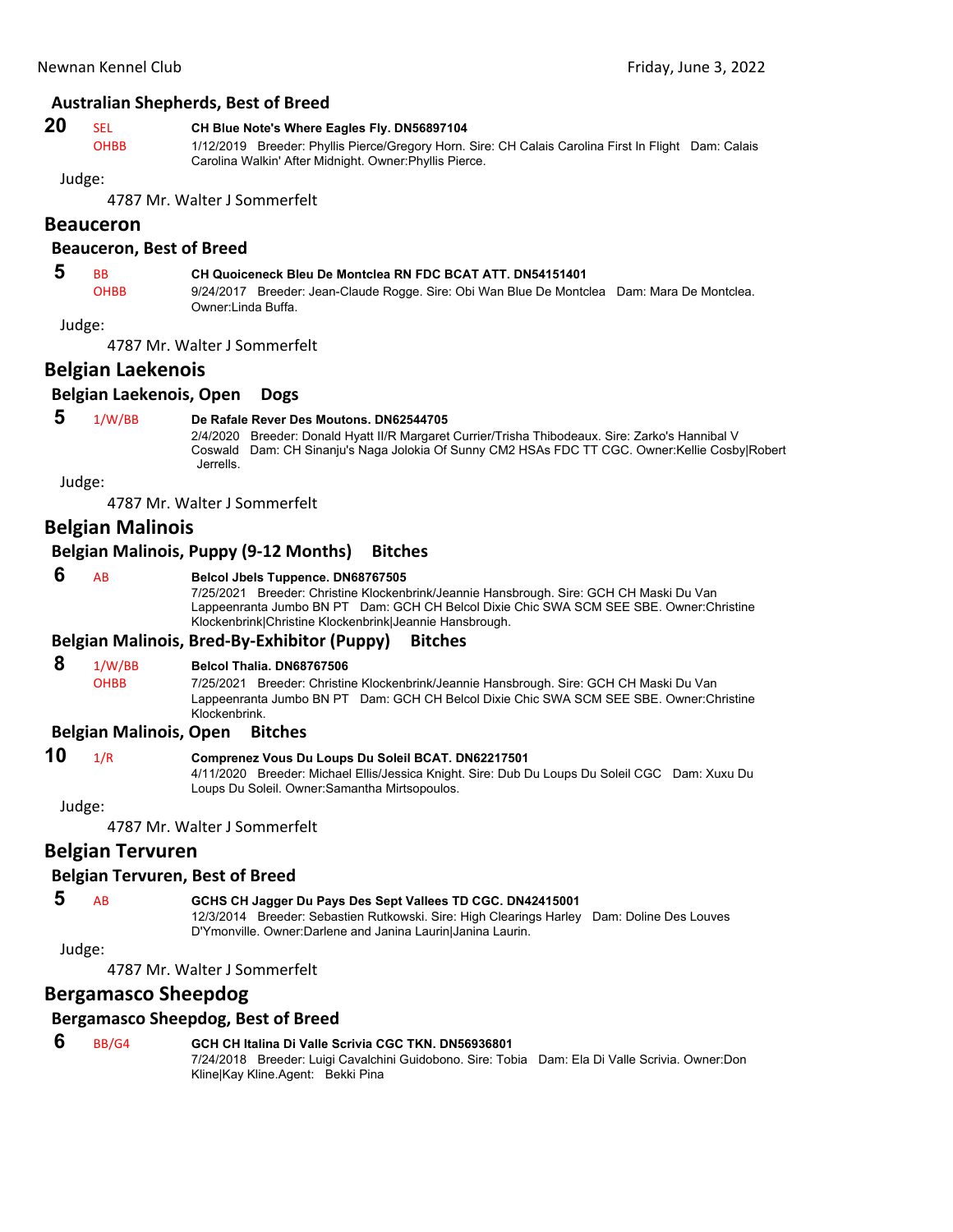4787 Mr. Walter J Sommerfelt

# **Berger Picards**

# **Berger Picards, Best of Breed**

### **6** BB/G2 **GCHG CH Eclipse Boom Boom Pow. DN43140201**

7/7/2015 Breeder: Donna Beadle. Sire: GCHG CH Gotham De La Jassette Du Cap Del Mas Dam: CH Eclipse's Easy On The Eyes. Owner:Michael Beadle|Donna Beadle.

Judge:

4787 Mr. Walter J Sommerfelt

# **Border Collies**

### **Border Collies, Puppy (6‐9 Months) Dogs**

# **7** AB **Greifzu Unforgettable Endeavor At Omegamtn. DN70190703**

10/28/2021 Breeder: Carolyn Mackey. Sire: GCHP2 CH Majestic Elite Clever Endeavor PT Dam: Omegamtn Unforgetable OAP OJP FCAT CGC TKI. Owner:Gail Hollon.

### **Border Collies, 12‐18 Months Dogs**

### **9** AB **Chf Starchaser. DN67111403**

4/11/2021 Breeder: Judy L Kinnie. Sire: Cf Wyatt Dam: Chf Avatar Flyin Solo RN CGC. Owner:Kayen Barrett.

### **Border Collies, Bred‐By‐Exhibitor (Puppy) Dogs**

### **17** AB **Omegamtn's Rainy Days And Mondays. DN69260504**

10/21/2021 Breeder: Gail Hollon / . Sire: GCHS CH Omegamtn's Surprise Ending CA BCAT CGC Dam: Avatar Bayshore's Scarlet Fever. Owner:Gail Hollon.

### **Border Collies, Bred‐By‐Exhibitor (Adult) Dogs**

# **21** 1/W/OS **Holther's Secret Weapon AX MXJ NF. DN47631201**

10/10/2016 Breeder: Holley H Grooms/Heather Brewer. Sire: CH Holther's Shake Down The Thunder Dam: CH Holther's Midnight Train MX MXJ. Owner:Tinna Brown|Holley Grooms.

### **Border Collies, 12‐18 Months Bitches**

### **10** 1/W/BW **Shorewind-Holther's Wild English Rose RATN DN TKA ATT. DN66150610**

3/9/2021 Breeder: Callie Bell/Holley Grooms. Sire: CH Trumagik Tartan Scott Dam: CH Holther's Wide Awake With Shorewind. Owner:Bailey Whited|Holley Grooms.

### **Border Collies, Bred‐By‐Exhibitor (Adult) Bitches**

**14** AB **Omegamtn's Girls Just Wanna Have Fun BCAT. DN62149102**

4/29/2020 Breeder: Gail Hollon. Sire: CH Sporting Field Man On A Mission Dam: GCH CH Omegamtn's Girls Have Cooties CA BCAT. Owner:Gail Hollon.

# **Border Collies, Best of Breed**

| 18 | BB.       | GCHS CH O'my! Time To Shine BN RE FDC AX OAJ XF CA BCAT RATN DM DSX AJ CGCA CGCU<br><b>TKP VHMA. DN52509201</b>                                                                                                                                                  |
|----|-----------|------------------------------------------------------------------------------------------------------------------------------------------------------------------------------------------------------------------------------------------------------------------|
|    | OHBB/OHG2 | 10/24/2017 Breeder: Katy Chadwick-Werts. Sire: CH RACH Powerhouse Cash It All In UDX OM1 BN GN<br>GO RM2 RAE3 HSAs AX AXJ OF XFP CA DS DJ CGCA Dam: CH Harbormist Amaretto Sunrise Crush<br>RN BCAT ACT1 DSA CGCA CGCU. Owner: Cindy Taylor Katy Chadwick-Werts. |
| 25 | AB        | GCHS CH Omegamtn's Surprise Ending CA BCAT CGC. DN50665806<br>7/27/2017 Breeder: Gail Hollon. Sire: CH Sportingfields And The Crowd Goes Wild CA Dam: GCH CH<br>Omegamtn's Girls Have Cooties CA BCAT. Owner: Gail Hollon.                                       |

Judge:

4787 Mr. Walter J Sommerfelt

# **Bouviers des Flandres**

## **Bouviers des Flandres, Bred‐By‐Exhibitor (Puppy) Bitches**

### **6** AB **Obvious Sudden Chills. DN70735301** 10/14/2021 Breeder: Cindy Langley/Judith Abramsohn/Melodie Phillips-Sorensen/Shawn Clute. Sire: GCH CH Obvious Come Sail Away Dam: Cantar's Pacifica De La Salsa. Owner:JR Gabbert|C Langley|S Clute|M Phillips.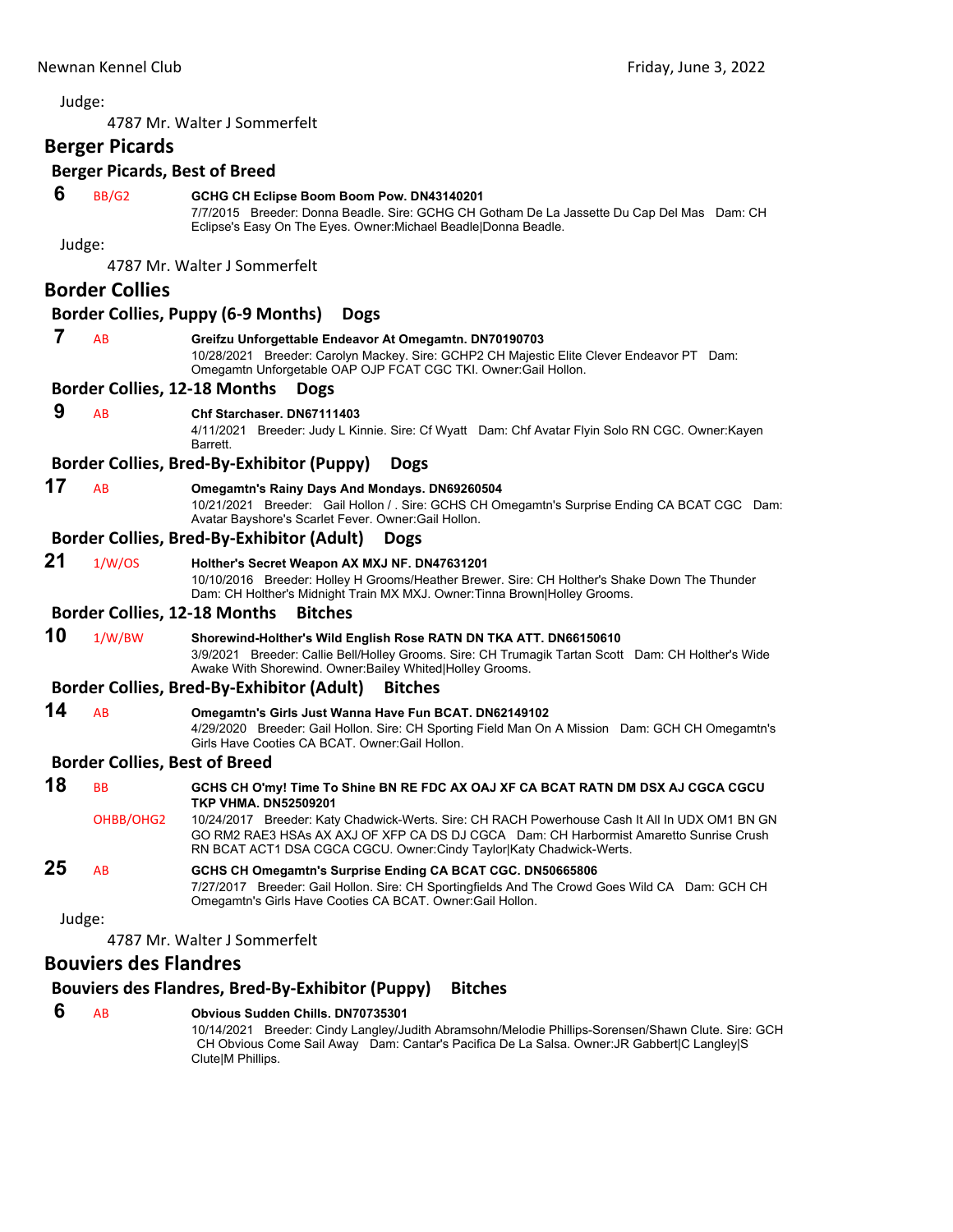**Briards**

4787 Mr. Walter J Sommerfelt

**Briards, Best of Breed 5** AB **GCHS CH Ne Orageux's Nudge Nudge Wink Wink. DN49098106**

# 3/24/2017 Breeder: Rebecca Weber. Sire: CH Sendero's Full Metal Jacket Dam: CH Ne Orageux's Just

### Can't Get Enough CGC. Owner:Merry Millner|Becca Weber.Agent: Joan Scott **10** AB **CH Sendero's Paranormal Activities CGC. DN60539401**

11/24/2019 Breeder: Merry Jeanne Millner/Joan Scott/Gretchen Conradt/Tim Conradt. Sire: Sendero's Gimme Back My Bullets Dam: GCHB CH Sendero's Jezebel's Daughter. Owner:Merry Millner|Joan Scott|Gretchen Conradt|Tim Conradt.

Judge:

4787 Mr. Walter J Sommerfelt

# **Canaan Dogs**

## **Canaan Dogs, Best of Breed**

# **5** BB **CH River Rock Karizma Xocial Distancing FCAT TKN. DN62474901**

OHBB/OHG3 5/12/2020 Breeder: Christina Miller. Sire: GCH CH River Rock Unanimous Decision FCAT TKN Dam: GCH CH River Rock Lyceum Same Dream Bandersnatch RI CAA FCAT5 CGC TKN VSWB. Owner:Christina Miller.

Judge:

4787 Mr. Walter J Sommerfelt

# **Cardigan Welsh Corgis**

# **Cardigan Welsh Corgis, Best of Breed**

# **5** BB **GCH CH Penfro Call To Arms TKN. DN59232606**

9/10/2019 Breeder: Valerie Allison/Paula Clairday. Sire: CH Twinroc-Telltail Here Come The Redcoats Dam: GCH CH Stornoway Penfro Comin' In Hot TKI. Owner:Valerie Allison.Agent: Arvind De Braganca

Judge:

4787 Mr. Walter J Sommerfelt

# **German Shepherd Dogs**

## **German Shepherd Dogs, 12‐18 Months Dogs**

# **7** 1/W/OS **Kingdom's Lead Me To The Cross. DN67119903**

6/1/2021 Breeder: Cindy Becker/Michelle Jones. Sire: GCHP CH Gerans Solitary Man BCAT Dam: CH Kingdom's Touch Of Heaven BCAT. Owner:Michelle Jones|Cindy Becker|Heather Jones.

## **German Shepherd Dogs, Bred‐By‐Exhibitor (Adult) Dogs**

 **9** AB **Barick's Trouble Man. DN59119001**

9/2/2019 Breeder: Jessica Ball/Barbara Stamper. Sire: GCHB CH Cedar Knoll's Malcolm V Van Cleve Dam: GCH CH Barick's Shoot The Breeze CA. Owner:Jessica Ball|Barbara Stamper.

## **German Shepherd Dogs, Novice Bitches**

 **6** AB **Kingdom's Who You Say I Am. DN55271302**

9/20/2018 Breeder: Michelle Jones. Sire: CH Gerans Walkn On The Wild Side Dam: CH Kingdom's Hosanna In The Highest. Owner:Michelle Jones|Sheldon Jones.

# **German Shepherd Dogs, Bred‐By‐Exhibitor (Adult) Bitches**

 **8** 1/W/BB/BW **Barick's Midnight Star Of Ruby. DN59119003**

9/2/2019 Breeder: Jessica Ball/Barbara Stamper. Sire: GCHB CH Cedar Knoll's Malcolm V Van Cleve Dam: GCH CH Barick's Shoot The Breeze CA. Owner:Jessica Ball|Barbara Stamper.

## **German Shepherd Dogs, American Bred Bitches**

**10** AB **Kingdom's I Give You My Heart BCAT. DN54662007** 6/12/2018 Breeder: Gerald W Roach/Michelle Jones/Angela Roach/Alexa B Roach/Mikayla Staar. Sire: GCH CH Gerans Afleet Alex Dam: CH Gerans God Made Girls BCAT. Owner:Michelle Jones|Heather Jones.

### **German Shepherd Dogs, Best of Breed**

# **11** AB **GCHG CH Gem-N-I River Of Urloved CGC. DN50276601**

4/20/2017 Breeder: Mary Lee Jewell/Rick Waits/Barbara Stamper. Sire: GCH CH Breal-Jogra's Oakley V Selig-Haus Dam: Barick's Shake It Up In D.C Of Gem-N-I. Owner:Richard Waits.Agent: Lenny Brown

# **12** SEL **CH Kingdom's He Is Risen CAA DCAT. DN60813702**

OHBB 1/16/2020 Breeder: Michelle Jones/Gerald W Roach/Angela Roach/Alexa B Roach. Sire: CH Kimberlite's Key West Dam: CH Gerans God Made Girls BCAT. Owner:Michelle Jones|Marilyn Boretz|Hilary Boretz.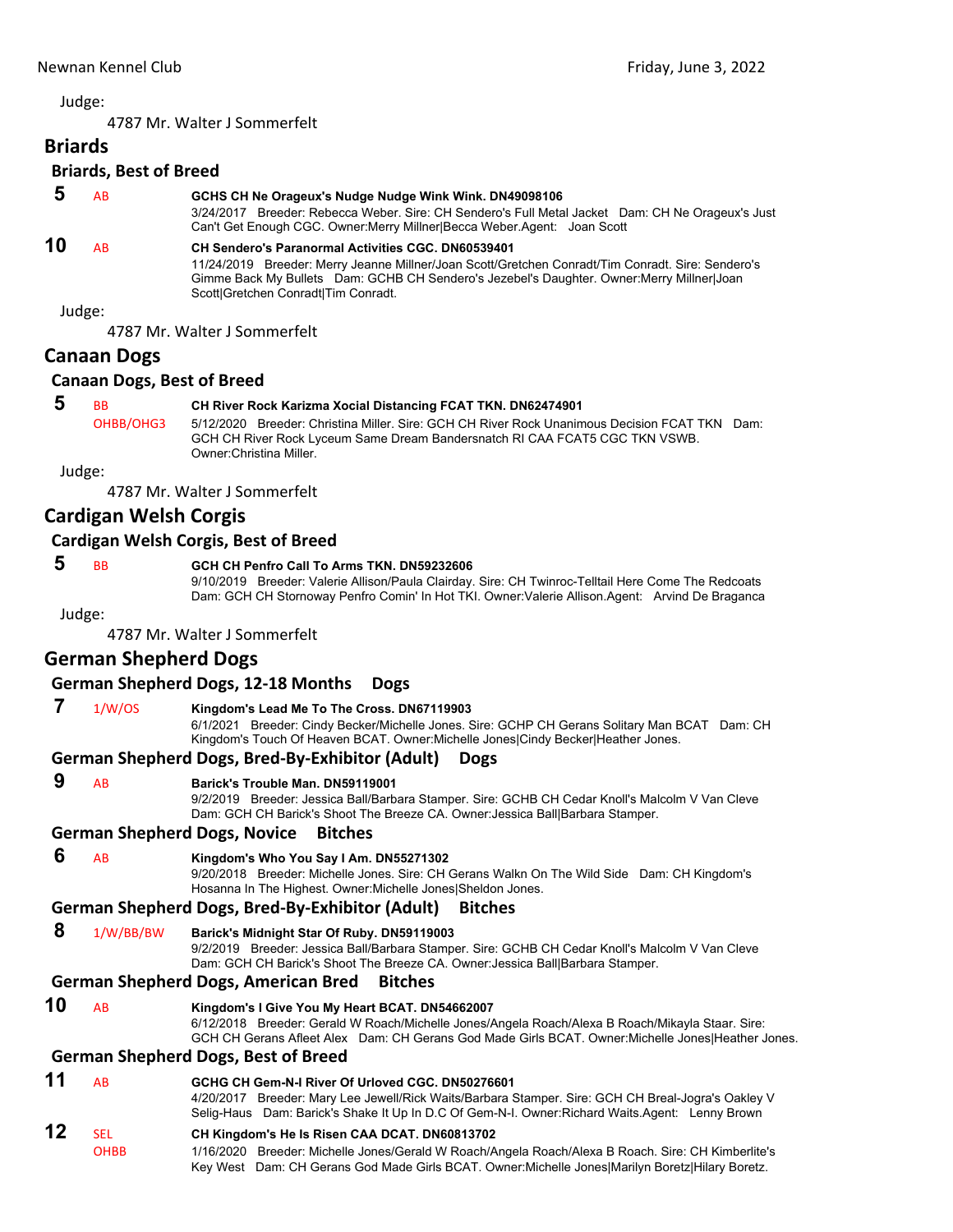# Judge: 4787 Mr. Walter J Sommerfelt **Miniature American Shepherds Miniature American Shepherds, Puppy (6‐9 Months) Dogs 9** <sup>1</sup> **Fruition Farms Hephaestus Forged On The Farm. DN69361801** 10/26/2021 Breeder: Jeremy White/Chad Rhoden. Sire: GCH CH Wolf Pen And Fairway American Classic At Knee High NA NAJ Dam: CH Great Companions Lady Dressed In Red FDC. Owner:Robin Varvorines|Brittany Varvorines|Jeremy White.Agent: Chelsea Rowe **Miniature American Shepherds, Puppy (9‐12 Months) Dogs 11** <sup>1</sup> **Ashland's Bow Chicka Wow Wow. DN69138501** 7/16/2021 Breeder: Ashley Badgett. Sire: GCH CH Ashland's Heartthrob Dam: Ashland's Been There Done That. Owner:Callie Bell.Agent: Arvind De Braganca **Miniature American Shepherds, American Bred Dogs 15** 1/W/OS **Cornerstone's Mr. Moose On The Loose. DN63543206** 6/14/2020 Breeder: Jessica Pitts/Heather Mabrey. Sire: GCHG CH Tanasi's Red Rover Red Rover Dam: CH Flying M Luna Sol Montana CGCA. Owner:Jessica Pitts|Stephen Pitts.Agent: Arvind De Braganca **Miniature American Shepherds, Open Red Dogs 17** 1/R **Peaceful Acres Down Home Remark. DN63630802** 6/25/2020 Breeder: Laurel Derousse. Sire: GCHB CH Peaceful Acres Remarkable Opportunity Dam: Peaceful Acres Lucy Of Arrow B. Owner:Tonya Glisson|James Glisson.Agent: Arvind De Braganca **Miniature American Shepherds, Puppy (9‐12 Months) Bitches 8** AB **Twoj's Lochlyn My Kinda Party. DN68537003** 7/20/2021 Breeder: Claire Joiner/Jackie Parisek. Sire: CH Twoj's Russian Roulette Dam: CH Twoj's When The Stars Go Blue. Owner:Kathy Wilkins. **Miniature American Shepherds, Open Blue Merle Bitches 10** AB **Brunskills Blue Pearl At Flying M. DN60343614** 12/5/2019 Breeder: Teri Brunskill. Sire: CH Away To Me Tippin The Stetson Dam: GCH CH Brunskills Steppin Out In Style. Owner:Heather Mabrey.Agent: Arvind De Braganca **Miniature American Shepherds, Best of Breed 12** BB/G3 **GCHS CH Dynasty's Ember's Living Legend. DN62671702** 5/16/2020 Breeder: Ms. Fran Withers. Sire: CH Twoj's Just An Opportunity Dam: GCHB CH Dynasty's Fire Starter CA BCAT CGC TKN. Owner:Arvind De Braganca|Kim Johnson|Fran Withers|Joyce De Braganca. Judge: 4787 Mr. Walter J Sommerfelt **Old English Sheepdogs Old English Sheepdogs, Best of Breed 6** AB **GCHB CH Peek-A-Boo's Tangled Up In Blue. DN46894404** 8/5/2016 Breeder: James Caplan/Grace Caplan. Sire: GCHG CH Bagatelle Rolling Moon Stone Dam: GCHS CH Peek-A-Boo's Onstar Cover Girl BN RN PT NJP NFP. Owner:Amy Lockner|Jim Caplan|Grace Caplan. Linda Bellin Pelletier Judge: 4787 Mr. Walter J Sommerfelt **Pembroke Welsh Corgis**

# **Pembroke Welsh Corgis, Bred‐By‐Exhibitor (Adult) Dogs**

# **11** 1/W/OS **Drifan Emeishanquin Wayfaring Stranger. DN64172404**

8/28/2020 Breeder: Vicki Northway/Beatrice Quinio. Sire: Trehilyn Dont Hold Back Dam: GCHB CH Drifan Butterfly Kisses For Shamquin PT. Owner:Vicki Northway|Beatrice Quinio.

# **Pembroke Welsh Corgis, American Bred Dogs**

## **15** 1/R **Cajun Creek's Gambling Is His Game. DN60957904**

11/18/2019 Breeder: Patricia R Panzarella/Junior McDaniel. Sire: GCHP CH Riverside Xtra Style Dam: Tresaith Star Magnolia At Cajun Creek. Owner:Lee Ann Steinmetz|Patricia Panzarella.

# **Pembroke Welsh Corgis, Open Dogs**

**17** AB **Oakwind's Chocolate Bunny. DN54768003**

4/1/2018 Breeder: Carra Cole. Sire: CH Oakwind's Sabre And Spurs Dam: CH Keebear Oakwind Circletop Makin Rounds. Owner:Heidi Cook|Carra Cole.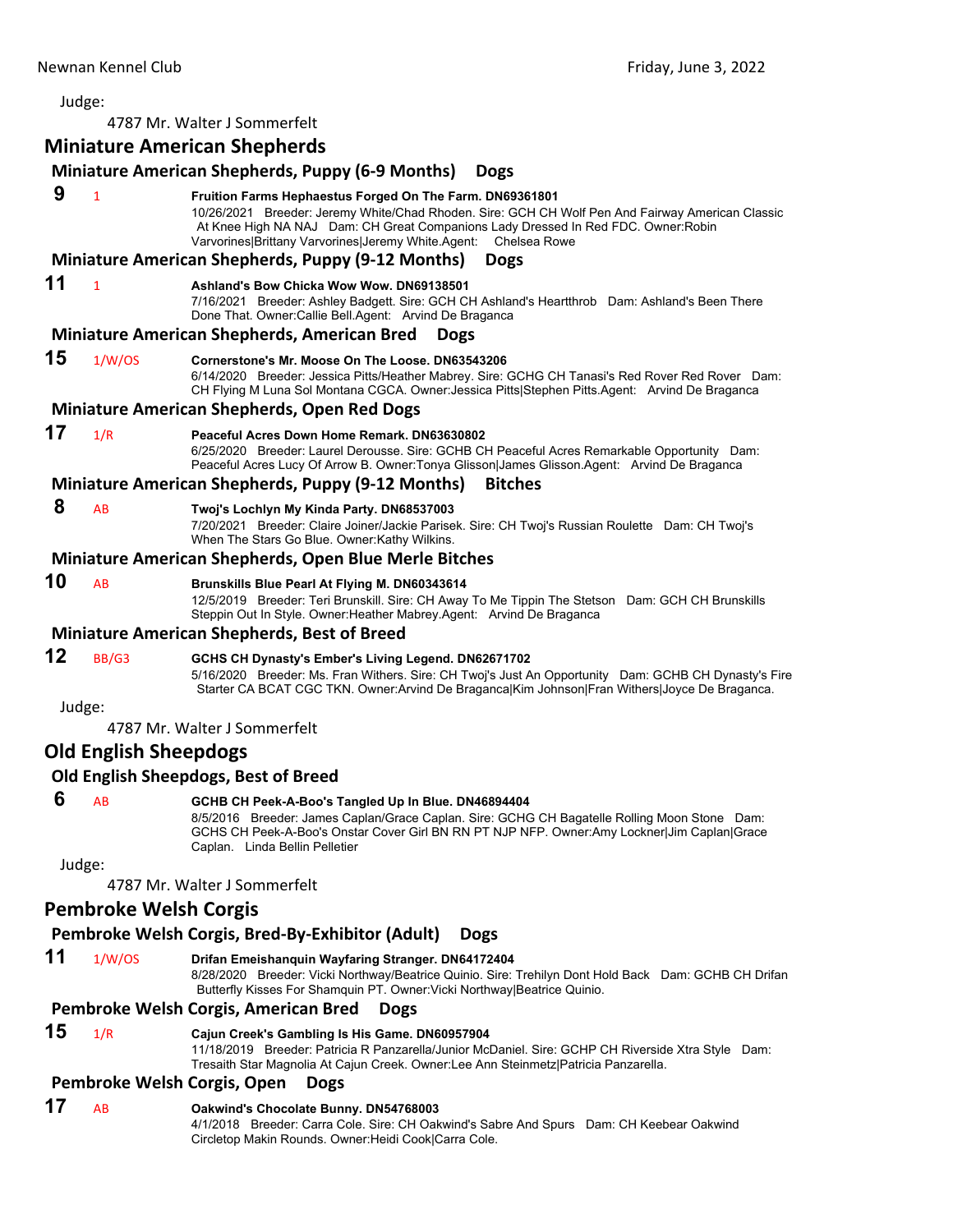### **19** <sup>1</sup> **Stonehaven Creek's Noble Beginnings At Foxrun ATT. DN62551503** 4/30/2020 Breeder: Thomas V. Campana/Patricia R Panzarella/Lorrie J Dobbs. Sire: GCHP CH Riverside Xtra Style Dam: Stonehaven's Eye Of The Storm. Owner:Chris McElyea|Charise McElyea. **21** AB **Tresaith's Debonair Dash Of Class. DN66199803** 3/16/2021 Breeder: Janet Richardson/William B Richardson Jr.. Sire: GCHB CH Triple H Bechanci Knight To Remember Dam: CH Tresaith's Dash Of Charisma CA FCAT3 CGC TKN. Owner:E J Elliot and Alicia Elliot|Janet Richardson .Agent: Joan Scott **Pembroke Welsh Corgis, Bred‐By‐Exhibitor (Adult) Bitches 6** 2/R **Cook Arena Hocus Pocus. DN55987101** 10/31/2018 Breeder: Heidi Cook. Sire: CH Absolute Game Of Shadows Dam: GCH CH Cook Arena Giddyup Buttercup. Owner:Heidi Cook.  **8** 1/W/BB/BW **Lin-Kel The Longest Ride. DN65613002** OHBB/OHG4 2/12/2021 Breeder: Linda C Muglach. Sire: GCH CH Ramsgate's Off To The Races Dam: GCHB CH Lin-Kel Nanteos Miranda. Owner:Linda Muglach. **Pembroke Welsh Corgis, Open Bitches 10** AB **Pinemeade Intoxicating. DN65158701** 12/12/2020 Breeder: Terry A Hansen/Shannon Stone. Sire: Aberlee Over The Limit Dam: CH Pinemeade Shaken Not Stirred. Owner:Marcia Ritchie|Susan Magoss.Agent: Joan Scott

# **Pembroke Welsh Corgis, Best of Breed**

### **23** EX **GCH CH Lin-Kel Love On The Side Line. DN65613004**

2/12/2021 Breeder: Linda C Muglach. Sire: GCH CH Ramsgate's Off To The Races Dam: GCHB CH Lin-Kel Nanteos Miranda. Owner:Linda Muglach.

Judge:

4787 Mr. Walter J Sommerfelt

# **Polish Lowland Sheepdogs**

### **Polish Lowland Sheepdogs, Best of Breed**

# **5** BB **GCHB CH Ignacy Dobrana Para. DN61064501**

10/12/2019 Breeder: Jacek Filipiak/Marta Filipiak. Sire: Wrotycz Z Gangu Diugich Dam: Pastuszek Z Polanki Awaria. Owner:Magdalena Hirata|Margaret Korzeniowska.Agent: Ashley Waters

Judge:

4787 Mr. Walter J Sommerfelt

## **Pulik**

### **Pulik, Best of Breed**

### **5** BB/G1 **GCHS CH Cordmaker Punchinello. DN63435801**

10/22/2016 Breeder: Sue Huebner/Penny Kelly. Sire: GCHS CH Cordmaker Rumpus Bumpus Dam: Cordmaker Mellow Yellow. Owner:Ellen Charles|Stephanie Kaul|M Feltenstein|R Beinhauer|L Pitts|P Kelly.

Judge:

4787 Mr. Walter J Sommerfelt

# **Pyrenean Shepherds**

### **Pyrenean Shepherds, Best of Breed**

 **5** OS **CH Coolmoor Rare Mettle d'Amour Epique. DN64551101** 8/18/2020 Breeder: Amy Burnette/Kimberlee J Rice. Sire: GCH CH Rare Mettle's Le Presage Dam: GCH CH Chasser La Nuit De Coolmoor CGCA ATT. Owner:Amy Burnette. Kylie Soafer  **6** BB **CH Pur-Plesur Down In Fraggle Rock De Coolmoor. DN44110902** 6/5/2015 Breeder: Amy Burnette/John Miller/Sheree Miller/Tracy Bennett. Sire: GCHS CH Hourcadet De Terra-Blue BN Dam: CH Drole D'Oiseau Hirondelle. Owner:Amy Burnette.Agent: Elizabeth Melzer

Judge:

4787 Mr. Walter J Sommerfelt

## **Shetland Sheepdogs**

## **Shetland Sheepdogs, Puppy (9‐12 Months) Dogs**

 **5** <sup>1</sup> **Lil Blessings Uncharted Waters. DN68400505** 8/16/2021 Breeder: Linda Chilson/Donald Chilson. Sire: Shandy's Phantom Menace Dam: Grandgables She's So Mystic. Owner:Diane Greene.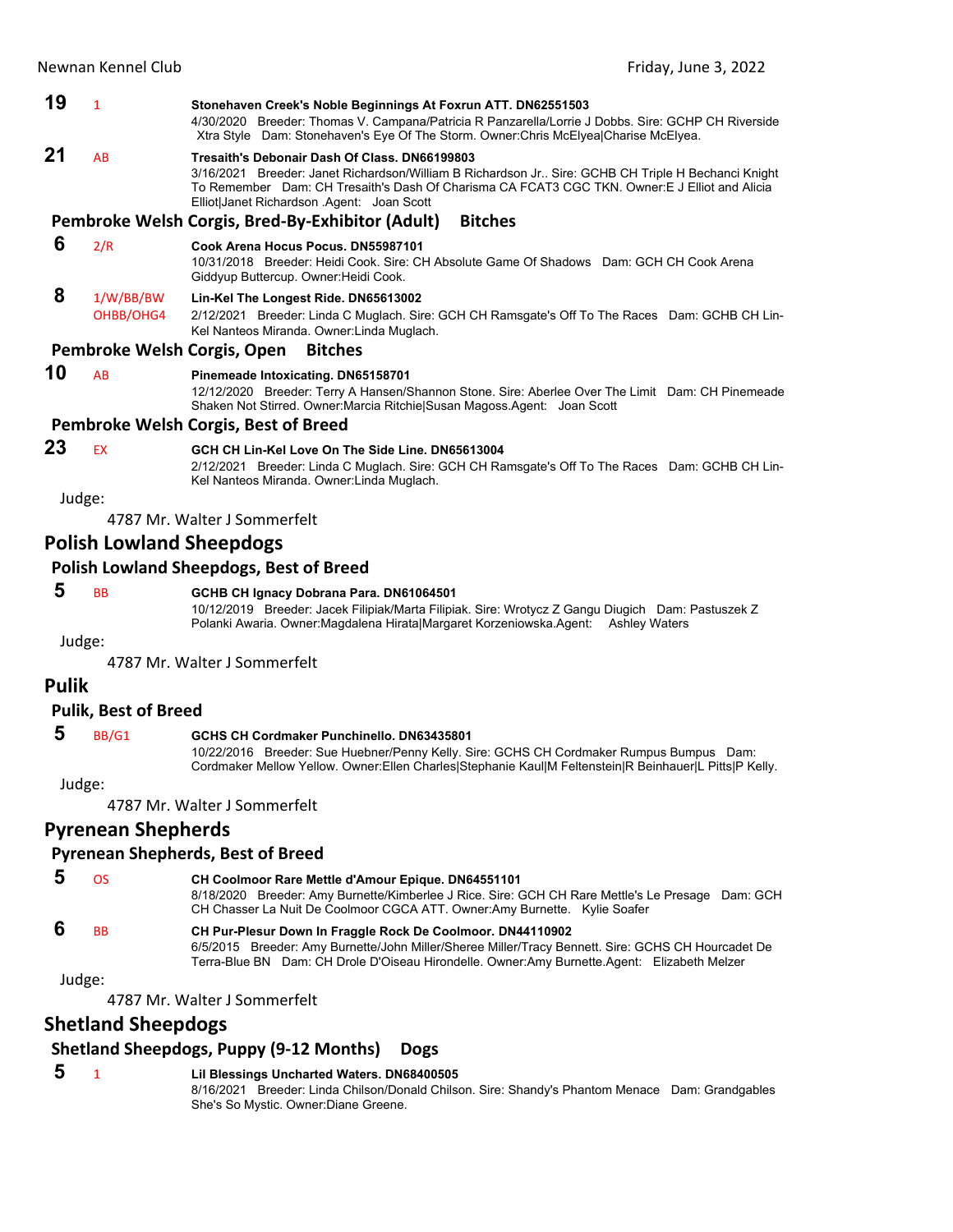|    | Newnan Kennel Club     | Friday, June 3, 2022                                                                                                                                                                                                                                                       |
|----|------------------------|----------------------------------------------------------------------------------------------------------------------------------------------------------------------------------------------------------------------------------------------------------------------------|
|    |                        | <b>Shetland Sheepdogs, American Bred</b><br><b>Dogs</b>                                                                                                                                                                                                                    |
| 7  | 1/W                    | Newrising Sir Winston Ambrose Of Holly Crossing CA. DN64102203<br>9/17/2020 Breeder: Nekolia Burke/Phil Burke. Sire: CH Chisterling Lochlyn Last Call Dam: CH Newrising<br>Grandgables Love Dreamed Of You. Owner:Diane and David Hess Diane and David Hess Neikola Burke. |
|    |                        | <b>Shetland Sheepdogs, Open Sable &amp; White Dogs</b>                                                                                                                                                                                                                     |
| 9  | AB                     | Winsong's One For The Road. DN57485301<br>4/1/2019 Breeder: Mr. M Alton Fleming/Ben Fleming. Sire: CH Chisterling Lochlyn Last Call Dam:<br>Winsong's All In Good Time. Owner: M Alton Fleming Ben Fleming. Agent: Kathy Wilkins                                           |
| 11 | 1/R                    | Starphire Life Of The Party At Vanguard CD CA CGC. DN57512803<br>3/4/2019 Breeder: Nancy E Ager/Linda Webb. Sire: CH Chisterling Lochlyn Last Call Dam: Dreamline<br>Starphire Dangerously Beautiful CGC. Owner: Nanette s Johnson   Pat Sells.                            |
| 15 | $\overline{2}$         | Canami Dury Voe The Norseman. DN57772902<br>2/20/2019 Breeder: Judith C Kelsey/Amanda Inzinna. Sire: GCHS CH Laureate Invincible Dam: Dury Voe<br>Cream Parfait. Owner: Amanda Inzinna. Agent: Mitchell Fox                                                                |
|    |                        | <b>Shetland Sheepdogs, Puppy (6-9 Months)</b><br><b>Bitches</b>                                                                                                                                                                                                            |
| 6  | 1/W/BW/OS              | Newrising Joyful Joyful. DN69692201<br>11/4/2021 Breeder: Nekolia Burke/Chaffin Burke. Sire: GCH CH Laureate Insignia Dam: Newrising<br>Casting Crowns. Owner: Nekolia Burke.                                                                                              |
| 8  | $\overline{2}$         | Karisma's Kindred Star. DN70020104<br>11/30/2021 Breeder: Mendy Gleason. Sire: GCH CH Zz Christmas Star PT NAP NFP CGC Dam: Apogee<br>Fuego De La Vita. Owner: Carolyn Ferch Ms Mendy Gleason Jim Kreuser.                                                                 |
|    |                        | <b>Shetland Sheepdogs, 12-18 Months</b><br><b>Bitches</b>                                                                                                                                                                                                                  |
| 10 | 1/R                    | Lochlyn Fancy Like At Weslyn. DN67360502<br>5/25/2021 Breeder: Kathy Wilkins. Sire: CH Twoj's Make America Great Again Dam: CH Lochlyn All<br>About Me. Owner:Lisa Wesley.                                                                                                 |
|    |                        | <b>Shetland Sheepdogs, Best of Breed</b>                                                                                                                                                                                                                                   |
| 17 | <b>BB</b>              | GCH CH Sunriver Bi-Loved Memories. DN54118402                                                                                                                                                                                                                              |
|    | <b>OHBB</b>            | 4/17/2018 Breeder: Pat Timpe-Rothenburger. Sire: GCH CH Apple Acres Stockholm Dam: CH Blue<br>Heavens Dressed In Spades. Owner: Kelly Riney   Fallyn Riney.                                                                                                                |
|    | Judge:                 | 7007 Mrs. Carol C Sommerfelt                                                                                                                                                                                                                                               |
|    |                        |                                                                                                                                                                                                                                                                            |
|    | <b>Dutch Shepherds</b> |                                                                                                                                                                                                                                                                            |
|    |                        | <b>Dutch Shepherds, Misc Open</b><br><b>Dogs</b>                                                                                                                                                                                                                           |
| 11 | $\overline{2}$         | Shawshack Papa Whiskey November FDC BCAT CGCA TKI. DN62009608<br>2/20/2020 Breeder: STEPHANIE Shaw. Sire: Blitz Von Grof Box CGCA TKN Dam: Zaraza Von Grof Box<br>CGCA TKN. Owner: Megan Eckert Niell Stephanie Shaw.                                                      |
| 15 | 1/MBB/BIM              | Premiere Academy Award De La Terre Des Flandres. DN66626301<br>8/21/2019 Breeder: Pauline Klein/Guillaume Klein. Sire: Numenor Westernesse De La Terre Des Flanders<br>Dam: Iberian Pleasure De La Terre Des Flanders. Owner: Carol Croop.                                 |
|    |                        | Dutch Shepherds, Misc Open<br><b>Bitches</b>                                                                                                                                                                                                                               |
| 18 | 1/MOS                  | Trajectum Ad Mosam Elly. DN59173601                                                                                                                                                                                                                                        |

5/16/2019 Breeder: Francisca Callemeyn-Franssen. Sire: Athos Astor V. Henita's Hoes Dam: Diamidarus Iris. Owner:J Kent **20** <sup>3</sup> **Coswald's Gun Powder For Golden Meadows Farm. DN63733302** 9/11/2020 Breeder: Kellie Cosby. Sire: Cabor V.D. Eefdese Enk Dam: Miss Shailo V. Brabantstad.

Owner:Robert Jerrells|Kellie Cosby. **22** <sup>2</sup> **Coswald's Vera Nellie CGC. DN63733303** 9/11/2020 Breeder: Kellie Cosby. Sire: Cabor V.D. Eefdese Enk Dam: Miss Shailo V. Brabantstad. Owner:Sumier Overcash.

## **Junior Showmanship**

**Jr (Novice Junior)**

# **5** <sup>1</sup> **Jefferson's Winston Churchhill. DN68342207. Old English Sheepdogs**

8/11/2021 Breeder: Jackie S Drumm. Sire: Prince Bear Butts Beau Rex Of Auburn Dam: Belle Gracie Drumm. Owner:Alexa Jefferson.

## **Jr (Novice Intermediate)**

 **6** AB **Rocky Creeks Johnny-Come-Lately. NP62093203. French Bulldogs** 9/28/2020 Breeder: June Hatch. Sire: CH Rocky Creeks Lock Stock And Barrel Dam: De Lacreme You Can Do Magic. Owner:Blaine Crowder|Maria Devier.